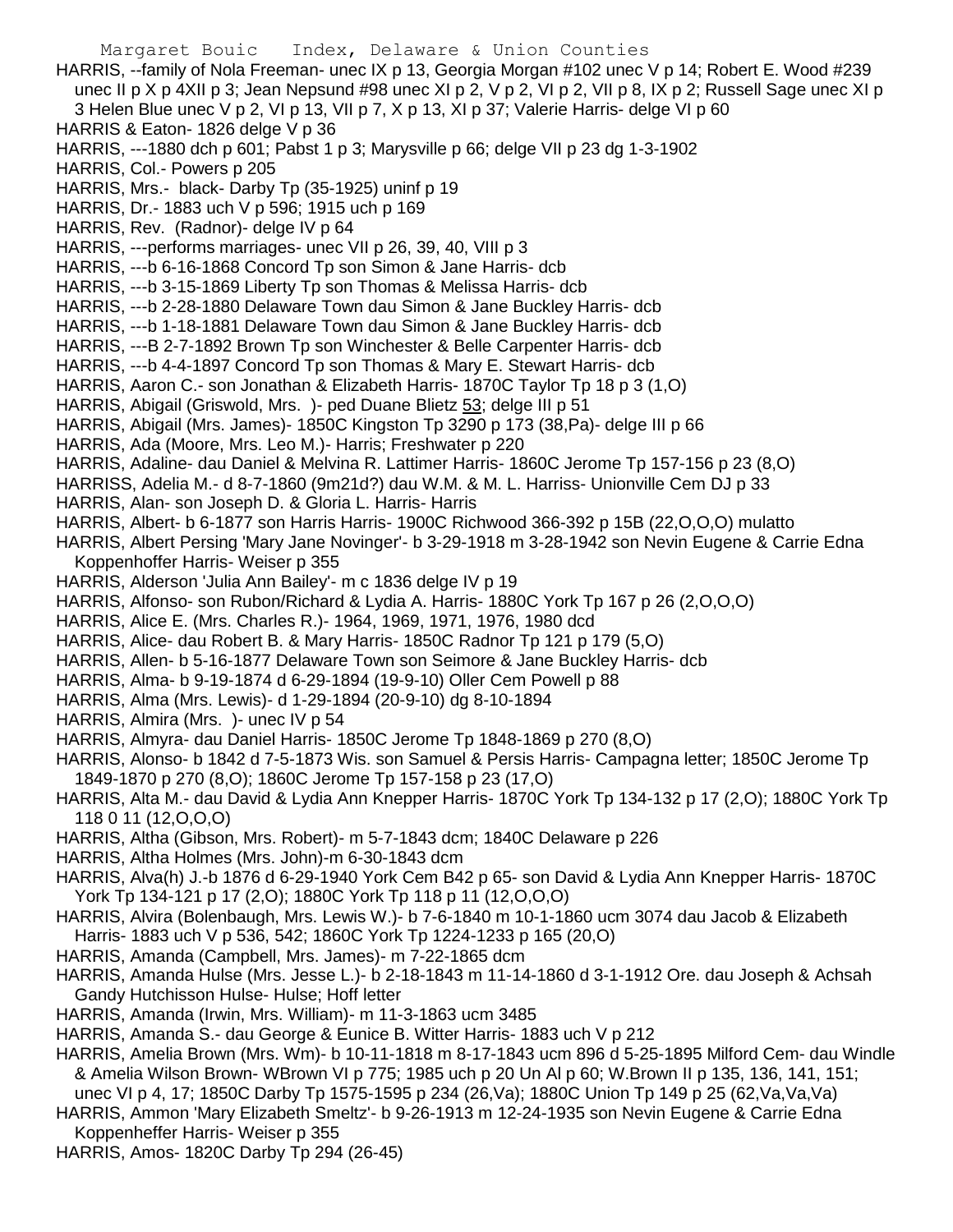- Margaret Bouic Index, Delaware & Union Counties
- HARRIS, Amos 'Polly Carto'- m 2-3-1813 Madison Co unec IV p 22
- HARRIS, Amy C. (Gabriel, Mrs. Eli)- b 1857 m 6-20-1876 ucm 5892 d 1928 Milford Cem Un Al p 24-dau George & Eunice B. Witter Harris- 1883 uch V p 212; mt 3 p 27; 1870C Milford 17 p 2 (12,O)
- HARRIS, Ananias 'Catharine Garton'- m 2-1-1827 Madison Co unec V p 27
- HARRIS, Andrew- 1883 uch IV p 510
- HARRIS, Andrew C.- son John A. & Chloe P. Harris- 1880C York Tp 114 p 11 (10,O,O,O)
- HARRIS, Andrew 'Elizabeth Palmer'- b 1829 dcc Annie Kay Chorpenning 10
- HARRIS, Andrew 'Florilla Cook'- m 10-14-1865 ucm 3821
- HARRIS, Angeline Philena (France, Mrs. Jacob F.)- b 8-5-1845 m 9-8-1877 dau Daniel D. & Melvina R.
- Lattimore- Harris; Campagna letter; 1860C Jerome Tp 156-157 p 23 (14,O)
- HARRIS, Ann C.- dau Joseph & Mary Hamilton Harris- Harris; 1850C Liberty Tp Del. Co 1601 p 106 (14,O)
- HARRIS, Ann (Hamlin, Mrs. )- dau A. Gordon & Donna Wilgus Harris- Harris
- HARRIS, Ann (Mrs. J. M.)- DJ p 7
- HARRIS, Ann (Wilstack, Mrs. )- dau Theophelus Harris- dcw Bk 2 p 237
- HARRIS, Anna- 1880C Marysville 25-29 p 3 (22,Va,Va,Va)- mulatto- Harris
- HARRIS, Anna Apaline (Latamore, Mrs. John)- b 1-6-1852 m 7-27-1874 dau Daniel D. & Melvina R. Lattimore Harris- Campagna letter
- HARRIS, Anna B. (Mrs. Peter)- b 1863 d 1960 Price Cem djlm p 22
- HARRIS, Anna Depp (Mrs. )- b 1890 d 1943 Oakdale Cem I p 13 (E)
- HARRIS, Anna Kathryn Green (Mrs. Urlin,Sr.)- m 12-5-1932 Harris
- HARRIS, Anna May Heacock (Mrs. Kenneth)- dau Preston & Anna May Heacock- Schultz p 7
- HARRIS, Anna R. (Mrs. C. W.)- b 1843 Oller Cem p 23
- HARRIS, Annabelle Marie (Fulkroad, Mrs. Franklin)- b 10-5-1924 dau Bernard Allen & Esther Irene Hoy Fulkroad- Weiser p 317, 355
- HARRIS, Annette Irene (Peters, Mrs. Raymond Alan)- b 1964 m 8-6-1983 dau Richard A. & Rosalie Harris-Harris; 1971 ucd
- HARRIS, Annie- b 12-24-1873 Delaware Town son Simpson & Jane Brickley Harris- dcb
- HARRIS, Arnold- son Harley & Ruth Woodson Harris- Harris
- HARRIS, Arrite (McDonald, Mrs. Eber)- m 12-7-1823 unec IV p 64
- HARRIS, Arthur- Nash p 122, 149
- HARRIS, Audrey (Kook, Mrs. George)- dau Clarence & Lucille Parmenter Harris- Parmenter
- HARRIS, Rev. B.- dg 1-14-1908 delge VIII p 13
- HARRIS, B.- 1976, 1980 dcd Orange Tp
- HARRIS, Barbara- dau Harry C. & Annewill Harris- dg 7-27-1952
- HARRIS, Barbara Jean (Bliss, Mrs. )(Norton, Mrs. )- dau Lowell B. & Rachel I. Jolliff Harris- Harris; 1959  $ucd(18)$
- HARRIS, Barney-Nash p 74, 432
- HARRIS, Batson- 1908 dch p 395
- HARRIS, Beatrice (Elliott, Mrs. )- dau A. Gordon & Donna Wilgus Harris- Harris
- HARRIS, Becky Hardin (Mrs. Steve)- dau Henry Harris- Harris; 1979, 1981, 1983 ucd
- HARRIS, Bee (Johnson, Mrs. )- dau Frank & Mildred Hallett Harris- Harris
- HARRIS, Belle- b 1870 d 1900 Claibourne Cem p 43
- HARRIS, Rev. Benjamin- 1908 dch p p 285, 287; rtc p 5,6; dpc p 61
- HARRIS, Benjamin 'Laura M. Webb'- m 4-26-1866 ucm 3960; 1883 uch V p 196; 1880C Union Tp 111 p 20 (43,O,Va,Mass)
- HARRIS, Bertha (Mrs. Charles)- b 1877 d 7--16-1924 (47y) Oakdale Cem 3657 (C93) I p 160 (C-13)
- HARRIS, Bertha (Mrs. Wayne)- Harris
- HARRIS, Bessie Belt (Mrs. Cary Guy)- b 11-10-1892 m 1910 d 2-10-1984 (91) Oak Grove- dau Carlton Tillman & Sarah Alice Belt- Harris
- HARRIS, Bessie R. (Mrs. William D.)- 1949, 1959, 1962, 1967, 1971 ucd
- HARRIS, Betha (Mrs. Wayne FX)- 1969, 1961, 1976, 1980 dcd
- HARRIS, Betty- dau Harley & Ruth Woodson Harris- Harris
- HARRIS, Betty (Headlee, Mrs. )- b 8-6-1925 dau Leo M. & Ada Moore Harris- Harris; Freshwater p 226
- HARRIS, Beverly Lynn (Riemer, Mrs. John)(Storm, Mrs. Pastor Eugene)- b 7-17-1938 m 8-16-1958-

Evans,Dulin p 18

HARRIS, B. F.- uca p 25, 39, 102; 1883 uch IV p 474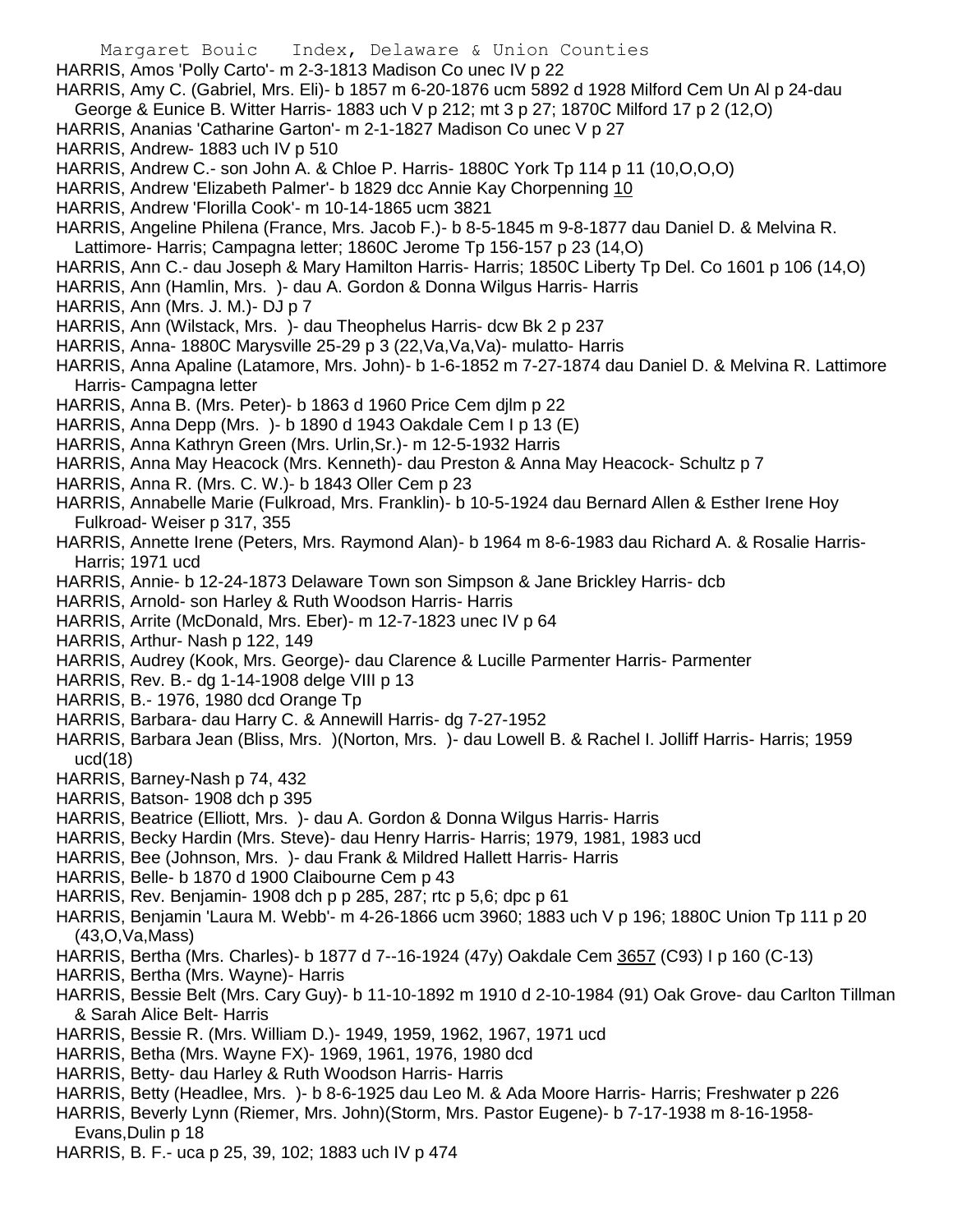- Margaret Bouic Index, Delaware & Union Counties HARRIS, Bill R.- 1980 Harlem Tp HARRIS, Mrs. Bishop- sister of Mrs. Morris Cadwalder- dg 9-6-1883 Cryder Ext p 87 HARRIS, J. Blaine 'Lena B.- b 4-1885/6 d 3-12-1961 Claibourne Cem p 60- son Elijah & Columbia Huddleston Harris- Harris; 1900C Claibourne Tp 8-10-p 1A (15,O,O,O) HARRIS, Blanche F.- b 7-1898/7 d 1905 Maskill Cem lptw p 92- dau Henry E. & Effie M. Harris- 1900C Leesburg Tp 100-101 p 5A (1,O,O,Ill) HARRIS, Blanche Marie- b 11-1-1902 Liberty Tp dau N. E. & Hattie Freshwater Harris- dcb HARRIS, Blanche (Ufferman, Mrs. Ray)- dau Morris & Hattie May Freshwater Harris- Freshwater p 220 HARRIS, Bradford Jackson- b 2-20-1975 son Victor Jackson Harris- Dailey HARRIS, Brenda (Mrs. Theron D. Jr.)- 1980 dcd
- HARRIS, Brandon- b 1972 son Phillip Q & Cathy C. Harris- 1976 dcd
- HARRIS, Brent G. 'Frances A.'- 1980 dcd
- HARRIS, Brian- b 1974 son Loren P. & Catherine E. Harris- 1976, 1980 dcd
- HARRIS, Bridget- b 1971 dau Jeffrey A. & Debra D. Harris- 1980 dcd
- HARRIS, Byron E.- son Lewis E. & Rae Harris- Harris; 1961, 1964, 1969 ucd; 1971, 1976, 1980 dcd
- HARRIS, C.A. 'Nina B.'- 1991 ucd
- HARRIS, Calvin- son Jonathan & Elizabaeth Harris- 1870C Taylor Tp 78 p 3 (5,O)
- HARRIS, Candy- b 1966 dau Phillip Q. & Cathy C. Harris- 1976 dcd
- HARRIS, C. Ann-dau Jesse & Elizabeth Harris- 1880C Richwood 272-288 p 25 (10,O,O,O)
- HARRIS, Carey Guy 'Bessie'- d 9-10-1962 (81) Oak Grove Cem- Harris
- HARRIS, Mrs. Carl A.- McKitrick p xiv
- HARRIS, Carlton- b 6-29-1913 d 6-8-1944 York Cem p 45, 65, soldier
- HARRIS, Carmilla- b 1970 dau Theron D. Jr. & Brenda Harris- 1980 dcd
- HARRIS, Carol (Mrs. Daniel)- 1983 ucd
- HARRIS, Carol Dianne- b 2-5-1948 dau Ammon & Mary Elizabeth Smeltz Harris- Weiser p 355
- HARRIS, Caroline (Marks, Mrs. George)- lic 4-5-1846 ucm 1119
- HARRIS, Caroline Smedley (Mrs. George B.)- Harris
- HARRIS, Carrie Edna Koppenheffer (Mrs. Nevin Eugene)- b 7-14-1896 m 3-22-1913 dau William Landy & Cora M. Snyder Koppenheffer- Weiser p 354
- HARRIS, Carrie Irene- b 10-6-1943 dau Franklin & Annabelle Marie Fulkroad Harris- Weiser p 317, 355
- HARRIS, Carrie Joy- b 1961 dau William Russel & Elizabeth Ann Dunlap Harris- Harris; 1964, 1971, 1976, 1980 dcd; D & C p 224
- HARRIS, Carrie Kimbell Brown (Mrs. Ray Joseph)- b 9-17-1885 m 1914 d 10-23-1962 Milford Cem, Un Al p 71- dau John & Abigail Miller Brown- 1915 uch p 1113; Harris
- HARRIS, Cassandra- dau Isaac & Elizabeth Harris- 1860C Claibourne Tp 609 (20,O)
- HARRIS, Cassie Ranck (Mrs. Lucious T.) (31-1891) dcb late (Corwin)
- HARRIS, Catharine Garton (Mrs. Ananias)- m 3-1-1827 Madison Co unec V p 27
- HARRIS, Catharine- dau Joseph Harris- Nash p 116, 124
- HARRIS, Catharine (Marks, Mrs. George W.)- lic 4-4-1840 ucm 1119; unec VI p 68
- HARRIS, Catherine Ann- d 5-6-1843 (2y3m) Patterson Cem Powell p 182
- HARRIS, Catherine E. (Mrs. Loren P.)- 1976, 1980 dcd
- HARRIS, Catherine Jane Potter (Mrs. Wesley C.)- Cowgill p 52
- HARRIS, Cathy C. (Mrs. Phillip Q)- 1976 dcd
- HARRIS, Cathy dau Thomas J. & Elnora A. Harris- 1961 dcd (6)
- HARRIS, Catran (Mrs. Sapiens)- Nash p 116, 125
- HARRIS, C. H.- dg 1-14-1908 delge VIII p 13
- HARRIS, Chancy- b 1872 son Samuel & Persis Harris- Harris; Campagna letter
- HARRIS, Charles- Genoa Tp- 1971 dcd
- HARRIS, Charles- Genoa Tp 1971 dcd
- HARRIS, Charles- 6296 Maxtown Rd- 1969 dcd
- HARRIS, Charles- 6250 Tussic Rd 1969 dcd
- HARRIS, Charles- son Benjamin T. & Laura M. Webb Harris- 1880C Union Tp 111 p 20 (5,O,O,O)
- HARRIS, Charles 'Bertha'- b 1862 d 4-10-1933 Oakdale Cem I p 160 (C-13)
- HARRIS, Charles 'Joan Gamble'- b 1-8-1924 m 8-27-1949 Beecher 5,6; Graham (1721112); Pounds 6,7
- HARRIS, Charles M.- 1880C Leesburg Tp 93 p 179A (8,O,O,O)
- HARRIS, Charles N.- b 11-20-1871 Trenton Tp son Raymond & Lydia Northrop Harris- dcb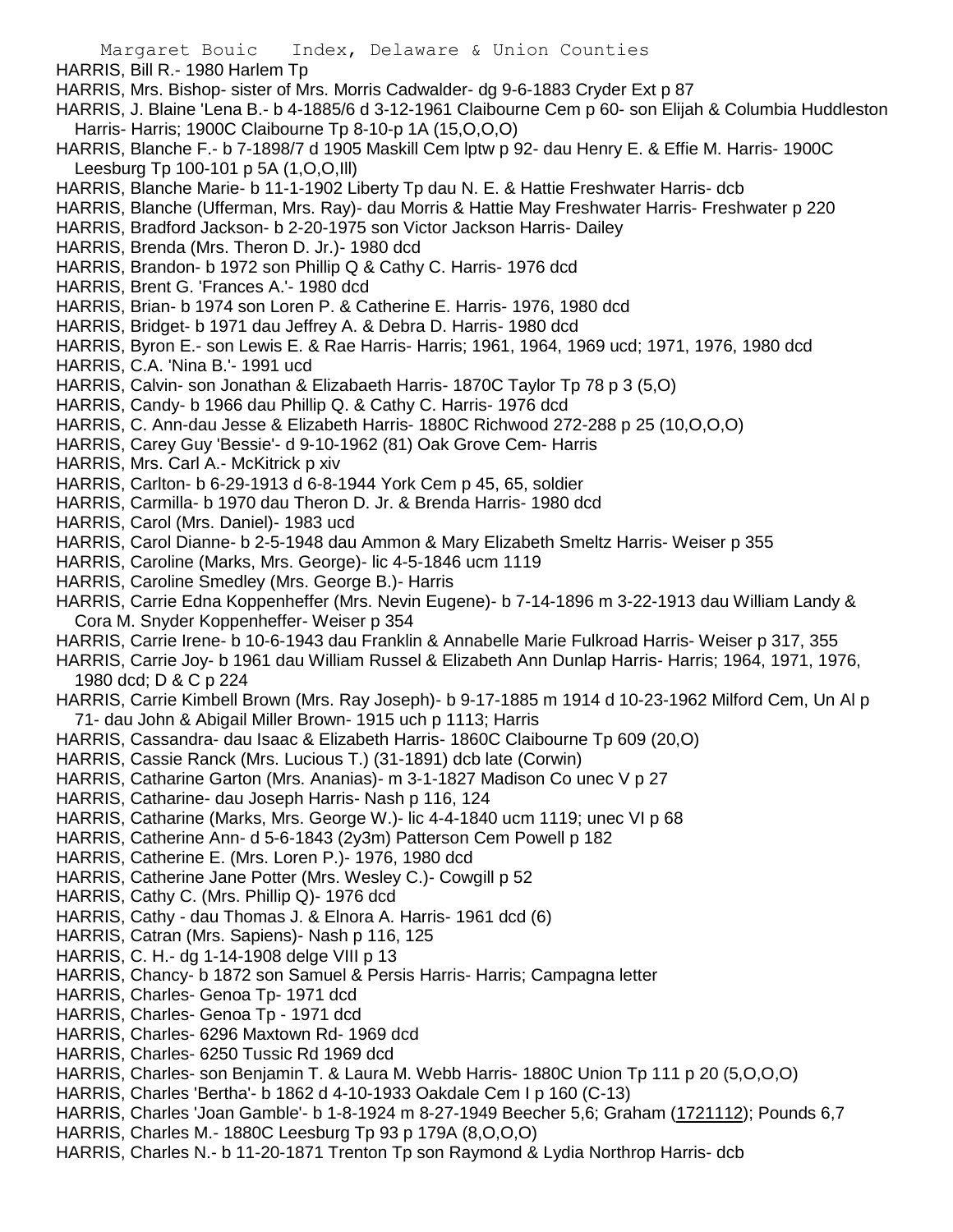- HARRIS, Charles R. 'Alice E.'- 1964, 1969, 1971, 1976, 1980 dcd
- HARRIS, Charles R.,Jr.- 1964 dcd
- HARRIS, Charles S.- b 7-1881 son George & Delia Harris- 1900C Jackson Tp 33 p 2B (18,O,O,O)
- HARRIS, Charles W.'Mary Ellen Wolfe'- b 1868 m 5-10-1898 son Samuel & Persis Harris- Campagna letter HARRIS, Charles W.- son Zella Prosse Harris- Harris
- HARRIS, Charlie W.- son John A. & Chloe P. Harris- 1880C York Tp 114 p 11 (9,O,O,O)
- HARRIS, Cheri Bunker (Mrs. George Richard)- d 6-6-1972 (23) bur Stantontown Cem- dau Erwin Bunker-**Harris**
- HARRIS, Cherri- b 1970 dau George R. & Kathy Harris- 1971 dcd
- HARRIS, Cheryl Lynn- b 3-9-1955 dau Miran Maxwell & Merle Lois Rogers Harris- McKitrick p 147
- HARRIS, Chloe Ann (Mrs. Maturin)- b 9-2-1834 d 1-16-1921 Old Eden Cem Powell p 69; 1850C Brown Tp 2942 p 162 (16,NY) m in year
- HARRIS, Christian- d 7-15-1922 York Cem B42 p 65
- HARRIS, Christine Faye- b 8-22-1968 dau Maynard Harold & Yvonne Smith Harris- Evans-Dulin p 18
- HARRIS, Christopher- b 1961 son Charles R. & Alice E. Harris- 1964, 1969, 1971 dcd
- HARRIS, Chloe P. (Mrs. John A.)- 1880C York Tp 114 p 11 (28,O,O,O)
- HARRIS, Ciela V.- b 7-29-1899 Concord Tp dau C. H. & Minnie Johnson Harris- dcb
- HARRIS, Clara (Goetz, Mrs. Charles F.)- b 1869 d 1937 Milford Cem Un Al p 64
- HARRIS, Clara M. (Mrs. G. Lewis)- b 1879 d 1963 Unionville Cem DJ p 39; 1900C Darby Tp 29-30 p 2A(20,O,O,O) m 1y, 1ch
- HARRIS, Clara P. Blanc (Mrs. Joshua)- b 3-26-1854 m 11-19-1878 d 11-23-1886 Milford Cem Un Al p 29 W.Brown II p 151; 1880C Union Tp 150 p 25 (25,O,-,-)
- HARRIS, Clarabel- b 1878 d 1934 Broadway Cem lptw p 78
- HARRIS, Clarence Henry 'Minnie Irene Johnson'-b 3-28-1874 (33-1906) m 8-11-1896 d 7-15-1956 Harris; dcb late (Hilda); Evans-Dulin p 15
- HARRIS, Clarence- son Newton Leroy & Sarah Isabel Herriott Harris- Harris
- HARRIS, Clarence V. 'Lucille Parmenter'- b 8-3-1882 m 12-31-1941 d 5-19-1969 (86) Milford Cem- son John & Mary E. Poling Harris- Harris; 1949, 1959, 1962 ucd
- HARRIS, Clarissa Ann- gr-gr-granddau Henry Y. & Lilian K. Spicer- Claibourne Cem p 39
- HARRIS, Clarra Odessa- b 4-28-1974 Berlin Tp dau David & ELizabeth Harris- dcb
- HARRIS, Clara Orrel/Orvella- dau Summer & Orrie Harris- dcw Bk 4 p 228(25); Pabst 1 p 65
- HARRIS, Cleo N.- b 9-17-1897 Brown Tp dau O. M. & Maria Gardner Harris- dcb
- HARRIS, Clifford (or Norris?)- DJ p 23
- HARRIS, Clyde 'Ruth'- 1985 uch p 74
- HARRIS, Columbia Sarah Huddleston (Mrs. Elijah)- b 9-1848; 1883 uch V p 633; 1900C Claibourne Tp 8-10 p 1A (51,O,Va,Va); 3 ch, 2 living see Sarah C.
- HARRIS, Connie- grad OWU- admission aide- Harris
- HARRIS, Cora- b 1880 d 7-1942 York Cem B42 p 65
- HARRIS, Cora- b 9-4-1897 to Children's Home- uninf p 10
- HARRIS, Cora Riley (Mrs. Isaac)- b 2-1872 dau John & Mary Riley- 1900C Jerome Tp 30-32 p 2A (28,O,O,O) m 7y, 2 ch
- HARRIS, Cora W.- b 7-15-1882 d 8-20-1960 (78) bur Oak Grove- Harris
- HARRIS, Cornelia (Barbee, Mrs. Madison)- Howison (363)
- HARRIS, Cortland H.- b 3-23-1889 Brown Tp son W. A. & I. B. Carpenter Harris- dcb
- HARRIS, Corwin- b 11-8-1891 Genoa Tp son Lucius T. & Cassie Ranck Harris- dcb late
- HARRIS, Craig S.- son Robert G. & Virginia Fisher Harris- Harris
- HARRIS, Cyrus- son Jonathan & Elizabeth Harris- 1870C Taylor Tp 18 p 3 (7,O)
- HARRIS, Cyrus M.- son Edwin M. & ELizabeth Watkins Harris- 1908 dch p 786
- HARRIS, Cyrus Newton 'Phila M. Moore'- b 1861 m 7-31-1881 ucm 6994 d 1917- 1985 uch p 146
- HARRIS, D.- 1875 Berlin Tp CCC p 3
- HARRIS, D.- uca p 45, 98
- HARRIS, Daisy (Lumbert, Mrs. )- sister Lewis S. Harris- dg 4-1-1953
- HARRIS, Dalton- brother Robert G. Harris- Harris
- HARRIS, H. Dalton- b 2-27-1924 son Leo M. & Ada Harris- Harris; Freshwater p 220
- HARRIS, Dan- son Lowell & Rachel Jolliff Harris- Harris; 1949 ucd
- HARRIS, Daniel- 1826 Kingston Tp delge VI p 38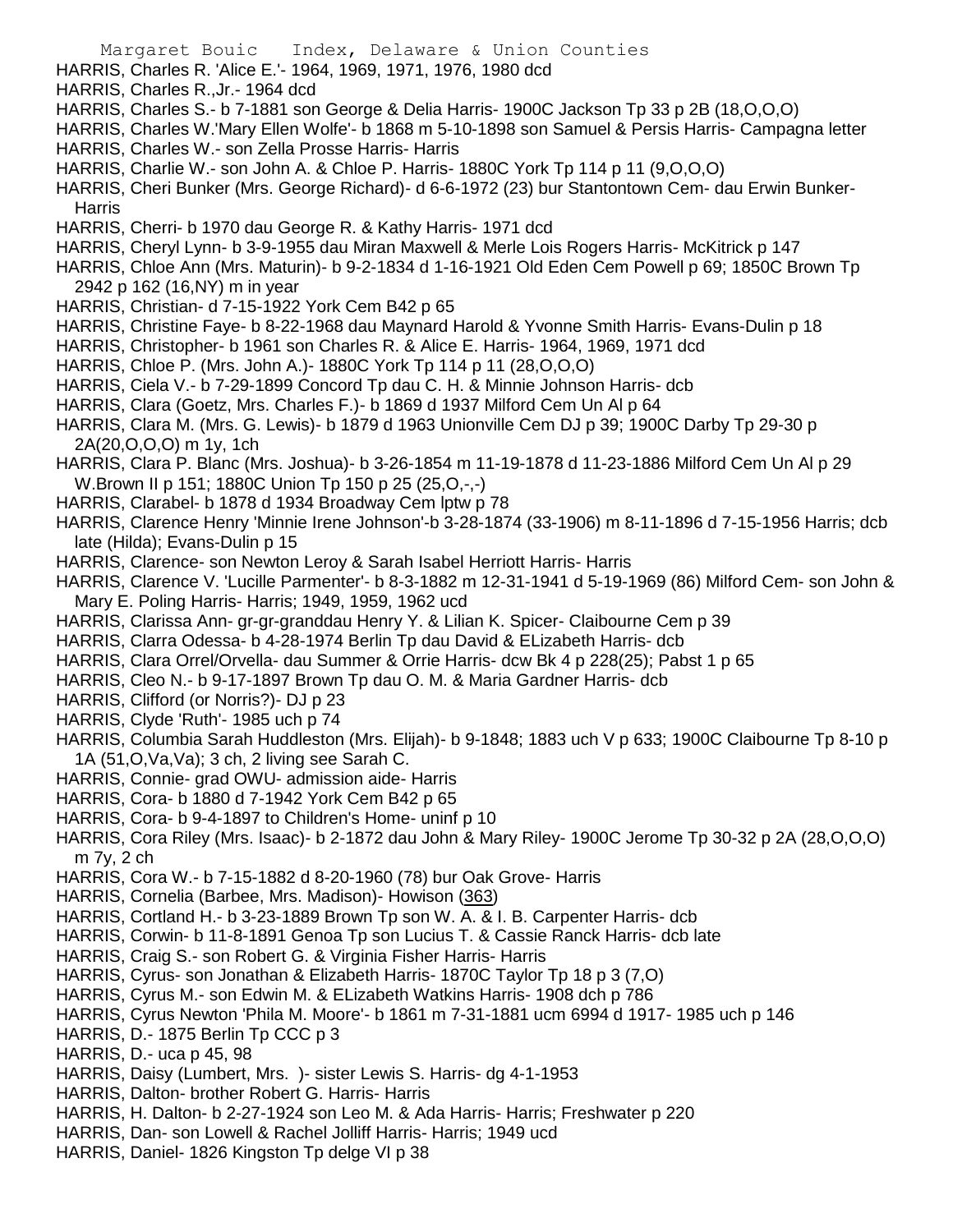HARRIS, Daniel 'Carol'- 1962, 1983 ucd

HARRIS, Daniel D. 'Melvina/Lavina R. Lattimer'- 1850C Jerome Tp 18148-18869 p 270 (30,O); 1860C Jerome Tp 156-157 p 23 (42)

- HARRIS, Danny- b 1969 son Michael R. & Cheryl Harris- 1976, 1980 dcd
- HARRIS, Daniel N.-b 1867 Jerome- son Oliver James & Mary Elizabeth Atherton Harris- M. Campagna letter

HARRIS, Daniel 'Sybyl Lathrop'- m 1-14-1824 ucm 64; 1883 uch III p 284; 1915 uch p 353; unec II p 14; mt 3 p 20; 1870C Milford 45 p 7 (70,Ct); 1880C Milford 6 p 30 (80,Va,Va,Va)

- HARRIS, Daniel W. 'Wilmettie Sherrick'- b 4-1863 m 7-3-1889 son Samuel & Persis Harris- M. Campagna letter
- HARRIS, Darius/David- b 10-6-1862 son Daniel D. & Melvina L. Lattimore Harris- Harris; Campagna letter
- HARRIS, David- 1820C Darby Tp 2267 (26-45) unec V p 41
- HARRIS, David- Nash p 29
- HARRIS, David- Bible- delge VII p 11
- HARRIS, David d 2-20-1922 SR York Cem p 63
- HARRIS, David A.- son Robert G. & Virginia Fisher Harris- Harris
- HARRIS, David Carr- son William & Ethel M. Carr Harris- 1908 dch p 787; Anderson 5; Bean 6
- HARRIS, David Christian- b 4-26-1970 son Maynard Harold & Yvonne Smith Harris- Evans-Dulin p 18
- HARRIS, David 'Emma L. Wood'- b 2-1857 m 7-28-1877 son Samuel & Persis Harris-M. Campagna letter
- HARRIS, David- son George R. & Kathleen Harris- 1969, 1971 dcd
- HARRIS, David G. 'Fran Gallo'- m 5-10-1969 son William Russell Harris- Harris
- HARRIS, David G. 'Linda'- 1971, 1976, 1980 dcd
- HARRIS, David Guy- b 3-9-1947 son William Russell & ELizabeth Ann Dunlap Harris- Harris; D & C p 224; 1961(14), 1969 dcd
- HARRIS, David John- funeral 1-12-1919- D & C p 171
- HARRIS, David J. 'Lydia Ann Knepper'- b 3-30-1835 m 2-8-1865 ucm 3681 d 2-20-1922 York Cem A30 p 49; son Jacob & Elizabeth Stults Harris- uca p 102; 1883 uch IV p 495, V p 542; 1860C York Tp 1224-1233 p 165 (25,O); 1870C York Tp 134-132 p 1 (33,O); 1880C York Tp 118 p 11 (45,O,O,O)
- HARRIS, David- b 1951 son Lowell B. & Rachel I. Jolliff Harris- Harris; 1959, 1962, 1967, 1971 ucd
- HARRIS, David'Tryphena'- d 3-22-1863 (84) Old Kilb. Cem p 5, Powell p 69, 71; 1908 dch p 380; 1850C
- Brown Tp 2941 p 162 (70,NH); hadc p 20; CCC 1849 Brown Tp
- HARRIS, David W.- 1991 ucd
- HARRIS, David Wayne- b 10-28-1955 son Jasper Clinton & Marian Jean Holman Harris- Weiser p 116
- HARRIS, David- son William R. & ELizabeth A. Harris- 1964 dcd (17)
- HARRIS, D. E.- Delaware Tp 1980 dcd
- HARRIS, Debra D. (Mrs. Jeffrey A.)- 1980 dcd
- HARRIS, Dee- dau Ellen A. Miller Harris- Asp 2018-1
- HARRIS, Delia (Mrs. George)- b 10-1859 1900C Jackson Tp 33 p 2B (40,O,O,O) 1 ch m 19y
- HARRIS, Delilah- b 3-21-1844 dau Daniel D. & Melvina R. Lattimore Harris- M. Campagna letter
- HARRIS, Della E.- York Cem A30 p 49- dau David & Lydia Ann Harris- 1880C York Tp 118 p 11 (6,O,O,O)
- HARRIS, Delvin- 1880C Union Tp 92 p 16 (9,O,O,O)
- HARRIS, DeWit C.- 1850C Delaware Town 988 p 78 (20,NY)
- HARRIS, Diane Elaine- dau Theron D. Harris- Harris
- HARRIS, D. M.- d 1876 age 22 Old Kilb Cem p 5
- HARRIS, Dolly (Mrs. George)- no dates- Price Cem djlm
- HARRIS, Dolly (Nokes, Mrs. )- dau Mildred Snare Harris- Harris
- HARRIS, Donald G.-b 11-29-1955 d 10-5-1989(33) Claibourne Cem son Lowell B. & Rachel I. Jolliff Harris-Harris; 1959, 1962, 1967, 1973, 1979, 1981, 1983 ucd
- HARRIS, Donald Lee- son Holland S. & Ellen Rebecca Alexander Harris- Harris
- HARRIS, Donna Wilgus (Mrs. A. Gordon)- m 1916 Harris
- HARRIS, Dora (Davis, Mrs. William C.)- dau Nathan & Rachel Ullum Harris- 1915 uch p 1023
- HARRIS, Dorcus A. (Layman, Mrs. L. N.)- dau Simon & Mary Harris- dumch p 150
- HARRIS, Doris Marie (Reece, Mrs. Alvin)- dau Halden H. & Marceta David Harris- Harris
- HARRIS, Dorothy E. (Houser, Mrs. )- b 7-4-1886 d 2-17-1918 or Dorothy Houser Harris- Milford Cem Un Al p 36
- HARRIS, D. W.- 1883 uch IV p 486; uca p 102
- HARRIS, E.- uca p 87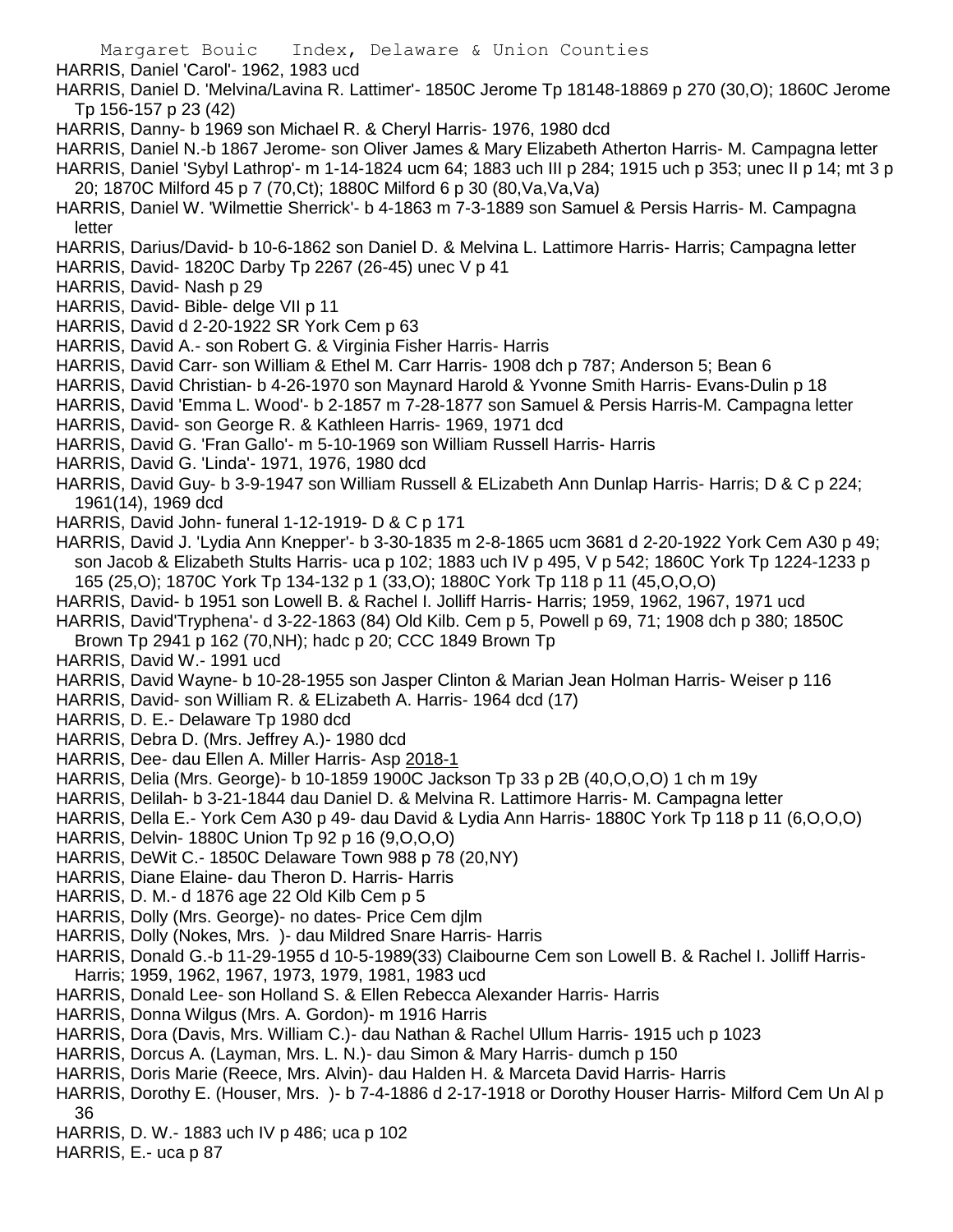- HARRIS, E. Jr.- Pabst 1 p 10
- HARRIS, Earl- Delaware Mausoleum #134; delge III p 57
- HARRIS, Earnest- b 8-22-1875 d 7-3-1962 (Sp. Am. War)- Milford Cem Un Al p 70
- HARRIS, Ebenezer- Powers p 139
- HARRIS, Eddie- lived with Franklin K. & Betty Haynes- 1964 dcd (17)
- HARRIS, Edith- Nash p 410
- HARRIS, Edna R. (Mrs. Hosea)- b 1883 d 1922 Milford Cem Un Al p 71
- HARRIS, Edna (West, Mrs. Edward J.)- b 5-29-1899 d 7-3-1977 1985 uch p 146
- HARRIS, Edward- Nash p 63
- HARRIS, Edward- 1835 men p 54 #138 p 99 Radnor Tp
- HARRIS, Edward A.'Esta F.'-b 1871 d 1899 Byhalia Cem lptw p 1113- son Jesse & Elizabeth Harris- 1880C Richwood 272-288 p 25 (9,O,O,O)
- HARRIS, Edward G.- b 8-18-1881 d 4-5-1907 (25-7-17) York Cem A30 p 49
- HARRIS, Edward- son James & Abagail Harris- 1850C Kingston Tp 3290 p 173 (4,O)
- HARRIS, Edward J.- b 5-1889 son James A. & Oshelia Harris- 1900C Richwood 373-400 p 16A (11,O,Va,O)
- HARRIS, Edward- son Marion Guy & Elizabeth Harris- Harris
- HARRIS, Edwin- son James & Abagail Harris- 1850C Kingston Tp 3290 p 173 (8/12,O)
- HARRIS, Edwin M. 'Elizabeth Watkins'- 1908 dch p 786
- HARRIS, Effie M. (Mrs. Henry E.)- b 3-1875 d 1941 Maskill Cm lptw p 92- 1900C Leesburg Tp 100-101 p 5A  $(25, ILL, ILL, ILL)$  m 3 y 2 ch
- HARRIS, E. J.'Jennie Wear'- dumch p 426
- HARRIS, Mrs. E. L.- Pabst 4 p 24
- HARRIS, Elaine- b 9-9-1953 dau Franklin & Annabelle Marie Fulkroad Harris- Weiser p 317, 355
- HARRIS, Eleanor/Eleanora A. (Mrs. Thomas J.)- 1971, 1976, 1980 dcd
- HARRIS, Eleanor (Word, Mrs. John E.)- m 3-16-1846 Madison Co unec X p 27
- HARRIS, Rev. Eleazer- Powers p 139
- HARRIS, Electa Flora (Wilson, Mrs. John)- b 3-12-1867 Wis. m 8-18-1884 d 8-10-1944 dau Daniel D. & Melvina Lattimore Harris- Campagna letter; Harris
- HARRIS, Elias 'Nancy Brown'- m 6-10-1847 ucm 1220- DJ p 8; 1985 uch p 19; WBrown V p 579; unec VI p 17, VII p 25; 1850C Darby Tp 1564-1584 p 232 (32,O);
- HARRIS, Elijah 'Columbia Sarah Huddleston'- b 10-13-1836 m 1869 son Thomas & Rachel Herrod Harris-1883 uch V p 566. 633; 1880C Claibourne Tp 164-173 p 16 (43,O,Va,O); 1900C Claib. Tp 8-10 p 4A (63,O,O,O) m 30y
- HARRIS, Eliza Ann- delge VII p 38
- HARRIS, Eliza J. (Ingram, Mrs. Raymond)- m 11-26-1874 d 12-1888 dau John & Lucy Terrill Harris- 1915 uch p 842
- HARRIS, Eliza-Oller Cem, Powell p 89- dau Joseph & Mary Hamilton Harris- 1850C Liberty Tp Del Co 1601 p 106 (8,O)
- HARRIS, Eliza Louise (Oller, Mrs. William J.)- b 1842 m 10-16-1861 dcm d 1876 Oller Cem- dau Joseph & Mary Hamilton Harris
- HARRIS, Eliza N/A. McNier (Mrs. Warren)- b 6-16-1838 m 3-19-1856 d 1-8-1914 Mitchell Cem DJ p 19, 21; unec VIII p 65; 1860C Darby Tp 293-295 p 42 (21,O); 1880C Darby Tp 17 p 237B (42,O,O,O); 1900C Darby Tp 261-271 p 13B (61,O,Penn,O) m 44y 4 ch
- HARRIS, Elizabeth- hadc p 92; CCC (1900 Berlin Tp)
- HARRIS, Elizabeth (Mrs. )- unclaimed letter 1863 delge VII p 10
- HARRIS, Elizabeth- gave consent for Jasper- unec IV p 66
- HARRIS, Elizabeth- lived with O. & Sarah C. Louis- 1860C Liberty Tp Un Co 1047-1057 p 143 (10,NY)
- HARRIS, Elizabeth (Andrews, Mrs. Cyrus)- m 3-14-1843 dcm
- HARRIS, Elizabeth Ann Dunlap (Mrs. William Russell)- b 8-29-1920 m 2-16-1942 dau Calvin Joy & Betty Gladys Black Dunlap- C & D p 224; Harris; 1961 dcd
- HARRIS, Elizabeth A. (Mrs. William R.)- 1964, 1969, 1971, 1976, 1980 dcd
- HARRIS, Elizabeth Ball- dau Joseph Harris- Nash p 116,124
- HARRIS, Elizabeth (Bennett, Mrs. Henry)- dau Thomas Harris- 1880 dch p 606
- HARRIS, Elizabeth (Crane, Mrs. George)- McKitrick p 325
- HARRIS, Elizabeth (Mrs. C. W.)- d 7-5-1876 (38-4-90 Oller Cem p 1, Powell p 80
- HARRIS, Elizabeth Hall (Mrs. Timothy)- Harris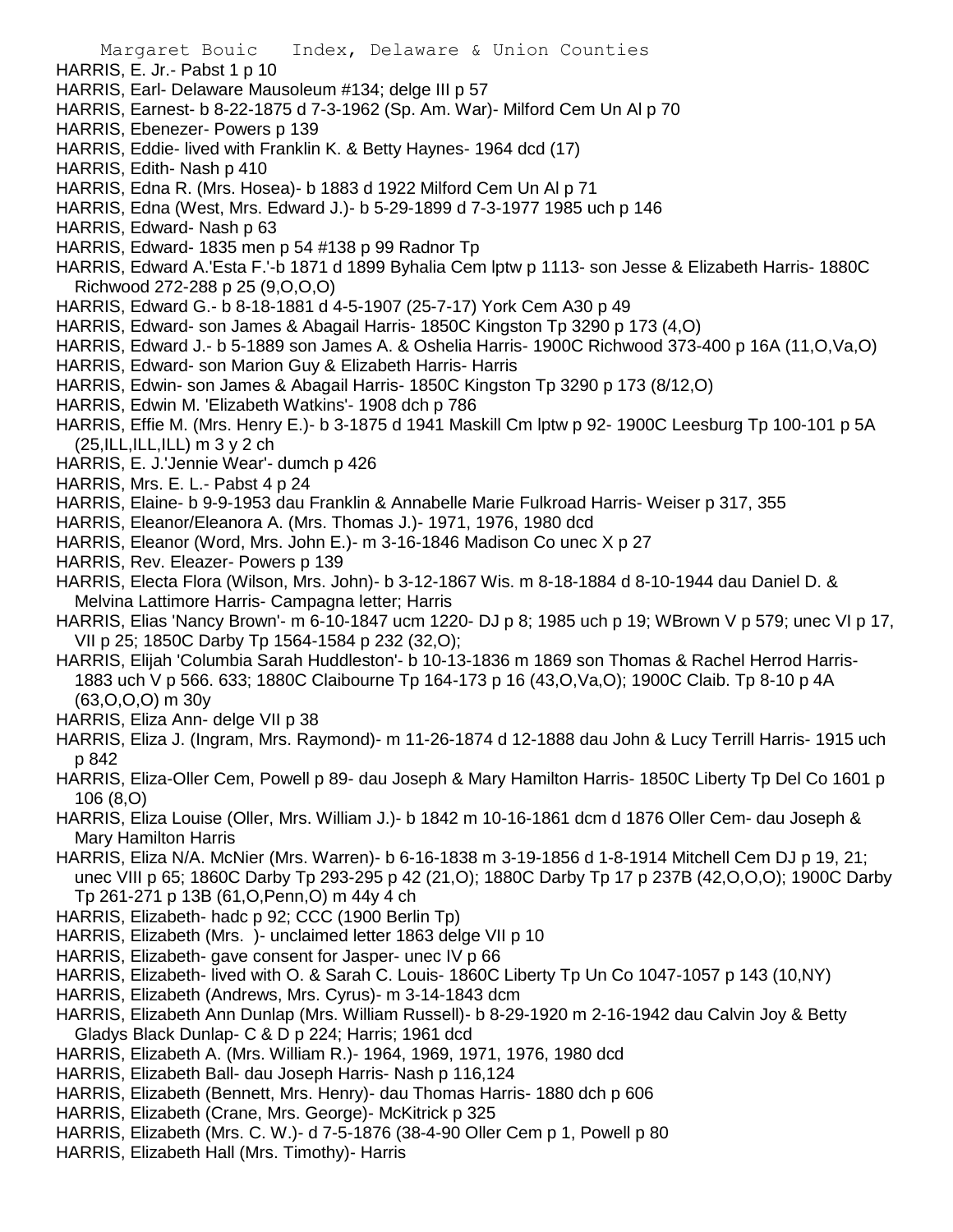- Margaret Bouic Index, Delaware & Union Counties HARRIS, Elizabeth (Huddleston, Mrs. Columbia)- 1880 dch p 823 HARRIS, Elizabeth (Mrs. Isaac)- 1880C Claibourne Tp 609 (58,Va) HARRIS, Elizabeth (Mrs. Jacob)- b 1-23-1806 d 2-6-1894 (88y,13d) York Cem A-11 p 47; 1883 uch V p 556 HARRIS, Elizabeth (Mrs. Jesse)- 1880C Richwood 272-288 p 25 (39,O,Penn,O) HARRIS, Elizabeth (Mrs. Jonathan)- 1860C Claibourne Tp 698-680 p 92 (36,O); 1870C Taylor Tp 18 p 3 (45,O) HARRIS, Elizabeth (Mrs. Marion Guy)- Harris HARRIS, Elizabeth (Mosely, Mrs. John)- dau Edwin M. & Elizabeth Watkins Harris- 1908 dch p 786 HARRIS, Elizabeth Nash (Mrs. Joseph)- dau Richard Nash II- Nash p 124 HARRIS, Elizabeth Palmer (Mrs. Andrew)- b c 1826 dcc Annie Kay Chorpenning 11 HARRIS, Elizabeth (Ragan, Mrs. John)- b 1801 d 1890 ped DeFro Tossey #183 13 unec X p 9; dau Thomas Harris
- HARRIS, Elizabeth Smith (Mrs. Geroge W.)- m 11-19-1857 dcm
- HARRIS, Elizabeth Spencer- b 4-8-1861 dau J. Grafius & Phebe Ann Nutter Shulze Harris- Weiser p 181
- HARRIS, Elizabeth Stults (Mrs. Jacob)- b 1-23-1806 1883 uch V p 536, 542; 1860C York Tp 1224-1233 p 165
- (55,O); 1870C York Tp 133-131 p 17 (63,O); 1880C York Tp 260 p 25 (73, O,Pa,Pa)
- HARRIS, Elizabeth Watkins (Mrs. Edwin M.)- 1908 dch p 786
- HARRIS, Ella Osborn (Mrs. Francis)- dau William N. & Harriet Duston Osborn- dumch p 487
- HARRIS, Ellen- 1915 uch p 149
- HARRIS, Ellen- b 1852 d 1920 (Mrs. John)- Mitchell Cem DJ p 5
- HARRIS, Ellen (Mrs. A. M.)- d 7-29-1856 (43-7-20) Powell Cem Powell p 164
- HARRIS, Ellen A. Miller (Mrs. )- b 12-18-1857 dau James T. & Susan Ann Maine Miller- Asp 2018
- HARRIS, Ellen (Debolt, Mrs. Florida James)- dau John & Jemima Benson Harris- 1985 uch p 40, 88
- HARRIS, Ellen (Glassayer, Mrs. )- dau George & Phebe Powers Harris- Harris
- HARRIS, Ellen Jane Murfield (Jones, Mrs. Murfield)(Mrs. Thomas)- dau George & Hannah Cornelia Baker Murfield- 1908 dch p 503; dcq Gladys Hall Dunlap 7
- HARRIS, Ellen Rebecca Alexander (Mrs. Holland S.)- d 4-2-1973 (70) Trenton Cem- Harris; 1969, 1971, 1976 dcd
- HARRIS, Ellen Stiner (Mrs. John)- m 11-14-1872 ucm 5175; 1880C Darby Tp 44 p 238 (27,O,O,O)
- HARRIS, Elmer- b 9-19-1874 d 6-29-1894 Oller Cem p 23
- HARRIS, Elmer A. 'Winifred A.'- b 1905 d 1983 Byhalia Cem lptw p 132
- HARRIS, Elmer- son Frand & Sarah Minnie Harris- Harris
- HARRIS, Elmer 'Jennie'- b 1864 d 1946 Marengo Cem Powell p 377
- HARRIS, Elmer- son Jesse & Tillie V. McMillen Harris- Harris
- HARRIS, Elmore- son Jonathan & Elizabeth Harris- 1860C Claibourne Tp 698-680 p 92 (15,O)
- HARRIS, Elnora (32-1893) uninf p 7
- HARRIS, Elnora A. Dire (Mrs. Thomas J.)-b 12-1-1915 d 8-22-1989 Fargo Cem- Harris; 1961, 1964, 1969 dcd
- HARRIS, Eltha- 1880C Scioto Tp 234-251 (21)
- HARRIS, Elvira Burns (Mrs. Warren)- b 1858 m 9-23-1875 ucm 5743 d 1926 Milford Cem Un Al p 71; dau William & Mary Freshwater Burns- Freshwater p 90; mt 3 p 15, 16; WBrown II p 151; 1880C Union Tp 145 p 24 (25,O,O,O)
- HARRIS, Emeline (Doherty, Mrs. Absalom)- m 9-20-1841 dcm
- HARRIS, Emily- dau Charles R. & Alice E. Harris- 1964(16), 1969, 1971, 1976 dcd
- HARRIS, Emily/Emma- dau Jonathan & Elizabeth Harris- 1860C Claibourne Tp 698-680 p 92 (9,O); 1870C Taylor Tp 18 p 3 (19,O)
- HARRIS, Emma- d 2-19-1936 York Cem SR p 103
- HARRIS, Emma Alvira (Zimmerman, Mrs. Frank Herbert)- b 10-4-1867 m 1-28-1885 d 4-20-1931 Detroit- dau Thomas P. & Mary E. Pool Harris- Harris
- HARRIS, Emma (Brown, Mrs. Lewis)- m 12-22-1870 ucm 4842 WBrown IV p 471; 1985 uch p 9
- HARRIS, Emma E. (Mitchell, Mrs. Aaron B)- m 1863 dau Sibyl B. Harris- unec IV p 27
- HARRIS, Emma- dau George & Keziah Benson Harris- 1870C Darby Tp 88-77 p 136 (18,O)
- HARRIS, Emma Grace- b 1920 d 1942 Mother- Price Cem djlm p 44
- HARRIS, Emma (Keller, Mrs. Newton)- m 7-6-1871 ucm 4944
- HARRIS, Emma Kenkel (Mrs. Harold D.)- Harris
- HARRIS, Emma Miller (Mrs. Virgil)- b 1858 m 4-15-1882 ucm 7154 d 8-18-1911 York Cem L131 p 31; 1883 uch V p 542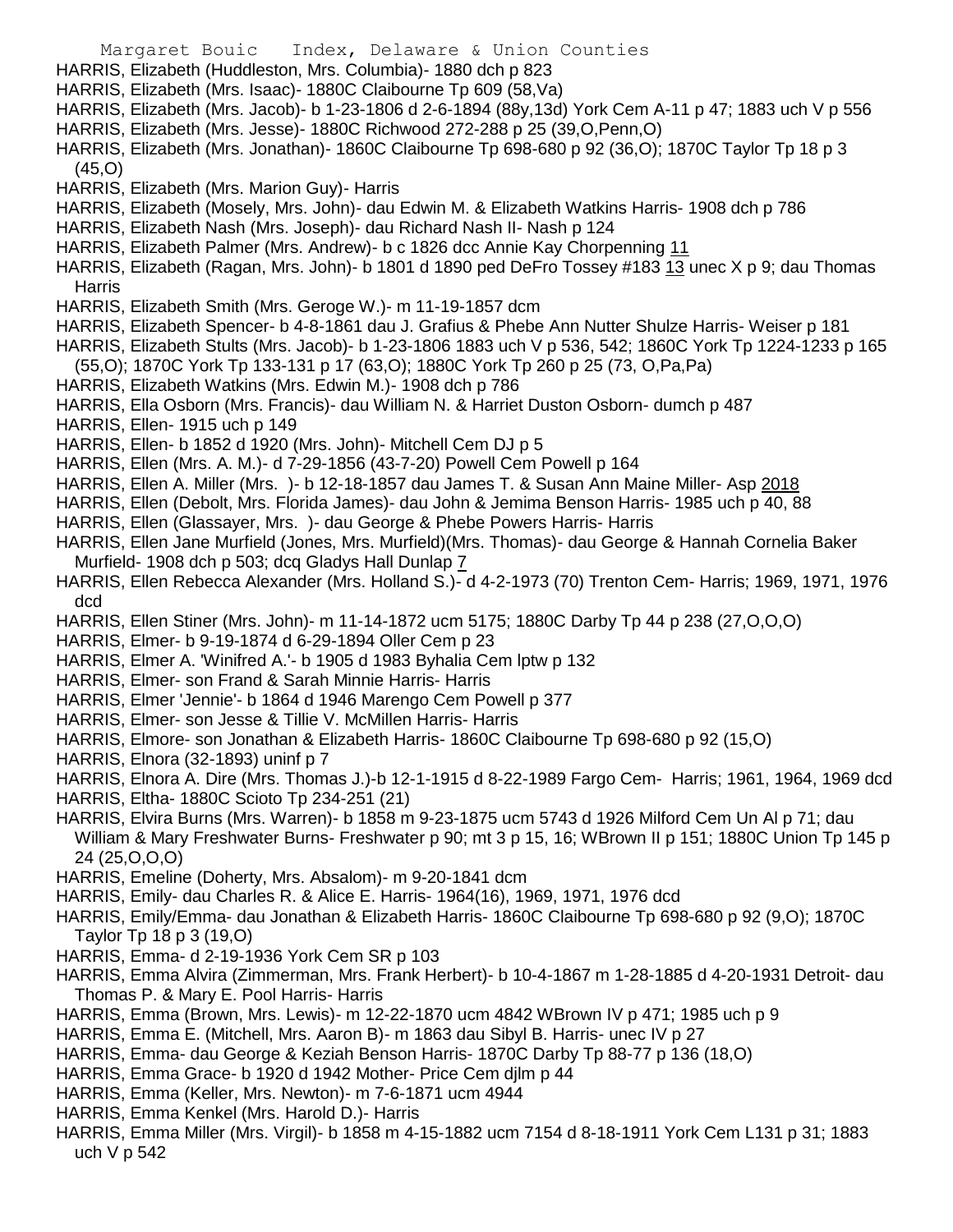Margaret Bouic Index, Delaware & Union Counties HARRIS, Emmet- son Benjamin T. & Laura M. Webb- 1870C Union Tp 139-138 p 19 (3,O); 1880C Union Tp 111 p 20 (13,O,O,O) HARRIS, Ernest A.,Sr.- Harris father of Mrs. Richard Herd HARRIS, Ernest- son Harley & Ruth Woodson Harris- Harris HARRIS, Ernest- Harris HARRIS, Esau 'Laura Merry'- Harris HARRIS, Esta F. (Mrs. Edward A.)-b 1881 d 1962 Byhalia Cem lptw p 113 HARRIS, Esther Cowles (Mrs. Jeremiah)- b 9-30-1744 dau Joseph & Ruth Woodruff Cowles- D & C p 63 HARRIS, Esther Meeker (Mrs. Joseph)- b 1804 m 9-12-1824 d 4-5-1833 Powell p 102 dau Forest/Grove Meeker- dcga p 25 Del Pat & Fr Chron; delge II p 32; Reed abstract p 67 HARRIS, Estea/Esther (Oller, Mrs. Jacob)- m 12-12-1848 dcm dau Joseph & Esther Meeker Harris- Harris HARRIS, Ethel M. Carr (Mrs. William Henry)- b 6-2-1876 d 7-2-1955 dau Solomon T. & Lizzie David Carr-Bean 111923; Anderson 4,5; 1908 dch p 787; Maugans Anc p 96 HARRIS, Ethel- b 8-29-1889 Liberty Tp dau T. P. & Ella Stewart Harris- dcb HARRIS, Ethel (Mrs. Ralph Emerson)- Evans-Dulin p 21 HARRIS, Etta (Miller, Mrs. )- sister Lewis S. Harris- dg 4-1-1953 HARRIS, Etta M. (Mrs. Richard K.)- 1976, 1980 dcd HARRIS, Etta Potee (Mrs. J. J.)- b 3-15-1883 m 11-19-1907 d 1-30-1972 York Cem dau Hezekiah & Rosella Marmon Potee- Harris; 1949 ucd HARRIS, Eunice B.(Witter, Mrs. George)(Moore, Mrs. William B.)- b 1835 m (1) 1854 (2)4-19-1866 ucm 3954 dau Elijah Witter- 1883 uch V p 212 HARRIS, Eunice (Mrs. James)- 1971, 1964, 1969, 1971 dcd HARRIS, Eunice (Mrs. Joseph)- Powell p 231 HARRIS, Euphemia B.- b 1870 d 3-27-1890 Oller Cem p 23 HARRIS, Euphemia (Mrs.Lewis)- d 3-27-1960 (89) Oller Cem Harris; dg 4-1-1983 HARRIS, Evelyn Marie (Bodily, Mrs. Marion Levi)- b 12-11-1937 m 3-29-1953 dau Joseph Fowler & Mable Lucille Anderson Harris- McKitrick p 149 HARRIS, Evelyn Sue- b 10-7-1960 dau Charles Jr. & Joan Blanche Gamble Harris- Graham 17211125 HARRIS, Evy- d 7-22-1876 (6m2d) dau John & Ellen Harris- Mitchell cem DJ p 5 HARRIS, Faith- 1976 dcd HARRIS, Fannie (Lee, Mrs. Roland)- m 6-3-1861 ucm 3190 HARRIS, Fannie O. (Mrs. Jasper N.)- b 1883 -Byhalia Cem lptw p 129 HARRIS, Fanny Page (Mrs. Munroe)- m 5-27-1838 dcm HARRIS, Flora- b 9-1879 1880C Union Tp 150 p 25 (8/12,O,O,-) HARRIS, Florence- dau Jesse & Elizabeth Harris- 1880C Richwood 272-288 p 25 (12,O,O,O) also 310-327 p 29 (13,O,O,O) HARRIS, Florilla Cook (Mrs. Andrew)- m 10-14-1865 ucm 3821 HARRIS, Fran Gallo (Mrs. David G.)- m 5-10-1969- Harris HARRIS, Frances- b 1813 d 12-23-1892 Oakdale Cem I p 15 (E) HARRIS, Frances- d 12-23-1892 (79) Oakdale Cem 766 HARRIS, Frances A. (Mrs. Brent G.)- 1980 dcd HARRIS, Frances Freshwater (Mrs. )- dau David Thaddeus Freshwater- Freshwater p 244 HARRIS, Francis 'Ella Osborn'- dumch p 487 HARRIS, Francis M. - b 7-9-1880 Marlborough Tp son F. M. & M. J. McWilliams Harris- dcb HARRIS, Frand 'Sarah Minnie'- Harris HARRIS, Frank (black)- uninf p 27 (1943) HARRIS, Frank W.- son Holland S. & Ellen Rebecca Alexander Harris- Harris HARRIS, Franklin 'Annabelle Marie Fulkroad'- b 9-9-1922 Weiser p 317, 355 HARRIS, Franklin, Jr.- b 9-9-1945 son Franklin & Annabelle Marie Fulkroad- Weiser p 317, 355 HARRIS, Fred 'Vena Thompson'- m 11-18-1894 Maugans Anc p 192 HARRIS, Freda (Macy, Mrs. )- b 9-3-1932 dau Leo M. & Ada Moore Harris- Harris; Freshwater p 220 HARRIS, Frieda Streng (Clifford, Mrs. James)(Mrs. G. R.)- 1985 uch p 63,136 HARRIS, Gale 'June Kirkpatrick'- m 8-12-1958 Weiser p 677 HARRIS, G. 'M.'- djlm p 28 HARRIS, infant son of G. & M. d 9-1-1879 Price Cem djlm p 28

HARRIS, Garrett 'Sarah Orr'- m 12-26-1822 ucm 40 d 2-16-1875 (70y7m) Mitchell Cem DJ p 8- 1985 uch p 19;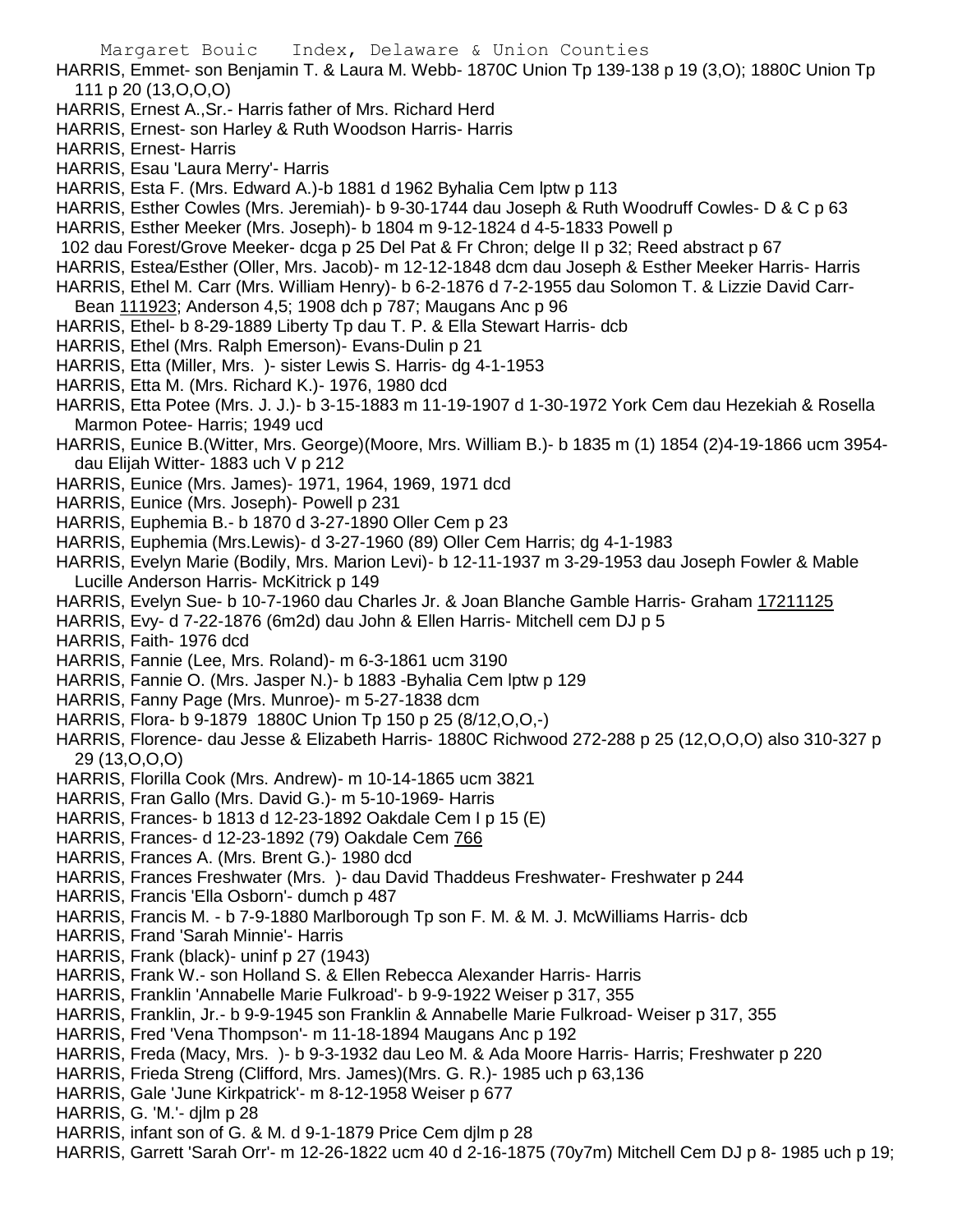Margaret Bouic Index, Delaware & Union Counties 1883 uch III p 283, V p 228, 238, 248; 1915 uch p 408; WBrown II p 134, 136, 138; mt 12-22-1852, 3-30- 1853 unec II p 13, IV p 20, 34, 35, 71, V p 49, 62, VI p 17, XI p 54 Darby Tp 1823; 1840C Darby Tp (40-50); 1850C Darby Tp 1573-1593 p 232 (46,O); 1860C Darby Tp 293-294 p 42 (55,Va); 1870C Darby Tp 87-76 p 13 (65,O) HARRIS, Gary W.- Thompson Lane 1971, 1980 dcd HARRIS, W. Garth 'Olive Zimmer'- d 9-30-1985- Harris HARRIS, Georganna Eads (Mrs. )(Caldwell, Mrs. Col. H.J.)- Harris HARRIS, J. George- Powers p 150 HARRIS, George- 1883 uch IV p 508; V p 4,5,28 HARRIS, George- Nash p 29 HARRIS, George- 1915 uch p 149, 520, 521; Pabst 1 p 11; unec II p 39; 1820C Union Tp 9 (45+) HARRIS, George- adm for Jane Brown- DJ p 24 HARRIS, George- 1850C Porter Tp 3100 p 167 (16,O) HARRIS, George A.- son Jessee & Elizabeth Harris- 1880C Richwood 272-283 p 25 (5,O,O,O) HARRIS, George B.- Pabst 4 p 24 HARRIS, George B. 'Caroline Smedley'- Harris HARRIS, George 'Dolly'- b 1853 d 1916 Price Cem djlm p 33 HARRIS, George 'Eunice B. Witter'- m 1-21-1854 ucm 2066 d 1865 1883 uch V p 198, 212, 238 HARRIS, George 'Judith Harris'- m 11-19-1818 Madison Co unec IX p 30 HARRIS, George 'Keziah Benson'-b 1-30-1826 d 5-7-1905 Mitchell Cem DJ p 5,6; son Garrett & Sarah Orr Harris- 1840C Darby Tp 1070 (10-15); 1850C Darby Tp 1574-1594 p 233 (24,O); 1870C Darby Tp 88-77 p 13 (44,O); 1880C Darby Tp 45 (54,O,Oo,O) unec VI p 17 HARRIS, George 'Mary V.' b 1-1826 uca p 17, 35, 104; 1900C Darby Tp 232-241 p 12A (74,O,O,O) HARRIS, George 'Nancy Fuller'- m 1-14-1830 Madison Co unec V p 40 HARRIS, George R. 'Kathleen J.'- 1969, 1971 dcd HARRIS, George Richard 'Cheri Bunker'- Harris HARRIS, Rev. George W.-- 1883 uch V p 465 HARRIS, George W.- 1850C Delaware Town 1260 p 92 (25,O) HARRIS, George W. 'Anna R.'- b 1836 d 1907 Oller Cem p 23 HARRIS, George W. 'Elizabeth Smith'- m 11-19-1857 dcm HARRIS, George W.- son Jacob & Elizabeth Stults Harris- 1883 uch V p 542; 1860C York Tp 1223-1232 p 165 (13,O); 1870C York Tp 133-131 p 18 (22,O); 1880C York Tp 260 p 25 (32,O,O,O) HARRIS, George W. 'Phebe Powers- b 1847 d 5-13-1924 York Cem L79 p 42 HARRIS, Gerald 'Pauline'- 1976, 1980 dcd HARRIS, Ginger- 1976, 1980 dcd HARRIS, Gladys- granddau of John & Jane Reed Wertz- Maugans Anc p 74 HARRIS, G. Lewis 'Clara M.;- b 1877 d 1929 Unionville Cem DJ p 39, 49; 1900C Darby Tp 29-30 p 2A (22,O,O,O) m 1y HARRIS, Gloria L. (Mrs. Joseph D.)- Harris HARRIS, Glorian Ames (Mrs. Maturin)- m 1-71-1850 dcm HARRIS, A. Gordon 'Donna Wilgus'- b 8-27-1896 m 1916 d 5-2-1969 bur Bellefontaine- son George & Phebe Powers Harris- Harris HARRIS, Gordon R.- son A. Gordon & Donna Wilgus Harris- Harris HARRIS, G. R. 'Kathleen J.- 1969 dcd

- HARRIS, Grace (Lake, Mrs. William Walter)- 1985 uch p 87
- HARRIS, J. Grafius 'Phebe Ann Nutter Shulze'- m 8-12-1848 Weiser p 181
- HARRIS, Guy'Nancy'- 1883 uch V p 306
- HARRIS, H.- 1883 uch V p 328
- HARRIS, Halden H. 'Marceta David'- b 4-24-1904 m 3-27-1927 d 1-18-1993 Gahanna- son George B. & Caroline Smedley Harris- Harris
- HARRIS, Hannah- 1850C Darby Tp 1573-1593 p 293 (6/12,O); unec VI p 17
- HARRIS, Hannah Brown (Mrs. John)- m 6-8-1848 ucm 1320 d 2-9-1850 (18-6-6) Mitchell Cem DJ p 8 dau John & Martha Clark Brown- 1985 uch p 19; WBrown V p 579, VI p 780; unec III p 49
- HARRIS, Hannah- dau Daniel Harris- 1850C Jerome Tp 1848-1869 p 270 (4,O)
- HARRIS, Hannah Darcus Coler (Mrs. John Curtis)- m 8-27-1893 Campagna letter
- HARRIS, Hannah (Edman, Mrs. Paul E.)- 1880 dch p 660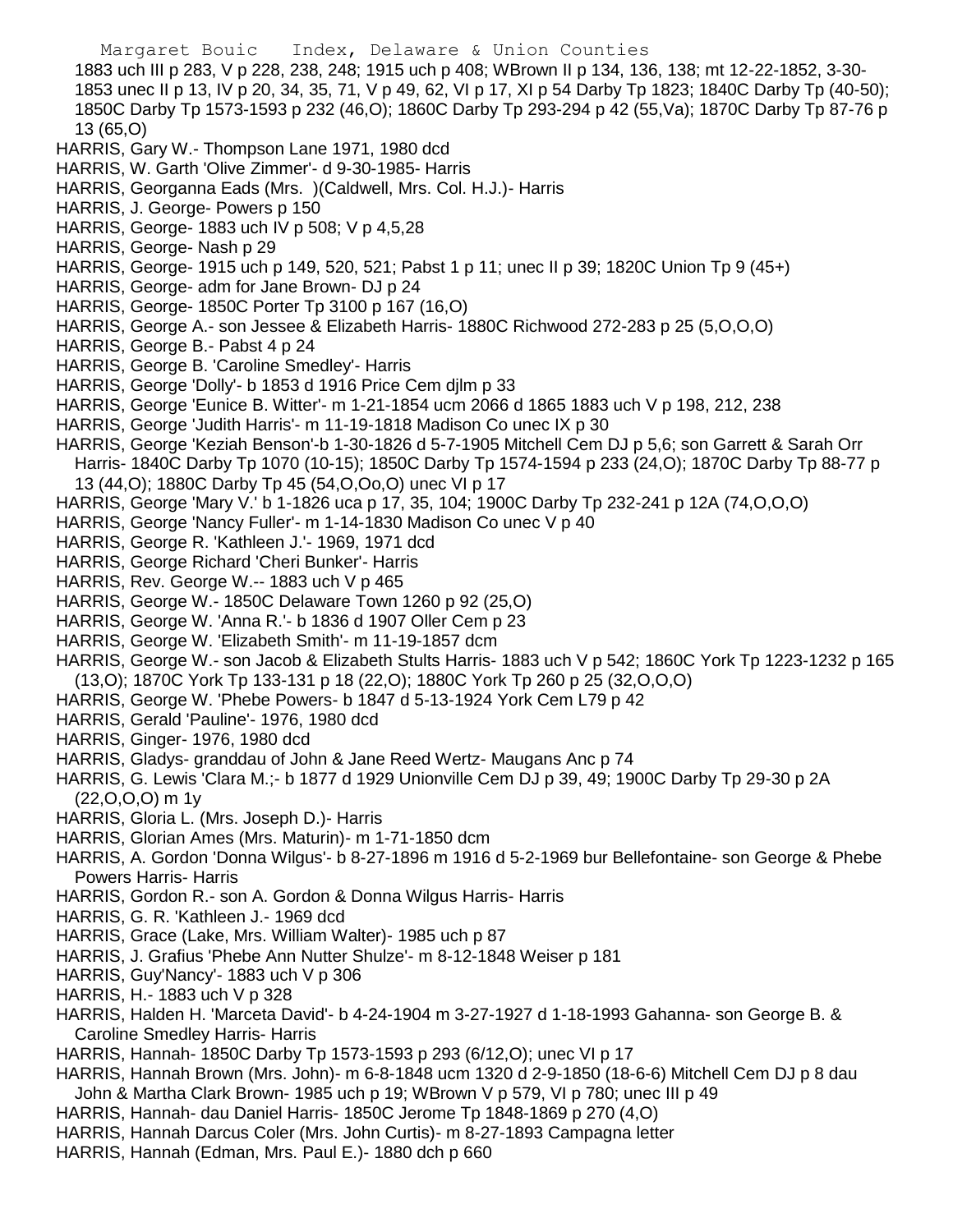Margaret Bouic Index, Delaware & Union Counties HARRIS, Hannah (Fowle, Mrs. Abraham)- m 7-14-1679 D & C p 89 HARRIS, Hannah (Mrs. Jonathan)- b 1806 d 1893 Cheshire Cem Powell p 60, 60A HARRIS, Hannah- d 4-16-1865 (18-3-14) Mitchell Cem Dj p 8 dau John & Hannah Brown HArris- 1985 uch p 19; WBrown V p 579 HARRIS, Hannah Rebecca (Brooks, Mrs. Charles Henry,Sr)- b 8-9-1849 m 2-10-1929 dau Daniel D. & Melvina R. Lattimore Harris- Harris; Campagna letter HARRIS, Hannah- dau Warren & Eliza N. McNier Harris- 1860C Darby Tp 293-295 p 42 (11,O) HARRIS, Hannah (Mrs. William)- d 2-23-1871 (83-3-10) Watkins Cem djlm p 108 HARRIS, Harley 'Ruth Woodson'- b 2-16-1901 d 10-18-1967 (66) son Ernest Harris- Harris; 1962, 1967, 1971, 1975, 1977 ucd HARRIS, Harlon G. 'Mae'- b 4-10-1910 d 10-17-1992 (82) Riverside Cem- son Frank & Mildred Hallett Harris-Harris HARRIS, Harold DeWitt 'Emma Lena Kenkel'- b 7-2-1901 d 1-3-1991 (89) bur Detroit- son Clarence & Minnie Johnson Harris- Harris HARRIS, Harriet I. (Vansant, Mrs. Joel D.)- m 4-17-1862 ucm 3315 unec IV p 27l hadc p 40 HARRIS, Harriet- dau Jonathan & Elizabeth Harris- 1860C Claibourne Tp 698-680 p 92 (17,O) HARRIS, Harris- dau Lena Adams- 1900C Richwood 366-392 p 15B (--) HARRIS, Harry 'Annewill'-d 7-27-1952 bur N. Royalton- dg 7-1952 son W. Gilbert Harris- opc 697 HARRIS, Harry D. 'Lucina Rozella Baker''Florence Otella Price'- b 4-20-1868/9 m 2-26-1896 d 6-9-1952 Oak Grove Cem- Cowgill p 52 HARRIS, Hattie May Freshwater (Mrs. Norris Edwin)- b 12-26- 1878 m 5-15-1898 d 5-1905 dau Henry Oller & Mary Jane Kirkland Freshwater- Freshwater p 220 HARRIS, Hazel- b 2-1896 dau Henry E. & Effie M. Harris- 1900C Leesburg Tp 100-101 p 5A (4,ILL,O,ILL) HARRIS, Hazel Mae (Ellinwood, Mrs. Howard Francis)-1985 uch p 46 HARRIS, H. B.- 1860C Jerome Tp 156-157 p 23 (15,0) HARRIS, Heidi (Mrs. Mike)- 1976 dcd HARRIS, Helen Elizabeth- dau William & Ethel M. Carr Harris- Anderson 5; Bean 111923-; 1908 dch p 787 HARRIS, Helen J. (Mrs. )- d 3-25-1985 (76) bur Grove City- Harris HARRIS, Henrietta- b 2-2-1872 Concord Tp dau G. E. & ELizabeth Smith Harris- dcb HARRIS, Henry- Oller Cem p 24; Powell p 89 HARRIS, Henry Clarrin- b 3-28-1874 Liberty Tp son Newton L. & Sarah Jane Harriot Harris- dcb HARRIS, Henry D. 'F. Ottella'- b 1872 d 1957 Oakdale Cem I p 106 (F-R1-11) HARRIS, Henry E.- lived with George & Sarah Moore- 1870C Taylor Tp 14 p 2 (6,O); 1880C Taylor Tp 121- 122 p 11 (17,O,O,O) HARRIS, Henry 'Effie M.'- b 2-1863 d 1916 Maskill Cem lptw p 92- 1900C Leesburg Tp 100-101 p 5A (25,ILL,ILL, ILL) HARRIS, Rev Henry 'Ethel M. Carr'- Maugans Anc p 96 HARRIS, Henry- b 1980 son Steve & Becky Harris- 1981 dcd HARRIS, Henry William Hardin- b 1-3-1980 d 12-28-1982 92) son Steve & Becky Hardin Harris- Harris HARRIS, Herman- son Frances Freshwater Harris- Freshwater p 244 HARRIS, Hilda Anarie (Bussard, Mrs.William H.)- b 11--27-1907 m 9-19-1926 dau Clarence Henry & Minnie Irene Johnson Harris- Harris; dcb late; Evans-Dulin p 19 HARRIS, Holland S.'Ellen Rebecca Alexander'- b 5-22-1900 d 11-3-1990 (90) Trenton Cem- son Frand & Sarah Minnie Harris- Harris; 1969, 1981, 1976, 1980 dcd HARRIS, Homer- b 11-223-1903 son Fred & Vena Thompson Harris- Maugans Anc p 192 HARRIS, Hosea'Edna'- b 1876 d 1922 Milford Cem Un Al p 71 son Warren & Elvina Burns Harris- 1880C Union Tp 145 p 24 (5,O,O,O) HARRIS, Howard- 1835 men p 46 #31 p 83 Orange Tp; 1840C Orange Tp p 135 HARRIS, Howard 'Mary' Powell p 182 HARRIS, Howard Y.- son John A. & Chloe P. Harris- 1880C York Tp 114 p 11 (1,O,O,O) HARRIS, H. T.'Keturah Taylor'- Pabst 1 p 5, 11; dcw Bk 3 p 76 HARRIS, Hugh 'Sarah Jane Bowers'- m 5-30-1850 dcm HARRIS, Hulda Almira- b 3-29-1842 dau Daniel D. & Melvina R. Lattimore Harris- Harris; Campagna letter

- HARRIS, Ida B.- b 8-1882 dau John & Louisa Harris- 1900C Darby Tp 231-240 p 12A (17,O,O,O)
- HARRIS, Ida (Brown, Mrs. )- b 8-31-1884 d 3-1957 Oakdale Cem I p 70 (D-R1-12)
- HARRIS, Ida (Mrs. John)- b 8-31-1882 d 3-17-1957 Mitchell Cem DJ p 5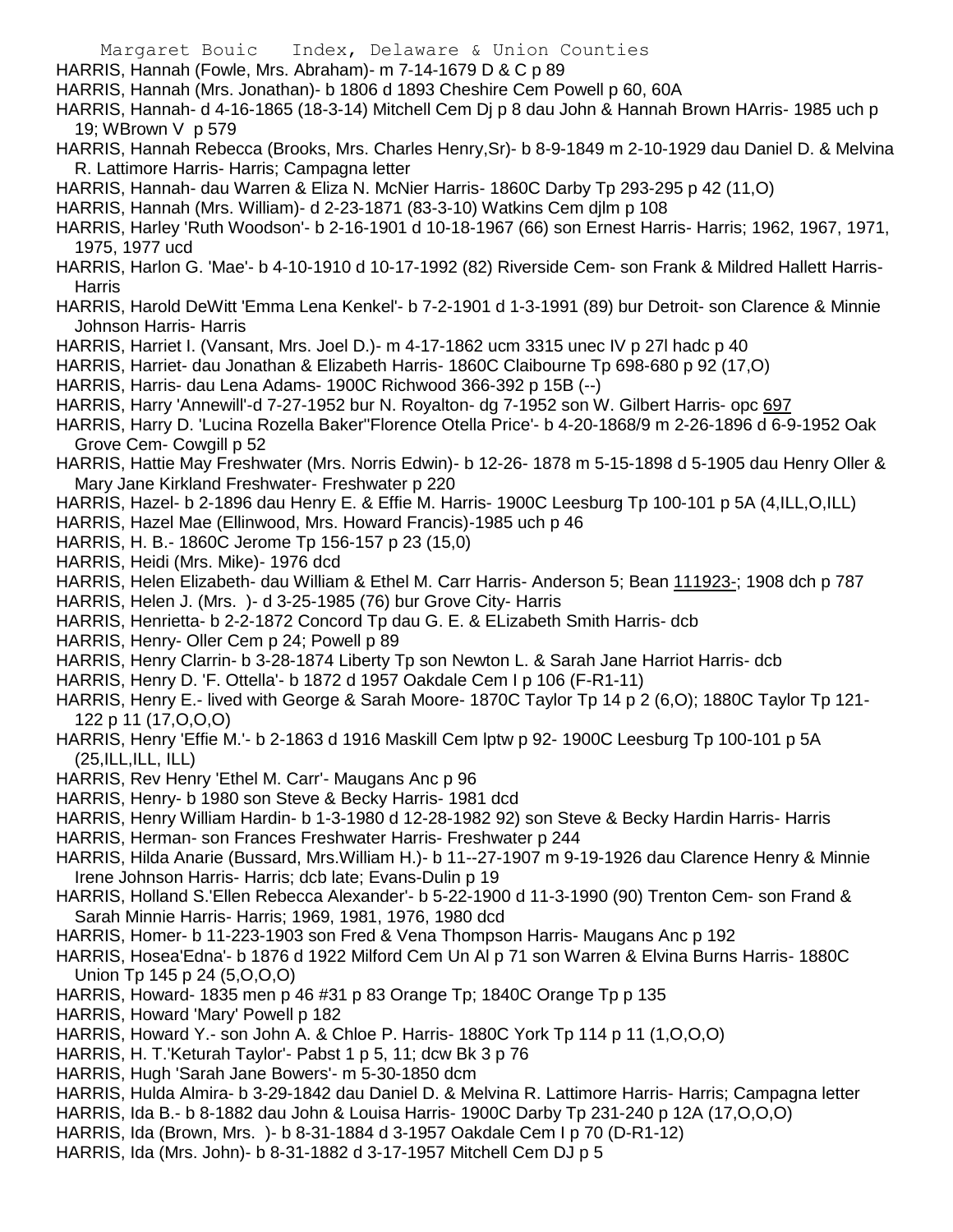- HARRIS, Ida Lorina (Polley, Mrs. William M.)- b 3-22-1860 d 1938 Wis. dau Daniel D. & Melvina R. Lattimore Harris- Harris; Campagna letter; 1860C Jerome Tp 157-156 p 23 (1/12,O)
- HARRIS, I. P.- Liberty Tp delge III p 4i
- HARRIS, Irving W. 'Nina Ethel'- Harris
- HARRIS, Irving Walter "Whitey:'Patricia Schenck'- b 12-21-1916 m 11-15-1975 d 7-20-1991 Hopewell Cemson Irving W.& Nina Ethel Harris- Harris; 1949 ucd
- HARRIS, Isaac- Nash p 120, 122, 410
- HARRIS, Isaac 'Cora Riley'- b 1-1864 son-in-law of John & Mary Riley- 1900C Jerome Tp 30-32 p 2A (36,O,O,O)
- HARRIS, Isaac 'Elizabeth'- 1860C Claibourne Tp 609 (60,Va)
- HARRIS, Isaac- d 6-22-1883 (29y19d) son J. & M.- Trenton Cem Powell p 273
- HARRIS, Isaac W.- son Warren & Eliza A. McNier Harris- 1883 uch V p 248; 1870C Darby Tp 129-117 p 47 (6,O); 1880C Darby Tp 17 p 237B (16,O,O,O)
- HARRIS, Isabel Cordiala (Barnes, Mrs. )- b 6-23-1903 dau Tom & Nettie Jane Harris Harris- dcb late
- HARRIS, Isabella- dau Elijah & Columbia Sarah Huddleston Harris- 1883 uch V p 633; 1880C Claibourne Tp 164-173 p 16 (9,O,O,O)
- HARRIS, Jack/Victor Jackson- son Sara Dailey Harris- Harris
- HARRIS, Jackie- lived with Franklin K. & Betty Harris- 1964 dcd(15)
- HARRIS, Jackie Frost (Mrs. Ralph)- b 1938 dau Clifford & Gladys Frost- 1985 uch p 139
- HARRIS, Jackson 'Julia A. Adams'- m 6-6-1861 son Isaac & ELizabeth Harris- 1860C Claibourne Tp 609 (32,O)
- HARRIS, Jackson 'Mary Jane Wicks'- m 10-26-1854 dcm
- HARRIS, Jacob- 1883 uch III p 338
- HARRIS, Jacob Elbert- d 9-25-1931 York Cem p 49- son David & Lydia Ann Knepper Harris- 1880C York Tp 118 p 11 (7,O,O,O)
- HARRIS, Jacob 'Elizabeth'- 1883 uch V p 556
- HARRIS, Jacob 'Elizabeth Stults'-b 10-26-1810 d 9-7-1887 (76-10-11)- son Joseph & Rachel Harris- 1870C York Tp 133-131 p 17 (59,O); 1880C York Tp 260 p 25 (69,O,Va,Va); uca p 98
- HARRIS, Jacob H.- d 10-20-1863 Oller Cem p 3
- HARRIS, Jacob- son Joseph Haris- Nash p 116, 124
- HARRIS, Jacob Justice- b 1883 d 1956 York Cem L131 p 31- son Virgil & Emma Harris
- HARRIS, Jacob- son Sapiens & Catran Harris- Nash p 116, 124
- HARRIS, Jacob W.- Genoa Tp 1980 dcd
- HARRIS, Jacqueline (Johnson, Mrs. Allen)- dau Phyllis C. Harris- Harris
- HARRIS, Col. James- Mechlenberg Convention- Powers p 8, 164
- HARRIS, James 'Abigail'- 1840C Kingston Tp p 189, delge III p 66; 1850C Kingston Tp 3290 p 173 (60,Pa)
- HARRIS, James A. 'Oshelia'- b 10-1859 1900C Richwood 373-400 p 16A (40,Va,Va,Va); m 13y
- HARRIS, James E.- 1908 dch p 395
- HARRIS, James 'Eunice A.'- 1961, 1964, 1969, 1971 dcd
- HARRIS, James- son Joseph Harris- Nash p 63, 116, 119, 120, 121, 404
- HARRIS, James 'Julia E. Crumb'- 1908 dch p 637.
- HARRIS, James McK.- b 2-1897 son James A. & Oshelia Harris- 1900C Richwood 373-400 p 164 (2,O,Va,O)
- HARRIS, James 'Mary Erickson'- son James & Temperance Caulk Harris- Nash p 117-124
- HARRIS, James T.'Judith Miller'- m 5-15-1960 son Ruth Hessnauer, brother John Wesley Harris- Harris
- HARRIS, James 'Temperance Caulk'- son Joseph & Elizabeth Nash Harris- Nash p 117, 124, 126
- HARRIS, James T.- grandson Milo Harris- Harris
- HARRIS, James W.- b 1861 Jerome- son Oliver James & Mary Elizabeth Atherton Harris- Campagna letter
- HARRIS, Jane- 1850C Jerome Tp 1781-1801 p 260 (12,Va), black
- HARRIS, Jane (Beck, Mrs. Thomas)- dau Clarence & Lucille Parmenter Harris- Parmenter
- HARRIS, Jane (Carnes, Mrs. William)- dg 3-8-1887 Cryder Abstract p 153
- HARRIS, Jane'Jean (Dunlop/Delapp, Mrs. George)- m 4-17-1757 D & C p 2
- HARRIS, Jane- dau Joseph & Mary Hamilton Harris- 1850C Liberty Tp 1601 p 106 (11,O)
- HARRIS, Jane Moss (Mrs. Jeremiah)- m 10-26-1855 ucm 2349 unec IV p 54, VIII p 35
- HARRIS, Jane (Mrs. William)- Nash p 407
- HARRIS, Janet Marie (Sanders, Mrs. Thomas Ray)-b 9-25-1945 m 8-24-1968 dau William Russell & Elizabeth Ann Dunlap Harris- Harris; 1961, 1964 dcd(18); D & C p 224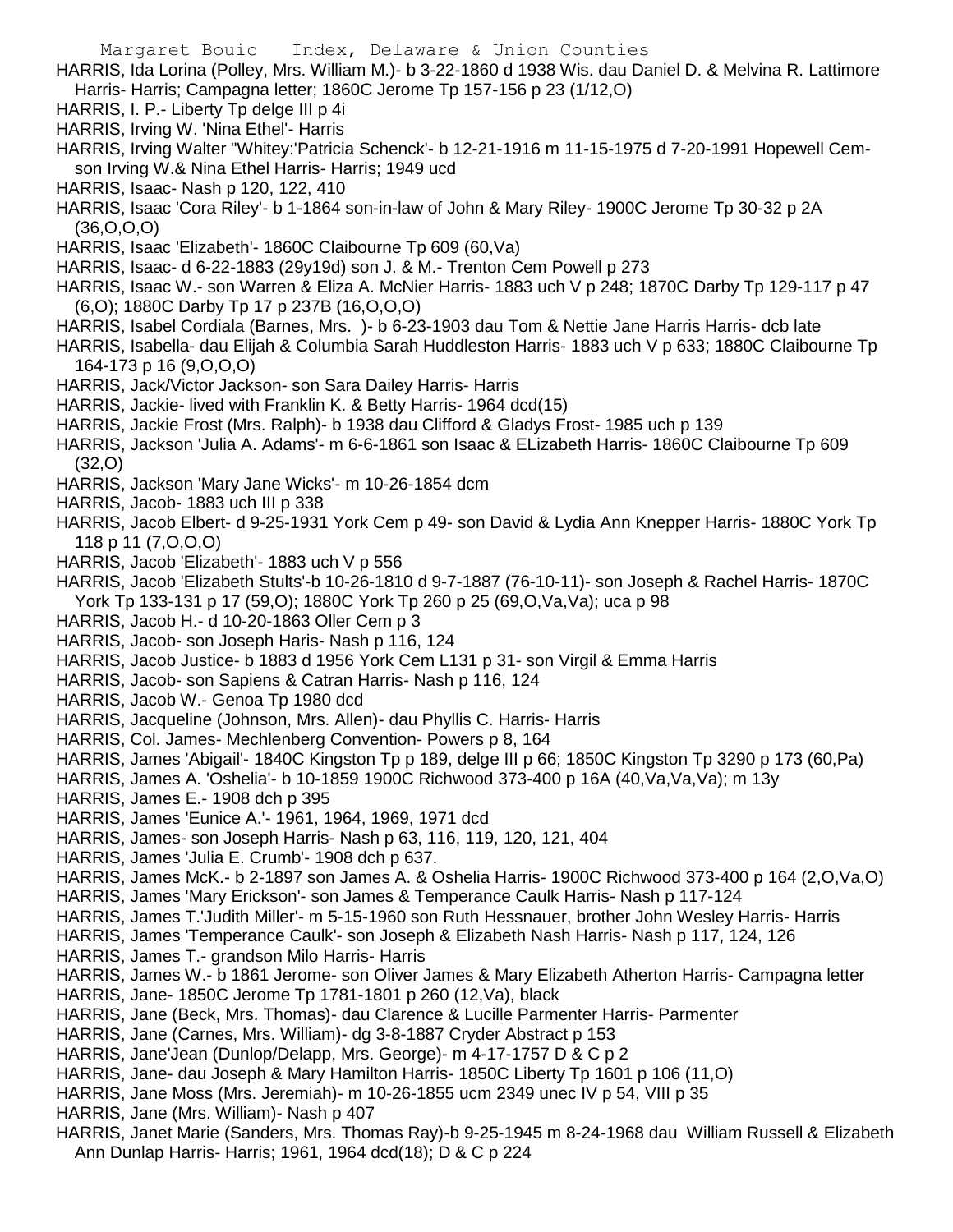Margaret Bouic Index, Delaware & Union Counties HARRIS, Janice (Mrs. William)- Harris HARRIS, Jarred W.- son Jonathan & Elizabeth Harris- 1870C Taylor Tp 18 p 3 (11,O); 1880C Taylor Tp 97-98 p 9 (21,O,Va,O) HARRIS, Jasper Clinton 'Marian Jean Holman'- m 7-31-1953 Weiser p 116 HARRIS, Jasper Clinton, Jr.- b 11-16-1954 son Jasper Clinton & Marian Jean Holman Harris- Weiser p 116 HARRIS, Jasper 'Fannie O. Sewell'- b 1881 m 1900 d 1910 Byhalia Cem lptw p 129; unec IV p 66 HARRIS, Jeanne (Mrs. )- Pabst 8 p 43 HARRIS, Jeffrey A. 'Debra D.'- 1980 dcd HARRIS, Jeffrey- b 1967 son David G. & Linda Crist Harris- 1976, 1980 dcd HARRIS, Jeffrey- son Phyllis C. Harris- Harris; 1991 ucd HARRIS, Jeffrey- b 1968 son Richard K. & Etta M. Harris- 1976, 1980 dcd HARRIS, Jemima Benson (Mrs. John)- 1985 uch p 40, 88 HARRIS, Jennie- 1870C Union Tp 13 p 2 (25,O) HARRIS, Jennie (Curry, Mrs. William W.)- m 2-18-1873 d 1-3-1879 dau Guy & Nancy Harris- 1883 uch V p 306 HARRIS, Jennie (Mrs. Elmer)- b 1862 d 1943 Marengo Cem Powell p 377 HARRIS, Jennie R. Wear (Mrs. E. J.)- dumch p 426 HARRIS, Jennifer- b 1966 dau David G. & Linda Crist Harris- 1976, 1980 dcd HARRIS, Jeremiah- Powers Pat p 52 HARRIS, Jeremiah 'Esther Cowles'- D & C p 63 HARRIS, Jeremiah 'Jane Moss'- m 10-26-1855 ucm 2349; unec IV p 34; VIII p 35 HARRIS, Jeremiah 'Pocohontas Depp'- m 11-23-1848 ucm 1366; unec VII p 40 HARRIS, Jesse 'Elizabeth'- 1880C Richwood 272-288 p 25 (56,O,O,O) HARRIS, Jesse- son Jesse & Elizabeth Harris- 1880C Richwood 272-288 p 25 (2,O,O,O) HARRIS, Jesse L. 'Amanda Hulse'- m 11-14-1860 Iowa- Hulse-Hoff letter HARRIS, Jesse 'Martha Frazie'- m 6-27-1839 Holmes Co D.A.R, marriages HARRIS, Jesse 'Tillie Y. McMiller'- b 1878 d 1921 Claibourne Cem p 73; Harris HARRIS, Jessie- 1971 ucd HARRIS, Jessie Jones (Mrs. W. E.)- dau Philip & Jane Tomley Jones- 1908 dch p 719 HARRIS, J. J- djlm p 33, parent of Mary (1863-1866) HARRIS, J. J. 'Etta Potee'- 1949 ucd HARRIS, J. L.- 1915 uch p 267 HARRIS, J. M. 'Ann'- DJ p 7 HARRIS, Joan Blanche Gamble (Mrs. Charles,Jr.)- b 4-22-1930 m 8-27-1949 dau Donald & Ica Lucille Wilson Gamble- Beecher 5,6; Graham 1721112; Pounds 6,7 HARRIS, Joan- b 1969 dau David G. & Linda Crist Harris- 1976, 1980 dcd HARRIS, Joann (Ritchie, Mrs. David)- McKitrick p 92 HARRIS, Joel- b 1979 son Michael R. & Cheryl K. Harris- 1980 dcd HARRIS, Joel 'Sarah Harris'- m 11-28-1821 unec IV p 63 HARRIS, John- Nash p 23, 28, 29, 116, 120, 178, 390, 439 HARRIS, John- hadc p 22 (1849 Concord Tp) HARRIS, John- 1835 men p 31 #92 p 54 Harlem Tp; 1840C Harlem Tp p 144 HARRIS, John- 1908 dch p 395 HARRIS, John- 1883 uch IV p 518; uca p 98, 102 HARRIS, John (1734) Powers p 91, 39, 104 HARRIS, John- 1850C Darby Tp 1564-1584 p 232 (20,O); unec VI p 17 HARRIS, John A. 'Chloe P.'- 1880C York Tp 114 p 11 (37,O,O,Va) HARRIS, John'Altha Holmes'- m 6-30-1840 dcm HARRIS, John C.- b 7-1858 1900C Jackson Tp 104-106 p 5A (41,O,O,O) HARRIS, John Curtis 'Hannah Darcus Coler'- b 1869 m 8-27-1893 son Oliver James & Mary Elizabeth Atherton Harris- Campagna letter HARRIS, John Curtis 'Sarah E. Rush'- b 1-28-1864 m 2-13-1886 d 9-25-1931 Wis. son Daniel D. & Melvina R. Lattimore Harris- Harris; Campagna letter HARRIS, John 'Ellen Stiner'- b 1854 m 11-14-1872 ucm 5175 d 1936 Mitchell Cem DJ p 5 HARRIS, John 'Eltha Holmes'- m 6-30-1840- Olentangy Gaz. 7-4-1840- Reed Abstract p 97

- HARRIS, John E. 'Nora'- son Warren & Eliza McNier Harris- 1883 uch V p 248; 1870C Darby Tp 129-117 p 17
- (4,O); 1880C Darby Tp 17 p 237B (14,O,O,O); 1900C Darby Tp 261-271 p 13B (34,O,O,O) m 1y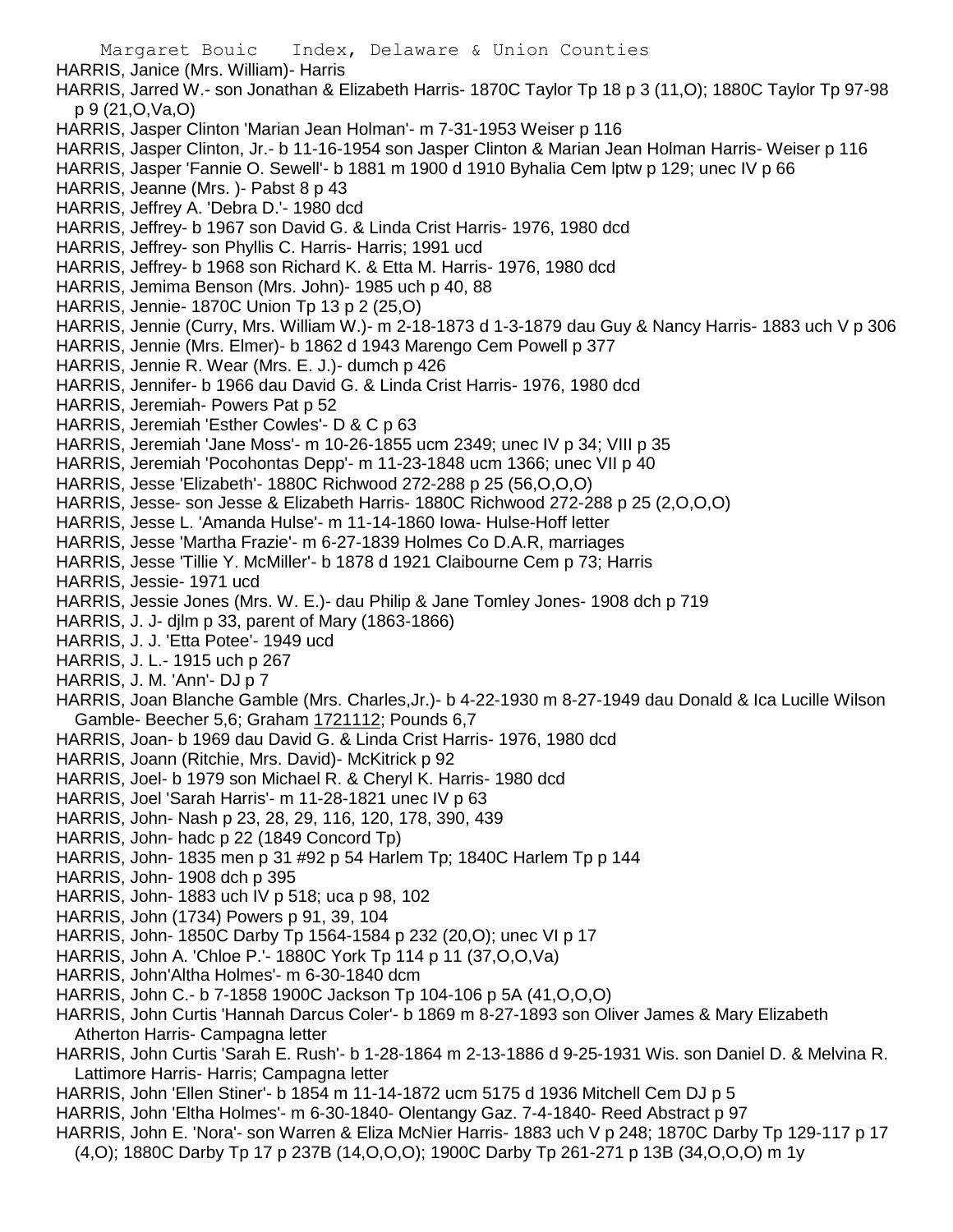Margaret Bouic Index, Delaware & Union Counties HARRIS, John- son George & Keziah Benson Harris- 1870C Darby Tp 88-77 p 12 (16,O); 1880C Darby Tp 44 p 238 (26,O,O,Va) HARRIS, John H.- 1880 dch p 368; 1908 dch p 219 HARRIS, John 'Hannah Brown'- m 6-8-1848 ucm 1320; WBrown V p 579, VI p 780; 1985 uch p 19; unec VII p 39 HARRIS, John James- b 5-25-1925 uninf p 19 black HARRIS, John 'Jemima Benson'- 1985 uch p 40, 88 HARRIS, John- son Jonathan & Elizabeth Harris- 1860C Claibourne Tp 698-680 p 92 (3,O); 1870C Taylor Tp 18 p 3 (13,O) HARRIS, John K.- b 5-15-1876 Marlborough Tp son Francis & Jane McWilliams Harris- dcb HARRIS, John- son Lewis & Euphemia Harris- Harris; dg 4-1-1953 HARRIS, John 'Louisa'- b 3-1856 internment 8-12-1936 (80) Mitchell cem DJ p 21; 1900C Darby Tp 231- 240 p 12 (44,O,O,O) m 28y HARRIS, John 'Lucy Terrill'- 1915 uch p 842 HARRIS, John 'Malida Ann'- b 1825 d 1908 ped Susan Townsend Downey- unec IX p 68 HARRIS, John 'Margaret Ingram'-1915 uch p 842 HARRIS, John 'Mary'- son William & Amelia Brown Harris- W. Brown II p 151; 1880C Union Tp 149 p 25 (25,O,O,Va) HARRIS, John 'Mary'- b 1855 d 1936 Milford Cem Un Al p 36 HARRIS, John- son grandson Milo Harris- Harris HARRIS, John 'Molly Poling'- m 11-4-1879 ucm 6578 HARRIS, John R.- (Harris & Jolliff)- 1981 ucd HARRIS, John R.- b 1917 d 1973 Unionville Cem DJ p 39, 48 internment 7-27-1973 - son G. Lewis & Clara M. **Harris** HARRIS, John S.- b 1861 d 1863 Oak Grove Cem Powell p 433 HARRIS, John W.- mt 9-17-1856 HARRIS, John Wesley "Jack" d 9-29-1986 (53) son Ruth Hessnauer- Harris HARRIS, Jonathan- b 1963 son David G. & Linda Crist Harris- 1976, 1980 dcd HARRIS, Jonathan 'Elizabeth'- 1860C Claibourne Tp 698-680 p 91 (43,O); 1870C Taylor Tp 18 p 3 (51,O) HARRIS, Jonathan H. 'Hannah'- b 11-2-1804 NY d 12-12-1886 (82) Cheshire Cem Powell p 60, 60a; dg 12-17- 1886 HARRIS, Joseph- 1835 men p 18 #12 p 27 Concord Tp; delge V p 34 (1846); 1840C Concord Tp HARRIS, Joseph- dumch p 190; 1840C Radnor Tp p 101 (40-50); delge IV p 5 HARRIS, Joseph 'Carrie K. Brown'- 1915 uch p 1113 HARRIS, Joseph D. 'Gloria L.'- Harris HARRIS, Joseph Edward 'Mary'- d 7-4-1967 (48) Oak Grove Cem son Carey Guy & Bessie Harris- Harris HARRIS, Joseph 'Elizabeth' Nash p 86, 87, 115, 116, 124, 130 HARRIS, Joseph 'Esther Meeker'- m 9-12-1824 dcba p 25 Del Pat & Fr Chronicle; Reed Abst. p 67 HARRIS, Joseph 'Eunice'- Powell p 231 HARRIS, Joseph Fowler 'Mable Lucile Anderson'- McKitrick p 149 HARRIS, Joseph H. -(Las Vegas)- Harris HARRIS, Joseph- son Isaac & Elizabeth Harris- 1860C Claibourne Tp 609 (25,O) HARRIS, Joseph- son James & Mary Erickson Harris- Nash p 117 HARRIS, Joseph- son Joseph & Elizabeth Nash Harris- Nash p 124 HARRIS, Joseph 'Mary Hamilton''Esther Meeker'- b 12-28-1799 d 3-4-1863 Oller Cem p 11; Powell p 85 son Willard & Sarah Cole Harris- dcq Hallie Cuningham Patingale 18; 1908 dch p 672; 1850C Liberty Tp 1601 p 106 (52,NY) HARRIS, Joseph 'Rachel'- 1883 uch V p 542 HARRIS, Joseph- d 1777 son Sapiens & Catran Harris- Nash p 116-124 HARRIS, Joseph- son Thomas P. & Mary E. Pool Harris- Harris

- HARTLEY, Joseph W.- d 7-4-1950 brother Milo Harris & Ethel Conner; Oller Cem; dg
- HARRIS, Joshua- b 8-30-1814 d 9-4-1896 Trenton Cem Powell p 273

HARRIS, Joshua 'Clara P. Bland'- b 6-17-1859 m 11-19-1878 ucm 6365 d 2-8-1898 Milford Cem Un Al p 29 son William & Amelia Brown Harris- WBrown II p 151 1880C Union Tp 150 p 25 (21,O,O,Va)

- HARRIS, Joyce- b 1953 dau Thomas J. & Elnora A. Harris- 1961, 1964, 1969, 1971 dcd
- HARRIS, Juanita J. (Mrs. Oscar R.)- 1969, 1971, 1976, 1980 dcd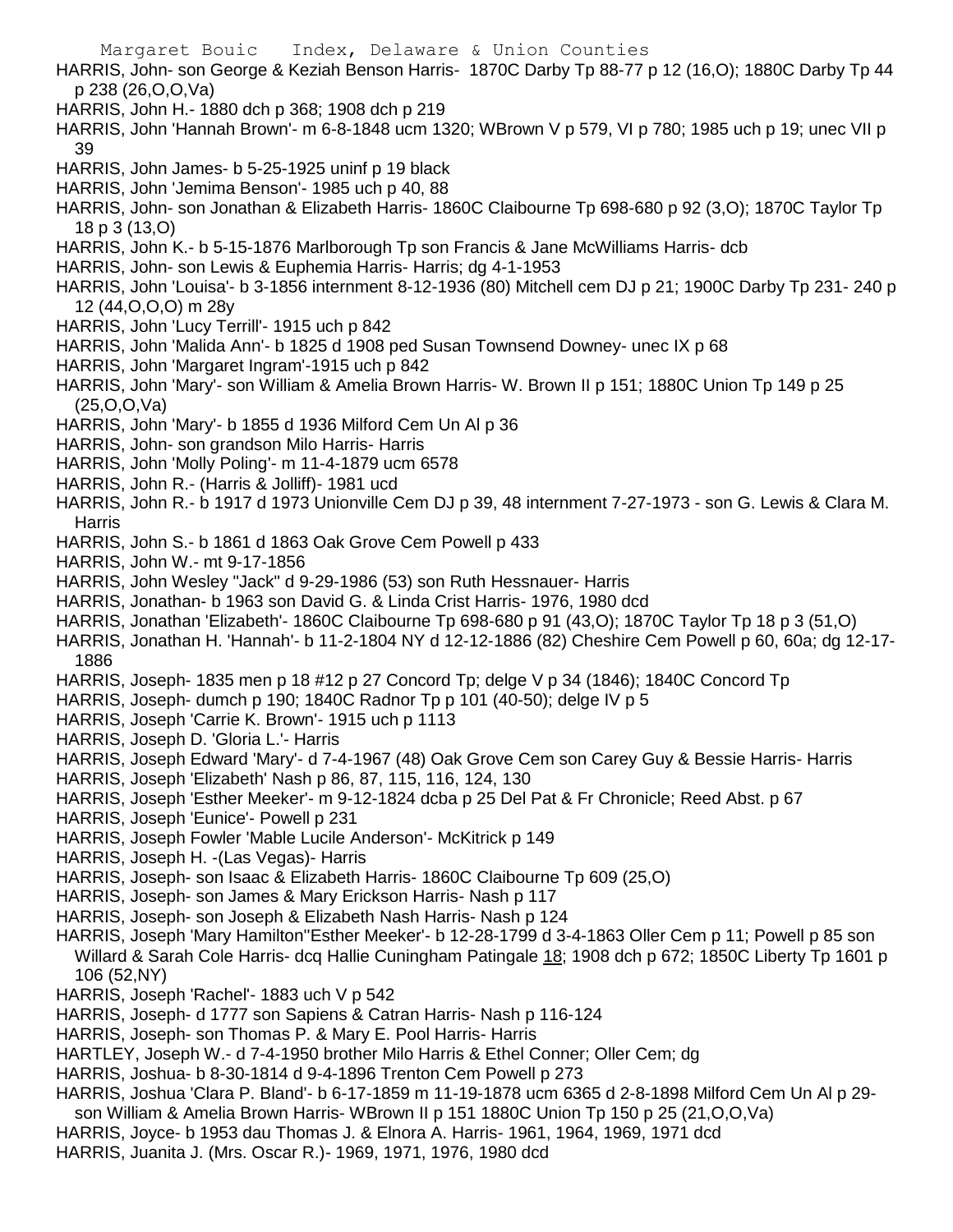- Margaret Bouic Index, Delaware & Union Counties
- HARRIS, Judith Harris (Mrs. George)- m 11-19-1818 Madison Co unec IV p 30
- HARRIS, Judith Hiller (Mrs. James T.)- m 5-15-1960 dau Glenn C. Miller- Harris
- HARRIS, Judith Lynn- dau William Harris- Harris; engaged to Carl H. Butz
- HARRIS, Julia A. Adams (Mrs.Jackson)- m 6-6-1861 dcm
- HARRIS, Julia Ann Bailey (Mrs. Alderson)- m ca 1836 delge IV p 19
- HARRIS, Julia Ann (Kay, Mrs. Amaziah Eldred)- b 8-10-1852 d 6-10-1928 dau Andrew & Elizabeth Palmer Harris- dcc Annie Kay Chorpenning 5
- HARRIS, Julia Ann (Laughrey, Mrs. Samuel)- 1908 dch p 782
- HARRIS, Julia E. Crumb (Mrs. James)- dau James H. & Elizabeth Martha Faulkner Crumb- 1908 dch p 637
- HARRIS, Julia M.- 1967, 1971 ucd
- HARRIS, June Kirkpatrick (Vollene, Mrs. Joe)(Mrs. Gale)- dau Walton & Florence Weiser Kirkpatrick- Weiser p 677
- HARRIS, J. W.- son Jonathan & Elizabeth Harris- 1860C Claibourne Tp 693-680 p 92 (1,O)
- HARRIS, J. W. 'M. E. Price'- m 1-22-1882 Price Bible- unec V p 21
- HARRIS, Karen Elizabeth- b 11-17-1958 dau Franklin & Annabelle Marie Fulkroad Harris- Weiser p 317, 355
- HARRIS, Karen- b 1969 dau George R. & Kathy Harris- 1971 dcd
- HARRIS, Katherine (Mrs. Milton)- 1949 ucd
- HARRIS, Kathleen J. (Mrs. George R.)- 1969 dcd
- HARRIS, Kathleen- dau William Russell & Elizabeth Ann Dunlap Harris- Harris; 1961 dcd(7)
- HARRIS, Kathryn (Mrs. Urlin G.)- 1964, 1969 dcd
- HARRIS, Kathry (Mrs. George R.)- 1971 dcd
- HARRIS, Kathy (Logan, Mrs. )- dau Lewis E. & Rae Harris- Harris
- HARRIS, Kathy b 1953 dau Oscar R. & Juanita J. Harris- 1964, 1969, 1971 dcd
- HARRIS, Kathy- b 1953 dau William R. & Elizabeth H. Harris- 1971 dcd
- HARRIS, Kay Jean Hardin (Mrs. Urlin,Jr.)- b 2-21-1941 dau Kenneth & Ethel Louise McBride Hardin- Weaver 129(11)112; Graham 16115112; opc 872; Huntley; Rittenhouse; Harris
- HARRIS, Keith Eric- b 7-1-1959 son Charles Jr. & Joan Blanche Gamble Harris- Graham 17211124; Beecher 6; Pounds 7
- HARRIS, Keziah Benson- b 10-9-1826 m 2-8-1849 ucm 1388 d 12-6-1891 Mitchell Cem DJ p 5,6; 1850C Darby Tp 1574-1594 p 233 (23,O); 1870C Darby Tp 88-77 p 1B (43,Va); 1880C Darby Tp 45 p 5 (53,Va,Va,Va); unec VI p 17
- HARRIS, Kenneth Eugene- b 8-22-1952 son Charles & Joan Gamble Harris- Beecher 6; Graham 17211121; Pounds 7
- HARRIS, Keturah Taylor (Mrs. H. T.)- dau Gen. James Taylor- dcw Bk 3 p 76
- HARRIS, Kimbra Kae (Bressler, Mrs. Douglas J.)- dau Larry & Judy Park- Harris
- HARRIS, Kristin- b 1969 ch Nina Harris- 1983 ucd
- HARRIS, L.- uca p 43 L. hadc p 101 (Genoa Tp)
- HARRIS, Lafayette- son Robert B. & Mary Harris- 1850C Radnor Tp 121 p 179 (7,O); 1908 dch p 395
- HARRIS, Lango?- 1850C Jerome Tp 1850-1871 p 271 (7,O)
- HARRIS, Larry Dean- b 3-25-1953 son Edward Lawrence & Merle Lois Rogers Harris- McKitrick p 147
- HARRIS, Larry- son -- & Frances Freshwater Harris- Freshwater p 244
- HARRIS, Larry 'Wilma'- Harris
- HARRIS, Laura M. Webb (Mrs. Benjamin T.)- m 4-26-1866 ucm 3960 1870C Union Tp 139-138 p 19 (22,O); 1880C Union Tp 111 p 20 (31,O,Conn, Mass)
- HARRIS, Lavelle- son Lewis & Euphemia Harris- Harris
- HARRIS, Lauvetta (Vansickle, Mrs. William J.)- m 11-24-1861 dcm
- HARRIS, Lavina (Mrs. Daniel)- 1850C Jerome Tp 1848-1869 p 270 (25,O) see Melvina
- HARRIS, Laura Merry (Mrs. Esau)- Harris
- HARRIS, Larn- b 1-1880 grandson Lena Adams- 1900C Richwood 366-392 p 15B (20,O,O,O); mulatto
- HARRIS, Lawrence- b 9-16-1899 son Fred & Vena Thompson Harris- Maugans Anc p 192
- HARRIS, L. E.- uca p 75
- HARRIS, Lee (Howison, Mrs. Alexander Banks)- m 3-11-1896- Howison (311)
- HARRIS, Lena Beckley (Mrs. J. Blaine)(Coder, Mrs. Lloyd)- b 11-28-1895 d 3-21-1979 Claibourne Cem p 60 dau David & Phoebe Hill Beckley- 1971, 1973 ucd
- HARRIS, Leo M.'Ada Moore'- b 5-23-1900 Liberty Tp d 11-13-1962 (62) bur Westerville- son Norris & Hattie May Freshwater Harris- dcb; Harris; Freshwater p 220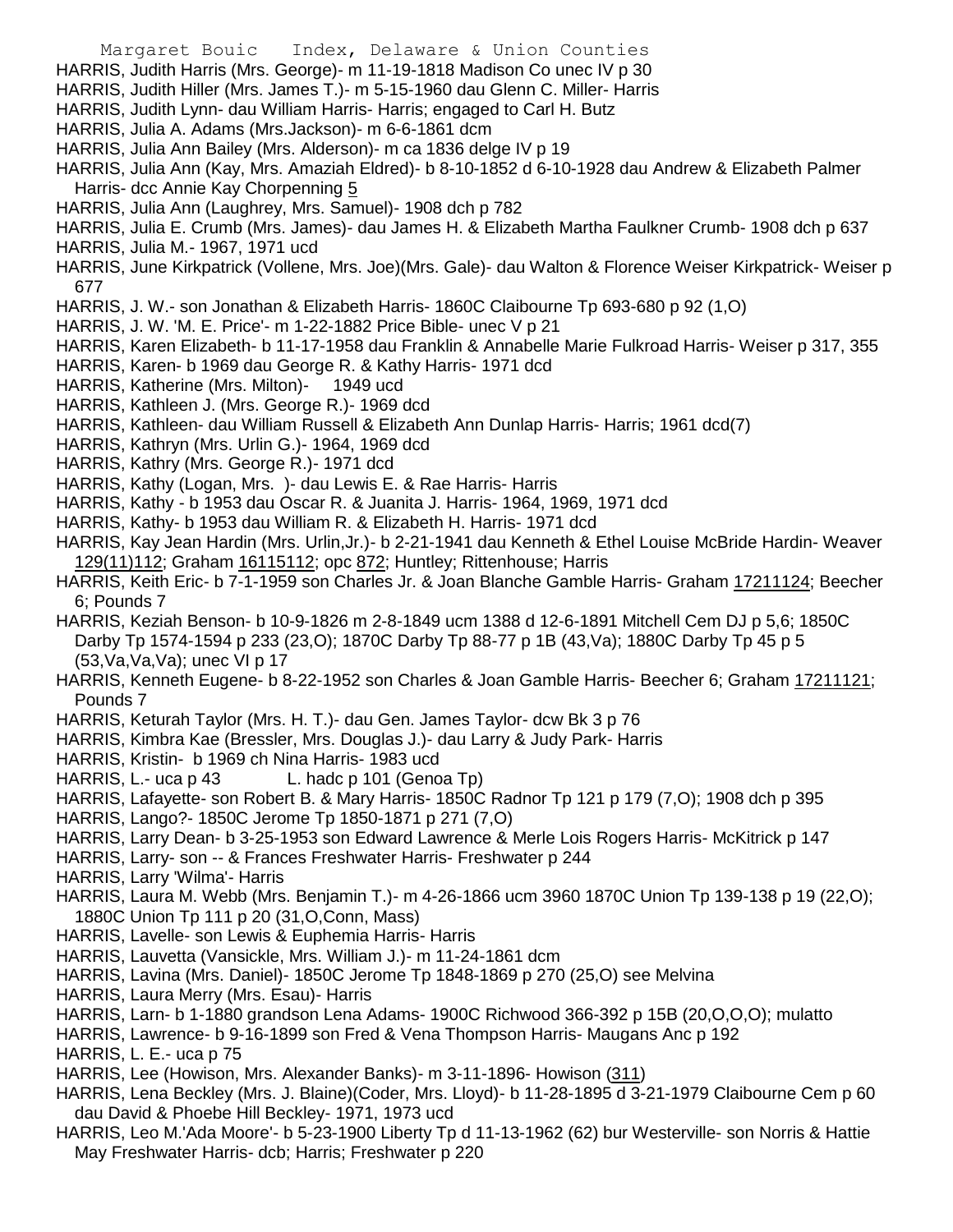- HARRIS, Lewis 'Alma'- dg 8-10-1894
- HARRIS, G. Lewis 'Clara M.'- b 1877 d 1926 Unionville Cem DJ p 39
- HARRIS, Dr. Lewis E.- Harris
- HARRIS, Lewis E. 'V. Rae'- Harris; 1961, 1964, 1969, 1971, 1976, 1980 dcd
- HARRIS, Lewis- son John & Ellen Stiner Harris- 1850C Darby Tp 44 p 238 92,O,O,O)
- HARRIS, Lewis S.'Euphemia'- b 1870 d 4-1-1953 (83) Oller Cem p 23; dg
- HARRIS, Lgnsin- son Daniel & Melvina Lattimer Harris- 1860C Jerome Tp 156-157 p (7,O)
- HARRIS, Libyl B.- mother of Emma Harris- unec IV p 27
- HARRIS, Lillian G.- b 1-27-1899 Concord Tp dau L. S. & Euphemia Skinner Harris- dcb; dg 4-1-1953
- HARRIS, Dr. Lillian N.- 1908 dch p 256
- HARRIS, Lillie- Grad DHS 1883- delge VII p 6
- HARRIS, Lillie M.- b 5-10-1872 Marlborough Tp dau F. M. & Jan McIlvain Harris- dcb
- HARRIS, Lincoln- bro-in-law of Elizabeth Fleming- 1880C Jerome Tp 145-148 p 17 (14,O,Va,Va) black
- HARRIS, Linda Crist (Mrs. David)- 1976, 1980 dcd; delge V p 59, 60, 62
- HARRIS, Linda- dau Marion Guy & Elizabeth Harris- Harris
- HARRIS, Linda- delge VI p 3, 4, 30, 53 VII p 35, 55, 66
- HARRIS, Llewelyn S. (Furniss, Mrs. Edward A.)- m 4-27-1864 dcm; unec VII p 17
- HARRIS, Loid S. 1976 dch p 245; 49ers p 2
- HARRIS, Lois (Byrum, Mrs. Kenneth)- dau Carey Guy & Bessie Harris- Harris
- HARRIS, Lois (Turney, Mrs. Julian)- b 10-23-1932 dau Ralph Emerson & Ruth Harris-Harris- Evans-Dulin; Freshwaterp 220
- HARRIS, Lonso- son Rubon/Richard & Lydia A. Harris- 1880C York Tp 267 p 26 (2/12,O)
- HARRIS, J. Loren- son George W. & Phoebe A. Harris- York Tp p 42
- HARRIS, Lorinda I.- Oller Cem p 24; Powell p 89- dau William & Mariah Harris- 1850C Concord Tp 2093 p 125 (3/12,O)
- HARRIS, Lorn/Loren P. 'Catherine E.'- 1976, 1980 dcd
- HARRIS, Louis- Pabst 7 p 23
- HARRIS, Louisa- d 11-22-1812 (6m?) dau J. M. & Ann
- HARRIS, Louisa Ellen internment 6-29-1920 Mitchell cem DJ p 21
- HARRIS, Louisa (Isch, Mrs. )- dau William & Ethel M. Carr Harris- Anderson 5; Bean 6
- HARRIS, Louisa (Mrs. John)- b 1-1853 1900C Darby Tp 231-240 p 12A (47,O,O,O) m 28y, 6 ch, 2 living
- HARRIS, Lovina E. Post (Mrs. Theodore A.)- m 3-26-1862 dcm
- HARRIS, Lovira- Main Gaz I-3 p 10
- HARRIS, Lowell B. 'Rachel Jolliff'- b 7-27-1920 m 1939 d 11-5-1970 Claibourne Cem p 54; WWII Korea, Vietnam; 1949, 1959, 1962, 1967 ucd
- HARRIS, Lowell E.- b 3-17-1919/8 son Ralph Emerson & Marian Ruth Harris- Harris; Freshwater p 220; Evans-Dulin p 21
- HARRIS, Luanna (Livingston, Mrs. Philip)- m 9-12-1858 ucm 2763 unec IV p 27, XII p 30; 1860C Claibourne Tp 682 (19,O); 1870C Claib. Tp 14 (29,O)
- HARRIS, Lucas Guy- b 12-11-1973 son David G. Harris-Harris
- HARRIS, Lucena Rozella Baker (Mrs. Harry D.)- b 1-9-1868 m 2-26-1896 d 11-19-1908 dau Lyman Gates & Mary Elizabeth Monson Baker- Cowgill p 51
- HARRIS, Lucille( Lockwood, Mrs. ) (Mrs. Clarence)- b 1893 d 1960 Milford Cem Un Al p 48- dau Gen McClellan & Tella Alice Estep Parmenter- Parmenter; Harris; 1949, 1959 ucd
- HARRIS, Lucinda (Moses, Mrs. Lorenzo)- m 11-12-1854 ucm 2194
- HARRIS, Lucinda (Weller, Mrs. Edward R.)- m 12-23-1866 ucm 4109
- HARRIS, Lucinda- dau William & Amelia Brown Harris- 1850C Darby Tp 1575-1595 p 234 (2,) WBrown II p 151; unec VI p 17
- HARRIS, Lucins T.- b 11-8-1781 Genoa Tp son Licins T. & Carrie Rauck Harris- dcb
- HARRIS, Lucious T. 'Cassie Ranck'- (39-1891) b Franklin Co dcb late (Corwin)
- HARRIS, Lucius- 1908 dch p 395
- HARRIS, Lucy (Jersey, Mrs. Charles)- b 1855 m 11-4-1873 dau Samuel & Persis Harris- Campagna letter; 1860C Jerome Tp 157-158 p 23 (5,O)
- HARRIS, Lucy (Mrs. Norman)- d 9-24-1841 (34) delge V p 29
- HARRIS, Lucy Terrill (Mrs. John)- 1915 uch p 842
- HARRIS, Luellen- Pabst 3 p 32, 6 p 12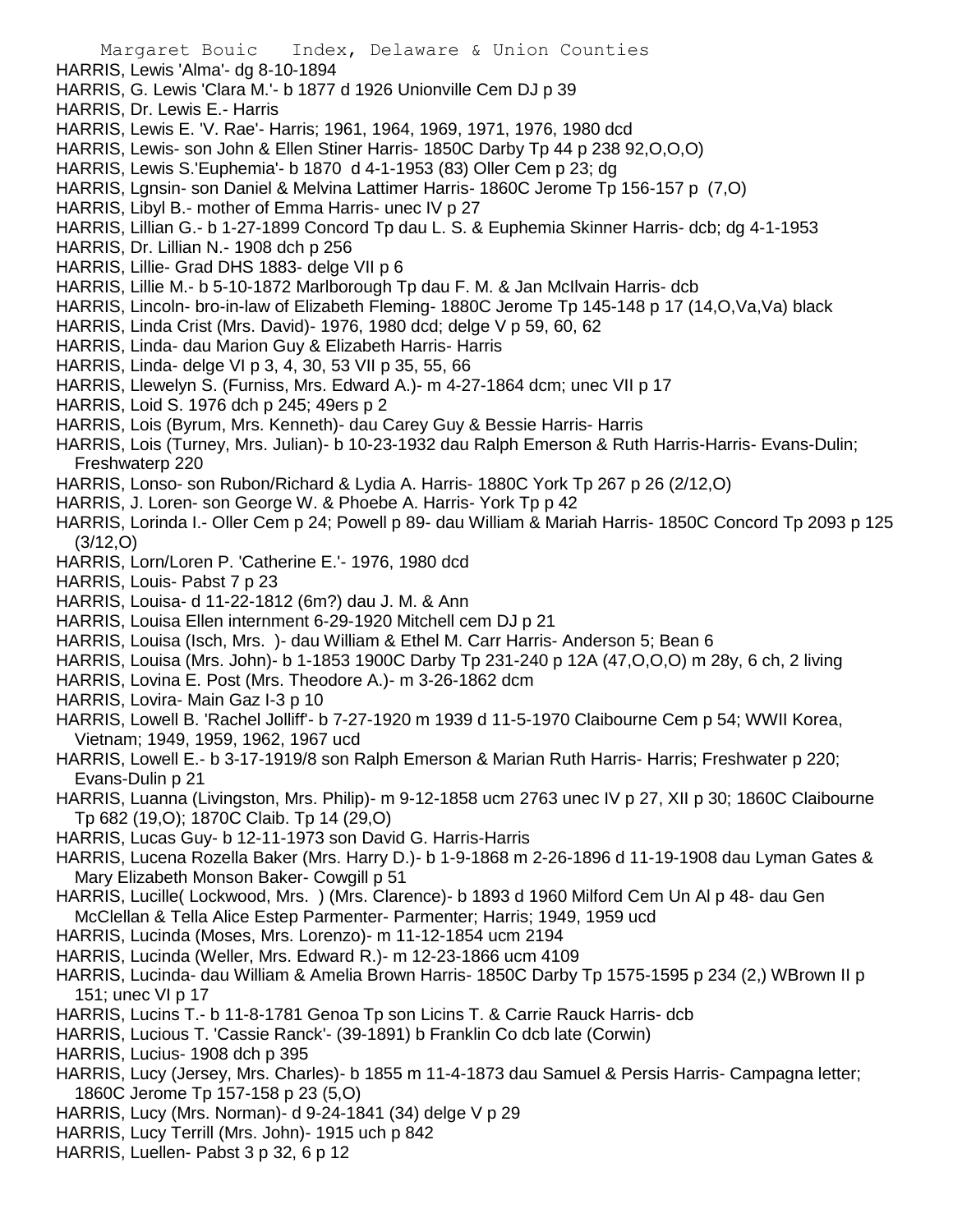- Margaret Bouic Index, Delaware & Union Counties
- HARRIS, Luke B.- b 9-1891 son James A. & Oshelia Harris- 1900C Richwood 373-400 p 16A (8,O,Va,O)
- HARRIS, Lulu M.- b 8-1895 dau James A. & Oshelia Harris- 1900C Richwood 373-400 p 16A (4,O,Va,O)
- HARRIS, Luzena- 1880C Unionville 207 p 22 (56,Vt,Vt,Vt)
- HARRIS, Lydia (20-1898) Liberty Tp uninf p 9,10,11 (1898)
- HARRIS, Lydia A. Adams (Mrs. Richard)- m 3-3-1877 ucm 6037; dau P. C. & Lenora Green Adams- 1883 uch V p 535; 1880C York Tp 267 p 26 (20,O,O,O)
- HARRIS, Lydia Ann Knepper (Mrs. David J.)- b 1-6-1843 m 2-8-1865 ucm 3681 d 7-15-1912 York Cem p 49; 1870C York Tp 134-132 p 17 (27,O); 1880C York Tp 118 p 11 (37,O,O,O)
- HARRIS, Lydia (Dwinnell, Mrs. Allen)- b 1783- Powell p 317
- HARRIS, Lydia E. Northrup (Mrs. Raymond L.)- 1880C Leesburg Tp 93 p 179A (40,O,O,O)
- HARRIS, Lynn M.- b 6-2-1940 d 9-26-1988 (48) dau Lewis E. & Rae Harris- Harris; 1961, 1969, 1971, 1976, 1980 dcd
- HARRIS, B. Lynne (Tait, Mrs. )- dau Harold D. & Emma Kenkel Harris- Harris
- HARRIS, M.- uca p 58 M.- CCC Brown Tp
- HARRIS, Mabel (Mrs. Wilber)- 1961, 1964, 1969 dcd
- HARRIS, Mable Lucile Anderson (Mrs. Joseph Fowler)- McKitrick p 149
- HARRIS, Mabel- d 6-18-1884 (11m10d) Milford Cem Un Al p 28 dau Joshus & Clara I. Harris
- HARRIS, Mae (Mrs. Harlon G.)- Harris
- HARRIS, Mae Bower (Mrs. Walter P.)- b 9-3-1881 m 12-5-1903 d 11-20-1960 Milford Cem Un Al p 31- dau William & Emma Jane Bowers- Harris
- HARRIS, Maggie- dau Daniel & Sybyl Lathrop Harris- 1880C Milford 6 p 30 (31,O,O,O)
- HARRIS, Maggie Marsh (Mrs. Oren)- lic 11-10-1868 ucm 4465
- HARRIS, Malida Ann (Mrs. John)- b 1826 d 1887 ped Susan Townsend Downey #165 23; unec IX p 68
- HARRIS, Mamie (Mason, Mrs. Francis C.)- b 4-7-1893 m 12-5-1927 Weiser p 292
- HARRIS, Mamroy- 1880C Scioto Tp 331
- HARRIS, Maralyn (Taggart, Mrs. John Yeatman)- m 11-27-1958 dau Urlin Sr. & Anna Kathryn Green Harris-Harris; Powers p 27
- HARRIS, Marcella- b 1951 dau Oscar R. & Juanita J. Harris- 1969, 1971 dcd
- HARRIS, Marceta E. David (Mrs. Halden H.)- m 3-27-1927- Harris; 1961, 1964, 1969, 1971, 1976, 1980 dcd
- HARRIS, Margaret- dau John & Mary Harris- Nash p 120
- HARRIS, Margaret Ingram (Mrs. John)- dau Silas & Hannah Phillips Ingram- 1915 uch p 842
- HARRIS, Margaret- dau Jacob & Elizabeth Stults Harris- 1883 uch V p 542
- HARRIS, Margart (Jones, Mrs. Rev. Daniel)- dcq George Thurston 21
- HARRIS, Margaret- dau Marion Guy & Elizabeth Harris- Harris
- HARRIS, Margaret (Norris, Mrs. Jeremiah K.)- d 7-14-1878- 1883 uch V p 375,445
- HARRIS, Margaret (Tobey, Mrs. Albert/John E.)- b 4-20-1837 m 3-30/1-1858 ucm 2711; dau Jacob & Elizabeth Harris- 1985 uch p 138; unec IV p 27, XII p 30
- HARRIS, Maria Louisa (White, Mrs. James Henry)- d 3-5-1844 (24-11-19) Radnor Cem Powell p 231- dau Joseph & Eunice Harris
- HARRIS, Mariah/Moriah (Mrs. William)- d 3-16-1872 (60-4-12) Oller Cem p 24; Powell p 89; 1850C Concord Tp 2093 p 125 (38,Va)
- HARRIS, Marian Jean Holman (Mrs. Jasper Clinton)- b 12-4-1934 m 7-31-1953 dau John Price & Floy Fay Barten Holman- Weiser p 116
- HARRIS, Marian Ruth- b 10-5-1898 Concord Tp d 11-26-1967 (69)-dau Lou & Euphemia Skinner Harris- dcb; **Harris**
- HARRIS, Marietta- b 1883 d 1-30-1972 York Cem L131 p 31
- HARRIS, Marion Guy 'Elizabeth'- d 4-5-1973 (60) Oak Grove Cem- son Carey Guy & Bessie Harris- Harris
- HARRIS, Marjorie S.- 1969 dcd
- HARRIS, Mark- son Charles R. & Alice E. Harris- 1964 dcd (14), 1969, 1971 dcd
- HARRIS, Martha (Adams, Mrs. Myron C.)- dau Carey Guy & Bessie Belt Harris- Harris
- HARRIS, Martha Briggs Reddington (Mrs. Richard Alan)- m 3-7-1970 dau Thomas C. Reddington- Harris
- HARRIS, Martha Collins (Mrs. William)- Asp p 87
- HARRIS, Martha E.- d 10-8-1861/5 Oller Cem p 3; dau G. M. & E. Harris
- HARRIS, Martha (Elifrits, Mrs. George)- m 2-4-1823 ucm 42; 1883 uch III p 283
- HARRIS, Martha Frazier (Mrs. Jese)- m 6-27-1839 Holmes Co DAR marriages
- HARRIS, Martha (Gorton, Mrs. David)- m 12-16-1807 onwq I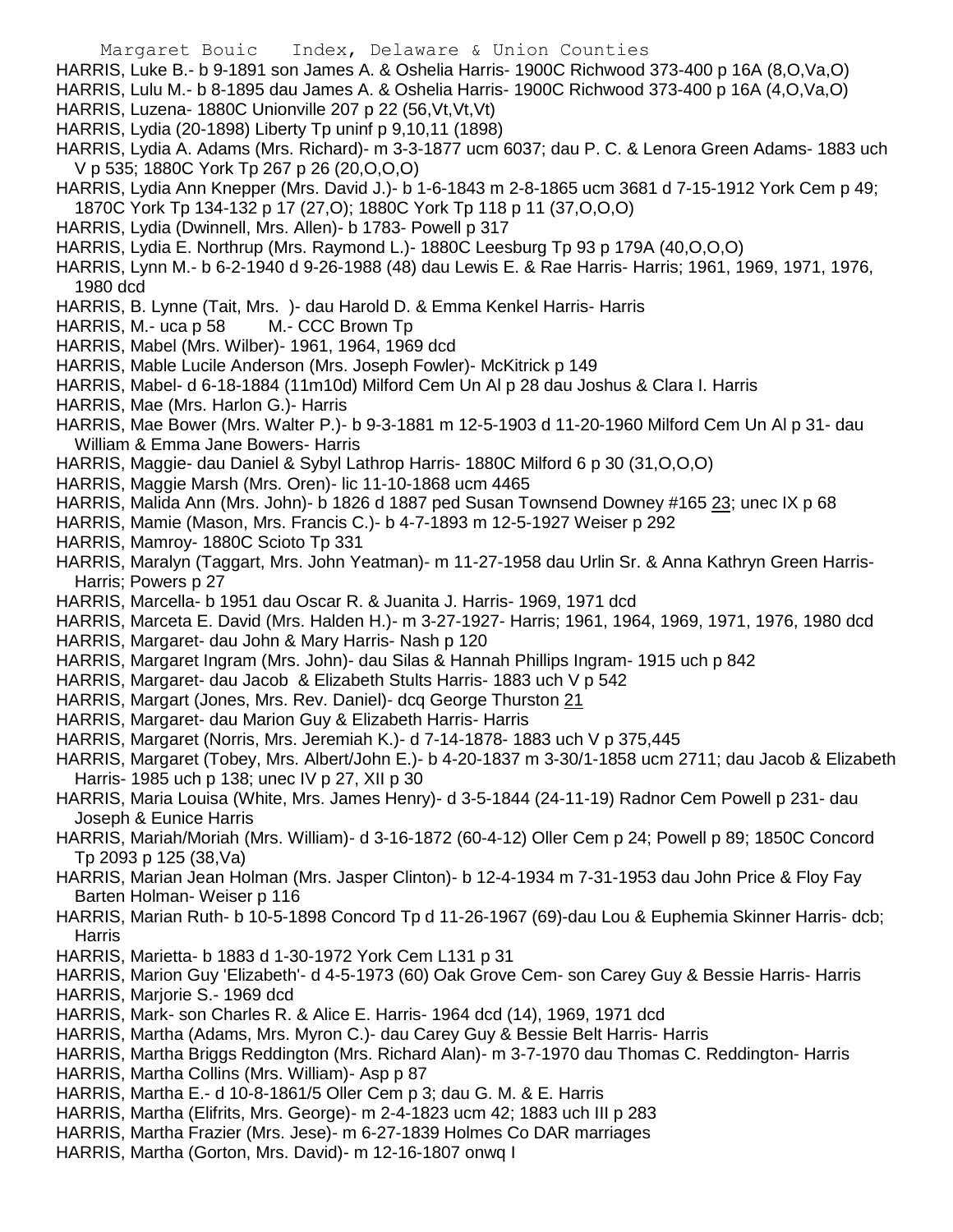- Margaret Bouic Index, Delaware & Union Counties
- HARRIS, Martha Meddles (Mrs. Thomas)- m 9-26-1873 ucm 5333
- HARRIS, Martha (Ulrey, Mrs. William W.)- 1908 dch p 503
- HARRIS, Martha (Wilton, Mrs. )- dau Theophilus Harris- dcw Bk 2 p 237
- HARRIS, Martha Winfred- b 6-12-1892 Liberty Tp dau Joseph W. & Minnie Stout Harris- dcb
- HARRIS, Marvin- b 11-1-1873 Brown Tp son Maturin & Chlow A. Ames Harris- dcb
- HARRIS, Mary- Grad DHS 1881- delge p 72; Pabst 1 p 11
- HARRIS, Mary, Miss- unclaimed letter- unec III p 40
- HARRIS, Mary A. (Matthews, Mrs. John w.)- m 10-24-1844 dcm
- HARRIS, Mary Ann (Rambo, Mrs. Joseph)- b 1830 d 1908; 1985 uch p 77; ped Louise Rambo Howison #159; unec IX p 45
- HARRIS, Mary (Archer, Mrs. William)- Maugans Anc p 56
- HARRIS, Mary- b 4-3-1863 d 4-20-1886 dau J. J. Harris- Price Cem djlm p 33
- HARRIS, Mary Banes (Mrs. Robert)- m 4-5-1843 dcm
- HARRIS, Mary (Blackstone, Mrs. Rev. George)- dau Carey Guy & Bessie Harris- Harris
- HARRIS, Mary Brickson (Mrs. James)- Nash p 117, 124
- HARRIS, Mary (Brown, Mrs. Isaac)- b 1832 m 4-10-1851 ucm 1660 d 1907 dau Garret & Sarah Orr Harris, 1985 uch p 19; unec VI p 51; ped Helen Reed Blue #78 11
- HARRIS, Mary (Clymer, Mrs. John)- 1880 dch p 708
- HARRIS, Mary (Cunningham, Mrs. Presly N.)- m 23 inst Delaware Olentangy Gazette 7-1853- Reed Abstract p 130
- HARRIS, Mary (Duisser, Mrs. )- dau Theophilus Harris- dcw Bk 2 p 237
- HARRIS, Mary (Dunn, Mrs. Robert)- d 12-1709 dau William & Jane Harris- Nash p 407
- HARRIS, Mary E.- Oller Cem Powell p 85
- HARRIS, Mary E. Atherton (Mrs. Oliver J.)- m 10-12-1860 dcm Campagna letter
- HARRIS, Mary E. (Bill, Mrs. )- b 10-25-1893 m 11-17-1913 d 10-4-1981 (87) dau Esau & Laura Merry Harris-**Harris**
- HARRIS, Mary- dau Eliza & Nancy Brown Harris- 1985 uch p 19; WBrown p 579; unec VI p 17; 1850C Darby Tp 1564-1584 p 232 (2,O)
- HARRIS, Mary E.- d 5-1852 (17m2d) Mitchell Cem DJ p 5 dau George & Kesia Benson Harris- 1850C Darby Tp 1574-1594 p 233 (8/12,O); unec VI p 17
- HARRIS, Mary Ellen Wolfe (Mrs. Charles W.)- m 5-10-1898 Campagne letter- Harris
- HARRIS, Mary E.- b 1872 dau Oliver James & Mary Elizabeth Atherton Harris- Campagna letter; Harris
- HARRIS, Mary E. Pool (Mrs. Thomas P.)- b 1855 d 1924 Oller Cem p 23; sister of Banner Pool- Harris
- HARRIS, Mary E. (Potts, Mrs. Thomas)- b 12-1-1859 m 11-27-1887 d 4-30-1930 Wis. dau Samuel & Persis Harris- Campagna letter; Harris- 1860C Jerome Tp 15-158 p 23 (1,O)
- HARRIS, Mary Evans (Mrs. Thomas)- m 6-2-1859 dcm
- HARRIS, Mary G. (Comins, Mrs. Lyman B.)- m 8-19-1817 dau Joseph Harris- dumch p 190
- HARRIS, Mary G.- b 2-1896 dau Isaac & Cora Riley Harris- 1900C Jerome Tp 30-32 p 2A (6,O,O,O)
- HARRIS, Mary- dau Garret & Sarah Orr Harris- 1850C Darby Tp 1573-1593 p 233 (18,O); unec VI p 17
- HARRIS, Mary (Geer, Mrs. Joseph)- b 1723 ped Dianne Wood #242 unec X p 60
- HARRIS, Mary (Mrs. George)- Pabst 1 p 11
- HARRIS, Mary Hamilton (Mrs. Joseph)- b 12-12-1808 d 10-17-1899 Oller Cem p 11, 12, Powell p 84; dau Archibald & Sarah Hamilton- dcq Hallie Cunningham Patingale 19; 1850C Liberty Tp Del Co 1601 p 106 (42,O); Harris
- HARRIS, Mary (Mrs. Howard)- Powell p 182
- HARRIS, Mary- dau Jacob & Elizabeth Stults Harris- 1860C York Tp 1224-1223 p 165 (15,o); 1870C York Tp 133-131 p 17 (23,O); 1880C York Tp 260 p 25 (34,O,O,O)
- HARRIS, Mary Jane (Cunningham, Mrs. George W)(Freshwater, Mrs. Benjamin)- b 1837 m 4-9-1855 dcm (2) 9-11-1865 d 1905 Oller Cem p 11- dau Joseph & Mary Hamilton Harris- 1908 dch p 673; 1908 dch p 743
- HARRIS, Mary Jane Novinger (Mrs. Albert Persing)- b 3-20-1922 m 3-28-1942 Weiser p 355

HARRIS, Mary Jane- b 2-4-1876 Liberty Tp dau Thomas & Melissa Dailey Harrisdcb

- HARRIS, Mary Jane Wicks (Mrs. Jackson)- m 10-26-1854 dcm
- HARRIS, Mary J. (Mrs. Jackson)- d 6-2-1856 (18-3-1) Shoup Cem Powell p 268
- HARRIS, Mary (Mrs. John)-b 1860 d 1940 Milford Cem Un Al p 36; WBrown II p 151; 1880C Union Tp 149 p 25 (20,O,O,O)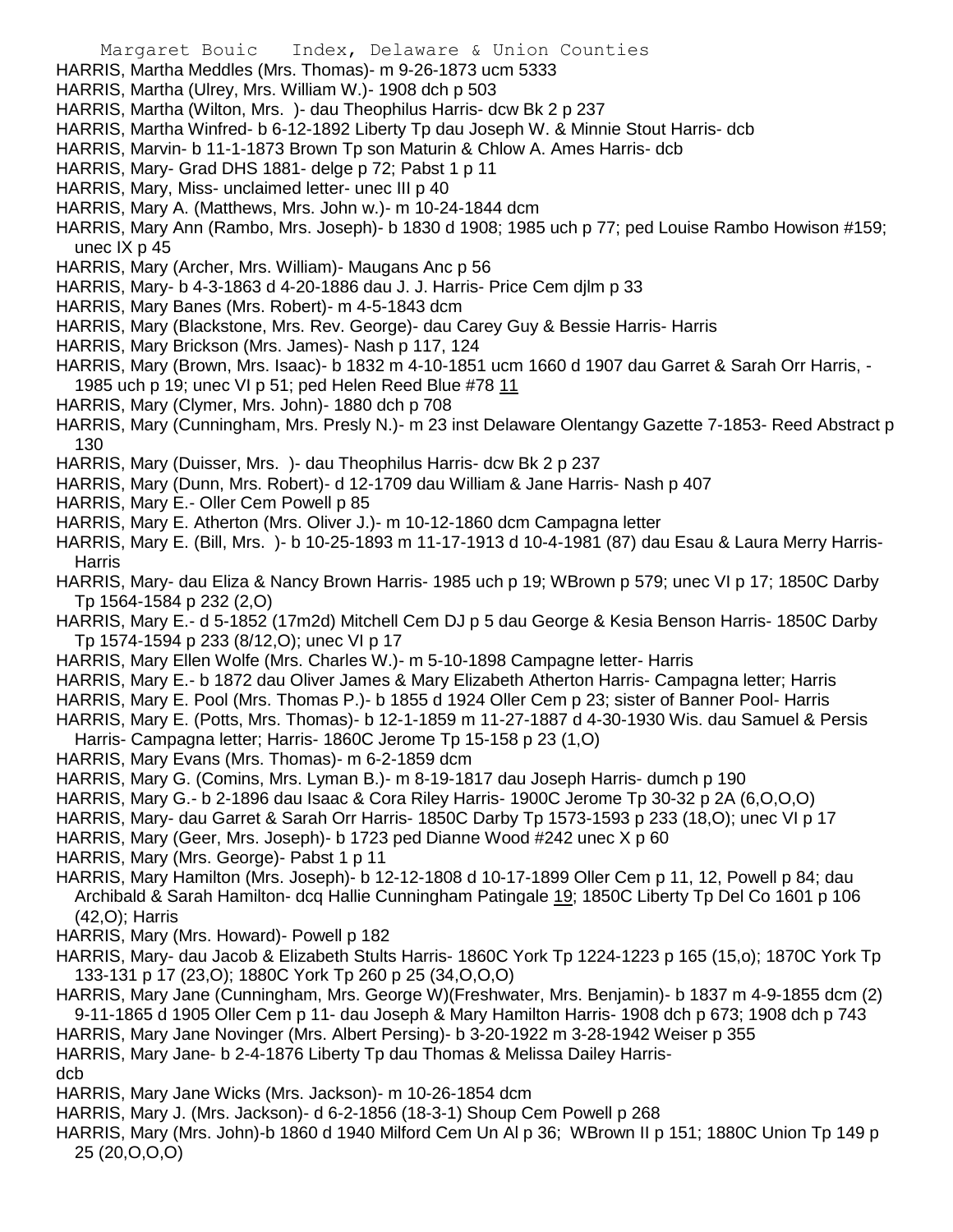HARRIS, Mary K.- 1976 dcd

- HARRIS, Mary Katherine (Boyd, Mrs. Harry E.)- b 7/1-30-1897 m 7-30-1917 d 10/9-31-1953 Oakdale Cem I p 112-dau Harry D. & Lucina Rozella Baker Harris- Cowgill p 52
- HARRIS, Mary Kathleen- b 7-3-1953 dau William Russell & Elizabeth Ann Dunlap Harris- D & C p 224
- HARRIS, Mary L. (Mrs. William)- 1870C Darby Tp 205-193 p 26 (45,Vt)
- HARRIS, Mary (Matthews, Mrs. Henry)- 1880 dch p 833
- HARRIS, Mary (Mrs. Milo)- Del Mausoleum- delge III p 57
- HARRIS, Mary Mullin (Mrs. William)- m 3-26-1832 Madison Co unec V p 48
- HARRIS, Mary Poling (Mrs.John)- m 11-4-1879 ucm 6578
- HARRIS, Mary (Mrs. Robert B.)- 1850C Radnor Tp 121 p 179 (26, Wales)
- HARRIS, Mary S. (Adams, Mrs. Charles H.)- b 1-17-1857 m 9-21-1872 ucm 5134 d 3-8-1944 Mitchell Cem DJ p 19 dau Warren & Eliza A. McNier Harris, - 1883 uch V p 242, 248; 1870C Darby Tp 129-117 p 17 (13,O)
- HARRIS, Mary (Mrs. Simon)- dumch p 150
- HARRIS, Mary S. (McHenry, Mrs. William B.)- b 6-11-1858 m 5-23-1879 dau Daniel C. & Melvina R. Lattimore Harris- Campagna letter; Harris; 1860C Jerome Tp 156-157 p 23 (3,O)
- HARRIS, Mary Thomas- Nash p 123, 149
- HARRIS, Mary (Mrs. Thomas W.)- b 6-9-1844 (84-2-11) Redbank Cem Powell p 116
- HARRIS, Mary- d 10-17-1899 aunt of Thompson Clark- delge VII p 38
- HARRIS, Mary (Ufferman, Mrs. Charles)- dau Joseph & Mary Hamilton Harris- Harris
- HARRIS, Mary V. (Mrs. Georges)- b 3-1854 1900C Darby Tp 231- 240 p 12A (46,Ind,O,O,) m 4 y no ch
- HARRIS, Mary W. (Mrs. )- 1908 dch p 256
- HARRIS, Mary (Whipple, Mrs. Samuel)- dau Thomas Harris- Whipple p 9
- HARRIS, Mary Wilkinson (Mrs. Raymond)- m 3-1-1939- Harris
- HARRIS, Mathew- b 1958 son Charles R. & Alice E. Harris- 1964, 1969, 1971 dcd
- HARRIS, Matilda- dau William & Moriah Harris- 1850C Concord Tp 2093 p 125 (7,O)
- HARRIS, Maturin 'Glorian Ames''Chloe Ann'-b 11-17-1820 m 1-17-1859 dcm d 7-16-1887 Old Eden Cem Powell p 69, 72; 1850C Brown Tp 2942 p 162 (29,O); delge VI p 50
- HARRIS, Maynard Harold'Yvonne Smith'- b 8-2-1929 m 8-20-1966 son Harold DeWitt & Emma Lena Kenkel Harris- Harris; Evans-Dulin p 18
- HARRIS, Melinda Freeman (Mrs. Charles)- m 9-5-1839 d 7-24-1909 dau Solomon & Abigail Freeman-Freeman Bible- unec IV p 68
- HARRIS, Melissa Diana- dau Joseph H. Harris- Harris- engaged to David Lawniczak
- HARRIS, Melvina R. Lattimer (Mrs. Daniel D.)- 1860C Jerome Tp 156-157 p 23 (37,O)
- HARRIS, M. E. Price (Mrs. J. W.)- m 1-22-1882 Price Bible- unec V p 21
- HARRIS, Merle Lois Rogers (Hiskin, Mrs. Edward Lawrence)(Mrs. Meran Maxwell)- b 1932 dau Raymond Robert & Ardis Momayne Wagner Rogers- McKitrick 147
- HARRIS, M. (Mrs. G.)- djlm p 28
- HARRIS, Michael R. 'Cheryl K.- 1976, 1980 dcd
- HARRIS, Michel 'Sheila May Meehan'- b 7-13-1946- Hutchisson p 67
- HARRIS, Mike- son Larry & Wilma Harris- Harris- engaged to Carrie Lynn Smith
- HARRIS, Mike 'Heidi'- b 1952 son Marjorie S. Harris; 1969, 1971, 1976, 1980 dcd
- HARRIS, Mildred Irene(Dulin, Mrs.Francis Chase)- b 6-9-1877 Concord Tp m 4-19-196 d 3-8-1988 dcb -dau Clarence Henry & Minnie Irene Johnson Harris- Harris
- HARRIS, Mildred Hallett (Mrs. Frank)- Harris
- HARRIS, Mildred (Mrs. Myron L.)- 1959 ucd
- HARRIS, Mildred Pauline (Fulkroad, Mrs. Leroy Norman)- b 11-5-1911 m 5-10-1929- Weiser p 358
- HARRIS, Mildred Snare (Mrs. )- b 8-29-1904 d 12-10-1992 (88) dau Clarence & Elizabeth Grove Snare- Harris
- HARRIS, Millicent (Eastwood, Mrs. Isaac)- Powell p 316
- HARRIS, Milo- b 2-23-1878 Liberty Tp d 1-23-1961 (82) Delaware Mausoleum- son Thomas P. & Melissa A. Daily Harris- dcb; Harris; delge III p 57
- HARRIS, Mrs. Milo- sister Thomas Wood- Pabst 1 p 28
- HARRIS, Milton 'Katherine'- 1949 ucd
- HARRIS, Minerva- 1961 dcd
- HARRIS, Minerva (Carter, Mrs. Francis M.)- b 1832 d 1892 dcc Margaret Little Potter 7
- HARRIS, Minnie B.- 1969, 1971 dcd; dg 2-7-1908 delge VIII p 13
- HARRIS, Minnie Idell (Falls, Mrs. Owen N.)- b 1869 d 1915 dau John & Matilda Ann Harris- ped Susan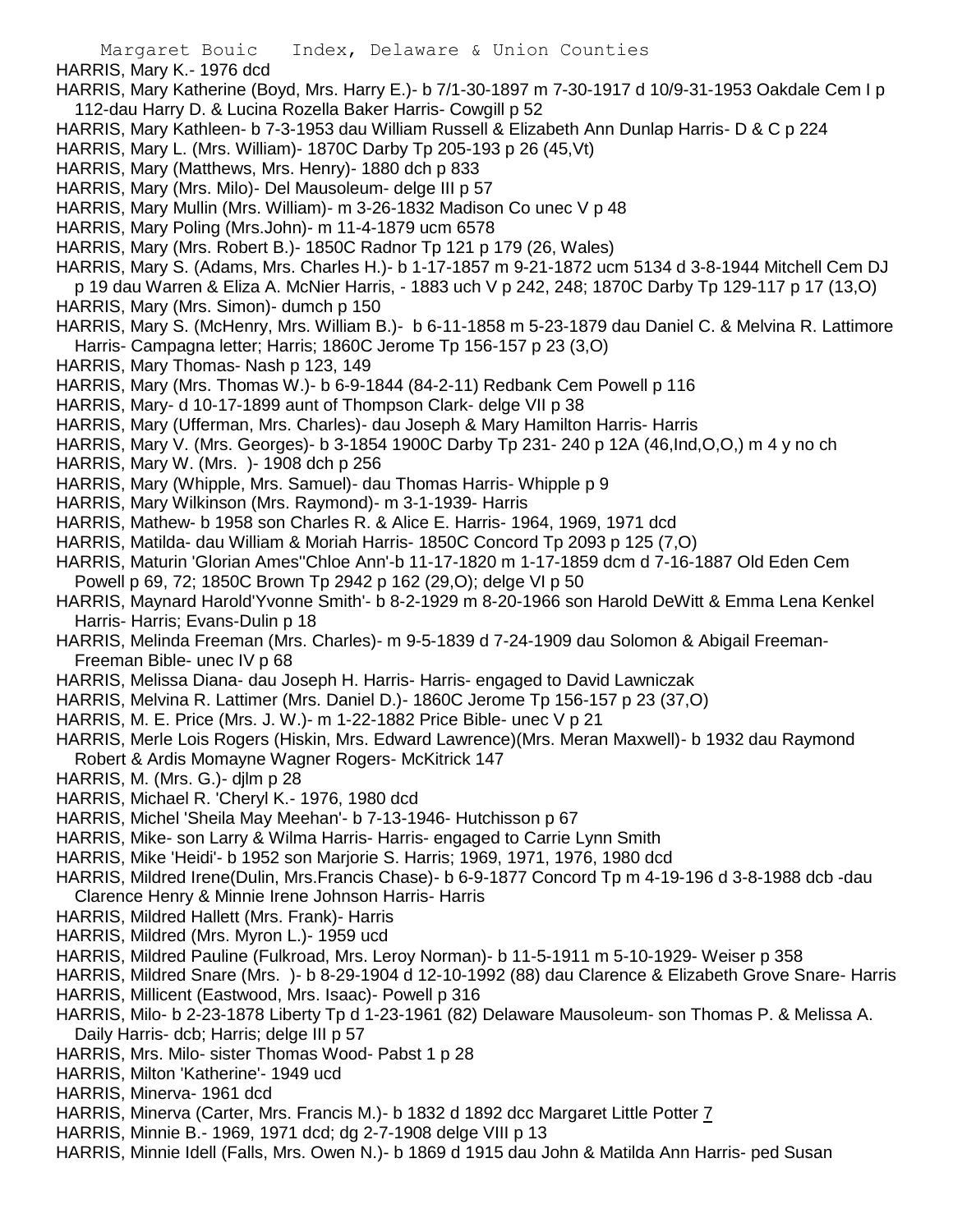- Townsend Downey #165 unec IX p 68
- HARRIS, Minnie Irene Johnson (Mrs. Clarence Henry)- b 4-1-1878 d 6-30-1970 (92) Fla.- (29-1906) dcb late (Hilda); Harris; 1961 dcd; Evans-Dulin p 15
- HARRIS, Minnie (Mrs. Norris Edwin)- Harris
- HARRIS, Miran Maxwell 'Merle Lois Rogers Hiskin'- div- McKitrick p 147
- HARRIS, Molly Poling (Mrs. John)- m 11-4-1879 ucm 6578
- HARRIS, Monty 'Stephayne'- son Shirley Harris- Harris
- HARRIS, Moriah (Mrs. Wm)- 1850C Concord Tp 2093 (38, Va)
- HARRIS, Moses 'Polly Lukenbill'- m 9-23-1824 ucm 80; unec 11 p 24
- HARRIS, Munroe 'Fanny Page'- m 5-27-1838 dcm
- HARRIS, Murtie M.- 1870C Taylor Tp 18 p 3 (3,O) dch Jonathan & Elizabeth Harris
- HARRIS, Myron L. 'Mildred'- 1959 ucd
- HARRIS, Myrta (1-1897) uninf p 9
- HARRIS, Myrtle (Freshwater, Mrs. George)- b 7-11-1881 d 5-31-1960 Freshwater p 211
- HARRIS, Nancy- Pabst 8 p 30
- HARRIS, Nancy A.- 1961, 1964 dcd
- HARRIS, Nancy Ann- b 10-4-1941 dau William Russell & Nancy Ann Harris- D & C p 224
- HARRIS, Nancy Brown (Mrs. Elias)- b 1820 m 6-10-1847 ucm 1220 d 1-29-1863 Mitchell Cem DJ p 8; dau John & Martha Clark Brown- 1985 uch p 19; WBrown V p 575; unec VI p 17, VII p 25; 1850C Darby Tp 1564-1584 p 232 (29,Pa)
- HARRIS, Nancy Fuller (Mrs. George)- m 1-14-1830 Madison Co unec V p 40
- HARRIS, Nancy (Galland, Mrs. Isaac)- m 3-22-1811 Madison Co unec IV p 21
- HARRIS, Nancy J.- 1850C Liberty Tp 1512 p 103 (16,O)
- HARRIS, Nancy J. (Curry, Mrs. William W.)- m 2-18-1873 ucm 5226
- HARRIS, Nancy (Mills, Mrs. Elias)- 1883 uch V p 324
- HARRIS, Nancy- dau W. Garth & Olive Zimmer Harris- Harris
- HARRIS, Nancy (Swam, Mrs. William)- b 1818 d 1890 dcc Dorothy Swam Swisher 17
- HARRIS, Nancy (Mrs. William Russell & Elizabeth Ann Dunlap Harris- Harris
- HARRIS, Nancy (Mrs. Guy)- 1883 uch V p 305
- HARRIS, Naomi- cs 1961 dcd
- HARRIS, Naomi A. (Yant, Mrs. William E.)- m 88-19-1961 dau Dr. Lewis E. & Rae Harris- Harris
- HARRIS, Nathan 'Rachel Ullum'- 1915 uch p 1023
- HARRIS, Neonia- d 9-3-1918 York Cem SR p 103
- HARRIS, Nettie Jane Harris(Mrs. Tom)- (27-1903) black- dcb late (Tom)
- HARRIS, Nevin Eugene 'Carrie Edna Koppenheffer'- b 9-30-1891 m 3-22-1913 d 6-22-1948 bur Berrysburg, Pa- Weiser p 354
- HARRIS, Newton Leroy 'Sarah J. Herriott'- b 1849 m 1-28-1873 ucm 5205 d 1916 Oller Cem p 11, Powell p 85 son Joseph & Mary Hamilton Harris- delge VII p 38; Evans-Dulin p 14; hadc p 107; 1850C Liberty Tp 1601 p 106 (10/12,O)
- HARRIS, Nicholas Lee- b 12-14-1986 son Monty & Stephayne Harris- Harris
- HARRIS, Nina B. (Mrs. C. A.)- 1991 ucd
- HARRIS, Nina Ethel (Mrs. Irving W.)- Harris
- HARRIS, Nina- mother of Irving Harris- 1949, 1983 ucd
- HARRIS, Nora (Mrs. John E.)- 1900C Darby Tp 261-271 p 13B (26,O,O,O) m 1 y no ch
- HARRIS, Norman 'Lucy'-d 9-23-1841/40 Horatio Sherman guardian of his heirs- Olentangy Gaz 1-5-1855 Reed Abstract p 150; delge IV p 4, V p 29; 1840C Radnor Tp p 101 (30-40)
- HARRIS, Norris B.- son Robert B. & Mary Harris- 1850C Radnor Tp 121 p 179 (1,O)
- HARRIS, Norris Edwin 'Hattie May Freshwater''Minnie' d 1959 son Newton Leroy & Sarah Isabel Herriott- d 1959; Evans-Dulin p 20; Freshwater p 220
- HARRIS, Oepha E.- b 2-28-1894 Concord Tp dau Lewis & Burtha A. Skinner Harris- dcb
- HARRIS, O. I.- 1884 uch IV p 521, 533
- HARRIS, Olive Zimmer (Mrs. W. Garth)- b 3-11-1918 d 1-27-1989 (70) Oak Grove Cem- Harris
- HARRIS, Oliver James 'Mary E. Atherton' b 1839 m 10-12-1860 dcm- son Daniel D. & Melvina R. Lattimore Harris- 1850C Jerome Tp 1848-1869 (10,O); 1860C Jerome Tp 156-157 p 23 (20,O); Campagna letter
- HARRIS, O. M.- d 6-19-1873 (22) Old Eden Cem Powell p 69; Pabst 7 p 17
- HARRIS, Opal E.b 10-1899-dau George Lewis & Clara M. Harris- 1900C Darby Tp 29-30 p 2A (7/12,O,O,O)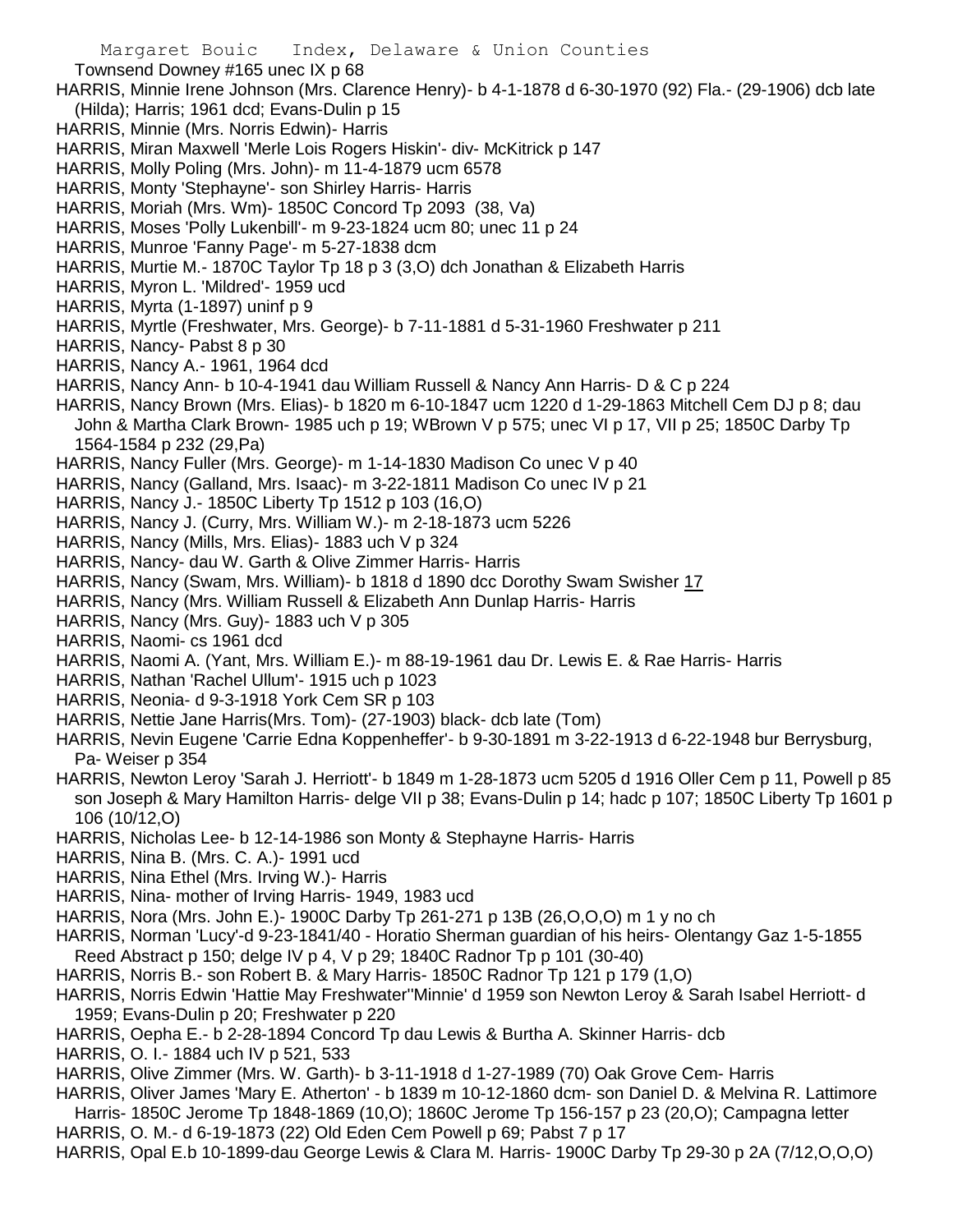HARRIS, Oren 'Maggie Marsh'- lic 11-10-1868 ucm 4465

HARRIS, Orlena- dau George & Keziah Benson Harris- 1870C Darby Tp 88-77 p 13 (4,O); 1880C Darby Tp 45 p 5 (14,O,O,Va)

- HARRIS, Orpha (Mackey, Mrs. )- dau Lewis S. & Euphemia Harris; dg 4-1-1953; Pabst 7 p 23
- HARRIS, Orrel Clarea- granddau Orrin Barrows- dcw Bk 4 p 164 (18)
- HARRIS, Orrilla S.F. Barrows (Mrs. Sumner)- m 5-2-1844 dcm d 10-12-1862 (42-4-11) Africa Cem Powell p 179; Pabst 1 p 65, 3 p 35, 6 p 15; 1850C Berkshire Tp 116 p 12 (30,O)
- HARRIS, Oscar T/R. 'Juanita J.'- 1969, 1971, 1976, 1980 dcd
- HARRIS, Oshelia (Mrs. James A.)- b 1-1863 1900C Richwood 1373-1400 p 16A (37,O,Va,Va) m 15y, 7 ch 5 living
- HARRIS, F. Ottella (Mrs. Henry D.)- b 1872 d 1957 Oakdale Cem I p 106 (F-R1-11)
- HARRIS, Pat- 1991 ucd
- HARRIS, Patricia (Anderson, Mrs. Lowell)- dau William D. & Sarah Rebecca Mendenhall Harris- Harris
- HARRIS, Patricia- dau Kenneth & Anna May Heacock Harris- Schultz p 7
- HARRIS, Patricia Schenck (Sweeney, Mrs. )(Mrs. Irving Walter)- m 11-15-1975
- HARRIS, Paul D.- b 1-14-1903 Berlin Tp son W. A. & Jennie Morris Harris- dcb
- HARRIS, Paul L.- b 1-8-1922 son Ralph Emerson & Marian Ruth Harris- Harris; Evans Dulin p 21; Freshwater p 220
- HARRIS, Pauline (Mrs. Gerald)- 1976 dcd
- HARRIS, Peggy Carol Simpkins (Mrs. Vincent Edward)- m 6-20-1987 dau Dale & Harris Martha Simpkins-**Simpkins**
- HARRIS, Persis Ellis (Mrs. Samuel)- m 8-2-1849 ucm 1442; 1850C Jerome Tp 1849-1870 p 270 (21,O); 1860C Jerome Tp 157-158 p 23 (31,O)
- HARRIS, Peter- b 1861 d 1865 York Cem L110 p 27
- HARRIS, Peter'Anna B.'- b 1863 d 1925 Price Cem djlm p 22
- HARRIS, Phebe Ann Nutter Shulze (Mrs. J. Grafius)- b 2-2-1838 m 8-12-1858 dau
- Leonard Edward & Elizabeth Spencer Shulze- Weiser p 181
- HARRIS, Phebe Powers (Mrs. George)- b 1860 d 1938 York Cem L79 p 42; Harris
- HARRIS, Phebe- d 9-27-1887 (52) Oller Cem p 24- dau William & Moriah Harris- Powell p 89; 1850C Concord Tp 2093 p 125 (15,O)
- HARRIS, Philena (Cavit, Mrs. Ezekiel S.)- m 6-13-1861 dcm; 1850C Brown Tp 2941 p 162 (32,O)
- HARRIS, Phila M. Moore (Mrs. Cyrus Newton)- b 1863 m 7-31-1881 ucm 6994 d 1935 bur Fostoria- dau Thomas & Ellen Moore; 1985 uch p 146
- HARRIS, Philian- dau Daniel Harris- 1850C Jerome Tp 1848-1869 p 270 (6,O)
- HARRIS, Philip- 1883 uch IV p 494; hadc p 14 (1849 Bennington Tp)
- HARRIS, Phillip Q. 'Cathy C.'- 1976 dcd
- HARRIS, Philip 'Sally Taylor'- m 3-15-1827 Madison Co unec V p 27
- HARRIS, Philuria Harris (Gavitt, Mrs. E. S.)- b 5-19-1817 m 1861 d 1-28-1892 Gavitt Cem Powell p 191; dg 2- 19-1892
- HARRIS, Phoebe (Anderson, Mrs. Lowell)- dau William D. & Sarah Rebecca Mendenhall Harris- Harris
- HARRIS, Phyllis C.- d 8-1-5-1986 (55) Oakdale Cem Harris
- HARRIS, Pocohantas Depp (Mrs. Jeremiah)- m 11-23-1848 ucm 1366 unec VII p 40; 1850C Jerome Tp 1781- 1901 p 260 (20,Va)
- HARRIS, Polly Carto (Mrs. Amos)- m 2-3-1813 Madison Co unec IV p 22
- HARRIS, Polly Lukenbill (Mrs. Moses)- m 9-23-1840 ucm 80
- HARRIS, Pony- 1985 uch p 84
- HARRIS, Priscille (Child, Mrs. Ephraim)- m (1810) D & C p 46
- HARRIS, Prof.- 1880 dch p 353
- HARRIS, Prudence (Cheesebrough, Mrs. James)- m 11-24-1718 dau William & Martha Collim Harris- Asp p 87
- HARRIS, Mrs. R. A.- dau Henry & Keturah Gosslee Warner- unec XII p 32
- HARRIS, Rachel Ann Peacock (Mrs. Sumner)- m 12-22-1863 dcm
- HARRIS, Rachel (Clark, Mrs. Thomas)- m 9-25-1811 Madison Co unec IX p 21
- HARRIS, Rachel ( DeWitt, Mrs. Amos)- d 6-1876 dumch p 217, 298; 1883 uch V p 435
- HARRIS, Rachael (Clary, Mrs. Daniel E.)- b 4-16-1850 m 8-21-1873 d 8-10-1914 Wis.; dau Daniel & Melvina R. Lattimore Harris- Campagna letter- 1850C Jerome Tp 1848-1869 p 270 (5/12,O); 1860C Jerome Tp 156- 157 p 23 (11,O)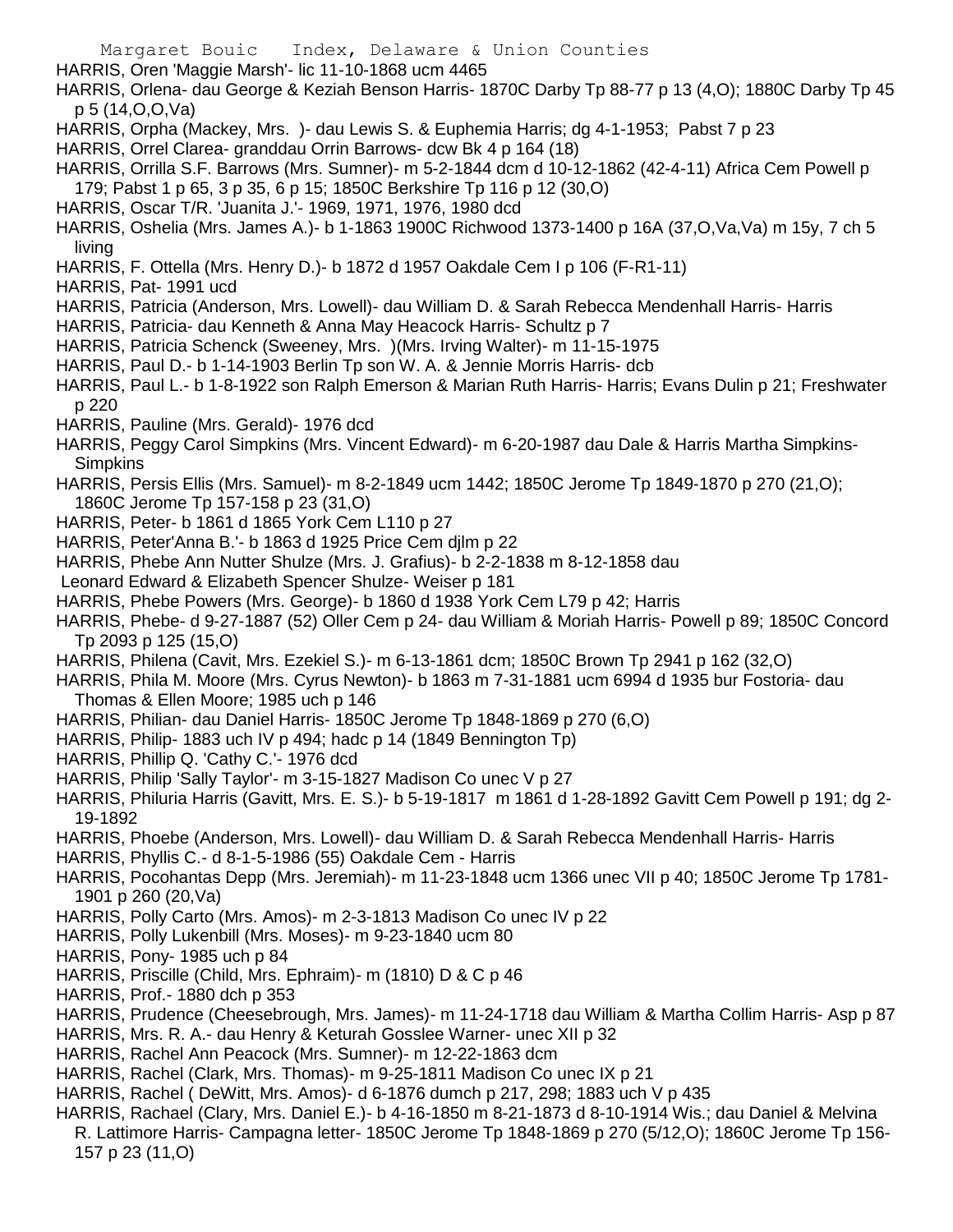- HARRIS, Rachel- 1981 ucd (Wash. Tp)
- HARRIS, Rachel Harrod (Mrs. Thomas)- 1883 uch V p 633
- HARRIS, Rachel Jolliff (Mrs. Lowell)- b 1918 m 1939 d 1983 Claibourne Cem p 54; Harris; 1949, 1959, 1962, 1967, 1971, 1973, 1975, 1977, 1983 ucd
- HARRIS, Rachel (Mrs. Joseph)- 1883 uch V p 542
- HARRIS, Rachel Ullum (Mrs. Nathan)- 1915 uch p 1023
- HARRIS, Rae (Mrs. Lewis E.)- 1971, 1976 dcd
- HARRIS, Ralph D.- b 1955 son William R. & ELizabeth Harris- 1971, 1976, 1980 dcd
- HARRIS, Ralph 'Jackie Frost'- 1985 uch p 139
- HARRIS, Ralph Emerson ''Mary Ruth Harris'- b 10-9-1898 Liberty Tp m 7-14-1918 son Norris Edwin & Sarah Isabel Freshwater Harris- Freshwater p 220; Evans-Dulin p 21; dcb
- HARRIS, Ralph-b 1955 son William Russell & Elizabeth Ann Dunlap Harris- Harris; 1961 dcd, 1964; D & C p 224
- HARRIS, Ray J.'Carrie Kimball Brown- b 1879 m 1914 d 1935 Milford Cem Un Al p 71- Harris; 1880C Union Tp 145 p 24 (1,O,O,O)
- HARRIS, Raymond- d 1913 Freeman Bible- unec IV p 68
- HARRIS, Raymond L. 'Lydia E.'- 1880C Leesburg Tp 93 p 179A (36,O,Pa,Pa)
- HARRIS, Raymond 'Mary Wilkinson'- b 7-1-1903 m 3-1-1939 d 8-30-1984 (81) son Timothy & Elizabeth Hall Harris- Harris
- HARRIS, Rae (Mrs. Lewis)- Harris
- HARRIS, Rebecah (Groton, Mrs. Hose)- m 4-17-1828 Madison Co unec V p 28
- HARRIS, Rebecca (Atkins, Mrs. Elvin)- m 6-2-1831 Madison Co unec VII p 9,23
- HARRIS, Rebecca (Gandy, Mrs. Abijah)- Powell p 262; 1883 uch V p 422
- HARRIS, Rebecca (Weaver, Mrs. Joseph)- m 10-26-1854 ucm 2187 dau Isaac & Elizabeth Harris-; unec VIII p 20; 1860C Claibourne Tp 609 (31,O)
- HARRIS, Rellie- d 10-12-1897 Freeman Bible- unec IV p 68
- HARRIS, Richard- Mecklenburg Convention- Powers p 164, 168
- HARRIS, Richard A.- 1880C Millcreek Tp 1 p 1 (28\_)
- HARRIS, Richard A. 'Rosalie'- Harris; 1971 ucd
- HARRIS, Richard Dean- b 5-10-1957 son Jasper Clinton & Marian Jean Holman Harris- Weiser p 116
- HARRIS, Richard 'Ellen Middleton;- m 3-12-1863 ucm 3405
- HARRIS, Richard K. 'Etta M.'- 1976, 1980 dcd
- HARRIS, Richard L.- grandson Milo Harris- Harris
- HARRIS, Richard Lee- b 11-24-1946 son Albert Persing & Mary Jane Novinger Harris- Weiser p 355
- HARRIS, Richard- son Lowell & Rachel Jolliff Harris- Harris; 1949, 1959(12), 1962 ucd
- HARRIS, Richard L. 'Lydia A. Adams'- m 3-3-1877 ucm 6037 (Rubon?)- 1880C York Tp 267 p 26 (33,O,WVa,O)
- HARRIS, Richard- son Phyllis C. Harris- Harris
- HARRIS, Richard- son Ruth Hessnauer, brother John Wesley Harris- Harris
- HARRIS, Richard S.- 1880C Millcreek Tp 1
- HARRIS, Richard 'Sarah Ellen Middleton'- m 1863 son Almira Harris- unec IV p 54
- HARRIS, R. L.- 1883 uch IV p 483
- HARRIS, Robert- Nash p 31, 123
- HARRIS, Robert- (1779) Powers p 165
- HARRIS, Robert- 1840C Radnor Tp delge IV p 4
- HARRIS, Robert D.- son Robert G. & Virginia Fisher Harris- Harris
- HARRIS, Robert Eugene- b 10-5-1942 son Albert Persing & Mary Jane Novinger Harris- Weiser p 355
- HARRIS, Robert G. 'Virginia Fisher'- d 8-1-1982 (60) Oak Grove- Harris; 1980 dcd
- HARRIS, Robert- son Jesse & Tillie V. McMiller Harris- Harris
- HARRIS, Robert- b 5-7-1922 son Leo & Ada Harris- Harris; Freshwater p 220
- HARRIS, Robert 'Mary'- 1850C Radnor Tp 121 p 179 (24,NY)
- HARRIS, Robert 'Mary Banes'- m 4-5-1843 dcm
- HARRIS, Ronnie- 1979 ucd
- HARRIS, Rosa M.- dau Raymond L. & Lydia E. Northrup Harris- 1880C Leesburg Tp 93 p 179A (1,O,O,O)
- HARRIS, Rosalie (Mrs. Richard A.)(Kestella, Mrs. )- Harris; 1971 ucd
- HARRIS, Rowland (1782) Powers p 301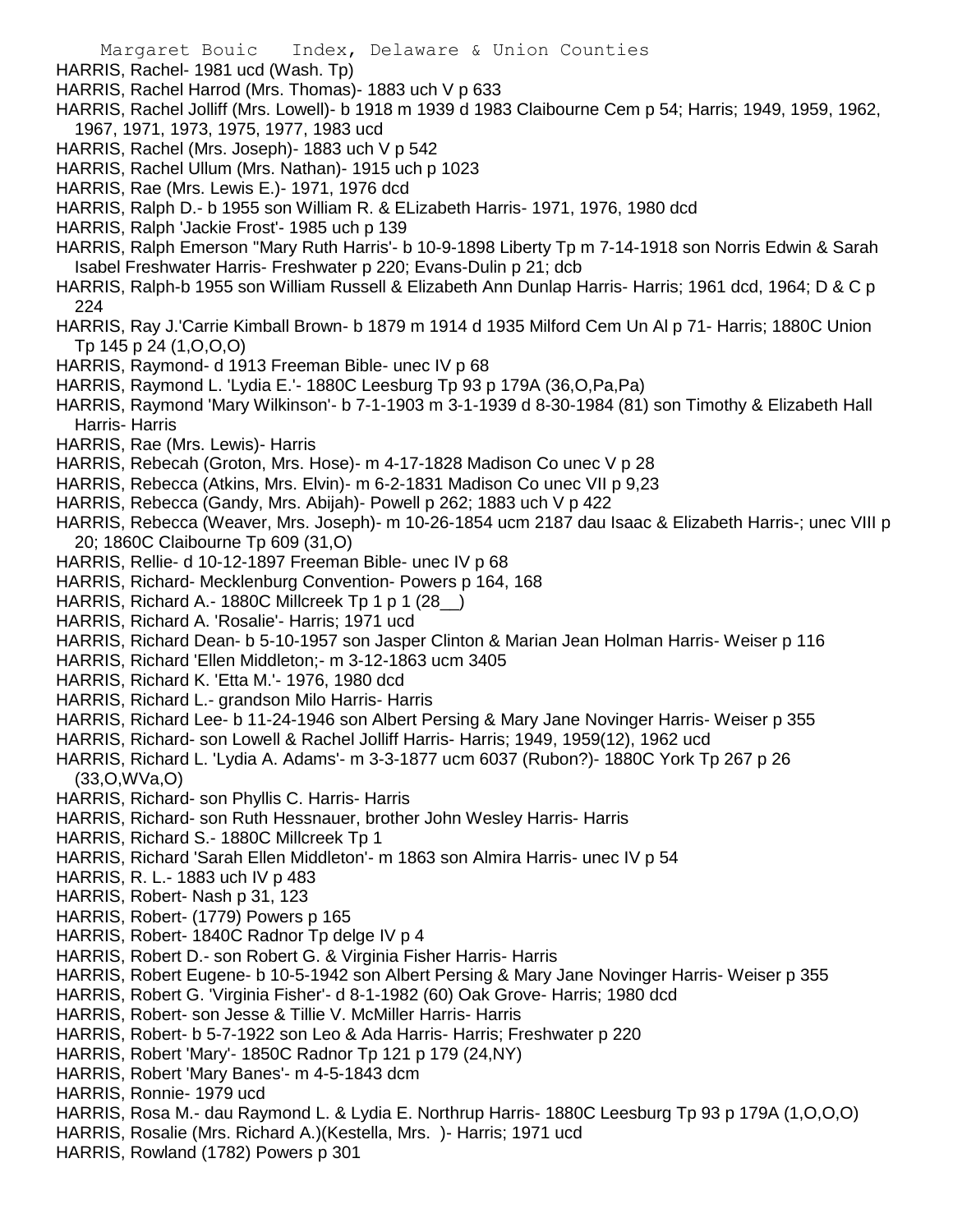- Margaret Bouic Index, Delaware & Union Counties HARRIS, R. S.- hadc p 16; CCC p 52 HARRIS, Russel- b 5-14-1897 Concord Tp son L. H. & Euphemia Skinner Harris- dcb HARRIS, Ruth A.- 1850C Kingston Tp 3290 p 173 (6,O) dau James & Abigail Harris HARRIS, Ruth Ann (Clevenger, Mrs. Kenneth)- b 8-8-1929 m 11-10-1952 dau Carey Guy & Bessie Belt Harris-Harris; Weiser p 288 HARRIS, Ruth (Mrs. Clyde)- 1985 uch p 74 HARRIS, Ruth Arlene Miller (Mrs. William John)- b 7-9-1915 m 5-11-1940 Weiser p 355 HARRIS, Ruth (Draper, Mrs. Gideon)- 1883 uch V p 677 HARRIS, Ruth Harris (Mrs. Ralph Emerson)- b 10-5-1899 dau Lewis & Euphemia Harris- Harris; Evans-Dulin p 21; dg 4-1-1953 HARRIS, Ruth- b 12-1895 dau Isaac & Cora Riley Harris- 1900C Jerome Tp 30-32 p 2A (4,O,O,O) HARRIS, Ruth Woodson (Mrs. Harley)- Harris; 1962, 1967, 1971 ucd HARRIS, Ruthann (Drenan, Mrs. )- sister John Wesley Harris- Harris HARRIS, Sadie E.- b 6-6-1898 Genoa Tp dau Lucius & Cassie Ranck Harris- dcb HARRIS, Sallie A. P.- b 1870 dau Oliver James & Mary Elizabeth Atherton Harris- Campagna letter HARRIS, Sallie Grafius- dau J. Grafius & Phebe Ann Nutter Shulze- Weiser p 181 HARRIS, Sally Taylor (Mrs. Philip)- m 3-15-1827 Madison Co unec V p 27 HARRIS, Sam- b 1975 son Phillip Q & Cathy C. Harris- 1976 dcd HARRIS, Samantha (Humiston, Mrs. Ansel H.)- m 4-25-1841 dcm HARRIS, Samantha- dau Warren & Eliza N. McNier Harris- 1860C Darby Tp 293-295 p 42 (3,O) HARRIS, Samuel- unec XII p 54; 1883 uch IV p 510 HARRIS, Samuel- son Isaac & Elizabeth Harris- 1860C Claibourne Tp 609 (15,O) HARRIS, Samuel 'Persis Ellis'- m 8-2-1849 ucm 1442; 1850C Jerome Tp 1849-1870 p 270 (25,O); 1860C Jerome Tp 157-158 p 23 (37,O) HARRIS, Samuel R.- 1908 dch p 395, 411 HARRIS, Samuel 'Sarah Griswold'- dumch p 109 HARRIS, Samuel - son Thomas Harris- 1880 dch p 606; 1908 dch p 454 HARRIS, Sandra Lucille- b 2-7-1957 dau Charles & Joan Gamble Harris- Graham 172111122; Beecher 6; Pounds 7 HARRIS, Sapiens 'Catran'- d 1750 Nash p 116, 119, 124, 228 HARRIS, Sara Dailey (Mrs. )- d 7-27-1975 (47)dau John & Undine Dailey- Dailey HARRIS, Sarah- d 5-17-1871 (64-7-9) New Millcreek Cem p 20; Powell p 250 HARRIS, Sarah- Pabst 1 p 5, 10 HARRIS, Sarah (Adams, Mrs. Michael)- m 1-3-1855 ucm 2226 HARRIS, Sarah (Cole, Mrs. Merreen)- 1908 dch p 826 HARRIS, Sarah/Candace Cole (Mrs. William)- dau John Cole,Sr.- Harris HARRIS, Sarah C/G- d 12-25-1862 (3-4-17) dau George & Kissiah Harris- Mitchell Cem DJ p 5 HARRIS, Sarah E. (Adams, Mrs. Michael L.)- 1855 unec VIII p 34 HARRIS, Sarah E. (Moore, Mrs. Joseph)- m 3-21-1870 ucm 4709 HARRIS, Sarah Finch (Mrs. Thomas)- m 4-2-1825 Madison Co unec V p 15 HARRIS, Sarah (Gandy, Mrs. Henry H.)- b 2-7-1785 NJ d 9-1-1846 Un Co dau Jacob Harris- 1883 uch V p 434; Hoff letter, filed Hulse
- HARRIS, Sarah- granddau? Garrett & Sarah Orr Harris- 1870C Darby Tp 87-76 p 13 (9,O)
- HARRIS, Sarah (Griffiths, Mrs. )- dau Theophilus Harris- dcw Bk 2 p 237
- HARRIS, Sarah Griswold (Mrs. Samuel)- dau James & Polly Beal Griswold- dumch p 109
- HARRIS, Sarah Harris (Mrs. Joel)- m 11-28-1821 Madison Co unec IV p 63
- HARRIS, Sarah (Hersey, Mrs. Rev. Earl)- m Perry Co dcga p 2 Del Pat & Fr Chron 12-17-1821
- HARRIS, Sarah Isabel Herriott (Mrs. Newton Leroy)- b 2-9-1854 m 1-28-1873 ucm 5205 d 8-12-1940 Oller
- Cem p 11; Powell p 85- third ch of Ebenezer & Eleanora Norris Herriott- Harris; Herriott; Evans-Dulin p 15
- HARRIS, Sarah J. (Adams, Mrs. Albert)- m 10-4-1877 ucm 6128 dau Warren & Eliza A. McNier Harris- 1883 uch V p 242, 248
- HARRIS, Sarah- dau Jacob & Elizabeth Stults Harris- 1883 uch V p 542; 1860C York Tp 1224-1233 p 165 (10,O); 1870C York Tp 133-131 p 7 (19,O); 1880C York Tp 260 p 25 (28,O,O,O)
- HARRIS, Sarah- dau James & Abagail Harris- 1850C Kingston Tp 3290 p 173 (3,O)
- HARRIS, Sarah Jane Bowers (Mrs.Hugh)- m 5-30-1850 dcm
- HARRIS, Sarah Jane (Mowry, Mrs. Enos)- 1915 uch p 679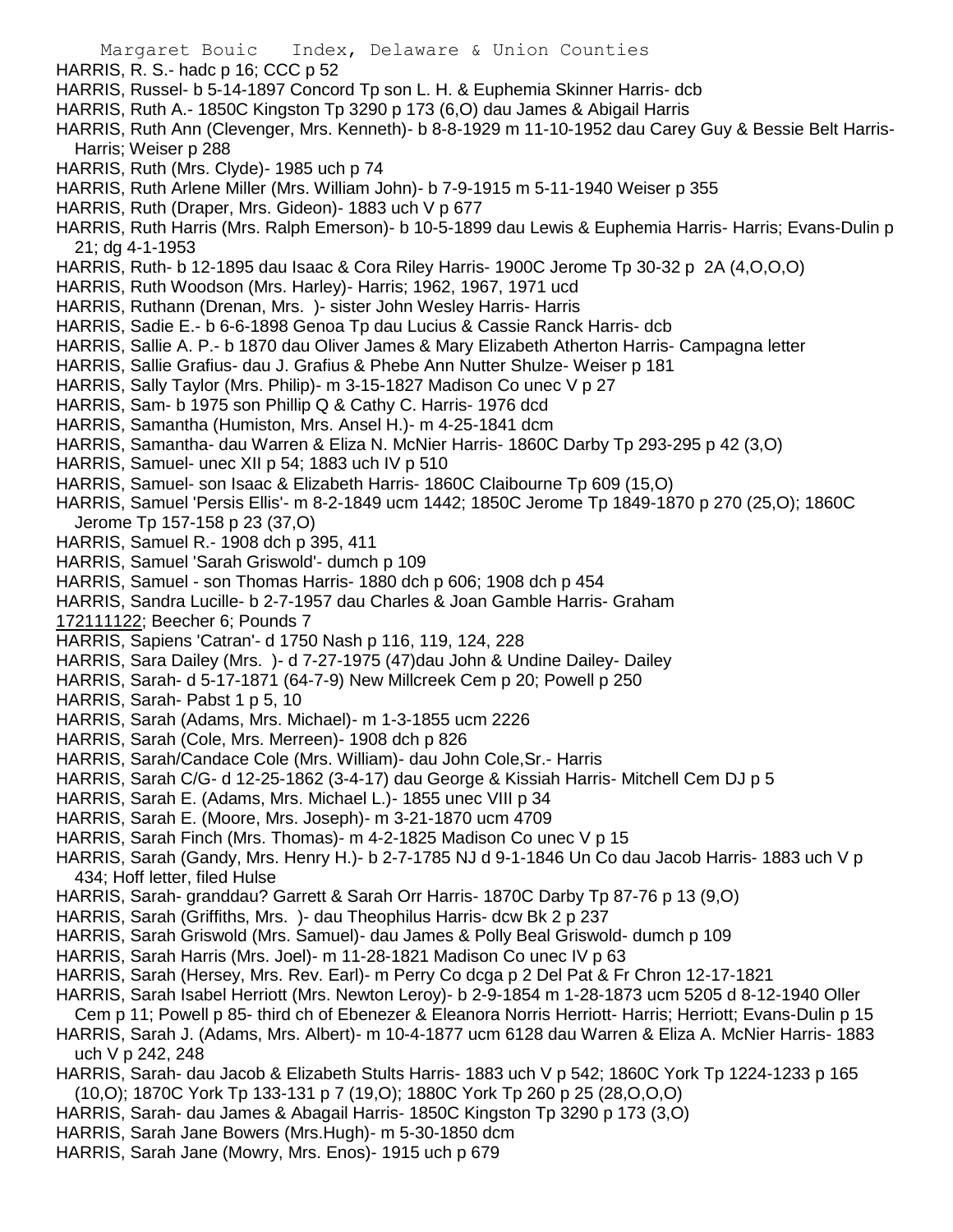- Margaret Bouic Index, Delaware & Union Counties
- HARRIS, Sarah Jones (Mrs. Theophilus)- dau Samuel Jones- Pabst 1 p 10; dcw Bk 2 p 237; Powers p 101
- HARRIS, Sarah J. (Mrs. Victor)- b 5-8-1928 d 7-27-1975 Oakdale Cem II p 142 (M-R8-1)
- HARRIS, Sarah Lou- d 1933 dau Holland S. & Ellen R. Alexander Harris- Harris
- HARRIS, Sarah Luellen- (Furniss, Mrs. )- dau Sumner & Orril F. Harris- dcw Bk 4 p 228 (25); 1850C Berskhire Tp 116 p 12 (5,O)
- HARRIS, Sarah Minnie (Mrs. Frand)- Harris
- HARRIS, Sarah Orr (Mrs. Garret)- b 8-18-1802 m 12-26-1822 ucm 40 d 4-27-1885 Mitchell Cem DJ p 8 1985 uch p 19; 1883 uch III p 283; 1830C Darby Tp 57 (20-30); 1840C Darby Tp 1070 (30-40); 1850C Darby Tp 1573-1593 p 233 (48,O); 1860C Darby Tp 293-294 p 42 (57,Pa); 1870C Darby Tp 87-76 p 13 (67,O); 1880C Unionville 208 p 22 (74,Penn,Penn,Penn); unec II p 13, VI p 17
- HARRIS, Sarah Rebecca Mendenhall (Mrs. William D.)- b 3-22-1877 m 12-22-1904 dau Lewis & Millisa Lowery Mendenhall- Harris
- HARRIS, Sarah R. (Mrs. William D.)- b 1876 d 1969 Raymond Cem lptw p 34
- HARRIS, Sarah (Sanders, Mrs. Joseph)- b 1874 m 7-7-1892 dau Samuel & Persis Harris- Harris; Campagna letter
- HARRIS, Sarah- dau William & Amelia Brown Harris- WBrown IV p 151- 1850C Darby Tp 1575-1595 p 234 (3/12,O) unec VI p 17
- HARRIS, Scott L.- delge II p 33
- HARRIS, Seely- hadc p 16; CCC p 52
- HARRIS, Shannon- b 1972 dau Loren P. & Catherine E. Harris- 1976, 1980 dcd
- HARRIS, Sharlott (Fuller, Mrs. Robert)- 6-22-1823 unec IV p 64
- HARRIS, Shawnya- b 1973 ch Mike & Sheryl Harris- 1976, 1980 dcd
- HARRIS, Sheila May Meehan (Mrs. Michel)- b 7-14-1946 dau Frank Carlton & Mildred Lee Hutchisson Meehan- Hutchisson p 67
- HARRIS, Sheryl/Cheryl (Mrs. Michael R.)- 1976, 1980 dcd
- HARRIS, Shirley- Harris
- HARRIS, Shirley (McFann, Mrs. Charles David)- Harris; McFann
- HARRIS, Simon 'Mary'- dumch p 150
- HARRIS, Simon/Simeon'- b 1847 d 1924 son William & Moriah Harris- 1850C Concord Tp 2093 p 125 (3,O)
- HARRIS, Sina B.- dau Oliver James & Mary Elizabeth Atherton Harris- Campagna letter
- HARRIS, Smith- 1985 uch p 115
- HARRIS, Sophronia A. (Mrs. Earnest)- b 5-8-1877 d 8-23-1931 Milford Cem Un Al p 70
- HARRIS, Stanley- #170 delge III p 19
- HARRIS, Stephanie- b 1965 dau Richard K. & Etta M. Harris- 1976, 1980 dcd
- HARRIS, Stephayne (Mrs. Monty)- Harris
- HARRIS, Steve 'Becky Hardin'- son William & Janice Harris- Harris; 1975, 1977, 1979, 1981, 1983 ucd
- HARRIS, Steven Parker- b 12-20-1973 son Maynard Harold & Yvonne Smith Harris- Evans-Dulin p 18
- HARRIS, Sumner'Orrilla'm 5-2-1844 dcm; will dcw Bk 4 p 228 (25) d 1-9-1866 (49-8-19) Africa Cem Powell p 179; Pabst 1 p 65; 1850C Bershire Tp 116 p 12 (34,Me)
- HARRIS, Sumner 'Rachel Ann Peacock'- m 12-22-1863 dcm
- HARRIS, Susan- b 12-9-1867 Concord Tp dau George W. & Elizabeth Harris- dcb
- HARRIS, Susan Jo (Prater, Mrs. Thomas Keith)- b 12-22-1954 m 8-19-1972 dau Charles & Joan Gamble Harris- Graham 17211122; Pounds 7; Beecher 6
- HARRIS, Susan (Maine, Mrs. Thomas R.)- Asp (682)
- HARRIS, Susannah Salisbury Cole (Mrs. Williard)- Harris
- HARRIS, Sybyl Lathrop (Mrs. Daniel)- m 1-14-1824 ucm 64; 1883 uch III p 284; 1870C Milford 45 p 5 965,Ct); 1880C Milford 6 p 30 (75, Conn,Conn,Eng)
- HARRIS, T.- heirs- hadc p 18; CCC Berlin Tp 1849
- HARRIS, Temperance Ann (Lattomus, Mrs. Alexander C.)- dau James & Mary Erickson Harris- Nash p 117, 124, 125
- HARRIS, Temperance Caulk (Mrs. James)- Nash p 117, 124, 126
- HARRIS, Thelma J.- b 1912 Claibourne Cem p 54
- HARRIS, Thelma (Penn, Mrs. Albert)- dau Carey Guy & Bessie Harris- Harris
- HARRIS, Theodore A. 'Lovina E. Post'- m 3-26-1862 dcm
- HARRIS, Theophilus 'Sarah Jones'- Pabst 1 p 5, 10; dcw Bk 2 p 237
- HARRIS, Theophilus- son Theophilus Harris- dcw Bk 2 p 237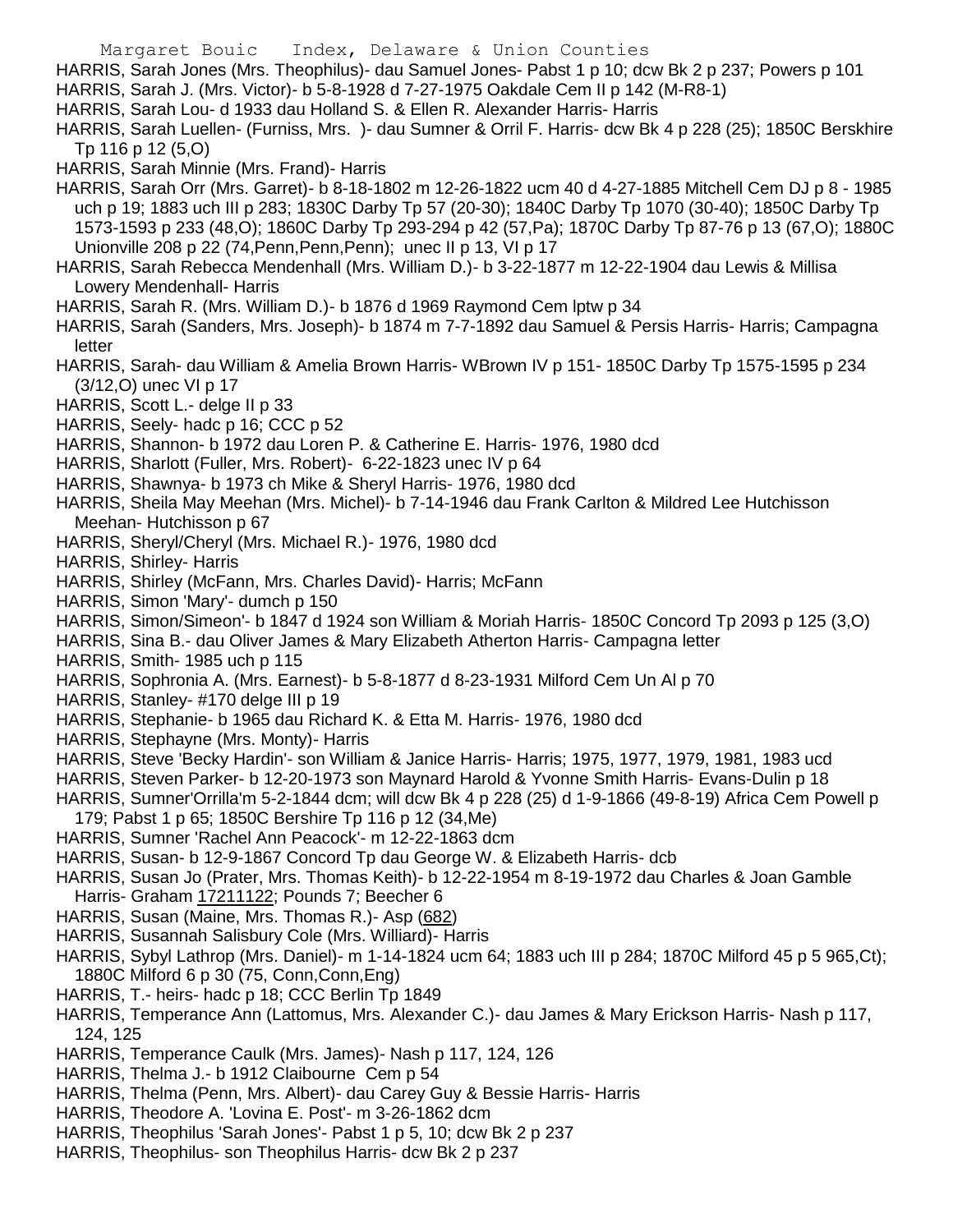- HARRIS, Theron D. 'Brenda'- Harris; 1980 dcd
- HARRIS, Theron- b 1973 son Theron D. Jr. & Brenda Harris- 1980 dcd
- HARRIS, Thomas- 1830C Genoa Tp delge III p 7
- HARRIS, Thomas- Nash p 122
- HARRIS, Thomas- Whipple p 9
- HARRIS, Maj. Thomas- Nash p 23, 29, 122, 1123, 149, 150
- HARRIS, Thomas- d 1848 ped DeFro Tossey #183 26- unec X p 9
- HARRIS, Thomas- 1880 dch p 606; 1908 dch p 395, 453, 503; 1826 Harlem Tp- delge VI p 24, VII p 62; Pabst 7 p 2; rs p 5; 1820C Harlem Tp
- HARRIS, Thomas D.- delge II p 37
- HARRIS, Thomas- son Elijah & Columbia Sarah Huddleston Harris- 1883 uch V p 633; 1880C Claibourne Tp 164-173 p 16 (5,O,O,O)
- HARRIS, Thomas E.- d 5-22-1872 Concord Tp son Simon & Nancy J. Buckley Harris- dcb
- HARRIS, Thomas J.- b 1875 d 1913 Claibourne Cem p 43 (father b 1836 d 1910 mother b 1848)
- HARRIS, Thomas J. 'Elnora A. Dire'- Harris; Evans-Dulin p 20; 1961, 1964, 1969, 1971, 1976, 1980 dcd
- HARRIS, Thomas J.- son Jonathan & Elizabeth Harris- 1860C Claibourne Tp 698-680 p 92 (12,O); 1870C Taylor Tp 18 p 3 (22,O)
- HARRIS, Thomas J. III-b 1951 son Thomas J. & Elnora A. Dire Harris- Harris; 1961, 1964, 1969 dcd
- HARRIS, Thomas L.- 1908 dch p 395
- HARRIS, Thomas 'Martha Meddles'- m 9-26-1873 ucm 5333
- HARRIS, Thomas 'Mary Evans'- m 6-2-1859 dcm
- HARRIS, Thomas- grandson Milo Harris- Harris
- HARRIS, Thomas P. 'Mary E. Pool'- b 1846 d 1928 Oller Cem p 23- son Joseph & Mary Hamilton Harris-1850C Liberty Tp 1601 p 106 (3,O)
- HARRIS, Thomas 'Rachel Herrod'- 1883 uch V p 633
- HARRIS, Thomas 'Sarah Finch;- m 4-2-1825 Madison Co unec V p 15
- HARRIS, Thomas W. 'Mary'- d 1-23-1847 (100-5-28) Redbank Cem Powell p 116
- HARRIS, Tillie McMiller (Mrs. Jesse)- b 4-17-1882 d 4-17-1971 Claibourne Cem dau Robert & Mary Ellen Coffman McMiller- Harris; 1949, 1959, 1962, 1971 ucd
- HARRIS, Rev. Timothy- dcga p 10
- HARRIS, Timothy 'Elizabeth Hall'- Harris
- HARRIS, Todd- b 1968 son Phillip Q & Cathy C. Harris- 1976 dcd
- HARRIS, Tom- son Georganna Eads Harris Caldwell- Harris
- HARRIS, Tom 'Nettie Jane Harris) (27-1903) dcb late (Isabel Cordiale)
- HARRIS, Tom- perhaps son Thomas J. & Eleanor Harris- 1971 dcd
- HARRIS, Troy- b 1974 son Jeffrey A. & Debra D. Harris- 1980 dcd
- HARRIS, Tryphena (Mrs. David)- d 3-9-1863 (76y17d) Old Kilb Cem p 5, Powell p 69, 71; 1850C Brown Tp 2941 p 162 (63,Conn)
- HARRIS, Ty- b 1971 ch Daniel & Carol Harris- 1983 ucd
- HARRIS, Uriah S.- son Jonathan & Elizabeth Harris- 1870C Taylor Tp p 15 p 3 (17,O)
- HARRIS, Urlin G. 'Kathryn'- son W. Gilbert Harris- opc 698; 1964, 1969 dcd
- HARRIS, Urlin,Jr. 'Kay Jean Hardin'- son Urlin G. & Kathryn Harris- Weaver (129(11)112); Graham (16115112); Huntley 11; Rittenhouse; 1980 dcd
- HARRIS, Urlin Gilbert III- b 9-7-1961 son Rulin,Jr. & Kay Jean Hardin Harris- Weaver 129(11)1121; Graham 161151121; Huntley 12; Rittenhouse
- HARRIS, V.- delge III p 66, query
- HARRIS, Valerie L.- researching Blackman- delge V p 58, VI p 60
- HARRIS, Valice (Cathal, Mrs. )(Shaw, Mrs. James Edward)- 1985 uch p 74
- HARRIS, Velva (Wade, Mrs. )- dau Frand & Sarah Minnie Harris- Harris
- HARRIS, Vena Thompson (Mrs. Fred)- b 7-21-1876 m 11-18-1894 dau William Americus Thompson- Maugans Anc p 192
- HARRIS, Verna M.- b 1906 d 1907 York Cem B42 p 65
- HARRIS, Vernon- son Frances Freshwater- Freshwater p 244
- HARRIS, Victor 'Sarah'- Oakdale Cem II p 142
- HARRIS, Vincent Edward 'Peggy Carol Simpkins'- m 6-20-1987 son Shirley Harris- Harris
- HARRIS, Violet (Hermiz, Mrs. Thomas)- dau Carey Guy & Bessie Belt Harris- Harris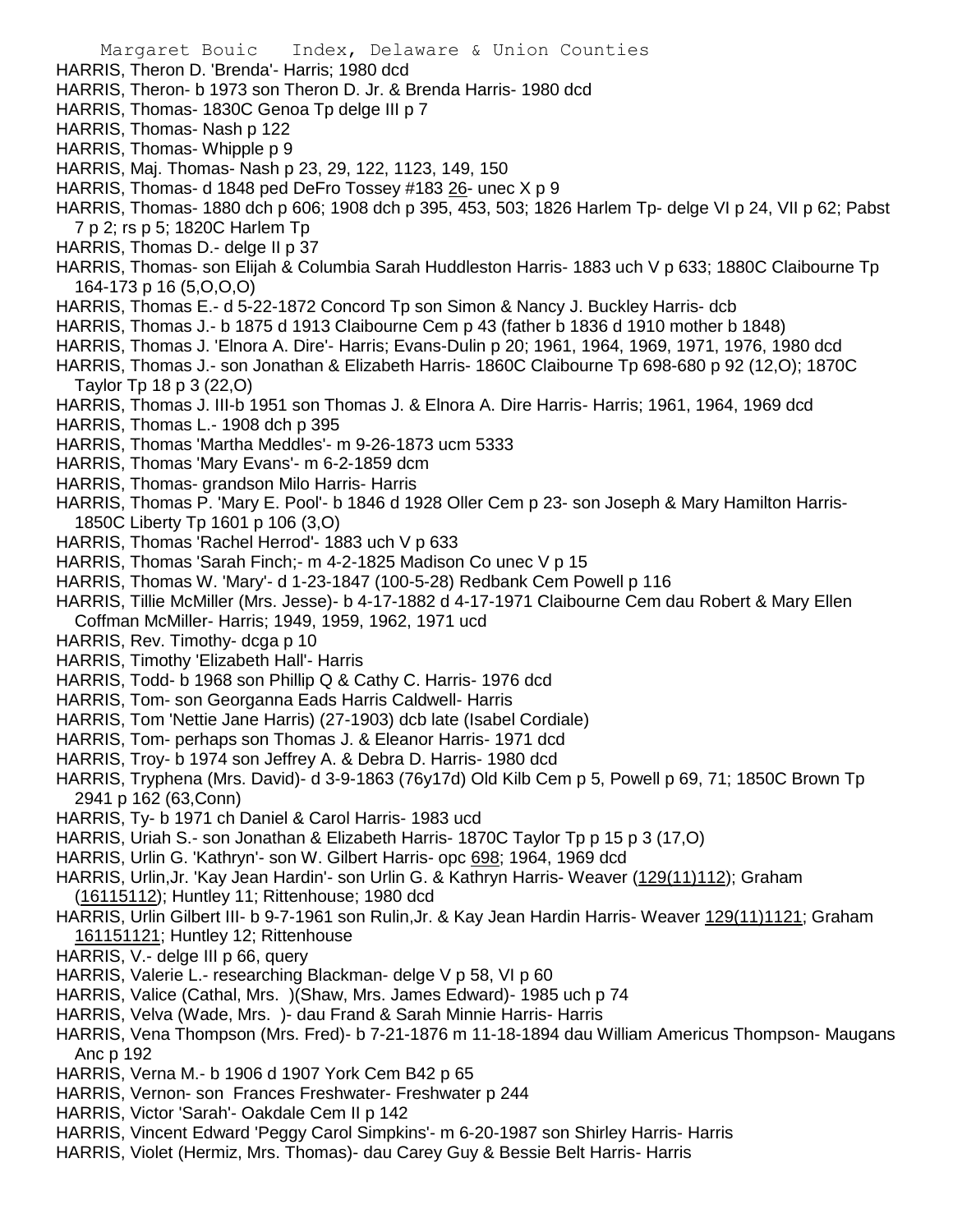HARRIS, Virgil P.'Emma Miller'- b 10-23-1842 m 4-5-1882 d 2-17-1911 York Cem L131 p 31; son Jacob & Elizabeth Stults Harris- 1883 uch IV p 494, V p 542; 1860C York Tp 1224-1233 p 165 (17,O); 1870C York Tp 1133-13 p 17 (25,O); 1880C York Tp 260 p 25 (36,O,O,O)

- HARRIS, Virginia Fisher (Mrs. Robert G.)- Harris; 1980 dcd
- HARRIS, Viva (Loomis, Mrs.Robert O.)- dau Clarence Henry & Minnie Irene Johnson Harris- Harris; Evans-Dulin p 18
- HARRIS, Vivian (Farrington, Mrs. Robert)- 1985 uch p 138
- HARRIS, V. Rae (Mrs. Lewis E.)- 1961, 1969, 1980 dcd
- HARRIS, Mrs. W.- Pabst 8 p 30
- HARRIS, W. A.- Orange Tp 1961 dcd
- HARRIS, Walter- son Jesse & Tillie V. McMiller Harris-Harris
- HARRIS, Walter L. 'Thelma J.' Claibourne Cem p 54
- HARRIS, Walter P. 'Mae Bower'- b 1880 d 1956 Milford Cem Un Al p 31; Harris
- HARRIS, Warren 'Eliza McNier'- b 4-16-1837 m 3-19-1856 ucm 2401 d 5-14-1901 Mitchell Cem DJ p 19, 23; son Garret & Sarah Orr Harris- 1883 uch V p 236, 242, 248 unec IV p 54 uca p 35; 1850C Darby Tp 1573- 1593 p 233 (12,O); 1860C Darby Tp 293-295 p 42 (22,O); 1870C Darby Tp 129-117 p 17 (33,O); 1880C Darby Tp 17 p 237B (43,O,O,O); 1900C Darby Tp 261-271 p 13B (63,O,Penn,O) m 44y
- HARRIS, Warren 'Elvira Burns' b 1852 m 9-23-1875 ucm 5743 d 1937 Milford Cem Un al p 71; Freshwater p 220; mt p 15, 16; WBrown II p 151; 1880C Union Tp 145 p 24 (27,0,-,-)
- HARRIS, Washington- son William & Moriah Harris- 1850 Concord Tp 2093 p 125 (13,O)
- HARRIS, Wayne FX'Betha'- Harris; 1969, 1971, 1976, 1980 dcd
- HARRIS, W. B.- 1883 uch IV p 474
- HARRIS, W. D. 'Bessie'- 1949 ucd
- HARRIS, W. E. 'Jessie Jones'- 1908 dch p 719
- HARRIS, Wealthy/Welthy- b 1816 d 7-24-1888 (72-7-2) Old Eden Kilb Cem p 5, Powell p 69; 1850C Brown Tp 2941 p 162 (39,Vt)
- HARRIS, Wendell- son Marion Guy & Elizabeth Harris- Harris
- HARRIS, Wendy Dittrick (Wagner, Mrs. )(Mrs. Ben Ross)- m(2) 2-14-1982 dau Christine Dittrick- Harris
- HARRIS, Wesley C. 'Catherine Jane Potter Harris'- Cowgill p 52
- HARRIS, W. H.-uca p 17 1908 dch p p 160
- HARRIS, Wilber 'Mabel'- 1961, 1964, 1969 dcd
- HARRIS, Will- b 3-1883 grandson Lena Adams- 1900C Richwood 366-392 p 15B (17,O,O,O)
- HARRIS, William- Harris
- HARRIS, Dr. William- Fowler p 52
- HARRIS, William- uca p 39 Union Tp.
- HARRIS, William- 1883 uch IV p 513, V p 238; 1915 uch p 411
- HARRIS, William- 1826 Harlem Tp delge VI p 24; 1820C Harlem Tp
- HARRIS, William- hadc p 46 (1849 Porter Tp)
- HARRIS, William- 1908 dch p 412, 431, 422, 498; Pabst 1 p 70
- HARRIS, William (30-1886) b Va uninf p 3
- HARRIS, William- Nash p 23, 25, 120, 121, 252, 380, 407, 415
- HARRIS, William 'Amelia Brown'- b 12-22-1823 m 8-17-1843 d 2-22-1915 Milford Cem Un Al p 60; 1985 uch p 20; WBrown II p 127, 138, 141, 151, VI p 775; unec VI p 4,17; 1840C Darby Tp 1070 (15-20); 1850C Darby Tp 1575-1595 p 233 (25,O); 1880C Union Tp 149 p 25 (57,O,O,O)
- HARRIS, William- son Benjamin T. & Laura M. Webb Harris- 1880C Union Tp 111 p 20 (19,O,O,O)
- HARRIS, William C.- d 8-27-1867 (21y) Oller Cem p 24- son William & Moriah Harris- 1850C Concord Tp 2093 p 125 (6,O)
- HARRIS, William D. Bessie R.'- 1959, 1962, 1967, 1971 ucd
- HARRIS, William D. 'Sarah Rebecca Mendenhall'- b 9-15-1874 m 12-22-1904 d 9-30-1967 Raymond Cem lptw p 34; Harris
- HARRIS, William Eliga'Margaret Wilson'- b 1-24-1855 m 7-25-1875 d 1-19-1935 son Daniel D. & Melvina P. Lattimore Harris- Harris; Campagna letter; 1860C Jerome Tp 157-156 p 23 (6,O)
- HARRIS, William 'Ethel M. Carr'- son Edwin M. & Elizabeth Watkins Harris- Bean (210); Anderson 4,5; Ostrander p 3; 1908 dch p 786
- HARRIS, William- b 5-5-1947 son Franklin & Annabelle Marie Fulkroad Harris- Weiser p 317, 355
- HARRIS, William- b 11-23-1903 son Fred & Vena Thompson Harris- Maugans Anc p 192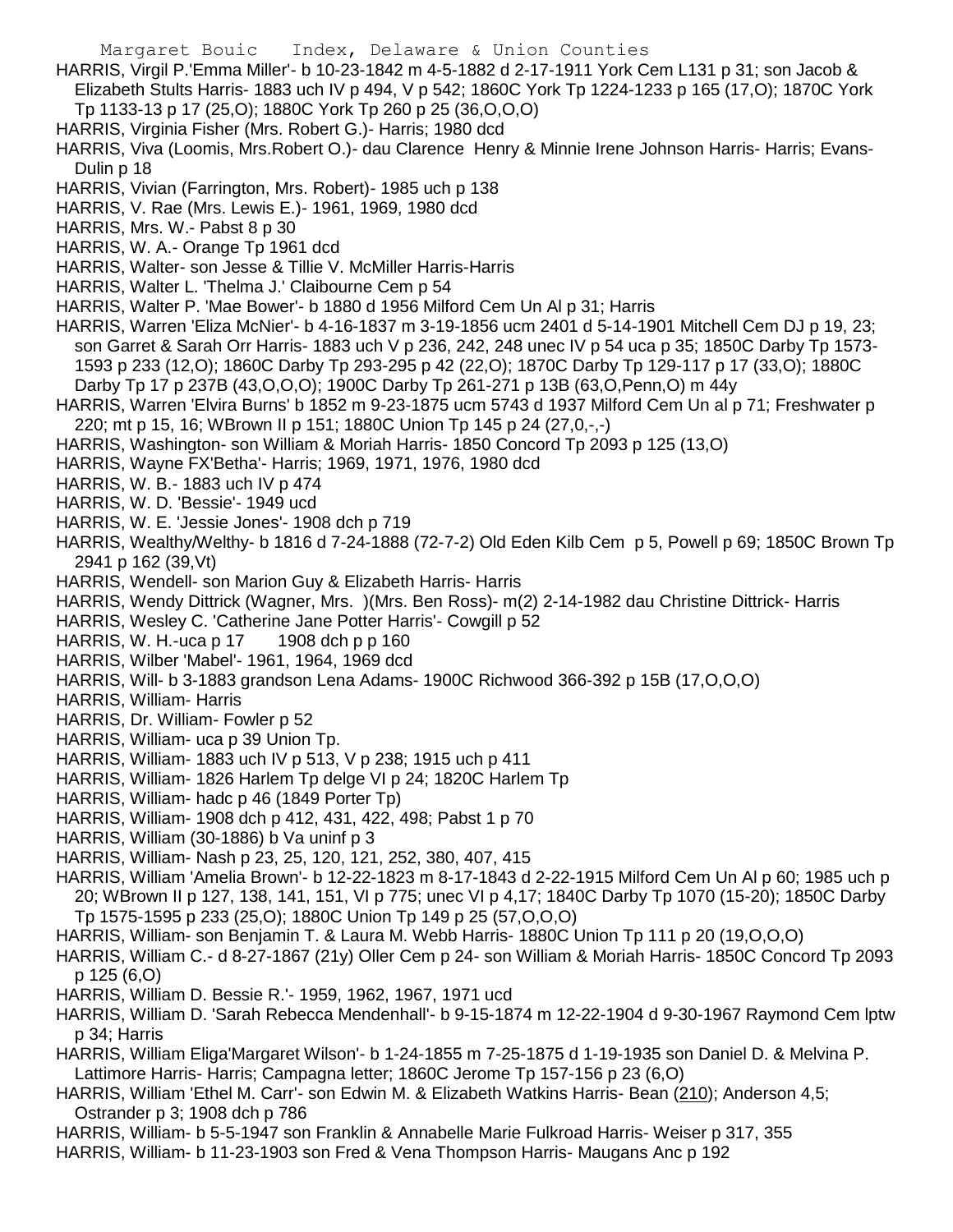HARRIS, William H.- perhaps son Reobert B. & Mary Harris- 1850C Radnor Tp 121 p 179 (9,O)

HARRIS, William 'Hannah'- Watkins Cem djlm p 108

HARRIS, William J.- uca p 35 Darby Tp

- HARRIS, William 'Jane'- Nash p 407
- HARRIS, William 'Janice'- son Earl Harris- Harris
- HARRIS, William G.- b 1-22-1883 Concord Tp son G. E. & Anna R. Ware Harris- dcb

HARRIS, William H.- b 2-1887 son James A. & Oshelia Hill- 1900C Richwood 373-400 p 16A (13,O,Va,O)

- HARRIS, William H.- 1860C Liberty Tp Un C0 1019-1029 p 140 (4,O)- lived with William & Catharine Davis
- HARRIS, William John 'Ruth Arlene Miller;- b 11-9-1915 m 5-11-1940 son Nevin Eugene & Carrie Edna Koppenheffer Harris- Weiser p 355
- HARRIS, William- d age 12 bur Stratford- son Joseph & Esther Meeker Harris- Harris
- HARRIS, Rev. William L.- 1880 dch p 364, 368, 374, 398, 411; 1908 dch p 201, 227, 245, 422, 430; wsc Grah p 24, 34, 54, 61; 1869 wsc p 1; hadc p 66, 76; Pabst 8 p 12; Maugans Anc p 96
- HARRIS, William 'Martha Collim'- Asp p 87
- HARRIS, William 'Mary L.'- 1870C Darby Tp 205-193 p 26 (40,O)
- HARRIS, William 'Mary Mullin'- m 3-26-1832 Madison Co unec V p 48
- HARRIS, William 'Moriah'- d 1-3-1889 (87-8-29) Oller Cem p 24; Powell p 89; 1908 dch p 395; Pabst 7 p 2; 1850c Concord Tp 2093 (49,Va)
- HARRIS, Mrs. William N.- Pabst 8 p 28, 41
- HARRIS, Mrs. William R.- Pabst 8 p 39
- HARRIS, William Russell 'Elizabeth A.'- son Carey Guy & Bessie Belt Harris- Harris; 1961, 1964, 1969, 1971, 1976, 1980 dcd
- HARRIS, William Spencer- b 10-5-1862 son J. Grafius & Phebe Ann Nutter Harris- Weiser p 181
- HARRIS, William Thomas- 1826 Harlem Tp delge VI p 8
- HARRIS, Williard/Thomasson 'Sarah/Candace Cole''Susannah Salisbury Cole'- b Wales to America 1790,s-**Harris**
- HARRIS, Willie- son Jesse & ELizabeth Harris- 1880C Richwood 272-288 p 25 (14,O,O,O)
- HARRIS, Wilma (Mrs. Larry)- Harris
- HARRIS, Wilmettie Sherrick (Mrs. Daniel W.)- m 7-3-1889- Campagna letter
- HARRIS, Winifred A. (Mrs. Elmer A.)- b 1902 d 1980 Byhalia Cem lptw p 132
- HARRIS, W. S.- 1908 dch p 427
- HARRIS, Zella Baker- b 1-9-1869 d 11-19-1908 Claibourne Cem p 62
- HARRIS, Zella Prosser (Mrs. )- d (88)bur Sunbury- Harris
- HARRIS, Ziba- perhaps son Robert B. & Mary Harris- 1850C Radnor Tp 121 p 179 (3,O)
- HARRISON, ---family of Christine Bertsch Sheridan #309, unec XI p 3; Ruth McCaman #255 unec IX p 49
- HARRISON, --Porter Tp 1866 delge IV p 40
- HARRISON, --query from Ruth Atwood Frey- unec III p 25
- HARRISON, ---b 1-5-1868 Porter Tp son L. A. & Josephine Landon Harrison- dcb
- HARRISON, ---b 3-8-1870 Porter Tp dau Zenas & Catharine Harrison- dcb
- HARRISON, ---b 2-22-1884 Radnor Tp son S. W. & Margaret Ann Williams Harrison- dcb
- HARRISON, ---Hunt (Mrs. G. S.)- dau Rev. John Hunt- hmp p 197
- HARRISON, A.- 1883 uch IV p 533
- HARRISON, Aaron Burton- d 2-27-1845 (24-6-8) son Aaron R. & Mary Harrison- Powell p 205
- HARRISON, Aaron 'Margaret Lukenbill;- m 1-14-1827 ucm 129 son Joseph Harrison; 1883 uch III p 287, V p 334; unec II p 15, III p 48; 1830C Millcreek Tp 337 p 289 (20-30)
- HARRISSON, Aaron R.'Mary Condit' d 9-21-1856 (77-5-4) Stark Cem Powell p 205; 1835 men p 51 #65 p 93 Porter Tp; Pabst 2 p 17,22; hadc p 32, 44; 1908 dch p 480; 1880 dch p 581; 1880 morch p 653; dcw Bk 3 p 299; 1850C Porter Tp 3013 p 164 (73,NJ); Dg 7-10-1857 Reed Abstract p 175
- HARRISON, Abigail (Wenger, Mrs. Levi)- b 5-31-1820 m 4-15-1841 d 9-3-1889 dau Timothy & Phebe Harrison- ped Lawrence Arthur Wenger 9- delge V p 49
- HARRISON, Agnes- dau Samuel & Susan Harrison- 1860C Allen Tp 784-791 p 108 (1,O)
- HARRISON, Alen Wayne- b 12-14-1963 son Don Ray & Barbara Harvey Harrison- McKitrick p 140
- HARRISON, Alexander Sr.'Elizabeth Roe'-b 11-8-1811 m 2-17-1831 ucm 222 d 8-18-1887 son Joseth & Bersheba Oglesby Harrison- 1830C Genoa Tp delge III p 72; 1840C Genoa Tp delge IV p 31; Sager ped
- Irene Townsend 16; Pabst 6 p 70; unec II p 27
- HARRISON, Alexander Jr. 'Maryem Roe'- b 6-28-1843 d 5-18-19211 son Alexander Sr. & Elizabeth Roe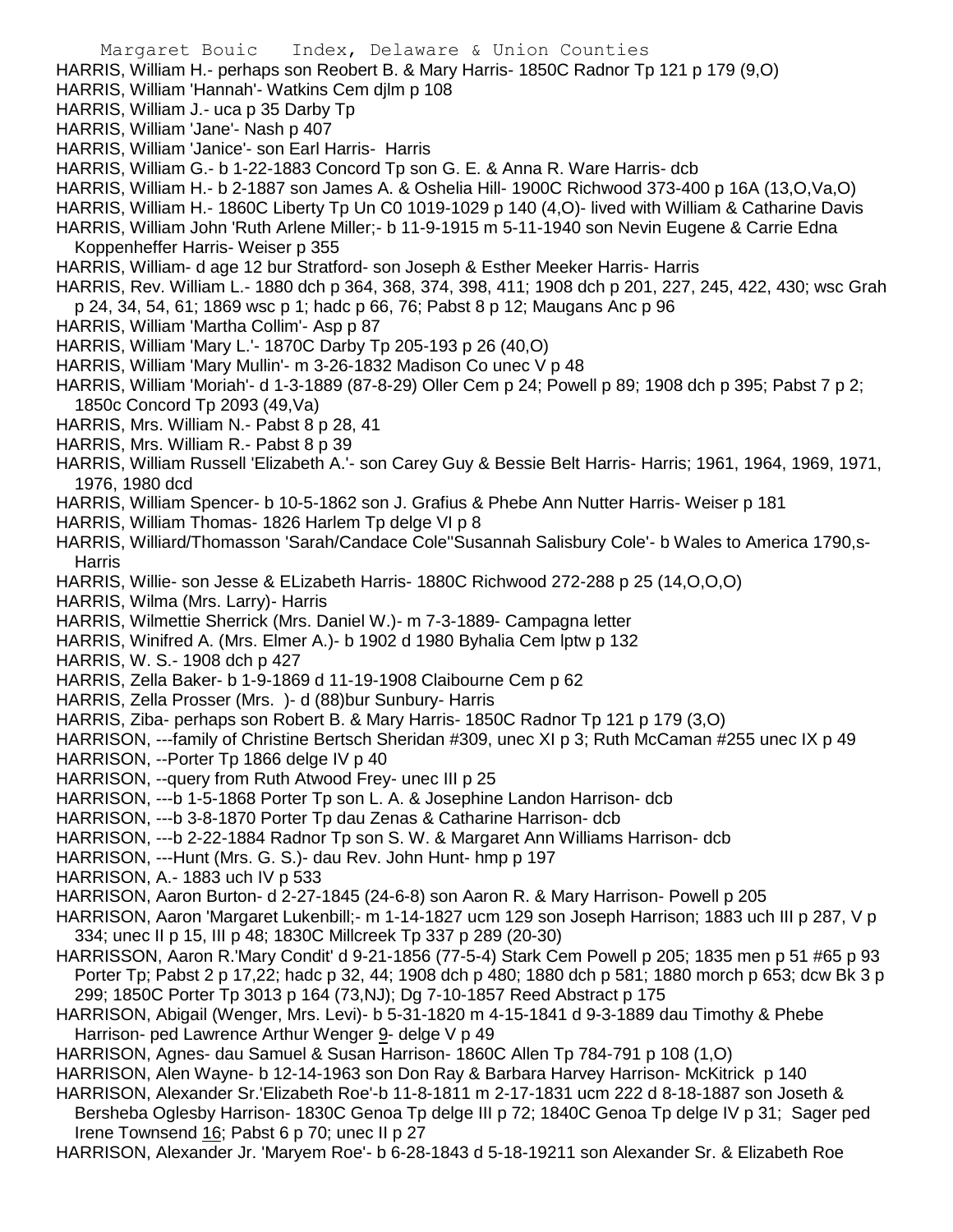Margaret Bouic Index, Delaware & Union Counties Harrison- ped Irene Townsend 8; filed Sager HARRISON, Alice (Jones, Mrs. William)- 1880 dch p 629 HARRISON, Allysa Beth- stillborn 11-8-1990 Oakdale Cem dau Lewis Kelly & Lanita Beth Eastman Harrison-Harrison HARRISON, Almeda- dau H. D. & Mary J. Harrison- 1850C Porter Tp 3012 p 164 (1,O) HARRISON, Almer- grad Delaware HS 1883- delge VII p 6 HARRISON, Aloah- b 3-31-1940 dau William Duke & Flora Mamie Kidd Harrison- McKitrick p 139 HARRISON, Dr. A. M.- dumch p 152 HARRISON, Amelia (Coon, Mrs. Jacob)- m 12-15-1825 Madison Co unec V p 16 HARRISON, America (Mrs. William)- m 3-20-1828 ucm 147; 1883 uch III p 288; unec II p 26; 1830C Millcreek Tp 338 p 289 (30-40) HARRISON, Amy Ruth Gardiner (Mrs. Arthur)- McKitrick p 149 HARRISON, Ann- dau James & Beatrice Eskew Harrison- Harrison HARRISON, Ann M. Enuff (Mrs. David E.)- ped Patricia Harrison Isakson 17;; delge IV p 73, V p 69 HARRISON, Ann S. (Mrs. James L.)- d 3-6-1876 Stark Cem Powell p 201 HARRISON, Anna Viola- b 8-8-1880 Concord Tp dau Benjamin & Sarah Smith Harrison- dcb HARRISON, Anne Eleanor (Simms, Mrs. David)- b 6-22-1817 m 1841 d 4-23-1893 dcc Maxson Greene 31 HARRISON, Archie- b 1963 son Archie B. & Joyce Harrison- Harrison; 1964, 1969, 1971 dcd HARRISON, Archie B. 'Joyce'- d 9-17-1977 (56) bur Fla.- Harrison; 1964, 1969, 1971 dcd HARRISON, Ardyce- delge II p 33, 46 HARRISON, Arthur 'Amy Ruth Gardiner'- McKitrick p 149 HARRISON, Arthur Bard 'Ina Freshwater'- b 1881 m 10-25-1902 Freshwater p 170, 181 HARRISON, Austin 'Lora Kirk'- Newhouse p 81 HARRISON, Avis F. (Mrs. Vernon E.)- 1980 dcd HARRISON, Barbara Ann- b 10-24-1963 dau Robert & Mary L. Matlack Harrison- 1985 uch p 67, 96; 1967, 1971, 1973, 1975, 1977, 1979, 1983 ucd HARRISON, Barbara Harvey (Mrs. Don Ray)- b 11-23-1936 m 5-18-1954 dau Marlin & Elva Leona Atwood Harvey- McKitrick p 140 HARRISON, Barbara- b 1963 dau Robert & Mary L. Harrison- 1981 ucd HARRISON, Barbara S. (Mrs. Warren G.)- Harrison; 1969, 1971, 1976 dcd HARRISON, Bathsheba Oglesby (Mrs. Joseph)- b 10-1774 Va d 4-15-1851 Kalamazoo- ped Mary Triplett Ayers 125; 1830c Millcreek Tp 336 p 289 (50-60); unec XI p 39 HARRISON, Battle- Washington Tp 1843; unec XII p 68; Batteal unec IV p 34 HARRISON, Beatrice Eskew (Mrs. James)- Harrison HARRISON, Belinda (Green, Mrs. Gilbert)- dau Aaron R. Harrison- dcw Bk 2 p 299 HARRISON, Belle McCarty (Mrs. )- dau Andrew J. & Matilda Wilson McCarty- Wilson 155 HARRISON, Benjamin- Pabst 8 p 60, 64 HARRISON, President Benjamin- son John Scott & Elizabeth Findley Harrison- Powers p 221 HARRISON, Benjamin- b 11-17-1882 Concord Tp son Benjamin & Sarah Smith Harrison- dcb HARRISON, Benjamin 'Jane Stilwell'- m c 1820 d 12-13-1847 son Joseph & Bathsheba Oglesby Harrison-1915 uch p 432; 1883 uch V p 334; 1830C Jerome Tp 17 (30-40); unec II p 24, XI p 39; delge II p 22 (1810) HARRISON, Benjamin 'Martha M. Reeves'- m 3-9-1837 Madison Co unec VIII p 68 HARRISON, Benjamin T.- b 11-17-1882 d 4-3-1963 Green Mound Cem- Harrison HARRISON, Bertha (Hughes, Mrs. Ornell)- Harrison; Leininger HARRISON, Bertha- dau William L. & Cordella Harrison- 1880C Washington Tp 12-13 p 2 (6,O,Tenn,O) HARRISON, Beth/Mary Elizabeth (Keith, Mrs. Scott)- b 9-6-1955 m 1975 dau Robert & Mary L. Matlack Harrison- 1985 uch p 68, 96, 97; 1962, 1967, 1971 ucd HARRISON, Betty Randolph- heir of Elizabeth Edmundson- dcw Bk 3 p 157 HARRISON, Betty Smith (Mrs. Ervin)- m 4-23-1945 McKitrick p 139 HARRISON, Bobby Dee- b 11-3-1961 son Don Ray & Barbara Harvey Harrison- McKitrick p 140 HARRISON, Bozel 'Martha Stillwell'- m 3-17-1790 unec XI p 50 HARRISON, Brenda Laurette- b 12-26-1951 dau Robert & Mary L. Matlack Harrison- 1985 uch p 67, 96, 160; 1967, 1971, 1973, 1975, 1977, 1979, 1981, HARRISON, Bridget Ann Flynn (Mrs. Floyd Haddo)- b 7-30-1897 d 1-22-1986 dau Michael J. & Hannah M. Miller Flynn- ped Patricia Harrison Isakson 5- delge IV p 73, V p 69 HARRISON, Burton Mc- son William L. & Cordella Harrison- 1880C Washington Tp 12-13 p 2 (9,O,Tenn,O)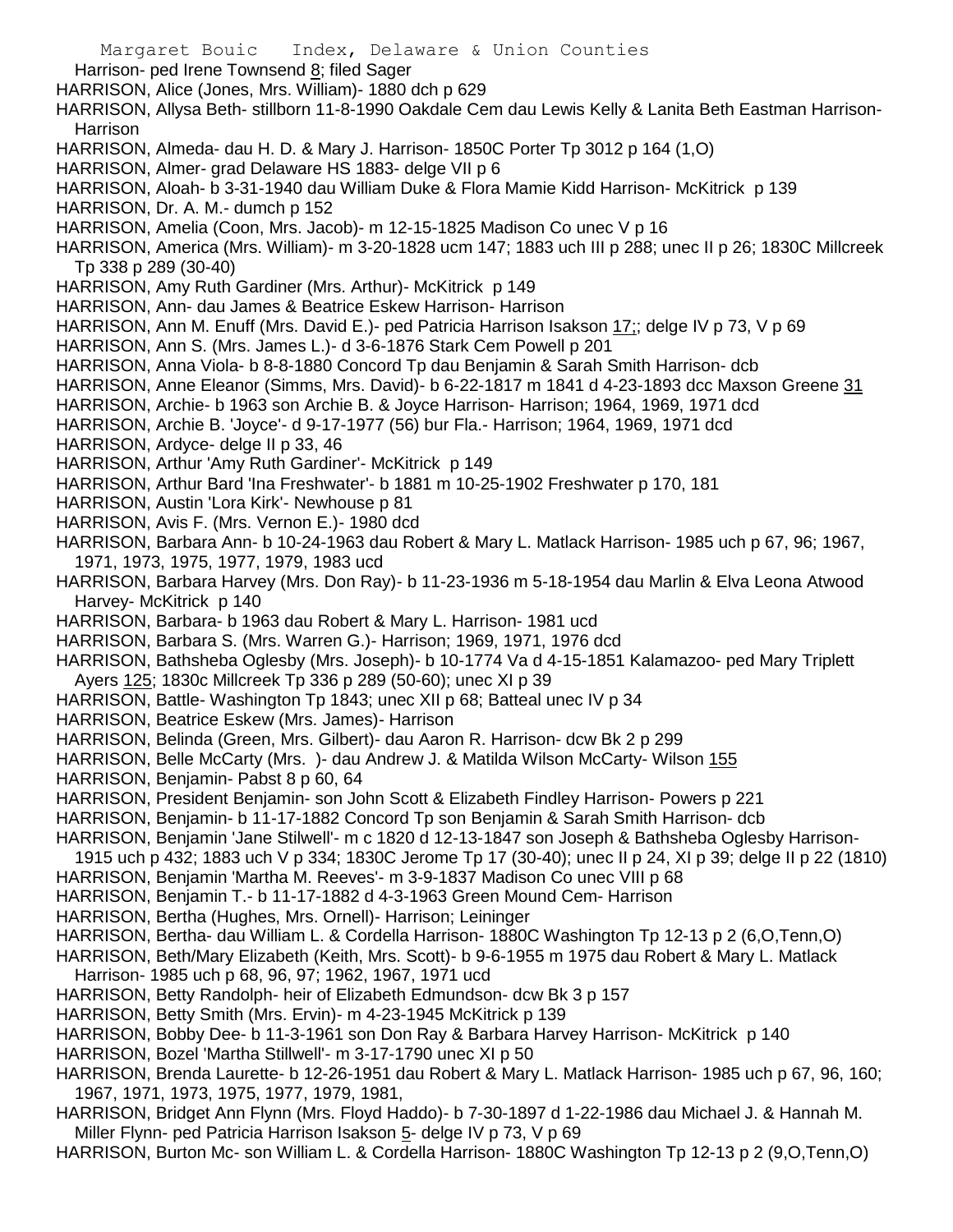- Margaret Bouic Index, Delaware & Union Counties HARRISON, C.- unec XII p 52 HARRISON, Carter B.- brother Elizabeth Edmundson- dcw Bk 3 p 157 HARRISON, Cashbut?- 1826 Thompson Tp delge VI p 61 HARRISON, Cath- hadc p 115 Porter Tp HARRISON, Catharine S. Hunt (Mrs. Zenas)- m 3-23-1858 dcm HARRISON, Catherine David (Mrs. Val Heber)- m 12-27-1968 McKitrick p 145 HARRISON, Catherine Lois- b 7-2-1950 dau William Neil & Rosemary Nell Bodle Harrison- Graham 1475221 HARRISON, Charity (Lyon, Mrs. Amos)- b 1776 d 1853 ped Barbara Galo Clark #84 29; unec VI p 55; 1883 uch V p 408 HARRISON, Charles- 1883 uch V p 487; uca p 103; soldier HARRISON, Charles D.- son John W. & Louisa Harrison- 1850C Brown Tp 2909 p 160 (24,Va) HARRISON, Charles Edwin 'Edythe Eppley Scott'- b 5-20-1906 m 7-21-1950 son William H. & Gertrude Hedden Eppley Harrison- Weiser p 466 HARRISON, Charles E.- son William L. & Cordilla Harrison- 1880C Washington Tp 12-13 p 2 (12,O,Tenn,O) HARRISON, Charles G.- Concord Tp 1980 dcd HARRISON, Charles T. 'Minnie Louise Rollwage'- d 12-3-1898 Howison (928) HARRISON, Charles W.- b 1864-1867 son Joshua & Martha Elthea Harrison- McKitrick p 103 HARRISON, Charlotte (Stark, Mrs. james M.)- m 7-14-1846 dcm HARRISON, Cheryl Lee- b 4-9-1956 dau Doyle Jay & Velva Yvonne Richens Harrison- McKitrick p 139 HARRISON, Chris- b 1956 ch Warren G. & Barbara Harrison- 1969, 1971, 1976 dcd HARRISON, C. J.- hadc p 115 Porter Tp HARRISON, Clara- b 3-15-1877 Harlem Tp dau Frank & Sarah E. Miller Harrison- dcb HARRISON, Clara (Mrs. Howard C.)- 1961, 1964 dcd HARRISON, Clara Mould (Mrs. Harold Henry)- b 1865 d 1944 dau Thomas & Jane Spencer Mould-ped Selma Ford Peterson #41 unec IV p 31 HARRISON, Clarrisa- only ch of Zebulon Montgomery Pike- delge VII p 47 HARRISON, Clinton E.- b 7-7-1954 son Ervin & Elizabeth Maestes Harrison- McKitrick p 139 HARRISON, Col.- Powers Pat p 197, 322 HARRISON, Comfort (Chandler, Mrs. Stephen)(Mrs. Isaac)- m 3-4/28-1847 d 1-28-1869 (80) Berkshire Cem Powell p 8; mother of Phebe Chandler- dcw Bk 2 p 351; 1850C Berlin Tp 1902 p 118 (61, NJ); Pabst 1 p 59, 3 p 32, 6 p 12 HARRISON, Cora (Woods, Mrs. )- sister William A. Harrison- Harrison HARRISON, Cordilla (Mrs. William L.)- 1880C Washington Tp 12-13 p 2 (35,O,O,?) HARRISON, Craig Stephen- b 2-16-1957 son William Neil & Rosemary Nell Bodle Harrison- Graham 1475223 HARRISON, Capt. Cuthbert- 1883 uch V p 416 HARRISON, D.- 1983 ucd HARRISON, Dale - b 1967 son Ervin & Elizabeth Maestes Harrison- McKitrick p 139 HARRISON, Dale- son Rev. Marion & Ruth Harrison- Harrison HARRISON, Daniel R. 'Stephanie Jean Shaw'- m 8-9-1980 1985 uch p 124 HARRISON, David E. 'Ann M. Enuff'- ped Patricia Harrison Isakson 16- delge IV p 73, V p 69 HARRISON, David- son Rev. Marion & Ruth Harrison- Harrison HARRISON, Deacon- Pabst 3 p 35, 6 p 75 HARRISON, Deanna Lyn- b 1-30-1960 dau Doyle Jay & Velva Yvonne Richens Harrison- McKitrick p 139 HARRISON, Debbie (Mrs. Greg)- 1980 dcd HARRISON, Deborah (Dement, Mrs. Samuel)- Maugans Anc p 168 HARRISON, Diana H. (Patton, Mrs. )- b 1952 dau Warren G. & Barbara S. Harrison- Harrison; 1969, 1971 dcd HARRISON, Don- brother Rev. Marion Harrison- Harrison HARRISON, Don Ray 'Barbara Harvey'- b 5-5-1933 son William Duke & Flora Mamie Kidd Harrison- McKitrick p 139 HARRISON, Doneta- b 3-9-1955 dau Don Ray & Barbara Harvey Harrison- McKitrick p 140 HARRISON, Donna (Boggs, Mrs. )- dau William A. & Dora Hietsman Harrison- Harrison HARRISON, Donna- b 7-2-1956 dau Ervin & Elizabeth Maestes Harrison- McKitrick p 139
- HARRISON, Dora Hietma (Mrs. William A.)- d 1955- Harrison
- HARRISON, Dora Kirk (Mrs. Austin)- dau Madison & ELiza Jackson Kirk- Newhouse p 81
- HARRISON, Dorothy E. (Mrs. Edgar C.)- 1961, 1964, 1969, 1971, 1976 dcd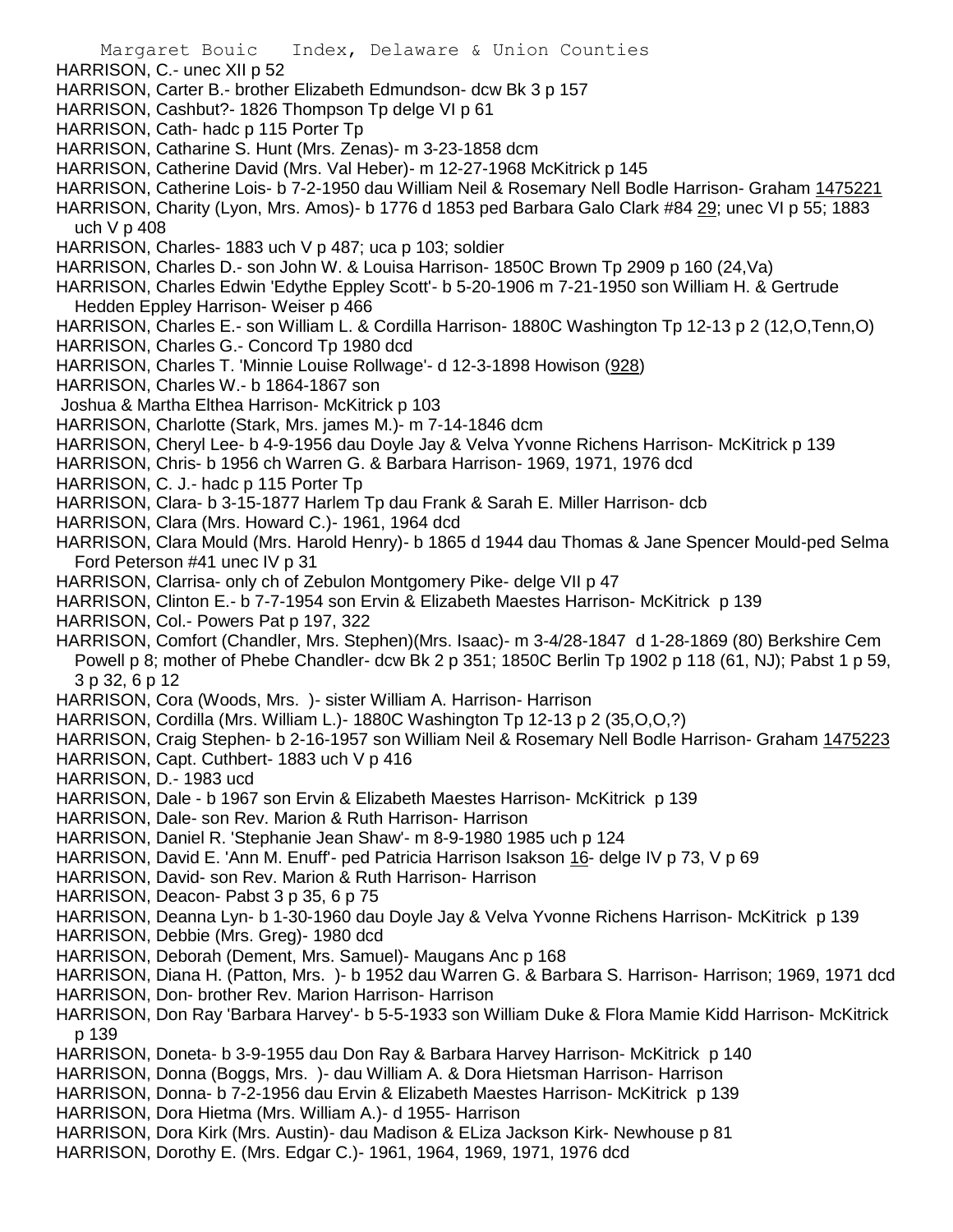- Margaret Bouic Index, Delaware & Union Counties HARRISON, Dorothy (Frowine, Mrs. )- sister Archie B. Harrison- Harrison HARRISON, Dorothy (Jones, Mrs. Ray Neal)- b 1-14-1941 dau Heber Kenneth & Vera Rogers Harrison-McKitrick p 145 HARRISON, Doyle Jay 'Vevla Yvonne Riches'- b 12-9-1928 m 11-2-1954 son William Duke & Flora Mamie Kidd Harrison- McKitrick p 139 HARRISON, Edda- b 4-21-1935 ch William Duke & Flora Mamie Kidd Harrison- McKitrick p 139 HARRISON, Edgar- Harrison HARRISON, Edgar C. 'Dorothy E.;- 1961, 1964, 1969, 1971, 1976, 1980 dcd HARRISON, Edna Ann (Sager, Mrs. Eli)- b 3-16-1838 d 7-26-1904 dau Alexander Harrison,Sr.- Sager; Townsend letter HARRISON, Edna (Nash, Mrs. William Roscoe)- m 9-20-1841 Nash p 205 HARRISON, Edward- 1835 men p 51 #66 p 93 Porter Tp HARRISON, Edward- d 9-8-1845 (34-7-9) son Aaron R. & Mary Harrison- Stark Cem Powell p 205 HARRISON, Edward 'Malissa Wheeler'- m 10-6-1875 ucm 5755; mt 3 p 17 HARRISON, Edythe Eppley Scott (Mrs. Charles Edwin)- b 12-24-1911 m 7-21-1950 dau Clarence & Edith Eppley Scott- Weiser p 466 HARRISON, Elbert- b 1871 d 1874 son Joshua & Martha Elthea Harrison- McKitrick p 103 HARRISON, Elias- son Rev. James & Fidelia Harrison- 1850C Trenton Tp 822 p 69 (2,O) HARRISON, Eliza Ann Hunt (Mrs. George S.)- b 6-26-1826 dau Rev. Hunt- Powell p 346 HARRISON, Eliza J.- b 1839 d 1883 Oak Grove Powell p 433 HARRISON, Elizabeth (Barker, Mrs. William)- b 1-1666/7 d 1-22-1740 ped Sylvester Hough 25- delge II p 42 HARRISON, Elizabeth Coon (Mrs. Samuel)- m 9-30-1824 Madison Co unec V p 15 HARRISON, Elizabeth Findley (Mrs. John Scott)- dau Archibald Findley- Powers p 221 HARRISON, Elizabeth (Foote, Mrs. Joel W.)- m 9-13-1849 dcm; Pabst 3 p 28, 6 p 7 HARRISON, Elizabeth Lout/Lowe, Mrs. Aaron)- m 9-9-1833 ucm 302; unec II p 35 HARRISON, Elizabeth M. (Mrs. George H.)- 1977, 1979, 1981, 1983 ucd HARRISON, Elizabeth Maestes (Mrs. Ervin)- b 6-1934 m 5-23-1953 dau Pedro & Ruby Gonzales Maestes-McKitrick p 139 HARRISON, Elizabeth Roe (Mrs. Alexander,Sr.)- b 2-14-1813 m 2-17-1831 ucm 222 d 11-18-1887 dau Jeremiah & Grove Roe- ped Irene Townsend 17 filed Sager HARRISON, Elmira L. (Curr, Mrs. John M.)- m 11-28-1844 Madison Co unec X p 8 HARRISON, Emma Dell- b 1851 dau George S. & Eliza Ann Hunt Harrison- 1880 morch p 653 HARRISON, Eric- b 1964 son Eugene M. & Geraldine Harrison- 1969, 1971, 1976, 1980 dcd HARRISON, Ervin 'Betty Smith''Elizabeth Maestes'- b 9-2-1924 m 4-23-1945 (2) 5-23-1953 son William Duke & Flora Mamie Kidd Harrison- McKitrick 139 HARRISON, Esther Fry (Mrs. Isaac)- m 1-1-1841 dcm HARRISON, Ethel (Richey, Mrs. Isaac Newton)- Newhouse p 57 HARRISON, Eugene M. 'Geraldine';- 1969, 1971, 1976, 1980 dcd HARRISON, Exes Harvey 'Lucy Maude Osborne'- (28-1918) dcb late (Glen Exes) HARRISON, Fannie Marie- b 10-9-1899 dau Lamerton & May Benton Harrison- dcb HARRISON, Fanny (Mrs. Wesley)- 1870C Union Tp 21 p 3 (26,NC); 1883 uch V p 575 HARRISON, F. E.- Pabst Pion II p 235, 236 HARRISON, Fidelia/Fidelice (Mrs. Rev. James)- Pabst 5 p 17; 1850C Trenton Tp 822 p 69 (37,O) HARRISON, Flora Grace- dau Keith Arvine & Mary Jean Erleen Longston Harrison- McKitrick 139 HARRISON, Flora Mamie Kidd (Mrs. William Duke)- b 1903 m 10-18-1921 d 1974 dau Alexander Carson & Flora Bell Jones Kidd- Harrison p 139 HARRISON, Florence Belle White (Mrs. William Burton)- m 10-4-1832 d 7-5-1861 dau Fisher & Catherine Collum White- White 17 HARRISON, Florence Williams (Mrs. Johnson)- m 2-7-1880 ucm 6655 HARRISON, Floyd Haddo 'Bridget Ann Flynn'- b 6-18-1898 d 6-25-1967 son William E. & Mary Nolan Harrison- ped Patricia Harrison Isakson 4- delge IV p 73, V p 69
- HARRISON, Frank White 'Margaret Pauline Cummings'- b 2-24-1886 m 8-18-1916 son William Burton & Florence Belle White Harrison- White 36
- HARRISON, Frederick- son Martha Harrison- 1850C Berkshire Tp 160 p 16 (21, Ky)
- HARRISON, Gail (Carr, Mrs. Robert Lee,Jr.)- 1985 uch p 22
- HARRISON, Gail (Gerard, Mrs. )- dau Harold & Leona Harrison- Harrison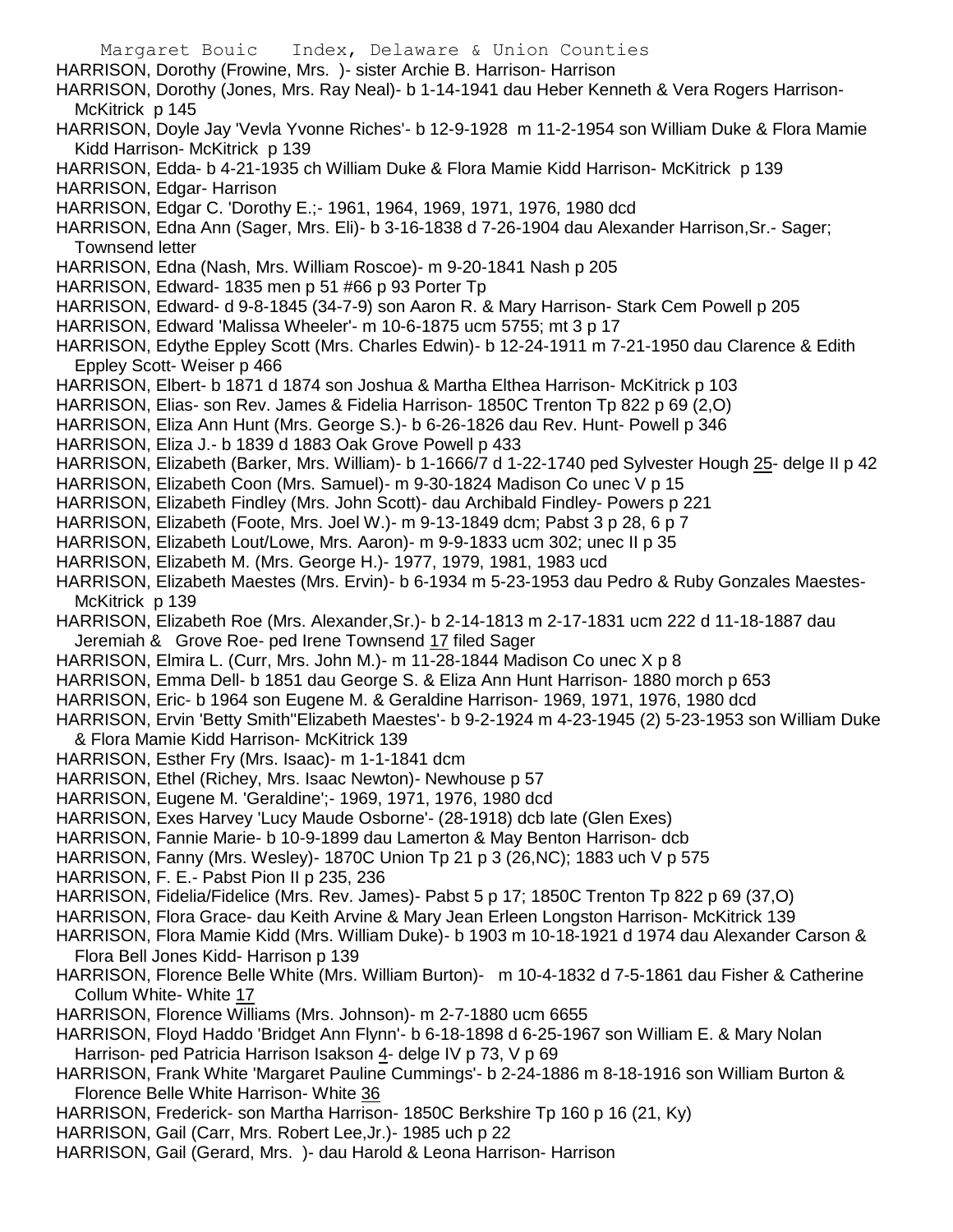Margaret Bouic Index, Delaware & Union Counties HARRISON, Gale O. 'Virginia'- d 1-1-1964 bur Ivanhoe N.C.- Harrison HARRISON, Gary- b 1954 son Warren G. & Barbara Harrison- 1971 ucd HARRISON, Gene- Pabst 6 p 23 HARRISON, General (1812)- Powers p 298 HARRISON, George- Fowler p 107; hmp p 79 HARRISON, George- b 1825 son Aaron R. & Mary Condit Harrison- 1880 dch p 581; 1880 morch p 653 HARRISON, George Elwood- son George S. & Eliza Ann Hunt Harrison- 1880 Morch p 653 HARRISON, George E.- son William L. & Cordilla Harrison- 1880C Washington Tp 12-13 p 2 (11,O,Tenn,O) HARRISON, George H.-(55-1980)- Harrison HARRISON, George H. 'Elizabeth M.'- 1977, 1979, 1981, 1983 ucd HARRISON, George- son Rev. James & Fidelia Harrison- 1850C Trenton Tp 822 p 69 (14,o) HARRISON, George S/L. 'Eliza Ann Hunt'- b 10-2-1825 son Aaron R. & Mary Condit Harrison- Powell p 346; dg 7-10-1857 Reed Abst p 175; hmp p 197; 1880 morch p 653; dcw Bk 3 p 299 HARRISON, Gerald Clifton 'Lynda Lee Murdock'- b 12-23-1942 m 9-8-1964 son Heber Kenneth & Vera Rogers Harrison- McKitrick p 139, 146 HARRISON, Roger Gerald- b 10-30-1966 son Gerald Clifton & Lynda Lee Murdock Harrison- McKitrick p 146 HARRISON, Geraldine (Mrs. Eugene M.)- 1969, 1971, 1976, 1980 dcd HARRISON, Gertrude Madden Eppley (Mrs. William H.)- b 12-25-1879 m 10-22-1902 d 3-20-1939 bur Baltimore,Md- dau Samuel Moffitt & Rebecca Susan Ilgenfritz Eppley - Weiser p 466 HARRISON, Glen- b 12-9-1956 son Don Ray & Barbara Harvey Harrison- McKitrick p 140 HARRISON, Glenn Exes- b 11-15-1895 son Exes Harvey & Luch Maude Osborne Harrison- dcb late HARRISON, Goldie H. (Shively, Mrs. )- sister Gale O. Harrison- Harrison HARRISON, Grace B. Keebaugh Williams- sister Archibald B. Harrison- Harrison HARRISON, Grace- b 3-14-1891 Porter Tp dau J. L. & Mary Benton Harrison- dcb HARRISON, Gregg 'Debbie'- 1980 dcd HARRISON, G. W.- 1908 dch p 431 HARRISON, Hannah- 1850C Porter Tp 3013 p 164 (30,NJ) HARRISON, Hannah Elizabeth (Foot, Mrs. Joel W.)- dau Aaron R. Harrison- dcw Bk 3 p 299 HARRISON, Hannah (Mrs. Jordan)- 1880C Claibourne Tp 122-129 p 12 (68,NC,NC,NC) HARRISON, Hannah (Sager, Mrs. Frederick)- b 1-25-1797 m 11-4-1814 d 5-6-1875 Kalamazoo- 1883 uch V p 272; 1985 uch p 122; Townsend letter filed Sager HARRISON, Harold- Liberty Tp 1980 dcd HARRISON, Harold Henry 'Clara Mould'- b 1863 d 1946 son Henry James & Sarah Elizabeth Burningham Harrison- ped Selma Ford Peterson #41 6 unec IV p 31 HARRISON, Harold "Hal" 'Leona'- b 4-7-1939 d 11-24-1990 (51) bur Sunbury Memorial- son James & Beatrice Eskew Harrison- Harrison HARRISON, Harold 'Sharron'- Harrison HARRISON, Harry D. 'Mary Jane White'- m 2-10-1848 dcm; 1850C Porter Tp 3012 p 164 (29,NY) HARRISON, Has Amabe- b 8-8-1880 Concord Tp dau Benjamin & Sarah Smith Harrison- dcb HARRISON, Haywood- son John w. & Louisa Harrison- 1850C Brown Tp 2909 p 160 (17,Va) HARRISON, Heber Kenneth 'Vera Rogers'- b 9-1913 son Richard Geroge & Almira Duke Harrison- McKitrick p 137, 145 HARRISON, Helen Florence (Griffin, Mrs. Carrole E.)- b 8-21-1895 m 10-4-1923 dau Maurice Rowlen & Helen Marie Cowles Rowlen- White 40 HARRISON, Helen I. (Mrs. Earl)- d 12-16-1975 (66) bur Riverside Cem Franklin Co- Harrison HARRISON, Helen Marie Cowles (Mrs. Maurice Rowlen)- m 8-17-1917- White (39) HARRISON, Rev. Henry- son Rev. James & Fidelia Harrison- Harrison; Pabst 2 p 110; 1850C Trenton Tp 822 p 69 (12,O) HARRISON, Henry James 'Sarah Elizabeth Burningham'- b 1834 d 1921 ped Selma Ford Peterson #41 12, unec IV p 31 HARRISON, Herman- b 1966 lived with John J. & Juanita J. King- 1983 ucd HARRISON, Hester (Mrs. Isaac)- dcw Bk 4 p 95 (11)

HARRISON, Hetty V.- 1980 dcd

HARRISON, Hobart- son James & Beatrice Eskew Harrison- Harrison

HARRISON, Holt Roper- b 11-8-1956 son Kermit Gardiner & Yvonne Roper Harrison- McKitrick p 143

HARRISON, Howard C. 'Clara'- 1961, 1964 dcd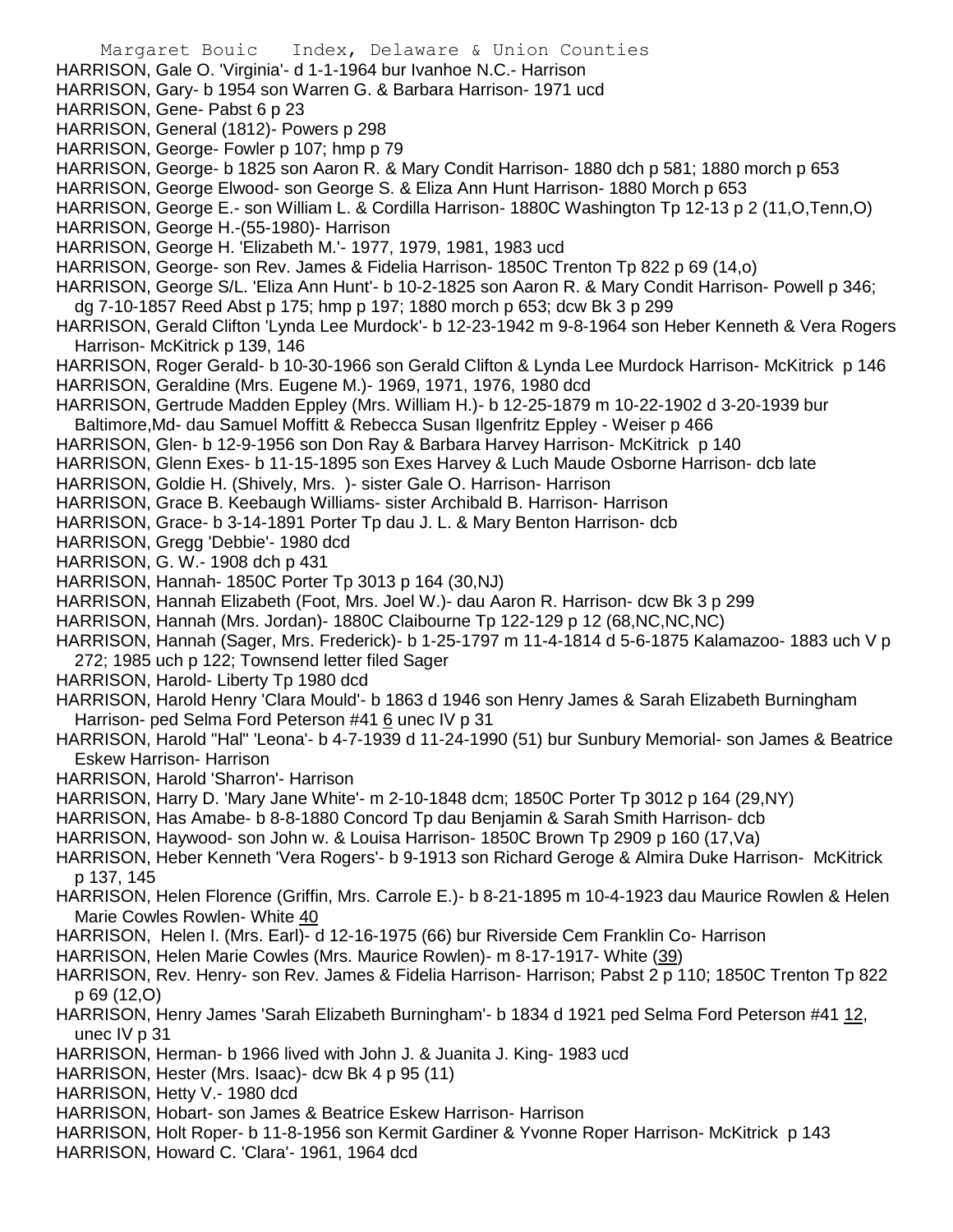Margaret Bouic Index, Delaware & Union Counties HARRISON, Ida May- b 1861 d 1869 dau Joshua & Martha Elthea Harrison- McKitrick p 103 HARRISON, Ina Freshwater (Mrs. Arthur Bard)- b 10-22-1882 m 10-25-1902 d 1943 dau David & Nancy Alleman Freshwater- Freshwater p 170, 181 HARRISON, Irene (Townsend, Mrs. )- b 3-31-1926 dau William Harrison- ped Irene Townsend 1 filed Sager HARRISON, Isaac '(H)ester Fry "Comfort Chandler'- m 1-1-1841 dcm, m(2) 2-28- or 3-4-1847 dcm; Pabst 1 p 59, 60; hmp p 85; 1850C Berlin Tp 1902 p 118 (68, Va); will dcw Bk 4 p 95 (11) HARRISON, Jack Wells 'Thelma Johnson'- b 2-9-1928 son William Duke & Flora Mamie Kidd Harrison-McKitrick p 139 HARRISON, James- dcw Bk 4 p 95 (11) HARRISON, James- b 1902 d 1951 Oakdale Cem I p 31 (E-R29-8) HARRISON, James 'Beatrice Eskew'- Harrison HARRISON, James Elton- son William L. & Cordilla Harrison- 1880C Washington Tp 12-13 p 2 (3,O,Tenn,O) HARRISON, Rev. James 'Fidelia'- Pabst 5 p 25; hmp p 134, 153, 203; 1908 dch p 380; 1850C Trenton Tp 822 p 69 (47,NJ) HARRISON, James L. 'Ann S.'- Stark Cem Powell p 201 HARRISON, James L.- b 1873 d 1874 son Joshua & Martha Elthea Harrison- McKitrick p 103 HARRISON, James L. 'Nancy'- 1850C Porter Tp 3180 p 170 (61,Va) HARRISON, James 'Mary Loisa Baldwin'- m 5-9-1849 dcm HARRISON, James R.- 1908 dch p 395 HARRISON, Jane H. (Green, Mrs. )- dau Warren G. & Barbara S. Harrison- Harrison HARRISON, Jane Stilwell (Mrs. Benjamin Harrison)- b 5-12-1804 d 12-13-1847 ped Mary Triplett Ayers- unec XI p 39 HARRISON, Jayne- 1969 dcd HARRISON, Jean (Rogers, Mrs. Norman)- b 7-8-1925 m 1-28-1943 dau Arthur & Amy Ruth Gardiner Harrison-McKitrick p 149 HARRISON, Jennie- b 2-18-1965 dau Kermit Gardiner & Yvonne Roper Harrison- McKitrick p 144 HARRISON, J. H.- 1883 uch IV p 533 HARRISON, Jo Ann- b 3-14-1960 dau Don Ray & Barbara Harvey Harrison- McKitrick p 140 HARRISON, John- 1915 uch p 279; 1883 uch IV p 438 HARRISON, John- d 1850 Pa- Powers p 86 HARRISON, John Cowles- b 10-13-1921 son Maurice Rowlen & Helen Marie Cowles Harrison- White 47 HARRISON, John E.- 1976 dcd HARRISON, John H.- son John & Rachael Harrison- 1850C Jerome Tp 1899-1920 p 278 (1,O) HARRISON, John Hunt- b 2-7-1890 son William Burton & Florence Belle White Harrison- White 38 HARRISON, John- son Isaac Harrison- dcw Bk 4 p 95 (11) HARRISON, John 'Laura Richardson'- m 4-10-1839 dcm HARRISON, John 'Matilda Inskeep'- m 3-19-1855 ucm 2257- 1883 uch V p 456; unec VIII p 35 HARRISON, John M.- son John W. & Louisa Harrison- 1850C Brown Tp 2909 p 160 (20,Va) HARRISON, John 'Polly Armitt'- m 1-7-1811 Madison Co unec IV p 21 HARRISON, John P. 'Violet'- 1969 dcd HARRISON, John 'Rachael'- 1850C Jerome Tp 1899-1920 p 278 (24,O) HARRISON, John S/C.- son Clarissa Harrison, heir of Zebulon Montgomery Pike- delge VII p 47 HARRISON, John Scott 'Elizabeth Findley'- Powers p 221 HARRISON, John W. 'Louisa'- 1850C Brown tp 2909 p 160 (49,Va) HARRISON, Johnson 'Florence Williams'- m 2-7-1880 ucm 6655 HARRISON, Jordan 'Hannah'- Soldier Claibourne Cem p 75; 1860C Marysville 1584-1579 p 208 (25,Va) HARRISON, Jordon/Jourdan- 1883 uch V p 575; 1870C Claibourne Tp 179-177 p 23 (34,Georgia) black HARRISON, Joseph- Nash p 158 HARRISON, Joseph- 1826 Bennington Tp delge V p 37, 54; 1835 men p 10 #8 p 11 HARRISON, Joseph- 1830C Millcreek Tp 341 p 289 (20-30) HARRISON, Joseph- ped Mary Triplett Ayers 124; 1915 uch p 432; 1883 uch V p 334; 1820C Millcreek Tp 250 (45+); 1830C Mill Tp ; unec III p 48; Townsend letter filed Sager HARRISON, Joseph 'Mary'- d 8-24-1878 (85-5-16) Fargo Cem Powell p 312 HARRISON, Joseph 'Polly'- dcga p 66 Olentangy Gazette 8-18-1838 HARRISON, Josephine (Gammill, Mrs. Samuel Shriver)- 1976 dch p 376 HARRISON, Josephine Landon (Mrs. Lawrence)- m 6-28-1855 dcm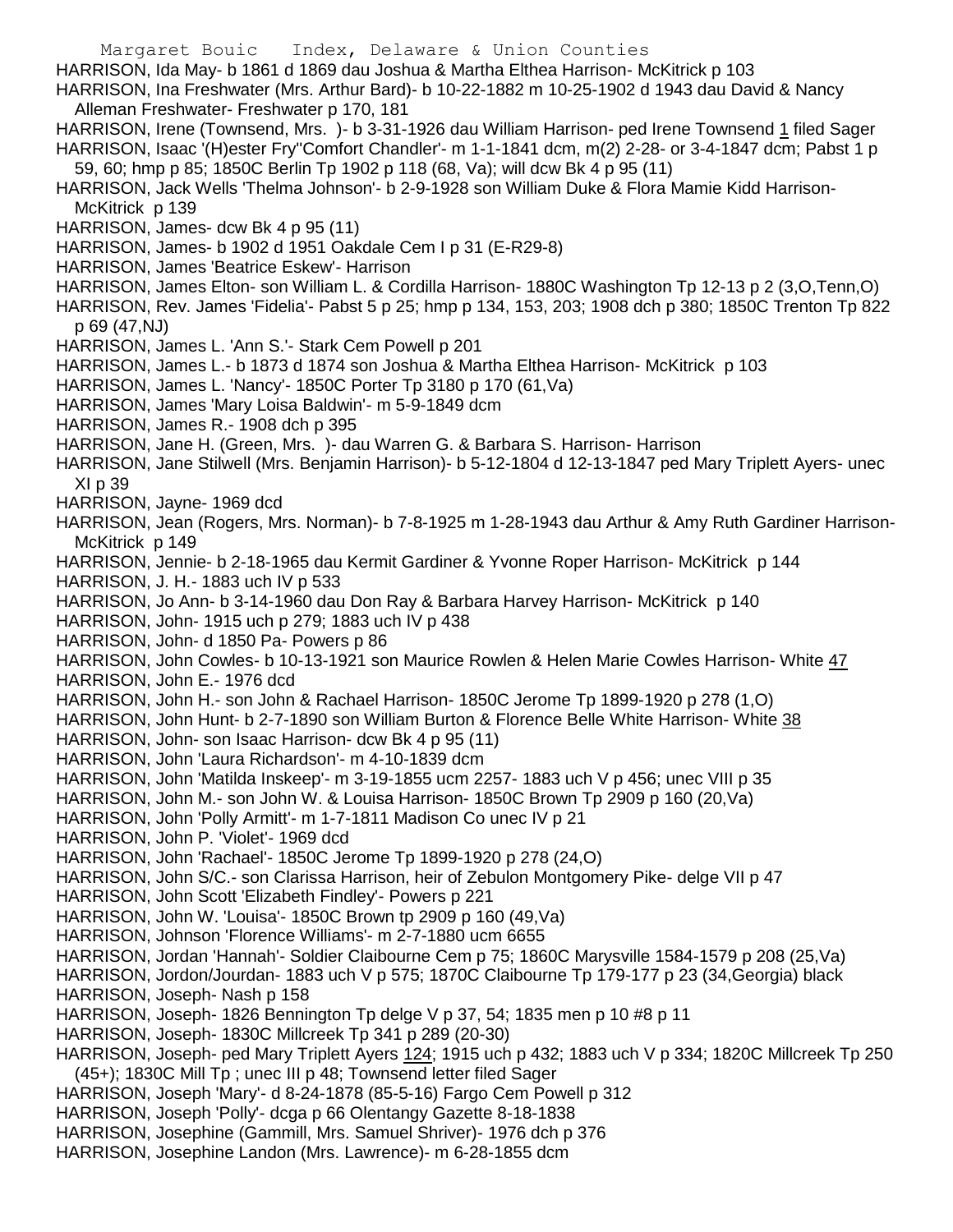Margaret Bouic Index, Delaware & Union Counties HARRISON, Joshua 'Martha Elthea McKitrick'- m 1862- McKitrick p 103 HARRISON, Joyce (Mrs. Archie B.)- Harrison; 1964, 1969, 1971 dcd HARRISON, Juanita (Reynolds, Mrs. Budd)- dau Earl & Helen I. Harrison- Harrison HARRISON, June-dau Gale O. & Virginia Harrison- Harrison HARRISON, Kate (Mrs. Venas)- d 5-1912 Porter Tp delge IV p 43 HARRISON, Kay Glenn (Mrs. Robert Carl)- b 1-24-1944 m 5-23-1964 dau Harry Paul & Sylvia Pearl Collier Glenn- delge IV p 18, ped V p 28, 39, VI p 74 HARRISON, Keith Arvine'Mary Jean Erleen Longston'- b 7-22-1922 m(3) 5-10-1953 son William Duke & Flora Mamie Kidd Harrison- McKitrick 139 HARRISON, Kermit Gardiner 'Yvonne Roper'- b 1-8-1934 m 4-1-1953 son Arthur & Amy Ruth Gardiner Harrison- McKitrick p 143 HARRISON, Kimberly Ann- dau Mr. & Mrs. Edgar P. Woodson- Harrison; engaged to Lloyd McClendon; 1975 ucd HARRISON, LaDonna- dau Keith Arvine & Mary Jean Erleen Longston Harrison- McKitrick 139 HARRISON, Lamond Kermit- b 12-30-1953 son Kermit Gardiner & Yvonne Roper Harrison- McKitrick p 143 HARRISON, Lanita Beth Eastman (Mrs. Lewis Kelly)- dau Loren E. Eastman- Harrison HARRISON, Larry-son James & Beatrice Eskew Harrison- Harrison HARRISON, Laura Richardson (Mrs. John)- m 4-10-1839 dcm HARRISON, Laverne- dau Austin & Dora Kirk Harrison- Newhouse p 81 HARRISON, Lawrence- Powers p 86 HARRISON, ---(Meason, Mrs. Col. Isaac)- dau Lawrence Harrison- Powers p 86 HARRISON, Lawrence 'Josephine Landon'- m 6-28-1855 dcm son James L. & Nancy Harrison- 1850C Porter Tp 3180 p 170 (22,Va) HARRISON, Lawrence- b 10-14-1884 Porter Tp son L. A. & Mary Benton Harrison- dcb HARRISON, Leif B.- son Harold & Sharron Harrison -Harrison HARRISON, Leo Kenneth- b 10-7-1966 son Kermit Gardiner & Yvonne Roper Harrison- McKitrick p 144 HARRISON, Leona (Mrs. Harold)- Harrison HARRISON, Lewis Kelly 'Lanita Beth Eastman' - m 9-2-1989 son Bill & Lola Van Horn- Harrison HARRISON, Lewis 'Lola Mae Meadows'- m 10-13-1964 Harrison HARRISON, Lila- b 5-25-1943 dau William Duke & Flora Mamie Kidd Harrison- McKitrick p 139 HARRISON, Lillian Clara (Ford, Mrs. Birchard Hayes)- b 1883 d 1929 dau Harold henry & Clara Mould Harrison- ped Selma Rose Ford Peterson #41 3- unec IV p 31 HARRISON, Linda A.- b 1951 dau Edgar C. & Dorothy E. Harrison- Harrison; 1961, 1964, 1969 dcd HARRISON, Linus Laroe- b 8-18-1958 son Kermit Gardiner & Yvonne Roper Harrison- McKitrick p 143 HARRISON, Lola (Mrs.Bill)(Van Horn, Mrs. )- Harrison HARRISON, Lola Mae Meadows (Mrs. Lewis)- m 10-13-1964 dau Kelly Meadows- Harrison HARRISON, Lonnie- b 1964 son Archie B. & Joyce Harrison- Harrison; 1964, 1969 dcd HARRISON, Louisa (Mrs. John)- 1850C Brown Tp 2909 p 160 (49,Va) HARRISON, Louisa (Johnson, Mrs. Henry)- m 11-3-1856 ucm 2475; unec IV p 27, VIII p 65 HARRISON, Louise (Butler, Mrs. Webster)- unec X p 62 HARRISON, Luch Maude Osborne (Mrs. Exes Harvey)-(23-1948) dcb late (Glenn Exes) HARRISON, Lucille C.(Luella)(Morehouse, Mrs. George W.)- 1908 dch p 374; Fowler p 107 HARRISON, Lucinda (Havens, Mrs. )- dau Isaac Harrison- dcw Bk 4 p 95 (11) HARRISON, Lucy Maude Osborne (Mrs. Exes Harvey)- (23-1895) dcb late (Glenn) HARRISON, Luella- dau George & ELiza Ann Hunt Harrison- 1880 morch p 652 HARRISON, Roger Lyn- b 12-31-1968 son Gerald Clifron & Lynda Lee Murdock Harrison- McKitrick p 146 HARRISON, Lyn- dau Mr. & Mrs. Leo Reynolds- Harrison engaged to Steven Cochran HARRISON, Lynda Lee Murdock (Mrs. Gerald Clifton)- m 9-8-1964 McKitrick p 145, 146 HARRISON, Mable Eva (Stadler, Mrs. Ralph)- b 2-13-1909 m 10-21-1953 d 7-5-1954 dau William H. & Gertrude Madden Eppley Harrison- Weiser p 466 HARRISON, Mahla (Porter, Mrs. James)- m 11-24-1836 Pickaway Co unec VIII p 68 HARRISON, Malissa Wheeler (Mrs. Edward)- m 10-6-1875 ucm 5755 mt 3 p 17 HARRISON, Marcia (Winne, Mrs. )- dau Rev. Marion & Ruth Harrison- Harrison HARRISON, Maria- dau Aaron R. Harrison- dcw Bk 3 p 299 HARRISON, Maria L.- dau John & Louisa Harrison- 1850c Brown Tp 2909 p 160 (14,Va) HARRISON, Maria L. Warner (Mrs. Richard A.)- m 12-30-1847 Madison Co unec X p 64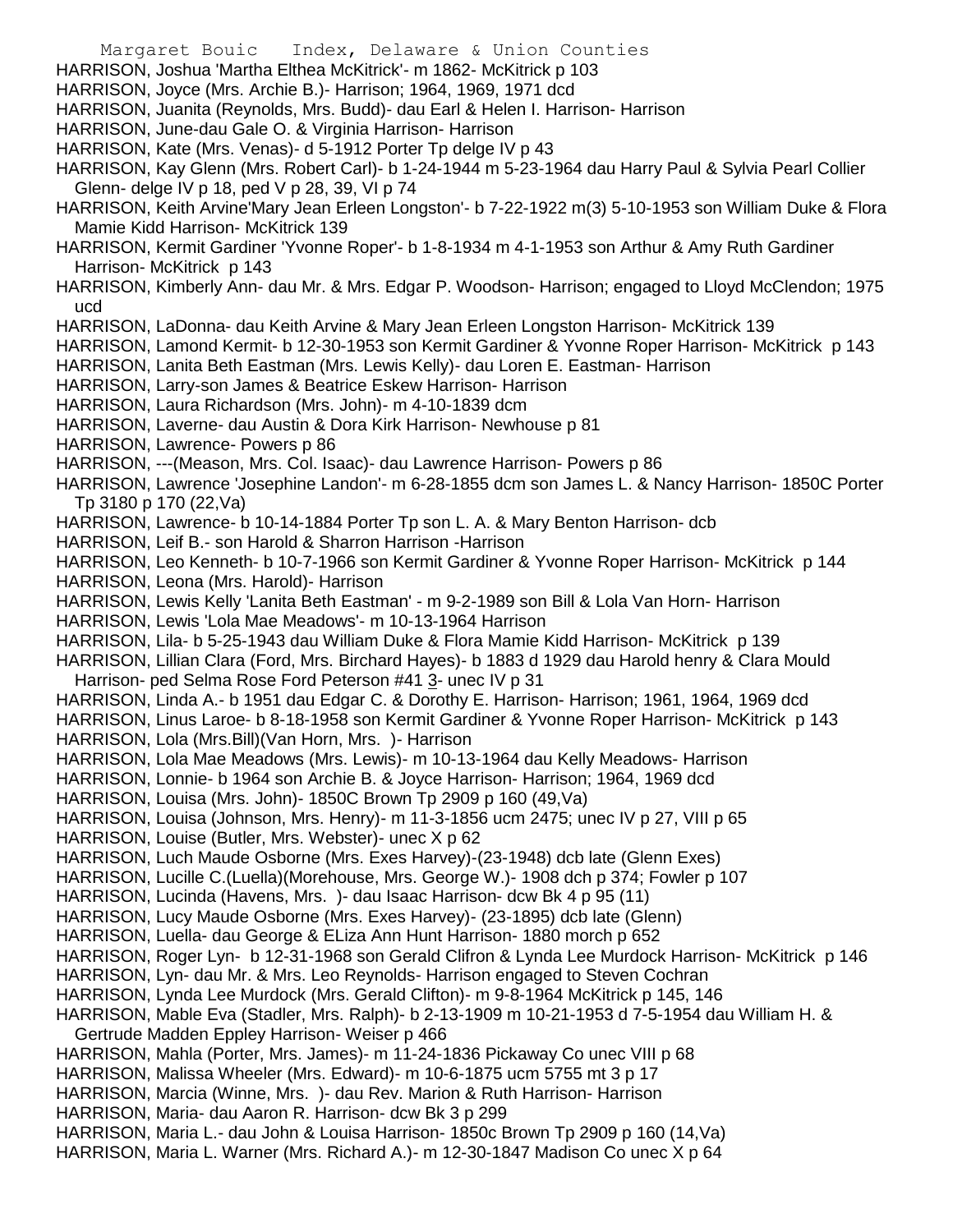Margaret Bouic Index, Delaware & Union Counties HARRISON, Margaret Lukenbill (Mrs. Aaron)- m 1-14-1827 ucm 129; 1883 uch III p 287; unec II p 15; 1830C Milclreek Tp 337 p 293 (20-30) HARRISON, Margaret Pauline Cummings (Mrs. Frank White)- m 8-18-1916 White (36) HARRISON, Margaret (Stagg, Mrs. Abraham)- m 10-26-1858 dcm HARRISON, Margaret (Wigton, Mrs. Price)- m 6-6-1838 dcm HARRISON, Margaret (Wigton, Mrs. Zachariah)-dau Aaron R. Harrison- dcw Bk 3 p 299 HARRISON, Margerie- dau Austin & Dora Kirk Harrison- Newhouse p 81 HARRISON, Rev. Marion C. Jr.- son Rev. Marion & Ruth Harrison- Harrison HARRISON, Rev. Marion 'Ruth'- d 4-11-1983 (74) bur Ashland- Harrison HARRISON, Marlena (O'Kelly, Mrs. )- dau Harold & Leona Harrison- Harrison HARRISON, Martha- d 5-15-1884 (19y3m) Oakdale Cem I p 52 HARRISON, Martha- 1850C Berkshire Tp 160 p 16 (55,Conn) HARRISON, Martha Elthea McKitrick (Mrs. Joshua)- b 1839 m 1862 dau John & Elberti Fonda McKitrick - McKitrick p 103 HARRISON, Martha Jo- b 11-14-1959 dau Robert & Mary L. Harrison- 1985 uch p 67, 96; 1962, 1967, 1971, 1973, 1979, 1991 ucd HARRISON, Martha,Jr.- dau Martha Harrison- 1850C Berkshire Tp 160 p 16 (23,Ky) HARRISON, Martha- b 1959 dau Robert & Mary L. Harrisonp 1975, 1977 ucd HARRISON, Martha (Skowronski, Mrs. )- dau Earl & Helen I. Harrison- Harrison HARRISON, Martha Suiull/Stillwell (Mrs. Bozel)- m 3-17-1790 unec XI p 50 HARRISON, Mary- Pabst 2 p 18 HARRISON, Mary- 1850C Porter Tp 3013 p 164 (15,NJ) HARRISON, Mary Condit (Mrs. Aaron R.)-d 10-20-1868 (83y7m) Stark Cem Powell p 205; 1880 dch p 581; 1908 dch p 480; 1880 morch p 653; dcw Bk 3 p 299; 1850C Porter Tp 3013 p 164 (66,NJ) HARRISON, Mary E.- dau John W. & Louisa Harrison- 1850C Brown Tp 2909 p 160 (21,Va) HARRISON, Mary Elizabeth- b 1-12-1920 dau William Zenas & Mary Frances Sappington Harrison- White 44 HARRISON, Mary Elizabeth Sager (Mrs. )- b 8-23-1815 dau Frederick & Hannah Harrison Sager- Sager; Townsend letter HARRISON, Mary Frances Sappington (Mrs. William Zenas)- White (35) HARRISON, Mary Jane White (Mrs. Harry D.)- 1850C Porter Tp 3012 p 164 (23,O) HARRISON, Mary Jean Erleen Longston (Mrs. Keith Arvine)- McKitrick p 139 HARRISON, Mary (Mrs. Joseph)- d 6-3-1878 (72-3-8) Fargo Cem Powell p 312 HARRISON, Mary Lou Matlack (Mrs. Robert)- m 8-3-1950 dau Everett & Laura Thomas Matlack 1985 uch p 67, 68, 96, 160; 1981 ucd; 1962, 1967, 1971, 1973, 1975, 1977, 1979, 1983, 1991 ucd HARRISON, Mary Louisa Baldwin (Mrs. James)- m 5-9-1849 dcm HARRISON, Mary Nolan (Mrs. William E.)- ped Patricia Harrison Isakson 9- delge IV p 73, V p 69 HARRISON, Mary- b 1955 dau Robert & Mary L. Harrison- 1971, 1973 ucd HARRISON, Mary Sophia- b 1849 dau George S. & ELiza Ann Hunt Harrison- 1880 morch p 653 HARRISON, Maryem Roe (Mrs. Alexander,Jr)- b 1-18-1846 d 1-12-1909 dau Jeremiah & Polly/Mary Hill Roeped Irene Townsend 9 filed Sager HARRISON, Mathew- Powers Pat p 131 HARRISON, Matilda Ann Inskeep (Mrs. John)- m 3-19-1855 ucm 2257 dau William J. & Mary Stokes Inskeep-1883 uch V p 456; unec VIII p 35 HARRISON, Mattie Reeves (Mrs. William P.)- b 3-24-1898 m 5-1-1920 dau James C. & Martha Agnes Fraser Reeves- Howison (720) HARRISON, Mattie- dau Wesley & Fanny Harrison- 1870C Union Tp 21 p 3 (1,O) HARRISON, Maud- 1976 dcd (Shawnee Hills) HARRISON, Maurice Rowlen 'Helen Marie Cowles'- b 4-25-1893 m 8-17-1917 son William Burton & Florence Belle white- White 39 HARRISON, Maurice Rowlen,Jr.- b 8-1-1918 son Maurice Rowlen & Helen Marie Cowles Harrison- White 48 HARRISON, Michael- adopted son Doyle Jay & Velva Yvonne Richens Harrison- McKitrick p 139 HARRISON, Minnie (Leisure, Mrs. )- sister Benjamin T. Harrison- Harrison HARRISON, Minnie Louise Rollwage (Mrs. Charles T.)(Jelks, Mrs. John Lemuel)- b 8-26-1874 dau Louis & Lizzie McDaniel Rollwage- Howison 928 HARRISON, Montgomery Pike- son Clarissa Harrison, heir of Zebulon Montgomery Pike- delge VII p 47 HARRISON, Moriah-dau Rev. James & Fidelia Harrison- 1850C Trenton Tp 822 p 69 (11,O)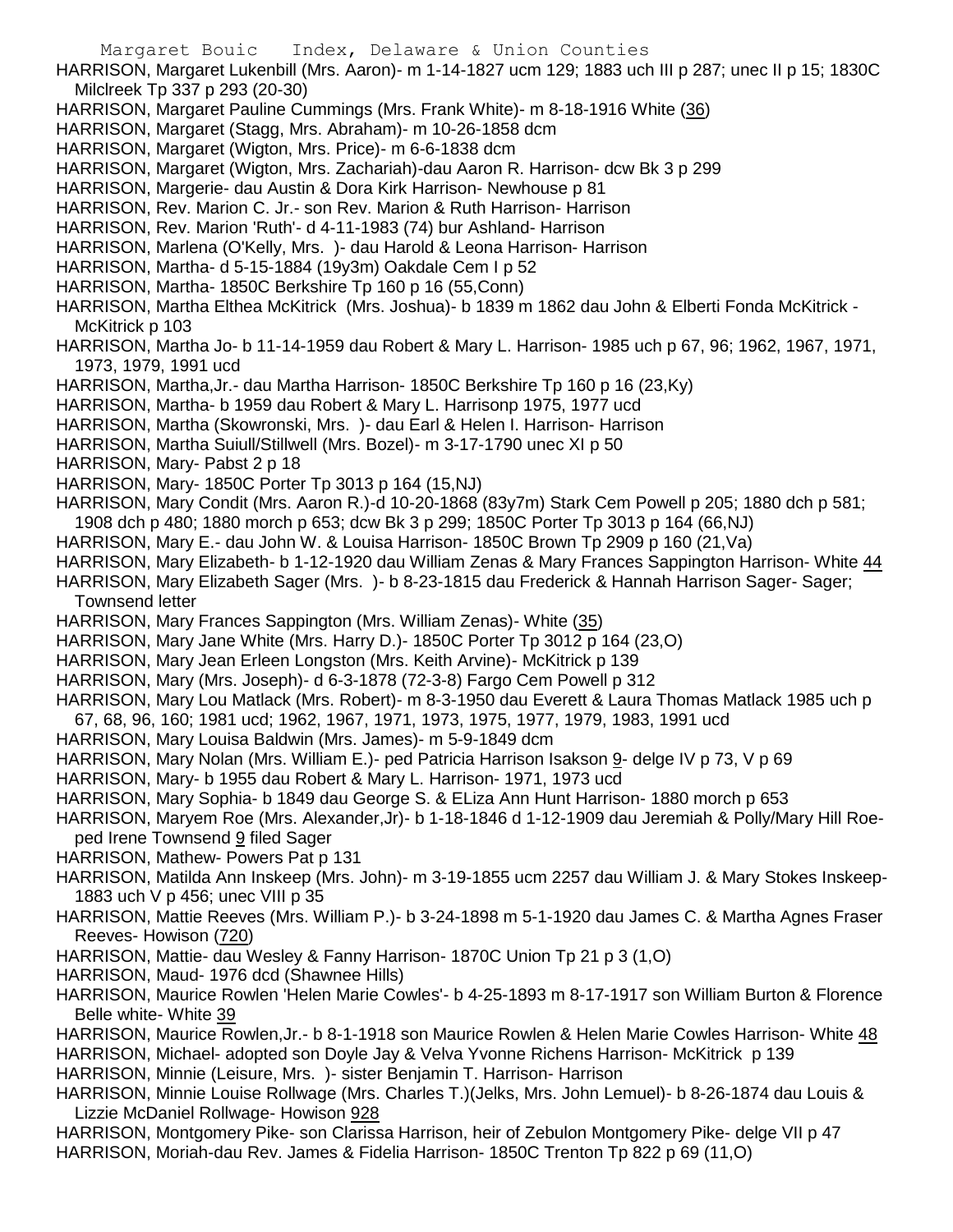- Margaret Bouic Index, Delaware & Union Counties HARRISON, Moriah- dau James L. & Nancy Harrison- 1850C Porter Tp 3180 p 170 (18,Va) HARRISON, Moses- b 1802 d 7-24-1834 (32y7m) Black Cem near Old Millcreek Cem son Joseph Harrison-1915 uch p 432; 1883 uch V p 275, 334; 1830C Jerome Tp 27 (20-30) HARRISON, Myra (Lewis, Mrs. )- dau Harold & Leona Harrison- Harrison HARRISON, Nancy (Mrs. James L.)- 1850C Porter Tp 3180 p 170 (59,Va) HARRISON, Nellie May (Mrs. )- d 6-16-1966 (68) Oak Grove Cem- Harrison HARRISON, Newton- Freshwater p 10 HARRISON, Obadiah R.- 1883 uch V p 451; uca p 58 Allen Tp HARRISON, Olus L.- b 10-18-1906 d 11-12-1974 Claibourne Cem p 74 WWII HARRISON, Orlan Dale- b 11-19-1926 d 9-1-1946 Japan- son William Duke & Flora Mamie Kidd Harrison-McKitrick p 139 HARRISON, Oscar- b 10-21-1865 d 2-22-1939 son Alexander,Jr. & Maryem Roe Harrison- ped Irene Townsend 4, filed Sager HARRISON, Oscar- son Martha Harrison- Pabst 6 p 23; 1850C Berkshire Tp 160 p 16 (15,Ky) HARRISON, Patricia Ann (Isakson, Mrs. Steven Paul)- b 5-13-1955 m 2-12-1983 dau Patrick Floyd & Patricia Ann Tarry Harrison- ped 1;delge IV p 73, V p 69 HARRISON, Patricia Ann Tarry (Mrs. Patrick Floyd)- b 8-12-1934 m 9-12-1954 dau John Richard & Ann Marie Kosel Tarry- ped Patricia Harrison Isakson 3- delge IV p 73, V p 69 HARRISON, Patrick Floyd 'Patricia Ann Tarry'- b 3-7-1935 m 9-12-1954 son Floyd Haddo & Bridget Ann Flynn Harrison- ped Patricia Harrison Isakson 2; delge IV p 73, V p 69 HARRISON, Phebe (Perry, Mrs. Lewis)(Noe, Mrs. Ebenezer C.)- dau Aaron R. Harrison- dcw Bk 3 p 299 HARRISON, Phebe (Mrs. Timothy)- d 8-29-1868 (71-10-13)- ped Lawrence Arthur Wenger 19- delge V p 49 HARRISON, Polly Arnitt (Mrs. John)- m 1-17-1811 unec IV p 21 Madison Co HARRISON, Polly (Ellars, Mrs. Carty)- m 12-13-1835 Madison Co unec VII p 24 HARRISON, Priscilla (Parker, Mrs. George)- 1883 uch V p 127 HARRISON, Priscilar (Ellens, Mrs. Benjamin)- m 1-5-1834 Madison Co unec VII p 23 HARRISON, Rachael (Mrs. John)- 1850C Jerome Tp 1899-1920 p 278 (25,O) HARRISON, Ralph L.- b 9-9-1898 special note- dcb HARRISON, Ralph N.- brother Warren G. Harrison- Harrison HARRISON, Rebecca Elizabeth-dau William Glenn Harrison,Jr.- Harrison engaged to Gordon William Johnson HARRISON, Rebecca Margaret (Hutchinson, Mrs. Marion Cecil)- b 8-22-1903 m 10-21-1953 dau William H. & Gertrude Hadden Eppley Harrison- Weiser p 466 HARRISON, Richard 'Maria L. Warner'- m 12-30-1847 Madison Co unec X p 64 HARRISON, Richard- b 5-2-1924 son William Zenas & Mary Frances Sappington Harrison- White 45 HARRISON, Robert Carl 'Kay Ann Glenn;- b 2-20-1941 m 5-23-1964 ped Kay Glenn(1); delge V p 28 HARRISON, Robert 'Mary Lou Matlack'- b 1927 m 1950 son Howard & Clara Morrison Harrison- 1985 uch p 67, 68, 96; 1962, 1967, 1971, 1973, 1975, 1977, 1979, 1981, 1983 ucd HARRISON, Roberta Susan- b 7-14-1955 dau William Neil & Rosemary Nell Bodle Harrison- Graham 11475222 HARRISON, Roger- b 1952 son Edgar C. & Dorothy E. Harrison- 1964, 1969, 1971 dcd HARRISON, Roger Kenneth- b 1-23-1946 d 2-2-1946 son Heber Kenneth & Vera Rogers Harrison- McKitrick p 145 HARRISON, Roland- son Edgar C. & Dorothy E. Harrison- 1961(16), 1969, 1971, 1976 dcd HARRISON, Rosemay Nell Bodle (Mrs. William Neil)- b 5-1-1923 m 6-17-1949 dau Orren C. & Alice Leota Johnson Bodle- Graham 1147522 HARRISON, R. P.- hadc p 111 (1900 Orange Tp) HARRISON, Ruth Elizabeth (Parks, Mrs. W. A. Dinwiddie)- b 11-8-1900 dau William Burton & FLorence Belle White Harrison- White 41 HARRISON, Ruth (Mrs. Rev. Marion)- Harrison HARRISON, Samuel 'Elizabeth Coon'- m 9-30-1824 unec V p 15 HARRISON, Samuel 'Susan'- 1860C Allen Tp 784-791 p 108 (22,O) HARRISON, Sarah- 1850C Porter Tp 3013 p 164 (19,NJ) HARRISON, Sarah (Mrs. B. H.)- Eversole Cem p 2
	- HARRISON, Sarah Crawford (Mrs. William)(Springer, Mrs. Uriah,Jr.)- Powers p 86,90
	- HARRISON, Sarah Elizabeth Bunringham (Mrs. Henry James)- b 1824 d 1887 ped Selma Ford Peterson #41 13- unec IV p 31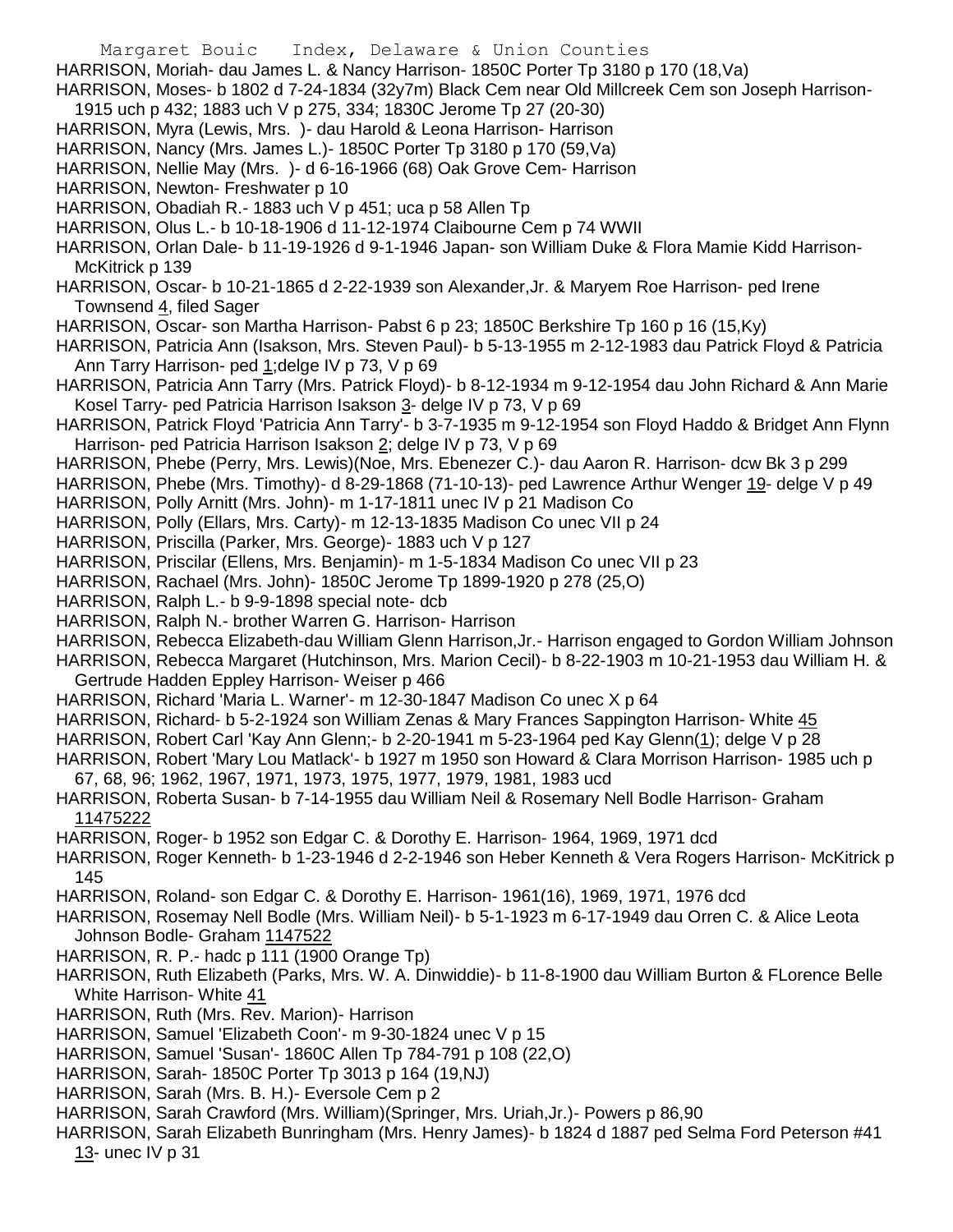Margaret Bouic Index, Delaware & Union Counties HARRISON, Sarah- sister Mrs. Elizabeth Edmundson- dcw Bk 3 p 157 HARRISON, Sarah (Hersey, Mrs. Rev. Earl)- m Perry Co Reed Abst. p 2 Del Patron & Frankl. Chron 12-17- 1821 HARRISON, Sarah- dau James L. & Nancy Harrison- 1850C Porter Tp 3180 p 170 (27,Va) HARRISON, Sarah M.- d 1-12-1853 (22y) dau A. R. & M. Harrison- Stark Cem Powell p 205 HARRISON, Sarah (Sager, Mrs. Ferdinand)- b 5-2-1835 d 11-22-1904 Sager- Townsend letter HARRISON, Sarah (Spearman, Mrs. Richard)- m 6-5-1852 dcm HARRISON, Sean- b 1968 ch Eugene M. & Geraldine Harrison- 1969, 1971, 1976, 1980 dcd HARRISON, Sherri- b 1962 dau Vernon E. & Avis F. Harrison- 1980 dcd HARRISON, Sharron (Mrs. Harold)- Harrison HARRISON, Shirley- cs prob. dau Edgar C. & Dorothy E. Harrison- 1969 dcd HARRISON, Shirley Eileen (Hossalla, Mrs. Richard J.)- m 7-4-1970 dau Edgar & Dorothy E.Harrison- Harrison; 1961(12), 1964 dcd HARRISON, Stella (Ellison, Mrs. Orlo L.)- Nash p 334 HARRISON, Stephanie Jean Shaw (Mrs. Daniel Robert)- b 5-21-1959 m 8-9-1980 dau James W. & Kathy Lemley Shaw- Bouic 126452 Graham 1453452, 1816452; Hamilton 153452; Harrison; Lakin 128626452 HARRISON, Stephen G.- son John W. & Eliza Harrison- 1850C Brown Tp 2909 p 160 (10,Va) HARRISON, Susan (Freshwater, Mrs. Edward)- m 12-27-1831 dau Newton Harrison Freshwater p 10 HARRISON, Susan (Mrs. Samuel)- 1860C Allen tp 784-791 p 108 (19,O) HARRISON, Terry Ann- b 1-10-1963 dau Ervin & Elizabeth Maestes Harrison- McKitrick p 139 HARRISON, Thelma Johnson (Mrs. Jack Wells)- m 2-8-1969- McKitrick p 139 HARRISON, Thelma (Stowe, Mrs. )- sister Warren G. Harrison- Harrison HARRISON, Thomas Robert- b 8-2-1918 son William Zenas & Mary Frances Sappington Harrison- White 43 HARRISON, Rev. Timothy- Reed Abst p 32 Franklin Chron 2-4-1820 HARRISON, Timothy J.- b 1959 son Warren G. & Barbara S. Harrison- Harrison; 1969, 1971, 1976 dcd HARRISON, Timothy 'Phebe'- d 9-10-1850 (58-10-20 ped Lawrence Arthur Wenger 18; delge V p 49 HARRISON, Tony- b 1970 son Vernon E. & Avis F. Harrison- 1980 dcd HARRISON, Una- b 8-21-1937 dau William Duke & Flora Mamie Kidd Harrison- McKitrick p 139 HARRISON, Val Heber 'Catherine Davis'- b 8-27-1947 m 12-27-1968 son Heber Kenneth & Vera Rogers Harrison- McKitrick p 145 HARRISON, Velva Yvonne Richens (Bell, Mrs. Clyde)(Mrs. Doyle Jay)- b 1-22-1931 dau Albert & Rowena Virginia Larson Richens- McKitrick p 139 HARRISON, Venas 'Kate'- delge IV p 43 HARRISON, Vera- delge I p 3 HARRISON, Vera Rogers (Mrs. Heber Kenneth)- b 3-20-1916 m 3-20-1940 dau Marion Philemon & ELizabeth Kidd Rogers- McKitrick p vii, xii, 137, 145, 160 HARRISON, Verda (Wilkinson, Mrs. Randall Ford)- b 3-4-1951 m 6-1-1971 dau Heber Kenneth & Vera Rogers Harrison- McKitrick p 145 HARRISON, Vernon E. 'Avis F.'- 1980 dcd HARRISON, Vernon L.- b 6-6-1884 Concord Tp son B. H. & Sarah Smith Harrison- dcb HARRISON, Vernon- b 1965 son Vernon E. & Avis F. Harrison- 1980 dcd HARRISON, Vesta (Souder, mrs. )- dau William A. & Dora Hietsma Harrison- Harrison HARRISON, Victoria (Ricks, Mrs. )- sister Warren G. Harrison- Harrison HARRISON, Violet (Mrs. John P) 1969 dcd HARRISON, Violet (Ellis, Mrs. Francis M. )- m 7-24-1931- Harrison; Ellis HARRISON, Virginia- d 10-25-1922 SR York Cem p 103 HARRISON, Virginia (Mrs. Gale O.)- Harrison HARRISON, Virginius- ch Martha Harrison- 1850C Berkshire Tp 160 p 16 (17,Ky) HARRISON, W.- uca p 83 Liberty Tp HARRISON, Walter T.- dg 1-21-1908 delge VIII p 13 HARRISON, Warren G. 'Barbara S.'- d 12-6-1982 (58)- Harrison; 1969, 1971, 1976 dcd HARRISON, Warren Gary- son Warren G. & Barbara S. Harrison- Harrison HARRISON, Wesley 'Fanny'- 1870C Union Tp 21 p 3 (46, Fla) HARRISON, Willard- b 1867 d 1899 son Joshua & Martha Elthea McKitrick Harrison- McKitrick p 103 HARRISON, William- Newton- Broadway- uca p 57 HARRISON, William- b 1825 d 1881 Oak Grove- Powell p 433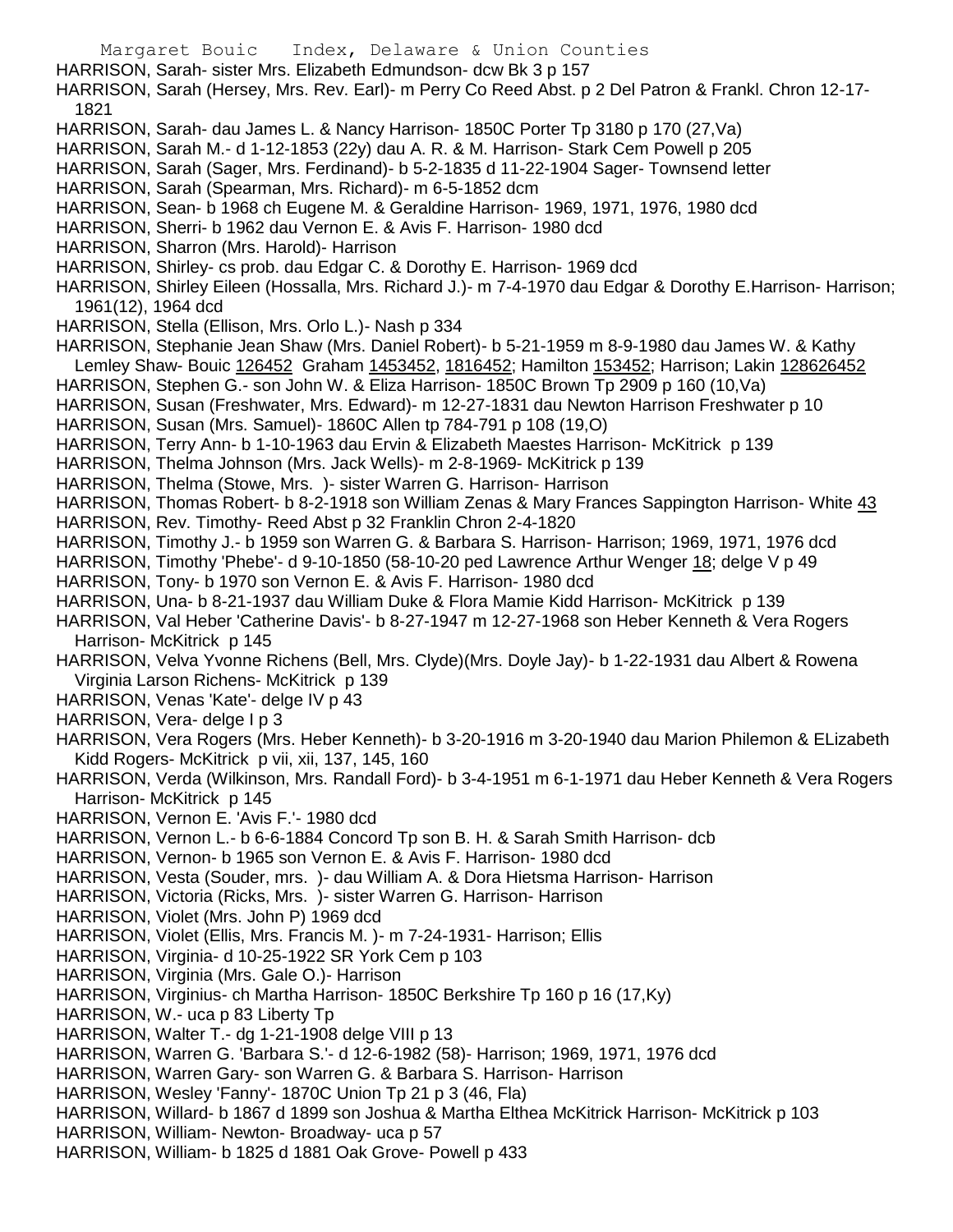Margaret Bouic Index, Delaware & Union Counties HARRISON, William- Charles Co Md.- Powers p 302 HARRISON, William- Scioto Tp 1853 Powell p 260 HARRISON, William A.- 1809(deed)- unec II p 24 HARRISON, William A. 'Dora Hietsma'- b 6-29-1876 d 10-2-1969 Harrison HARRISON, William 'America Harrison'- m 3-20-1828 ucm 147; 1883 uch III p 288, 349; unec II p 26; 1830C Millcreek Tp 338 p 289 (30-40) HARRISON, William B.- son John W. & Louisa Harrison- 1850C Brown Tp 2909 p 160 (12,Va) HARRISON, William Burton 'Florence Belle White'- m 10-4-1832 - White (17) HARRISON, William C. - son Isaac Harrison- dcw Bk 4 p 95 (11) HARRISON, William- 1880C Darby Tp 187 (21,NJ,NJ,NJ) nephew of David Joiner HARRISON, William Duke 'Flora Mamie Kidd'- b 8-1-1895 m 10-18-1921 d 5-20-1963 McKitrick p 139 HARRISON, William E.- b 1862 d 1888 son Joshua & Martha Elthea McKitrick Harrison- McKitrick p 103 HARRISON, William Earl- son Keith Arvine & Mary Jean Erleen Longston Harrison- McKitrick 139 HARRISON, William E. b 1962 d 1888 son Joshua & Martha Elthea Harrison- McKitrick p 103 HARRISON, William E. 'Mary Nolan'- son David E. & Ann M. Enuff Harrison - ped Patricia Harrison Isakson 8 delge IV p 73, V p 69 HARRISON, William H.- brother Elizabeth Edmundson- dcw Bk 3 p 57 HARRISON, President William Henry- 1908 dch p 727, 790; Marysville p 26, 35, 37; Sunbury p 15; 1976 dch p 212, 213 HARRISON, William H.- b 9-1879 son William L. & Cordilla Harrison- 1880C Washington Tp 12-13 p 2 (9/12,O,Tenn,O) HARRISON, William Henry- b 2-7-1887 d 2-24-1945 Claibourne Cem p 75; Grave Reg WWI HARRISON, Gen. William Henry- delge IV p 63 HARRISON, Col. William Henry - Powers Pat p 176, 186 HARRISON, William Henry- 1848 delge VII p 47 son of Clarissa Harrison- heir of Zebulon Montgomery Pike HARRISON, William H. 'Gertrude Hadden Eppley'- b 10-22-1881 m 10-22-1902 d 12-17-1938 bur Baltimore,Md.- Weiser p 466 HARRISON, William L. 'Cordilla'- 1880C Washington Tp 12-13- p 2 (43, Tenn,Belgium, Bel) HARRISON, William Neil 'Rosemary Nell Bodle'- b 7-15-1928 m 6-17-1949 Graham 147522 HARRISON, William- b 7-2-1899 son Oscar Harrison- ped Irene Townsend 2- filed Sager HARRISON, William P. 'Mattie Reeves'- m 5-1-1920 Howison (720) HARRISON, William Price- b 8-11-1917 d inf. son Frank White & Margaret Pauline Cummings Harrison- White 46 HARRISON, William 'Sarah Crawford'- Powers p 86, 87, 90 HARRISON, William- son Venas & Kate Harrison- delge IV p 43 HARRISON, ---(Conn, Mrs. William)- dau Venas & Kate Harrison- delge IV p 43 HARRISON, ---(White, Mrs. Frank)- dau Venas & Kate Harrison- delge IV p 43 HARRISON, ---(Allison, Mrs. Fred)- dau Venas & Kate Harrison- delge IV p 43 HARRISON, William Zenas'Mary Frances Sappington'- b 4-19-1884 m 2-4-1914 son William Burton & Florence Belle White Harrison- White 15 HARRISON, William Zenas- b 5-7-1915 son William Zenas & Mary Frances Sappington Harrison- White 42 HARRISON, Willard- b 1867 d 1899 son Joshua & Martha Elthea Harrison- McKitrick p 103 HARRISON, Willie- son Wesley & Fanny Adams- 1870C Union Tp 21 p 3 (4,O) HARRISON, W. L.- uca p 22, 25 HARRISON, Rev. W. L.- Olentangy Gaz. Reed Abstracts p 122 HARRISON, W. T.- 1908 dch p 427 HARRISON, Yvette- b 5-22-1961 dau Kermit Gardiner & Yvonne Roper Harrison- McKitrick p 143 HARRISON, Yvonne Roper (Mrs. Kermit Gardiner)- b 3-1-1936 dau Bryant Laroe & Marcella Kidd Roper-McKitrick p 143 HARRISON, Zenas- son Aaron R. & Mary Condit Harrison- 1880 dch p 128, 217, 576, 581; 1908 dch p 103, 480; dcw Bk 3 p 299; dcw Bk 4 p 210(23) exec.; dg 7-10-1857 Reed Abstracts p 175 HARRISON, Zenas Albert- b 1860 d 1861 son George S. & ELiza Ann Hunt Harrison- 1880 morch p 653 HARRISON, Zenas 'Catharine S. Hunt'- m 3-23-1858 dcm; 1850C Porter Tp 3013 p 164 (22,NJ) HARRISON, Zenetta Catherine (Robison, Mrs. Clarence E.)- b 3-7-1888 m 8-10-1914 dau William Burton & Florence Belle White Harrison- White 37 HARRISON, Zenetta (White, Mrs. Frank O.)- White (18)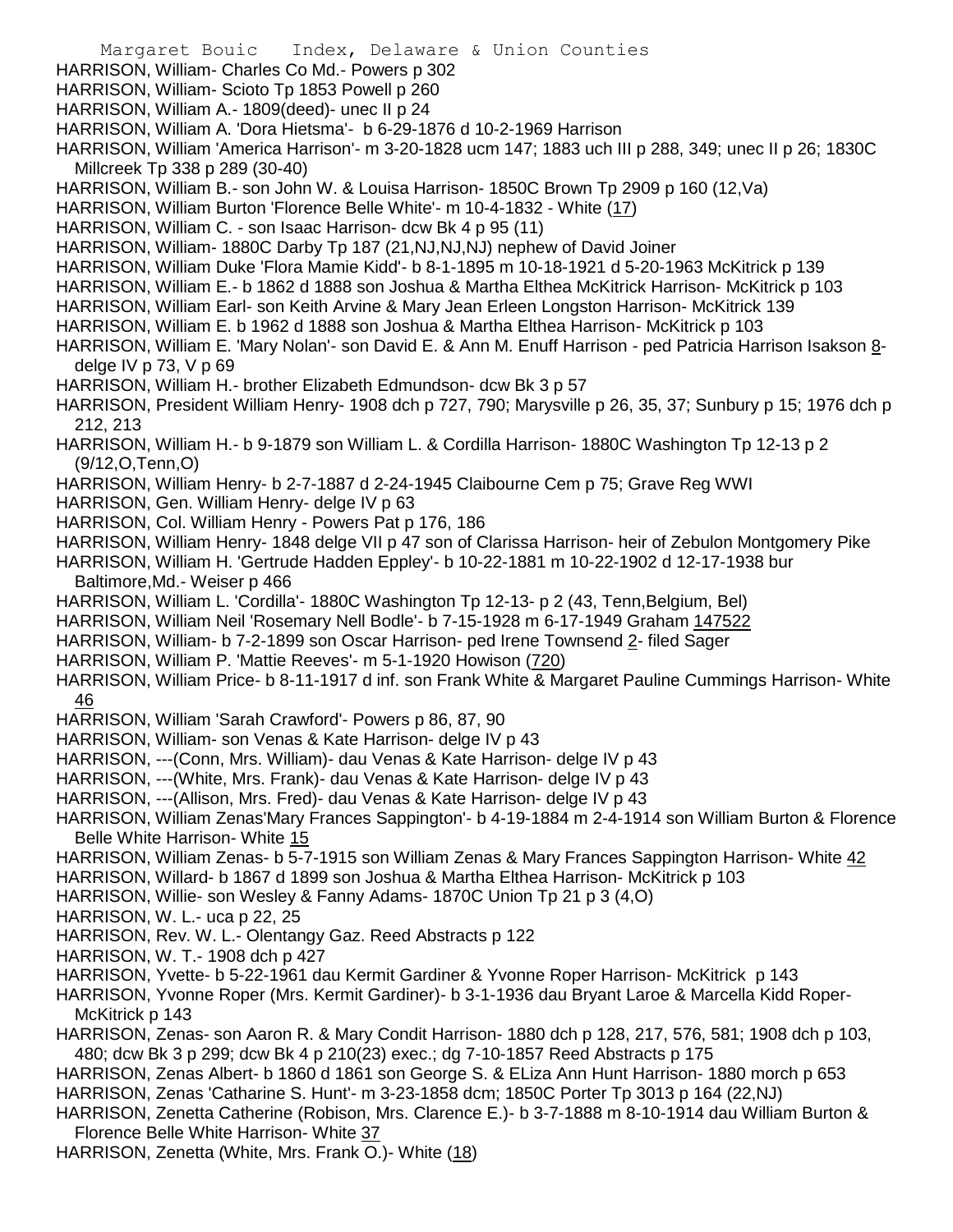Margaret Bouic Index, Delaware & Union Counties HARRISS, see Harris HARRISS, Daniel 'Sibyl B.' b 3-7-1800 d 7-22-1884 Milford Cem Un Al p 15 HARRISS, 9-10-1827 infant son of Daniel & Sibyl B. Harriss- Milford Cem Un Al p 15 HARRISS, Elizabeth B.- b 12-25-1825 dau Daniel & Sibyl B. Harriss- Milford Cem Un Al p 15 HARRISS, Emily H.- b 10-25-1828 dau Daniel & Sibyl B. Harriss- Milford Cem Un Al p 15 HARRISS, George- delge VIII p 56 HARRISS, George W.- b 7-5-1830 d 9-22-1851 Milford Cem Un Al p 15 HARRISS, Helen- delge VI p 42 HARRISS, John- Nash p 122 HARRESS, Lhumer?'Martha'- 1880C Jackson Tp 17 p 23 (36,O,O,O) HARRESS, Martha (Mrs. Lhumer)- 1880C Jackson Tp 17 p 23 (23,O,O,O) HARRISS, Mary Adelia- d 8-7-1860 (9m24d) Wolford Bible- unec iV p 39 HARRISS, Mary Lucena- d 1-1-1899 (74-11-26) Wolford Bible- unec IV p 39 HARRISS, Mary L. Lombard (Mrs. William)- m 9-2-1855 Wolford Bible- unec IV p 38; DJ p 33 HARRISS, Rebecah (Ward, Mrs. Henry)- m 6-13-1830 Madison Co unec V p 40 HARRISS, Sarah (Moore, Mrs. Hugh)- m 7-1-1869 ucm 4568 HARRISS, Sibyl B. (Mrs. Daniel)- b 10-6-1804 d 10-21-1880 Milford Cem Un Al p 15 HARRISS, Thomas- delge VIII p 54, 55 HARRISS, William H.- b 10-20-1883 d 8-4-1887 son Daniel & Sibyl B. Harriss- Milford Cem Un Al p 15 HARRISS, William M.'Mary L. Lombard'- m 9-2-1855 Wolford Bible unec IV p 38; DJ p 33 HARRISTON---family of Ruth McCaman- unec X p 37 HARRISTON/HAMTON?, Duette- 1860C Jackson Tp 1150 (11,O) lived with Lucius & Abigail Stephenson HARRISTON, Margaret- 1860C Jackson Tp 1150 (6,o) lived with Lucius & Abigail Stephenson HARRITT, Samuel- 1915 uch p 273 HARROD, ---Powell p 332 HARROD, Rev.- 1915 uch p 234, 236 HARROD, Anna (Mrs. Levi)- d 3-24-1856 (43-11-11) Ebenezer Cem Powell p 324 HARROD, Bertha May- d 4-6-1875 (3-7-14) dau P. & I. A. Harrod- Ebenezer Cem Powell p 327 HARROD, Christine- b 1959 dau John P. & Darlene Harrod- 1969, 1971 dcd HARROD, Christine Joy- d 1-13-1972 (13) dau Jacob Harrod- Harrod HARROD, Cindy- dau Jack Harrod- Harrod HARROD, Cynthia- b 1954 dau John P. & Darlene Harrod- 1969, 1971 dcd HARROD, Darlene (Mrs. John P.)- 1969, 1971 dcd HARROD, I. A. (Mrs. P.)- Powell p 327 HARROD, J.- Lincoln Tp Morrow Co 1857 delge V p 300 HARROD, Jack 'Darlene''Kathleen Longworth'- m 8-7-1976 son Velma Harrod- Harrod HARROD, J. J. 'Mary Elizabeth Nash'- Nash p 211, 222 HARROD, J. M.- 1915 uch p 784 HARROD, Joe L. 'Sue'- 1962 ucd HARROD, John P. 'Darlene'- 1969, 1971 dcd HARROD, Josephine Steel (Mrs. Morgica Bradford)- (30-1893) dcb late (Stanley) HARROD, Kathleen Bargdill (Longworth, Mrs. )(Mrs. Jack)- m 8-7-1976 dau Woodrow Bargdill- Harrod HARROD, Levi 'Anne'- d 1-2-1889 (79-7-15) Ebenezer Cem Powell p 324 HARROD, infant son d 9-27-1849 Ebenezer Cem -Powell p 324 HARROD, Levi 'Urainy Main'- m 8-30-1857 dcm; Asp 948 HARROD, Mary Ann- d 9-8-1877 (1y27d) dau P. & I. A. Harrod- Ebenezer Cem Powell p 327 HARROD, Mary Elizabeth Nash (Mrs. J. J.)- dau Thomas B. & Rachel M. Moore Nash- Nash p 211, 222 HARROD, Rev. Mills- 1908 dch p 292, 409 HARROD, Morgica Bradford 'Josephine Steel'- (27-1893) dcb late (Stanley) HARROD, P. (Mrs. I. A.)- Powell p 327 HARROD, Polly (Can, Mrs. Jacob)- m 5-7-1842 Madison Co unec IX p 56 HARROD, Rachel- b 1905 d 1923 Claibourne Cem p 68 HARROD, Rebecca (Hoskins, Mrs. Henry Culwell)- m 7-20-1871 1883 uch V p 438; Hoskins p 4; Hoskins 3,4 HARROD, Sally Ann (Green, Mrs. Joseph Y)- m 11-29-1836 Madison Co unec VIII p 67 HARROD, Charles Scott- b 1953 son John P. & Darlen Harrod- 1969, 1971 dcd HARROD, Scott 'Linda Suzanne Charette'- m 7-3-1976 son Jack & Charlene Harrod- Harrod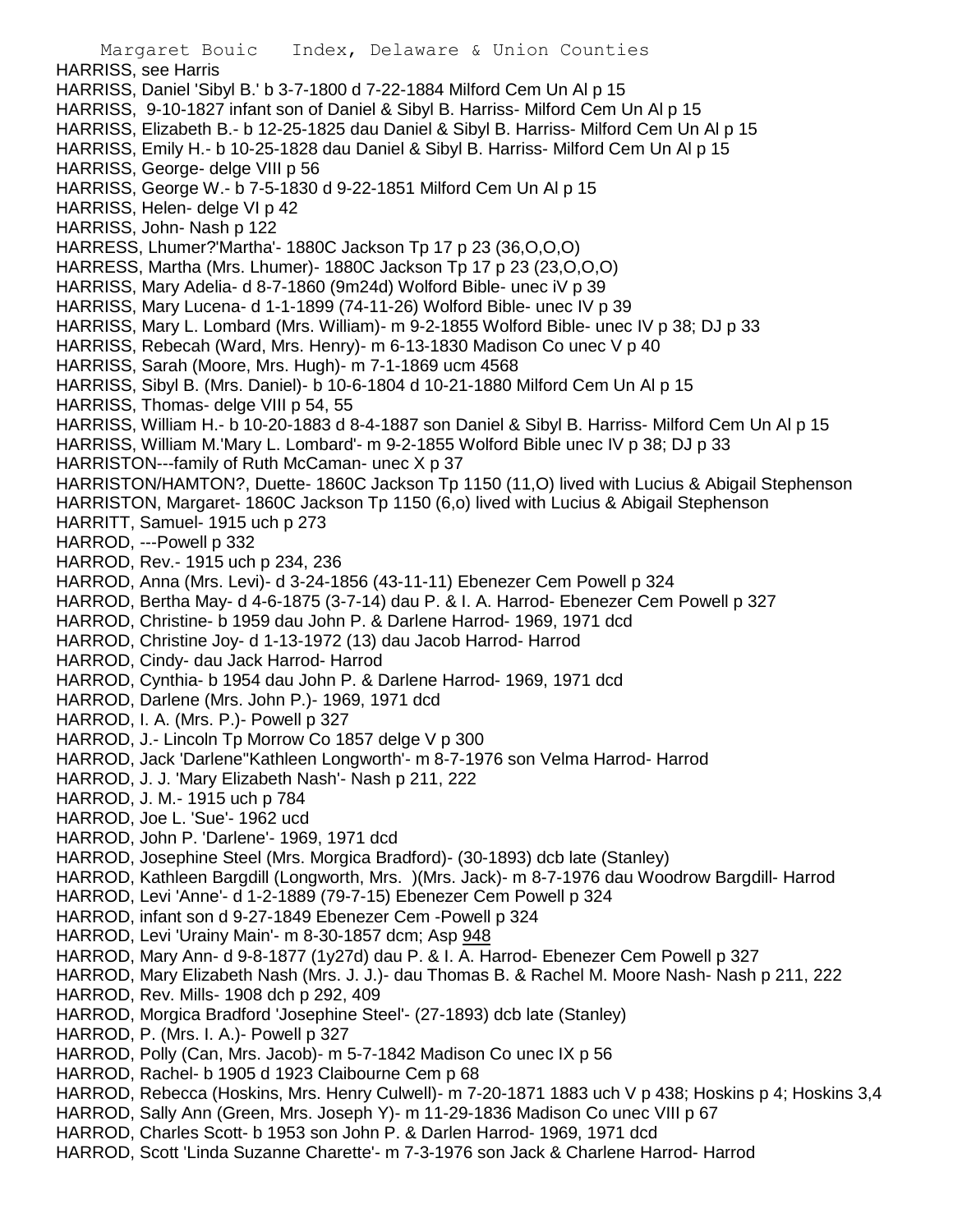- Margaret Bouic Index, Delaware & Union Counties HARROD, Stanley Bradford- b 6-7-1893 Knox Co son Morgica Bradford & Josephine Steel Harrod- dcb late HARROD, Sue (Mrs. Joe L.)- 1962 ucd HARROD, Talitha Prichard (Mrs. John)- 1883 uch V p 438 HARROD, Urainy Cole (Mrs. Levi)(Main, Mrs. James)- m -30-1857 dcm Marlborough Cem p 160; dumch p 210; Asp 948 HARROD, Velma(Mrs. )- dau Fancher & Emma Clark- Clark; Harrod HARROP, Mary Jane (Judd, Mrs. James)- McKitrick p 163 HARROUN, Benjamin- b 6-24-1890 Delaware Town son Seymour & Laura Pierce Harrold- dcb HARROLD, Bertha- grad Delaware HS 1889 delge VII p 20 HARROLD, D 'D'- Powell p 117 HARROLD inf. dau of D. & D d 12-1-1844 (10d) Redbank Cem Powell p 117 HARROLD, James- d 9-12-1823 (52) Redbank Cem Powell p 114 HARROLD, M.- 1908 dch p 410 HARROLD, Mary (Tipple, Mrs. Henry)- m 6-25-1836 dcm HARROLD, Seymour, Mrs. - 1908 dch p 174 HARROUN, Charles Miller 'Immogene Cunningham' d 5-1952 (79) dg 5-3-1952 HARROUN, Darryl/Darrell- son Glenn W. & Hetty V. Harroun- Harroun; 1961(11), 1964, 1969 dcd HARROUN, David 'Marjorie Wilder'- dcq Foreest Shormaker 24 HARROUN, Eliza- b 5-31-1836 d 3-13-1925 Delaware Mausoleum 27- delge III p 56 HARROUN, Eliza Alsophene Wilcox (Mrs. Jerome)- m 5-8-1860 dcm dau Hiram & Safronia Brown Wilcox- dcq Forest Shoemaker 7 HARROUN, d 1-9-1880 Curtis Cem Powell p 109 infant son of F. & S. E. HARROUN, F. 'S. E.'- Powell p 109 HARROUN, Franklin- son Wilder & Sarah A. Harroun- 1850C Berkshire Tp 11 p 2 (7,O); 1908 dch p 395 HARROUN, Glenn W. 'Hetty V.'- d 6-5-1979 (67) Sunbury Mem.- Harroun; 1961, 1964, 1969, 1976 dcd HARRY, Harriet (Mrs. Wilder)- d 3-11-1845 (33) Galena Cem Powell p 14 HARROUN, Hetty/Hettie V. (Mrs. Glenn W.)- Harroun; 1961, 1964, 1969, 1971, 1976 dcd HARROUN, H. M.- b 1872 d 1940 Delaware Mausoleum 24- delge III p 56 HARROUN, Imogene Cunningham (Mrs. Charles Miller)- d 11-6-1965 (84) bur Sunbury- Harroun HARROUN, Jerome- b 1830 d 1912 Delaware Mausoleum 28; delge III p 56 HARROUN, Jerome 'Eliza Alsophene Wilcox'- m 6-8-1860 dcm son Wilder & Nancy Herrick Harroun- dcq Forrest Shoemaker 6 HARROUN, Larry- son Glenn W. & Hetty V. Harroun- Harroun; 1964 dcd HARROUN, Lucyann- dau Wilder & Sarah Harroun- Galena Cem Powell p 24 HARROUN, Marjorie Wilder (Mrs. David)- dcq Forrest Shoemaker 25 HARROUN, Michael- son Glenn W. & Hetty V. Harroun- Harroun HARROUN, Mildred (Hensel, Mrs. )- dau Charles Miller & Imogene Cunningham Hensel- dg 5-3-1952 HARROUN, Minnie Augusta (Shoemaker, Mrs. Herod Victor)- dcq Forrest Shoemaker 3 HARROUN, Missouri- b 1875 d 1939 Delaware Mausoleum 25- delge III p 56 HARROUN, Nancy Herrick (Mrs. Wilder)- dcq Forrest Shoemaker 13 HARROUN, Otis F. 'Wanda'- brother Charles M. Harroun- Harroun; 1961, 1964, 1969, 1971, 1976 dcd HARROUN, ---(DeWitt, Mrs. Tim)- sister Charles M. Harroun- Harroun HARROUN, Robert- son Wilder & Sarah Ann Wooden Harroun- 1850C Berkshire Tp 11 p 2 (1,O) HARROUN, Rosemary (Stewart, Mrs. )- dau Glenn W. & Hetty V. Harroun- Harroun HARROUN, Rosanna Phipps (Mrs. Charles Webster)- b 12-20-1862 m 2-16-1887 d 7-31-1936 dau Alfred & Sarah Freshwater Phipps- Freshwater p 57 HARROUN, Sarah Ann Wooden (Mrs. Wilder)- m 3-20-1847 dcm; Powell p 14; 1850C Berkshire Tp 11 p 2 (43, Va) HARROUN, Sarah E.- Berkshire Tp 1908; delge IV p 4i HARROUN, S. E. (Mrs. F.)- Powell p 109 HARROUN, Wanda (Mrs. Otis F.)- 1961 dcd HARROUN, Wilder 'Nancy Herrick'- son David & Marjorie Wilder Harroun- dcq Forest Shoemaker 13; Pabst 6 p 72
- HARROUN, Wilder 'Sarah Ann Wooden'- b 1804 m 3-20-1847 dcm d 1889 Galena Cem Powell p 14; 1850C Berkshire Tp 11 p 2 (42, Mass)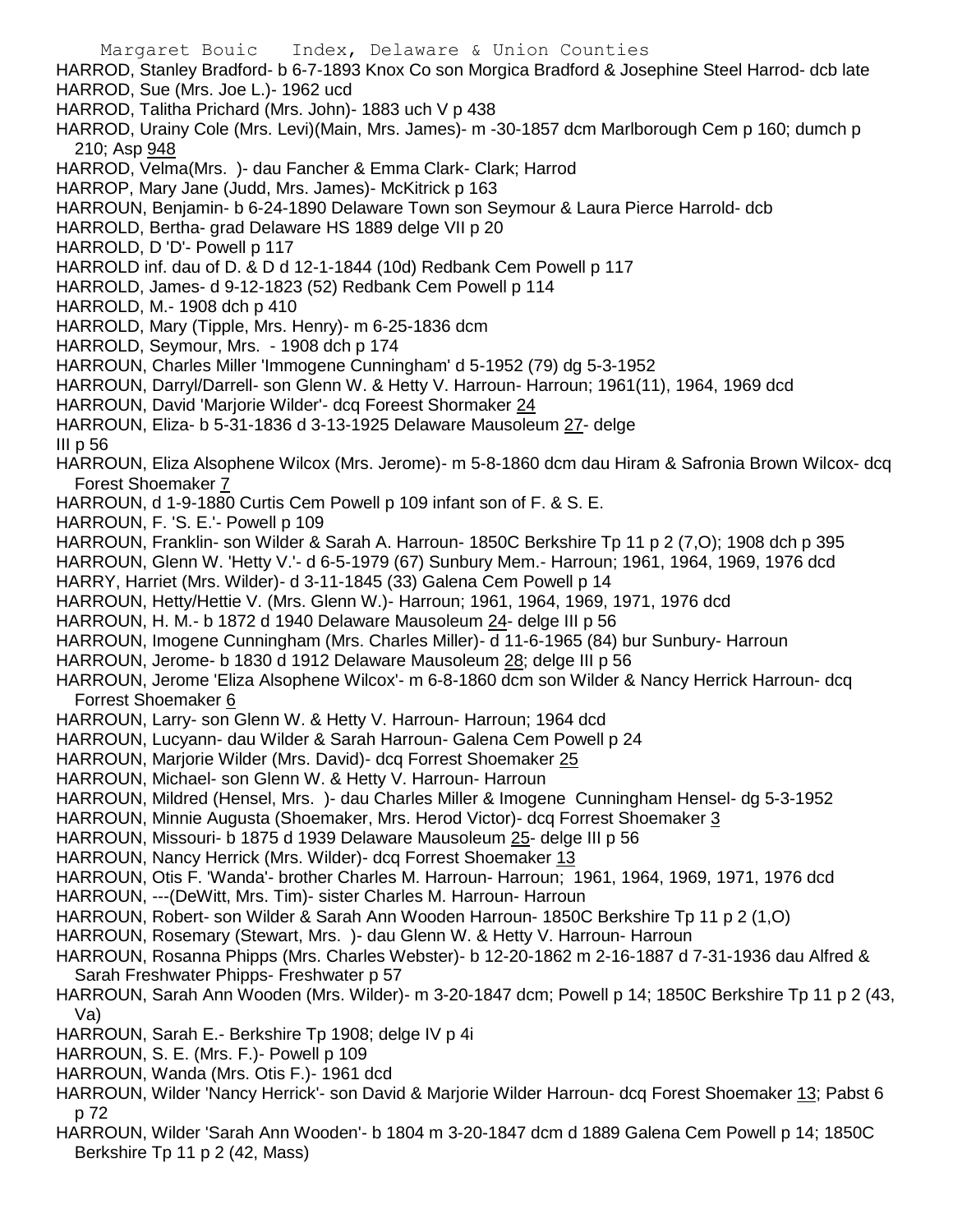Margaret Bouic Index, Delaware & Union Counties HARROUN, Wilder- son Wilder Harroun- 1850C Berkshire Tp 11 p 2 (13,O) HARROW, ---1908 dch p 395 HARROW, Isaac ' Rowen'- m 11-23-1830 Madison Co unec V p 47 HARRUFF, Betsey Ann (Fraley, Mrs. Lawrence Scott)- b 2-27-1965 m 8-25-1984 dau Donald Ray & Mary Beth Crum - Cowgill p 43 HARRUFF, Bradley Donoon- b 2-19-1961 son Donald Ray & Mary Beth Crum Harruff- Cowgill p 43 HARRUFF, Byron Patrick- b 7-12-1962 son Ronald Jay & ELizabeth Louise Keller Harruff- Cowgill p 43 HARRUFF, Catherine (Winset, Mrs. John)- m 8-29-1808 onwq I HARRUFF, Cecil Leroy 'Hazel Mildred Smart'- b 2-14-1902 m 10-6-1924 d 10-22-1983 son Simon & Minnie Glauner Harruff- Cowgill p 43 HARRUFF, Cynthia Rae- b 8-26-1965 dau Ronald Jay & Elizabeth Louise Keller Harruff- Cowgill p 43 HARRUFF, Donald Ray 'Mary Beth Crum'- b 7-13-1937 m 9-13-1958 son Cecil Leroy & Hazel Mildred Smart Harruff- Cowgill p 43 HARRUFF, Elizabeth Louise Keller (Mrs. Ronald Jay)- b 7-15-1941 m 10-14-1961- Cowgill p 48 HARRUFF, Hazel Mildred Smart (Lindsey, Mrs. Eugene W.)(Mrs. Cecil Leroy)- b 3-28-1902 m(1) 6-13-1921 div 3-25-1924 m(2) 10-6-1924 d 6-3-1981 dau Joseph Elmer & Elnora Bowen Smart- Cowgill p 43 HARRUFF, Henry S. 'Nettie A.'- b 1872 d 1964 Price Cem djlm p 51 HARRUFF, infant son of Henry S. & Nettie A. Harruff- d 11-22-1897 Price Cem djlm p 51 HARRUFF, Jean Evelyn Lindsey (Brewster, Mrs. Rev. Malcolm Edic)- b 4-13-1922 m 2-17-1947 adopted dau Eugene W. & Hazel Mildred Smart Lindsey- Cowgill p 43 HARRUFF, J. W.- Pabst Pion I p 70 HARRUFF, Margaret- granddau Arthela Chapman- Pabst Pion I p 70 HARRUFF, Mary Beth Crum (Mrs. Donald Ray)- b 3-11-1938 m 9-13-1958 Cowgill p 43 HARRUFF, Merwin- grandson Arthela Chapman- Pabst Pion I p 70 HARRUFF, Minnie Glauner (Mrs. Simon)- Cowgill p 43 HARRUFF, Nettie A. (Mrs. Henry S.)- b 1874 d 1930 Price Cem djlm p 51 HARRUFF, Norma Louise (Shade, Mrs. Willis Eugene)- b 9-17-1925 m 2-25-1945 dau Cecil Leroy & Hazel Mildred Smart Harruff- Cowgill p 43 HARRUFF, Ronald Jay 'Elizabeth Louise Keller'- b 7-13-1939 m 10-14-1961 son Cecil Leroy & Hazel Mildred Smart Harruff- Cowgill p 43 HARRUFF, Sarah L.- b 3-12-1899 d 6-27-1899 dau Henry S. & Nettie A. Harruff- Price Cem djlm p 51 HARRUFF, Simon 'Minnie Glauner'- Cowgill p 43 HARRUFF, Terri Lee (Leibold, Mrs. Craig L.)- m 5-10-1980 dau William Harruff- Harruff HARRUFF, Wilbur- grandson Arthela Chapman- Pabst Pion I p 70 HARRUFF, William- Harruff HARRY, Amelia (Mrs. William)- 1870C Union Tp 98-97 p 14 (50,O) HARRY, Charles Webster 'Rosanna Phipps'- m 2-16-1887 Freshwater p 87 HARRY, Cora Frazier (Mrs. Irvin)- dau Levi & Emma Brungart Frazier- Weiser p 611 HARRY, Donald- son Irvin & Cora Frazier Harry- Weiser p 611 HARRY, George Frank- b 1889 d 1930 son Charles Webster & ROsanna Phipps Harry- Freshwater p 87 HARRY, Grace (Mrs. Walter)- 1949 ucd HARRY, Harry T.- Pabst 4 p 14 HARRY, Irvin 'Cora Frazier'- Weiser p 611 HARRY, John- son William & Amelia Harry- 1870C Union Tp 98-97 p 14 (15,O) HARRY, Joshua- son William & Amelia Harry- 1870C Union Tp 98-97 p 15 (12,O) HARRY, Molly - Longbrake p 52; (Finch-Ingledue wedding HARRY, Sally (Klinger, Mrs. John,Jr.)- m 4-10-1952- Weiser p 388 HARRY, Walter 'Grace'- 1949 ucd HARRY, Warren- son William & Amelia Harry- 1870C Union Tp 98-97 p 15 (17,O) HARRY, William 'Amelia'- 1870C Union Tp 98-97 p 14 (46,O) HARRYMAN, John 'Rachael Thornton'- m 8-28-1852 ucm 1845 HARRYMAN, Rachael Thornton (Mrs. John)- m 8-28-1852 ucm 1845 HARSH, Adolphus- 1850C Marlborough Tp 23 p 183 (45, Ger) HARSH, Alta (Mrs. James F.)- Harsh HARSH, April Gayle- b 10-21-1981 dau William E. Harsh- Harsh

HARSH, Barbara Bareth (Mrs. Carl Edward)- dcc Virginia Harsh Mitchell 1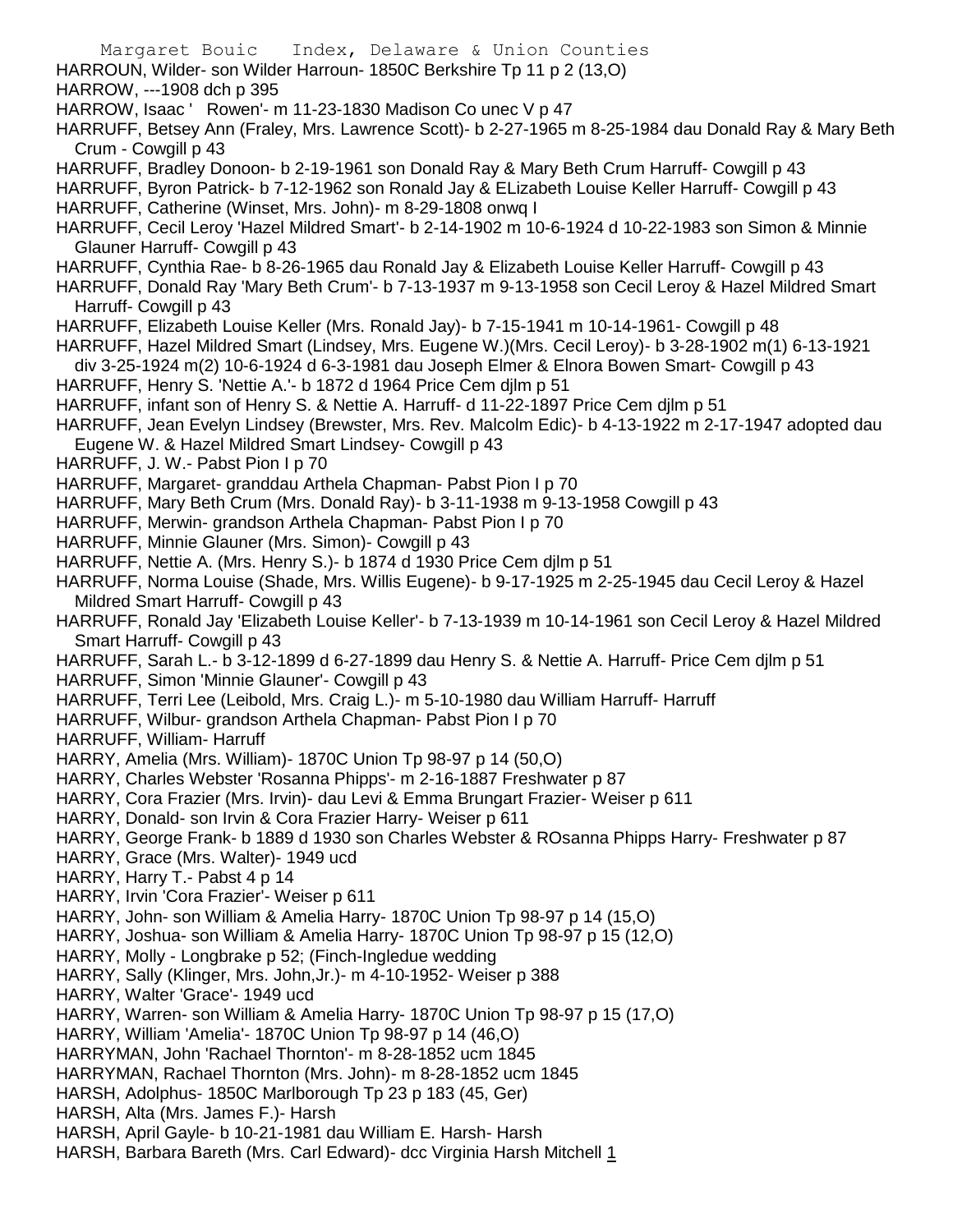HARSH, Benjamin Harrison- b 2-11-1889 Radnor Tp son H. W. & Mary Credgler Harsh- dcb

HARSH, Caleb'Catherine Gracely'- b 1822 m 3-20-1850 d 2-13-1902 son Jacob Harsh- dcc Virginia Harsh

Mitchell 8; 1908 dch p 375, 619; Pabst 3 p 8, 18; hadc p 107, 119; delge IV p 1i; Freshwater p 205

- HARSH, Carl Edward 'Barbara Bareth'-son Paul Byron & Grace Kotterman Harsh- dcc Virginia Harsh Mitchell 1; 1961 dcd
- HARSH, Carrie Belle (Zeppieri,Mrs.Harry A.)(Goltra, Mrs. L.)- b 11-22-1918 m (1) 8-9-1940 (2) 1968 dau Charles Caleb & Hazel Carrel Russell Harsh- dcc Virginia Harsh Mitchell 1; Howison 1841
- HARSH, Caryl Ann (Mahaffey, Mrs. William Richard)- m 5-3-1960 dau William E. & Mildred Kunze Harsh-Harsh
- HARSH, Catherine Gracely (Mrs. Caleb)- b 1830 m 3-20-1850 d 12-26-1903 dau Jacob Fredrick & Sophia Drollinger Gracely- dcc Virginia Harsh Mitchell 9; 1908 dch p 619
- HARSH, Charles Caleb 'Hazel Carrel Russell'- b 11-10-1882 m 10-25-1905 d 8-1-1963 son James Wesley & Mary Alexandria Criglar Harsh- dcc Virginia harsh Mitchell 2; hadc p 117 (1900 Radnor Tp); 1908 dch p 619; dcb; 1961 dcd
- HARSH, Charles F.- son Caleb & Catherine Gracely Harsh- 1908 dch p 619
- HARSH, Charles F. Jr.- d 9-4-1977 (19) bur Radnor Cem- son Charles F. Harsh- Harsh
- HARSH, Charles F.,Sr.- son John C. & Ruth Carnes Harsh- Harsh
- HARSH, Charles G.- d inf. son Charles Walter & Grace G. Tatham Harsh- dg 3-1948
- HARSH, Charles Walter'Grace G. Tatham'- b 5-9-1898 m 4-24-1923 d 3-3-1948 son C. R. & Margaret Price Harsh- dcb; dg 3-1948
- HARSH, Cora J. (Mrs. Dale W.)- Harsh; 1961, 1964, 1969, 1971, 1976, 1980 dcd
- HARSH, Dale W. 'Cora J.'- son William E. & Mildred Kunze Harsh- Harsh; 1961, 1964, 1969, 1971, 1976, 1980 dcd
- HARSH, David 'Michele Matthews'- b 1964 m 2-1-1986 son Edwin L. & Kay Harsh- Harsh; 1964, 1969, 1971, 1976, 1980 dcd
- HARSH, Delle C.- d 2-16-1875 dau C. & C. Harsh Bokescreek Cem p 57
- HARSH, Denver Dale -b 8-1-1914 d 11-9-1915 son Charles Caleb & Hazel Carrel Russell Harsh- dcc Virginia Harsh Mitchell 1; Howison 1839; Bokescreek Cem p 59
- HARSH, Dorothea Jean- d age 6 m dau Charles Walter & Grace G. Tatham Harsh- dg 3-1948
- HARSH, Dot DeGood (Mrs. James W.)- b 3-29-1883 d 3-31 1951 Bokescreek Cem p 61 dau Burr V. & Rebecca DeGood- dg 1951
- HARSH, Edwin L. 'Kay'- son William E. & Mildred Kunze Harsh- Harsh; 1961, 1964, 1969, 1971, 1976, 1980 dcd
- HARSH, Elizabeth Ann Martin (Mrs. Timothy Edwin)- m 1-21-1984 dau George Martin- Harsh
- HARSH, Ella V. (Evans, Mrs. Foster)- dau Caleb & Catherine Gracely Harsh- 1908 dch p 619
- HARSH, Emma L. (Jones, Mrs. Titus K.)- dau Caleb & Catherine Gracely Harsh- 1908 dch p 375, 619; Pabst 3 p 9, 19; Fowler p 111; Maugans Anc p 200, 222
- HARSH, Ernest Wesley 'Ida Opel''Marybell Walser'- b 7-17-1909 m(1) 8-2-1930 (2) 1934 son Charles Caleb & Hazel Carrel Russell Harsh- dcc Virginia Harsh Mitchell 1; Howison 1837
- HARSH, Esther Luke (Mrs. Herbert Lester)- m 8-8-1934- dcc Virginia Harsh Mitchell 1
- HARSH, Fay Ivan 'Gladys'- b 7-30-1913 d 1-4-1968 bur Plumwood- son John & Iva Young Harsh- Harsh; 1959, 1967 ucd
- HARSH, Fred- son Charles F. Harsh,Sr.- Harsh
- HARSH, George R.- b 9-15-1884 Radnor Tp d 1886 Bokescreek Cem p 58 son James & Minnie Crigler Harshdcb
- HARSH, Gladys G.- b 11-20-1899 Radnor Tp dau C. R. & Margaret A. Price Harsh- dcb
- HARSH, Gladys M. Mam (Mrs. Fay Ivan)- b 7-17-1913 d 5-14-1991 (77) Claibourne Cem p 99, dau George & Alice Haines Klontz- Harsh; 1959, 1971, 1977, 1979, 1981, 1983 ucd
- HARSH, Gladys Pauline- dau Charles Walter & Grace G. Tatham Harsh- dg 3-1948
- HARSH, Glenn- son Charles F. Harsh,Sr.- Harsh
- HARSH, Glenn W. 'Kelly J. Richardson'- b 1965 m 11-26-1988 son Dale W. & Cora J. Harsh- Harsh; 1969, 1971, 1976 dcd
- HARSH, Grace G. Tatham (Mrs. Charles Walter)- m 4-24-1923 Harsh
- HARSH, Grace Kotterman (Mrs. Paul Byron)- b 4-25-1906 m 2-11-1932 d 1975 dcc Virginia Harsh Mitchell 1; 1961, 1964, 1969, 1971 dcd
- HARSH, Harry- b 1889 d 1906 Bokescreek Cem p 58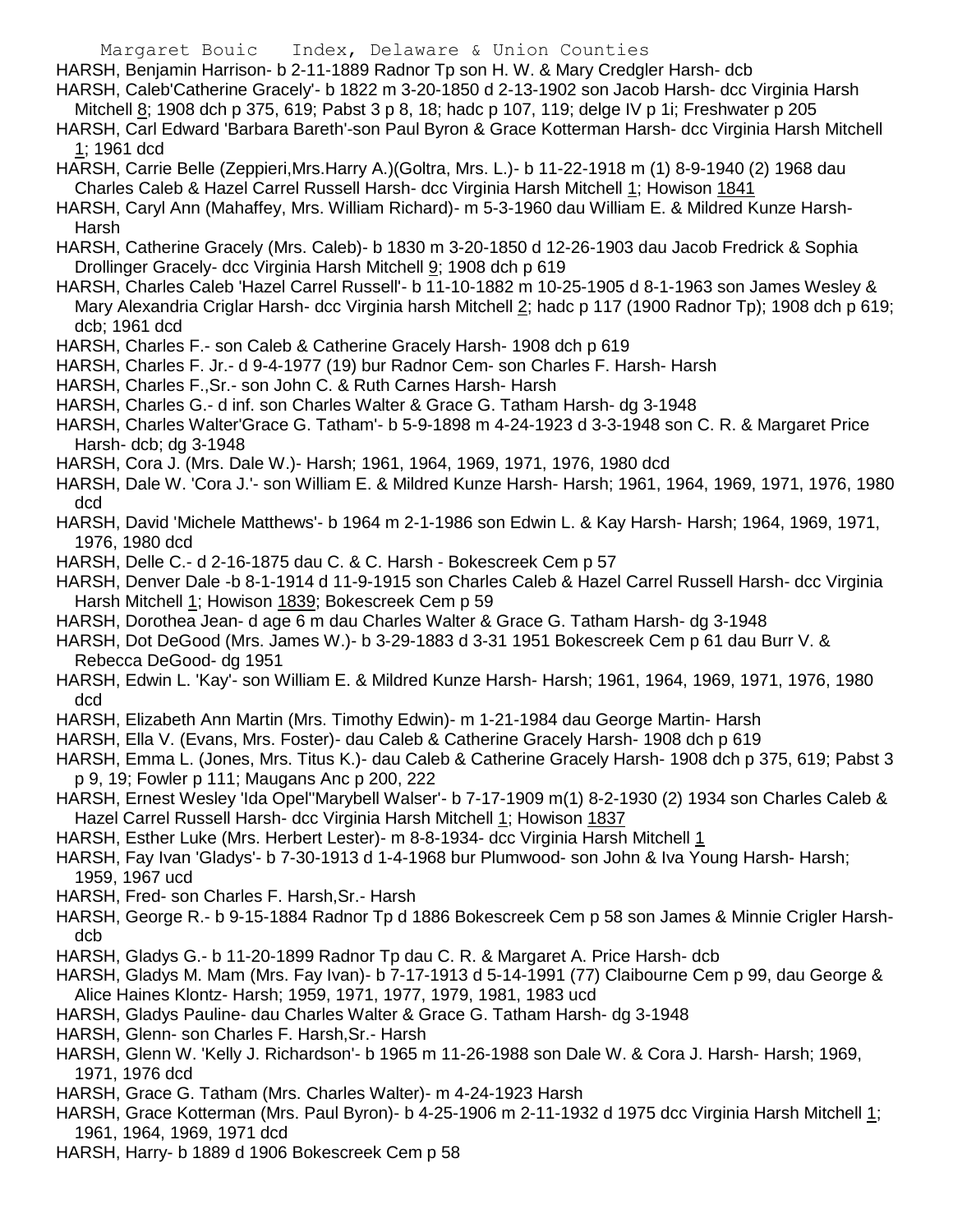HARSH, Hazel Carrel Russell (Mrs. Charles Caleb)- b 8-18-1885 m 10-25-1905 d 9-5-1966 Radnor Cem- dau Renaldo Decator & Carrie Belle Colvin Russell- dcc Virginia Harsh Mitchell 3; Howison 1296; 1961, 1964 dcd

HARSH, Herbert Lester 'Esther Luke'- b 8-4-1912 m 8-8-1934 d 2-3-1968 bur Galion- son Charles Caleb & Hazel Carrell Russell Harsh- dcc Virginia Harsh Mitchell 1; dcb late; Howison 1838

HARSH, Ida Opel (Mrs. Ernest Wesley) m 8-28-1930 div- dcc Virginia Harsh Mitchell 1; Howison (1837)

HARSH, Iva G. Young (Mrs. John)- b 9-29-1887 d 4-23-1981 (94) Plumwood Cem- dau Durell & Ada Armentrout Young- Harsh; 1959, 1967 ucd

HARSH, Jacob- 1908 dch p 619

HARSH, James D. 'Rachel Suzanne Fraley'- m 12-29-1981 son James F. & Alta Harsh- Harsh

HARSH, James F. 'Alta'- Harsh

HARSH, James Joseph- b 3-20-1937 son Herbert Lester & Esther Luke Harsh- dcc Virginia Harsh Mitchell 1

HARSH, James W.'Dot DeGood'- b 7-8-1881 Radnor Tp d 1944 son James W.Sr. & Mary A. Criglar Harshdcb; 1908 dch p 619; Howison

HARSH, James Wesley 'Mary Alexandria/Catherine Criglar'- b 12-22-1851 m 3-25-1880 d 5-17-1942 Bokescreek Cem p 58- son Caleb & Catherine Gracely Harsh- dcc Virginia Harsh Mitchell 1; dcq Carl Kuhns 10; 1908 dch p 619;

HARSH, John C. 'Ruth Carnes'- m 3-9-1930 Harsh; 1961, 1964, 1969, 1971, 1976, 1980 dcd

HARSH, John H.- b 1858 Un Co d 5-29-1919 SR Oakdale Cem II p 36 (G-R4-9)

HARSH, John- son Charles F. Harsh, Sr- Harsh

HARSH, John Herbert- b 9-11-1935 son Herbert Lester & Esther Luke Harsh- dcc Virginia Harsh Mitchell 1; Howison

- HARSH, John 'Iva G. Young'- Harsh
- HARSH, Joyce Ellen (Stephens, Mrs. Randy)- b 1959 dau Dale W. & Cora J. Harsh- Harsh; 1961, 1964, 1969, 1971, 1976, 1990 dcd
- HARSH, Kay J. (Mrs. Edwin L.)- 1961, 1964, 1969, 1971, 1976, 1980 dcd
- HARSH, Kelly J. Richardson (Mrs. Glenn W.)- m 11-26-1988 dau John & Carolyn Richardson Harsh

HARSH, Leola Phelps (Mrs. Paul Byron )- m 11-12-1976 dcc Virginia Harsh Mitchell 1; delge III p 19 #164

- HARSH, Linda Sue- b 1961 dau Dale W. & Cora J. Harsh- 1961, 1964, 1969, 1971, 1976, 1980 dcd; engaged to Douglas A. Lee
- HARSH, Lorena- 1860C Liberty Tp Un Co 1076-1086 p 146 (58, Conn)
- HARSH, Margaret Maxine- dau Charles Walter & Grace G. Tatham Harsh- dg 3-1948
- HARSH, Margaret (Scherer, Mrs. Robert)- dau William E. & Mildred Kunze Harsh- Harsh
- HARSH, Margaret (Stuckey, Mrs. Christian)- d 1841 ped Goldie Mary Harp by Lois Bassett #138; unec IX p 7
- HARSH, Margie May (Kuhns, Mrs. Albert Carl)- dau James W. Sr. & Mary Criglar Harsh- 1908 dch p 169; dcq Carl Kuhns 5
- HARSH, Martha (Jones, Mrs. Titus)- dau Caleb & Catherine Gracley Harsh- 1908 dch p 619
- HARSH, Martha S.- Pabst 3 p 8, 18
- HARSH, Mary Alexandria Criglar (Mrs. James Wesley)- b 6-25-1854 m 3-25-1880 d 2-11-1935 Bokescreek Cem p 58; dcw Carl Kuhns 11- dau James Christopher & Elizabeth McCutcheon Criglar- dcc Virginia Harsh Mitchell 5
- HARSH, Mary E. (Tyler, Mrs. Finley)- dau Caleb & Catherine Gracley Harsh- 1908 dch p 619; Pabst 3 p 8,18

HARSH, Mary Evelyn (Cawley, Mrs. Forest)- b 9-30-1916 m 8-22-1936 dau Charles Caleb & Hazel Carrel Russell Harsh- dcc Virginia Harsh Mitchell 1; Howison 1840

- HARSH, Mary (Miller, mrs. )- sister Charles Walter Harsh- dg 3-1948
- HARSH, ---(Stewart, Mrs. Harry)- sister Charles Walter Harsh- dg 3-1948
- HARSH, ---(Winter, Mrs. William)- dau James W. & Dot DeGood Harsh- dg 1951
- HARSH, ---(Chase, Mrs. Amos)- dau James W. & Dot DeGood Harsh- dg 1951
- HARSH, ---(Goshorn, Mrs. John)- dau James W. & Dot DeGood Harsh- dg 1951
- HARSH, G. Maxine (Barnhart, Mrs. )(Gibson, Mrs. George)- dau Fay Ivan & Gladys Klontz Harsh- Harsh
- HARSH, Maybell Walser (Mrs. Ernest Wesley)- m 8-6-1934- dcc Virginia Harsh Mitchell 1
- HARSH, Michele Matthews (Mrs. David)- m 2-1-1986 dau Samuel & Nancy Matthews- Harsh
- HARSH, Mildred Kunze (Mrs. William E.)- m 4-19-1929 delge VII p 11; 1961, 1964, 1969, 1971, 1976, 1980 dcd
- HARSH, Nellie E. (Russell, Mrs. Gail)- b 7-20-1892 dcb d 3-14-1988 bur Radnor Cem- dau James W. & Mary Criglar Harsh- 1908 dch p 619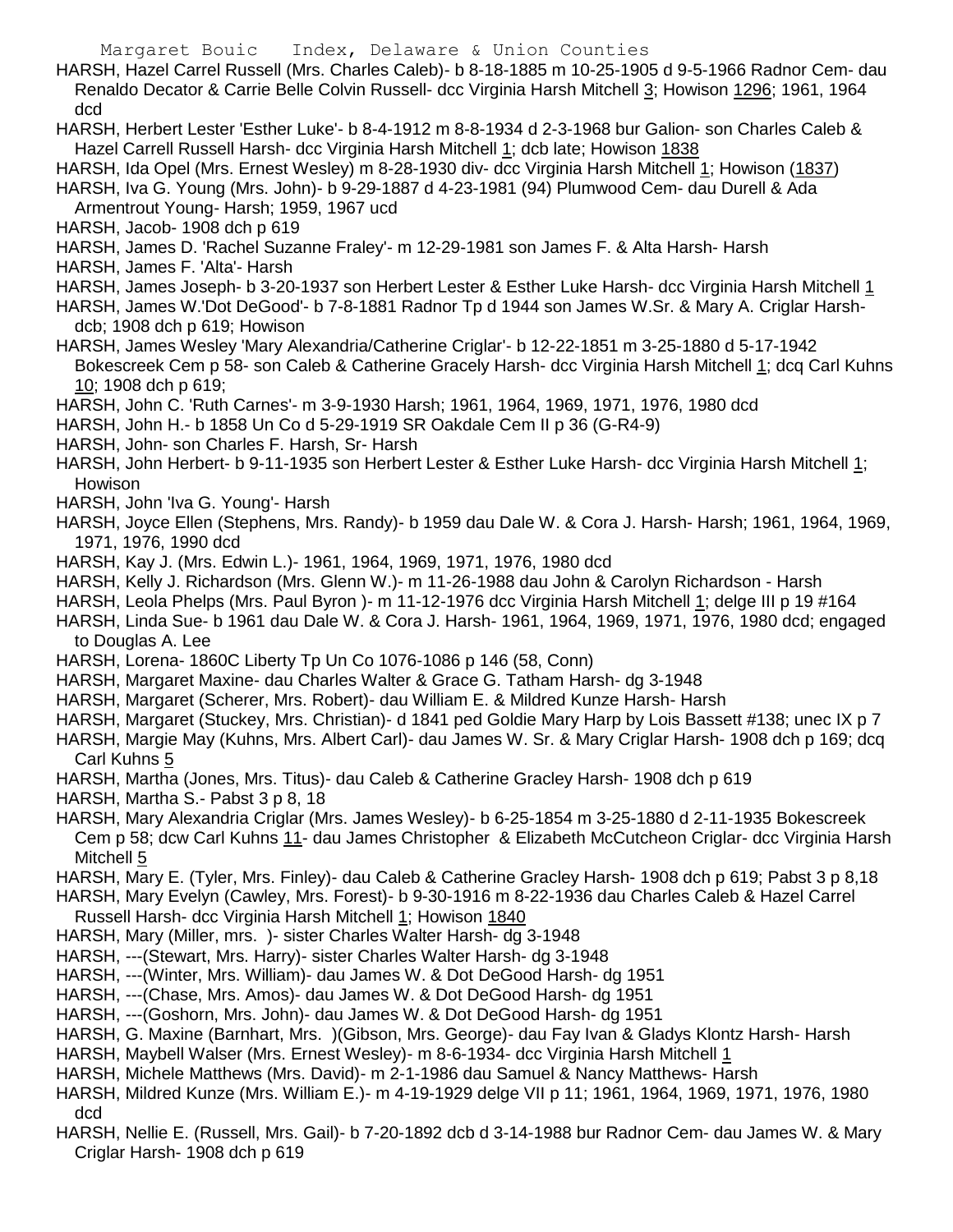HARSH, Patricia Lou (Barbee, Mrs. Louis Joseph)- b 3-25-1933 m 1-12-1952 dau Ernest Wesley Harsh- dcc Virginia Harsh Mitchell 1

HARSH, Paul Byron 'Grace Kotterman''Leola'- b 9-14-1907 m 2-11-1932 d 6-4-1979 (71) Radnor Cem- son Charles Caleb & Hazel Carrel Russell Harsh- dcc Virginia harsh Mitchell 1; Howison 1836; Harsh; 1961, 1964, 1969, 1971, 1976 dcd

HARSH, Rachel Suzanne Fraley (Mrs. James S.)- m 12-29-1981 dau Paul & Carlos Eloise Fraley- Harsh HARSH, Raymond 'Vada Gay'- Harsh

- HARSH, Rita Marie (Iimas, Mrs. Jarley)- b 4-22-1938 dau Herbert Lester & Esther Luke Harsh- dcc Virginia Harsh Mitchell 1; Harsh; Howison
- HARSH, Ruth Carnes (Mrs. John C.)- m 3-9-1930 Harsh; 1961, 1964, 1969, 1971, 1980 dcd
- HARSH, Sally Marie (Baronda, Mrs. Timothy)- m 9-1-5-1990 dau Raymond & Vada Gay Harsh- Harsh
- HARSH, Sarah C.- b12-29-1900 Radnor Tp dau Charles F. & Margaret Price Harsh- dcb
- HARSH, Sarah (Kreider, Mrs. John)- Powell p 310
- HARSH, Sarah S. (Smith, Mrs. Bertrand)- dau Caleb & Catherine Gracley Harsh- 1908 dch p 619
- HARSH, Timothy 'Elizabeth Ann Martin'- b 1961 m 1-21-1984 son Edwin L. & Kay Harsh- Harsh; 1964, 1969, 1971, 1976, 1980 dcd
- HARSH, Vada Gay (Mrs. Raymond)- Harsh
- HARSH, Virginia Ellen (Mitchell, Mrs. Joy H.)- b 12-8-1920 m 4-11-1939 dau Charles Caleb & Hazel Carrell Russell Harsh- dcc Virginia Harsh Mitchell 1; Howison 1841
- 0HARSH, Wanda Elaine (Evans, Mrs. Edwin)- dau Paul Byron & Grace Kotterman Harsh- Harsh; dcc Virginia Harsh Mitchell 1; Cowgill p 18
- HARSH, William E.'Mildred Kunze'- m 4-19-1929 son Raymond Harsh- Harsh; 1961, 1964, 1969, 1971, 1976 dcd
- HARSH, Wilma Ilene (Hamson/Hansen, Mrs. Gene)- dau Paul Byron & Grace Kotterman Harsh- dcc Virginia Harsh Mitchell 1; Harsh
- HARSHA, Clarissa d 10-28-1841 (17y8m) Baughan Cem lptw p 8- dau Thomas & Lorena Beers Harshadumch p 447
- HARSHA, David- b 1951 lived with Joseph & Ellen W. Grandominico- 1969 dcd
- HARSHA, Debbie- b 1953 lived with Joseph & Ellen W. Grandominico- 1969 dcd
- HARSHA, Jan- b 1958 lived with Joseph & Ellen W. Grandominico- 1969, 1976 dcd

HARSHA, Lorena Beers (Mrs. Thomas)- b 1803 d 3-4-1861 dau Uriah Beers- dumch p 447; ped Esther Dillon Marsh #55 23- unec V p 18

- HARSHA, Mary Jane (Lockwood, Mrs. David Barnes)- b 1828 m 3-28-1849 ucm 1403 d 1914 3 dau Thomas & Lorena Beers Harsha- dumch p 447; 1915 uch p 982; 1985 uch p 94; ped Esther Dillon Marsh 11; unec V p 18
- HARSHA, Sarah/Sarahetta- d 9-17-1838 (1-4-6) Baughan Cem lptw p 8 dau Thomas & Lorena Beers Harshadumch p 447
- HARSHA, Susan- b 1964 lived with Joseph & Ellen W. Grandominico- 1969, 1976 dcd

HARSHA, Thomas 'Lorena Beers b 1795 d 1857 age 61- dumch p 447; uca p 83 Liberty Tp; ped Esther Dillon Marsh #55 22; unec V p 18

- HARSHAMN, W.- Pabst 1 p 74
- HARSHAW, Elizabeth- dg 1-14-1908 delge VIII p

HARSHBARGER, Hobart 'Vera M.Simpson' b 1-24-1900 m 1929 d 8-11-1975 bur Ft. Lauderdale- Harshbarger HARSHBARGER, Judith- 1975 ucd

- HARSHBARGER, Laura- b 1961 dau Judith Harshbarger- 1975 ucd
- HARSHBARGER, Lelola M. (Mrs. William H.)- 1971, 1976 dcd
- HARSHBARGER, Nancy (Rausch, Mrs. Richard)- dau Hobart & Vera M. Simpson Harshbarger- Harshbarger

HARSHBARGER, Ronald- d 10-30-1935 (5d) Oakdale Cem II p 28 (G-R1-12) grandch George A. Simpson

HARSHBARGER- d 7-1-1938 b Franklin Co Oakdale Cem II p 28 (G-R1-12) grancch George A. Simpson

HARSHBARGER, Vera M. Simpson (Mrs. Hobart)- b 11-25-1904 m 1929 d 6-16-1977 (72) bur Ft. Lauderdale-

- dau George & Nancy McCormick Simpson- Harshbarger
- HARSHBARGER, William H. 'Lelola'- 1971, 1976 dcd
- HARSHBERGER, Elizabeth, Margaret, Thomas, Solomon- children of L. & P. Prospect Cem Powell p 301 HARSHBERGER, Leonard 'Margaret B.Hopkins'- d 5-1-1845 (45-5-13) Prospect Cem- Powell p 301
- HARSHBERGER, Margaret B. Hopkins (Mrs. Leonard)-d 6-4-1874 (43-1-27) dau G. F. Hopkins- Prospect Cem Powell p 301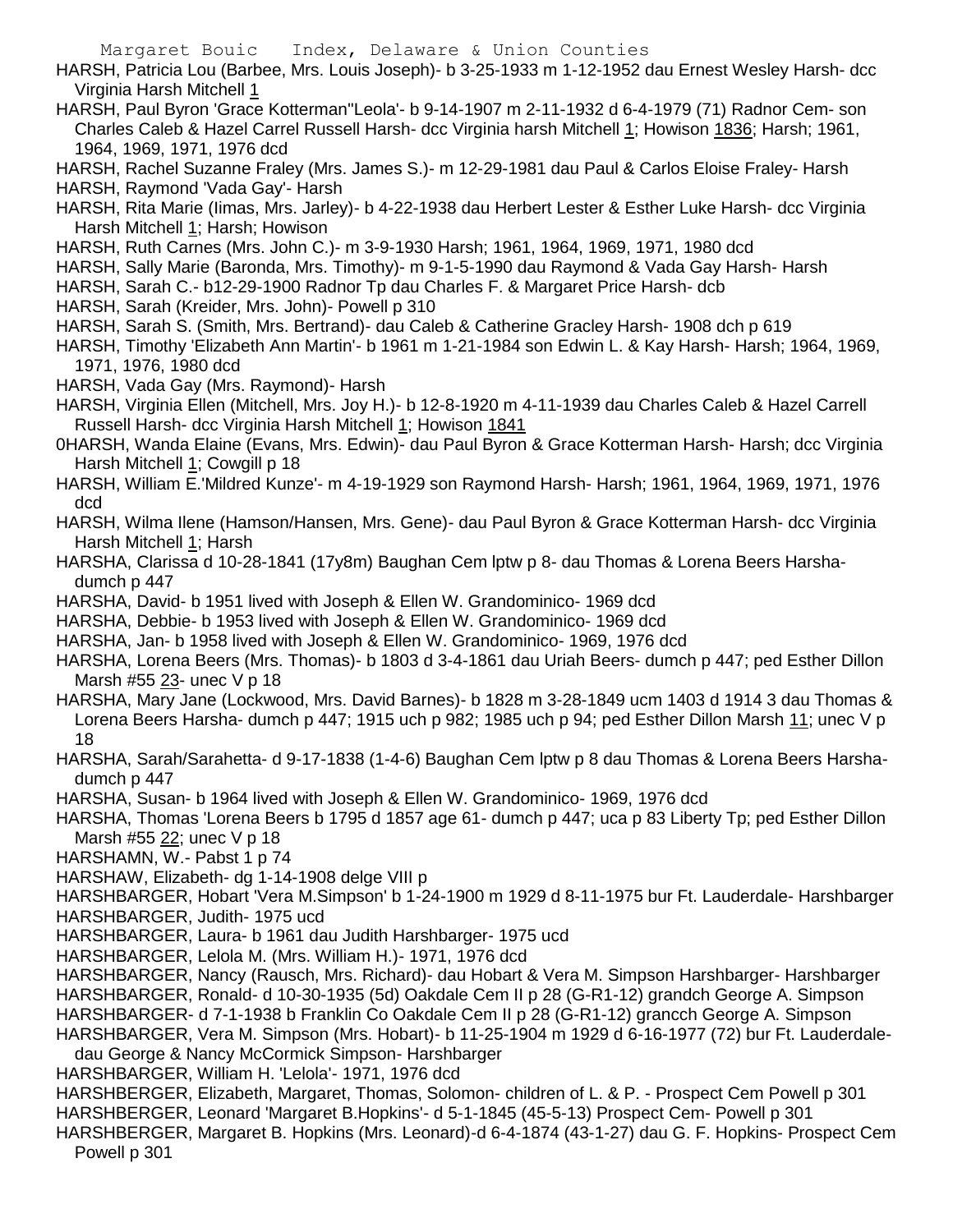Margaret Bouic Index, Delaware & Union Counties HARSHBERGER, Phebe (Mrs. L.)- d 12-1839 (42y) Prospect Cem Powell p 301 HARSHBERGER, Rachel R. (Hatch, Mrs. Enos)- m 10-31-1886 dumch p 176 HARSHBURGER, Fannie (Linn, Mrs. Robert A.)- 1985 uch p 91 HARSHFIELD, Andrea- b 1977 dau George & Elsie L. Harshfield- 1981, 1983 ucd HARSHFIELD, David M.- son George & Marie E. Harshfield- 1860C Washington Tp 1448-1458 p 196 (1,O) HARSHFIELD, Elias- 1860C Washington Tp 1448-1458 p 196 (15,O) HARSHFIELD, Elsie L. (Mrs. George)- 1971, 1973, 1975, 1977, 1979, 1981, 1983 ucd HARSHFIELD, George H. 'Elsie L.'- 1971, 1973, 1975, 1977, 1979, 1981, 1983 ucd HARSHFIELD, George 'Marie E.'- 1860C Washington Tp 1448-1458 p 196 (25, Poland) HARSHFIELD, Guy 'Lydia Teets'- b 2-23-1891 m 7-5-1912 d 2-15-1979 (87) bur W. Mansfield- son Mac & Minnie Hamilton Harshfield- Harshfield HARSHFIELD, John 'Mary Orahood'- m 4-12-1851 ucm 1661 HARSHFIELD, Lawrence- d 12-1-1975 SR York Cem p 92 E45 1/2 HARSHFIELD, Lula- d 5-19-1983 (76) bur E. Liberty Cem- Harshfield HARSHFIELD, Lydia Teets (Mrs. Guy)- b 5-18-1893 m 7-5-1912 d 7-31-1976 (83) bur Greenlawn Cem , W. Mansfield dau Elwood & Ida Phipps Teets- Harshfield HARSHFIELD, Mac 'Minnie Hamilton'- Harshfield HARSHFIELD, Maria J.- dau George & Marie E. Harshfield- 1860C Washington Tp 1448-1458 p 196 (8,O) HARSHFIELD, Marie E. (Mrs. George)- 1860C Washington Tp 1448-1458 p 196 (29,Va) HARSHFIELD, Mary Orahood (Mrs. John)- m 4-12-1851 ucm 1661 HARSHFIELD, Matthew- b 1973 son George & Elsie L. Harshfield- 1975, 1977, 1979, 1981, 1983 ucd HARSHFIELD, Minnie (Mrs. Mac)- Harshfield HARSHFIELD, Rachael Thompson (Mrs. William)- m 8-7-1860 ucm 3050 HARSHFIELD, William O- son George & Marie E. Harshfield- 1860C Washington Tp 1448-1458 p 196 (6,O) HARSHFIELD, William 'Rachael Thompson'- m 8-7-1860 ucm 3050 HARSHMAN, Amos 'Susan Rebecca Maugans'- Maugans Anc p 68 HARSHMAN, Charlotte Brennon (Mrs. Clarence)- m 1939- Maugans Anc p 69 HARSHMAN, Clarence 'Charlotte Brennon'- b 1-25-1913 m 1939 son Ora Byron & Elva Hammand Harshman-Maugans Anc p 69 HARSHMAN, Clarence Michael- son Clarence & Charlotte Brennon Harshman- Maugans Anc p 69 HARSHMAN, Dickinson A. 'Susan Dysert'- m 6-22-1873 ucm 5287 HARSHMAN, Doralyn- dau John Walter & Thelma Gipe Harshman- Maugans Anc p 69 HARSHMAN, Elsie E.- b 1-6-1918 d 10-19-1922 dau Ora Byron & Elva Hammond Harshman- Maugans Anc p 69 HARSHMAN, Elva Hammond (Mrs. Ora Byron)- b 8-9-1905 dau Edgar & Elsie Woodard Hammond- Maugans Anc p 69 HARSHMAN, Ezra 'Louisa Caroline Leatherman'- Maugans Anc p 79 HARSHMAN, Harold- son John Walter & Thelma Gipe Harshman- Maugans Anc p 69 HARSHMAN, John Walter 'Thelma Gipe'- b 2-17-1916 m 12-31-1939 son Ora Byron & Elva Hammond Harshman- Maugans Anc p 22, 69 HARSHMAN, Judith Ann- dau Clarence & Charlotte Brennon Harshman- Maugans Anc p 69 HARSHMAN, Judith Ann Filbrun (Mrs. Robert)- b 7-14-1941 m 2-18-1962 dau Lawrence & Mildred E. Skiles Filbrun- Maugans Anc p 22, 69 HARSHMAN, Leroy Day M. D. author of Jewell History- unec XII p 41 HARSHMAN, Louisa Caroline Leatherman (Mrs. Ezra)- dau Elias & Catherine Grossnickle Leatherman-Maugans Anc p 79 HARSHMAN, Ora Byron 'Elva Hammond;- b 5-29-1879 son Amos Harshman- Maugans Anc p 68 HARSHMAN, Randall Lee- b 1-15-1963 son Robert & Judith Ann Filbrun Harshman- Maugans Anc p 22, 69 HARSHMAN, Richard Lynn- b 6-15-1964 son Robert & Judith Ann Filbrun Harshman- Maugans Anc p 22, 29 HARSHMAN, Robert 'Judith Ann Filbrun'- b 8-24-1940 son John Walter & Thelma Gipe Harshman- Maugans Anc p 69 HARSHMAN, Ronald Stuart- son Clarence & Charlotte Brennon Harshman- Maugans Anc p 69 HARSHMAN, Susan Dysert (Mrs. Dickinson A.)- m 6-22-1873 ucm 5287 HARSHMAN, Susan Rebecca Maugans (Mrs. Amos)(Wolf, Mrs. Malon)- b 5-8-1858 d 12-23-1939 bur Grossnickle Cem- dau Jacob & Rebecca Grossnickle Maugans- Maugans Anc p 64, 68, 69 HARSHMAN, Thelma Gipe (Mrs. John Walter)- m 12-31-1939- Maugans Anc p 22, 69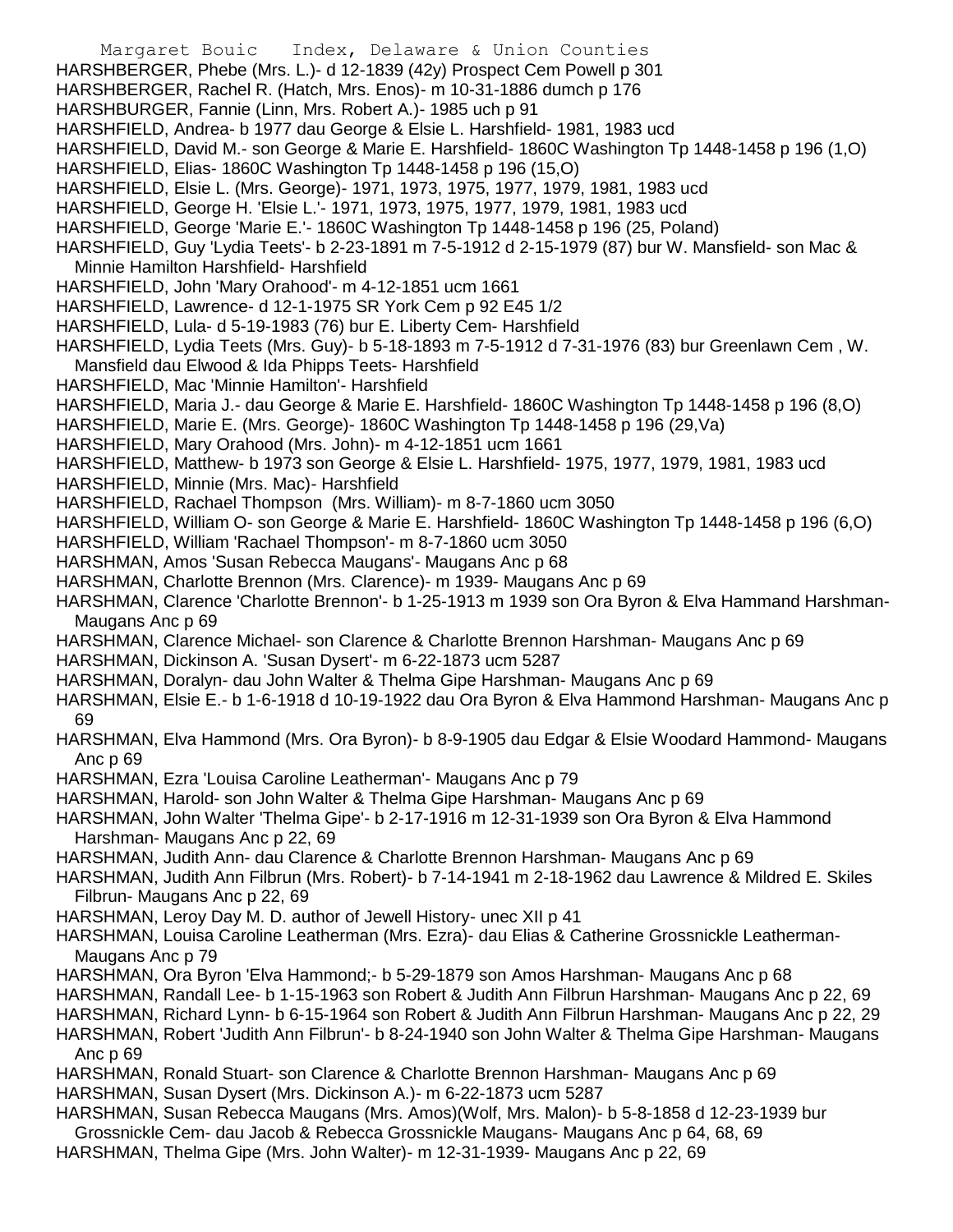- Margaret Bouic Index, Delaware & Union Counties HARSHMAN, Vera (Wolf, Mrs. Roscoe)- b 2-27-1906 d 5-29-1958 dau Ora Byron & Elva Hammond Harshman- Maugans Anc p 69 HARSORN, John 'Sarah Hammond'- m 1-1-1857 ucm 2504 see Hartshorn HARSORN, Sarah Hammond (Mrs. John)- m 1-1-1857 ucm 2504 HARSSI, Isaac S.- b 8-12-1878 son Frank Harris- dcb HARSTON, Georgia E. Scott- b 3-7-1913 (78) bur Forest Grove Cem- dau Melvin & Lelia G. Harris Scott-Harston HARTSHORN, Eulah (Amrine, Mrs. Harold)- Amrine; Hartshorn HARSHORN, Mary (Westlake, Mrs. Samuel E.)- m 6-18-1923- Hartshorn; Westlake HART, --built summer resort at White Sulphur Springs- Powell p 90 HART, --family of Larry Newhouse- delge IV p 58; Russell Sage unec XI p 3 HART, ---b 3-20-1869 son Levi & Jane Hart- dcb HART, Abigail (Fitzhenry, Mrs. Enoch)- delge VII p 52 HART, Abraham- hadc p 101 (Genoa Tp) HART, Ada (Shaffer, Mrs. )- dau Andrew S. & Minnie F. Hart- Hart HART, Albert- b 8-18-1858 son Jacob & Margaret Dayton Hart- Hart-Dayton Bible- unec V p 36 HART, Alferd- CCC p 66 HART, Alfred Ray'Harriet Ethel Yarnell'- b 10-26-1890 m 9-11-1912 d 8-1965 son John A. & Emily Rebecca Galbreath Hart- Hart-Galbraith Bible- unec V p 36 HART, Alfree- grandch of Mary Alfree- Nash p 125 HART, Alice Leone Booth (Mrs. John Howard)- m 11-12-1924- Hart-Galbraith Bible- unec V p 36 HART, Alice (Pearce, Mrs. George)- Asp p 18 HART, Amanda- b 4-18-1860 dau Jacob & Margaret Dayton Hart- Hart-Dayton Bible- unec V p 36 HART, Amanda Taylor (Mrs. Joseph Young)- Newhouse p 40 HART, Andrew F. 'Minnie'- d 4-9-1949 (62) Sunbury Cem dg 4-9-1949 HART, Andrew S. 'Minnie P.'- Hart HART, Ann Karr (Mrs. Moses)- m 9-17-1857 dcm HART, Anna Deming (Hills, Mrs. David)- dau Zebulon Deming- 1908 dch p 509 HART, Anna Eliza- b 9-19-1860 d -20-1880 New Millcreek Cem p 33 dau Levi & Nancy Jane Newhouse Hart-Newhouse p 42 13162; 1880C Scioto Tp 117; Richey HART, Anna Ellen- b 6-1-1893 dau Elbridge Joseph & Ella May Smith Hart- Newhouse p 42 1316114; Richey 6 HART, Anna Farrand (Mrs. Frank Luther)- (37-1902) dcb late (Richard) HART, Archie- son Fred & Effa Hart- Hart HART, Arthur A. 'Betty L.'- d 7-15-1987 (54) bur Wesley Chapel, Cols. son Fred & Effa Hart- Hart; 1980 dcd HART, Arthur Joseph- b 7-30-1910 son Homer Whitmore & Florence R. Hatch Hart- Richey; Newhouse p 41 1316112 HART, Asahel 'Elizabeth Brown'- m 2-19-1807 onwq I; 1880 dch p 318; 1908 dch p 451; delge II p 37(1805); 1976 dch p 11 HART, B(ee) 1961, 1964 dcd Orange Tp HART, Bartlett- b 12-27-1875 d 7-12-1917 Harmony Chapel- Powell p 321 HART, Ben F. 'Betty D.'- 1980 dcd HART, Bernice E.(Mrs. Orville)- Hart; 1961, 1964, 1969, 1971, 1976, 1980 dcd HART, Bertram Eugene- b 1-13-1893 d 11-29-1910 son John A & Emily Rebecca Galbraith Hart- Hart-Galbraith Bible- unec V p 36 HART, Bessie (Davie, Mrs. )- dau Andrew S. & Minnie P. Hart- Hart HART, Bessie Mae Hall (Mrs. Charles M.)- bur Green Mound Cem- Hart HART, Betsey- Pabst 1 p 9 HART, Betsey Scribner- Strong p 3 HART, Bette (Mrs. Robert E.)- 1961, 1964 dcd HART, Betty L.(Mrs. Arthur A.)- Hart; 1980 dcd HART, Betty L.(Mrs. Bob/Robert)- Hart; 1961, 1964 dcd HART, Betty D. (Mrs. Ben F.)- 1980 dcd HART, Billy- son Buster L. & Loretta F. Hart- 1964 dcd(6)
- HART, Bob 'Betty'- Hart
- HART, Buster L. 'Loretta F.'- son Andrew S. & Minnie P. Hart- Hart; 1964, 1976, 1980 dcd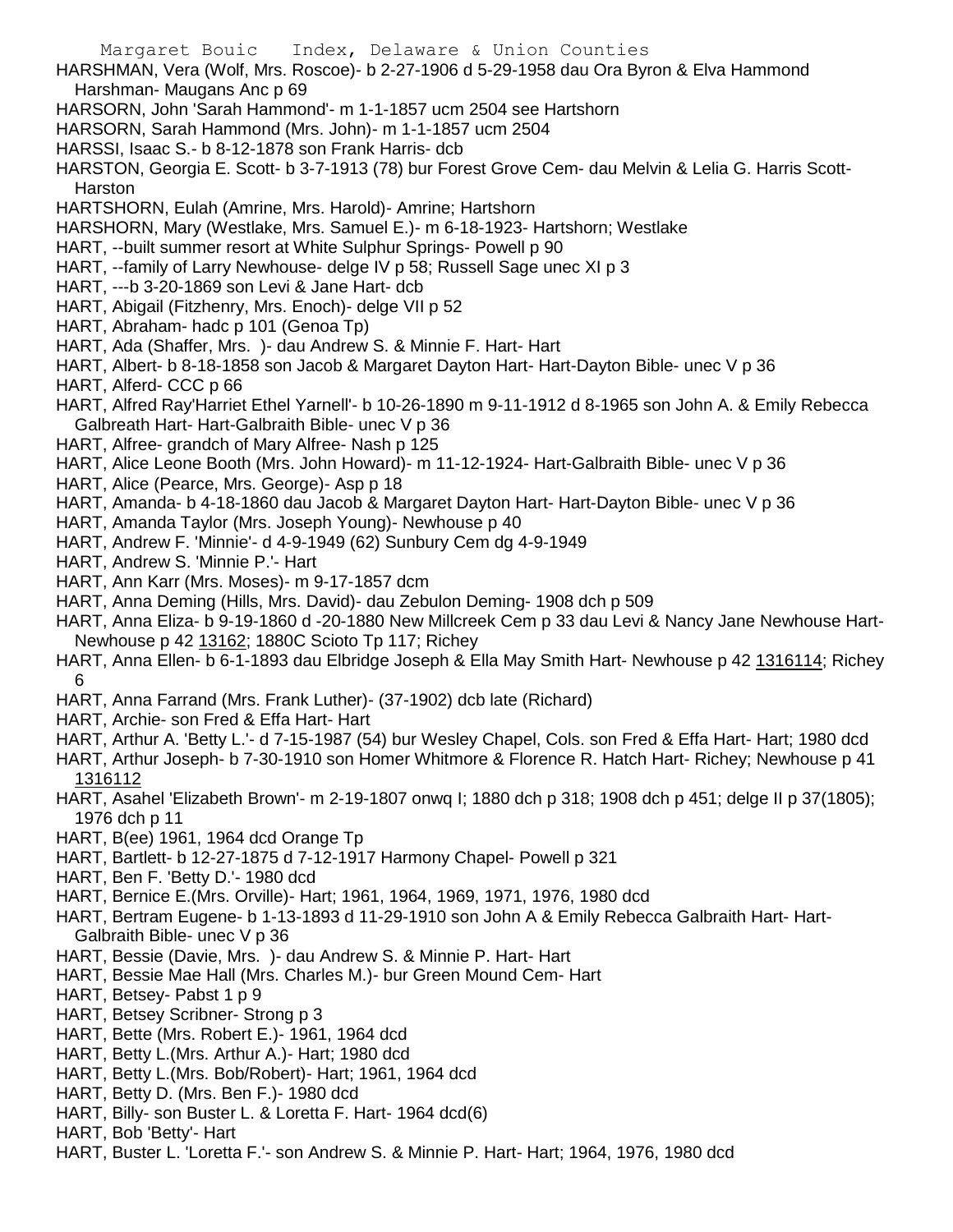- HART, C.- 1980 dcd (Ashlet)
- HART, Carol Jean- b 12-26-1940 dau Ray K. & Ruth L. Gonser Hart- Graham 18(11)722
- HART, Carole Ann- b 8-20-1957 dau Robert & Johanna Myser Hart- Main 13161(11)28111
- HART, Catherine (Mrs. Christian)- 1850C Delaware Town 1245 p 91 (21,Ger)
- HART, Catherine,Jr.- dau Christian & Catherine Hart- 1850C Delaware Town 1245 p 91 (/12,O)
- HART, Catherine- granddau of Mary Alfree- Nash p 125
- HART, Catherine Weiser (Mrs. John)- b 1-2-1788 d 12-3-1874 dau Peter & Elizabeth Minchaus Weiser- Weiser p 628
- HART, Charles 'Diane Glick'- m 10-31-1970 son Harley Hart- Hart; 1973 ucd
- HART, Charles F.- b 1-11-1939 son Ray K. & Ruth L. Gonser Hart- Graham 18(11)721
- HART, Charles M. d 8-11-1977 (85) bur Green Mound- Hart
- HART, Charles R. 'Kerrin K.'- 1980 dcd
- HART, Chester- son Andrew S. & Minnie P. Hart- Hart
- HART, Chester- brother Russell H. Hart- Hart
- HART, Christian 'Catherine'- 1850C Delaware Town 1245 p 91 (25,Ger)
- HART, Christopher- b 1971 son Charles E. & Diane Glick
- HART, Christopher Keith 'Melissa Marie Williams'- m 5-26-1990 son Paul F. Hart,Jr.- Hart
- HART, Chris- son Larry A. & Janet Evans Hart- Hart
- HART, Clara Beatrice Brierly (Mrs. Deane Loes)- Newhouse p 41 131612;Richey 6
- HART, Cornelia- dau William F. & Mary L. Hart- 1850C Orange Tp 1684 p 109 (11,O)
- HART, C. P.- son Dr. C. P. & Pearl Lena Hart- Hart
- HART, Dr.C.P. 'Pearl Lena'- d 8-22-1972 (80) bur Cheshire Cem- Hart
- HART, Cynthia A. (Mrs. John R.)- 1973 ucd
- HART, Cynthia (Vance, Mrs. Joseph)- m 10-3-1805 onwq I
- HART, Daisy Walker (Mrs. Elbridge Joseph)(Rittenhouse, Mrs. Bernard)- b 11-18-1875 New Millcreek Cem p 33- dau Alexander & Mary Woolam Walker- Newhouse p 42 (13164); Richey 5,6; delge VIII p 13 dg 2-14- 1908; Rittenhouse 3,4; 1900C Leesburg Tp 209-212 p 8B (25,O,O,O)m 6 y 2ch
- HART, Dale- son Delbert D. & Mary Hart- Hart
- HART, David P.'Sharon'- b 5-11-1942 d 8-1-1992 son Paul L. & Marjorie PaulHart- Hart
- HART, David William- b 7-31-1964 (twin) son Donald & Rhoda Elizabeth Hoffman Hart- Main 13161(11)28122
- HART, Deane Loes 'Clara Beatrice Brierly;- b 7-30-1888 m 4-15-1914 son Elbridge Joseph & Ella May Smith Hart- Newhouse p 41 131612; Richey 6
- HART, Delbert Douglas 'Mary'- d 9-2-1977 (78) bur Marengo- brother Charles M. Hart- Hart
- HART, Diane Glick (Mrs. Charles)- m 10-31-1970 dau Edward Glick- Hart; 1973 ucd
- HART, Donald- son Andrew S. & Minnie P. Hart- Hart
- HART, J. Donald 'T. Kathleen Bidwell'- m 1943- son Oscar Hart- Hart; 1959, 1962, 1967, 1971, 1973, 1975, 1977, 1979, 1981, 1983, 1991 ucd
- HART, Donald son George W. & Martha Hart- Hart
- HART, Donald 'Rhoda Elizabeth Hoffman'- b 2-1-1933 m 8-18-1936 son George & Martha Main Hart- Main 13161(11)2812
- HART, Donna (Grote, Mrs. )- dau Paul L. & Marjorie Paul Hart- Hart
- HART, Donna (Smith, Mrs. )- b 1950 dau J. Donald & T. Kathleen Bidwell Hart- Hart; 1959, 1962, 1967, 1971 ucd
- HART, Dorothy H. (Jones, Mrs. )- dau Dr. C. P. & Pearl Lena Hart- Hart
- HART, ---(Kellogg, Mrs. N. D.)- dau Dr. C. P. & Pearl Lena Hart- Hart
- HART, Dorohy (Mrs. John)- 1964 dcd
- HART, Dorothy (McCoy, Mrs. )- dau Andrew S. & Minnie P. Hart- Hart
- HART, Douglas George- b 7-31-1964 (twin) son Donald & Rhoda Elizabeth Hoffman Hart- Main 13161(11)28121
- HART, Earl T.' Freida Rhodes''Faye Kishler'-b 4-5-1895 d 6-14-1979 (84) Oak Grove- son Lewis Eveland & Daisy Walker Hart-Hart; Newhouse 131641; Richey 6; 1900c Leesburg Tp 209-212 p 8B (5,O,O,O)
- HART, Edgar M. d 4-11-1974 (90) Wesley Chapel, W. Jefferson- Hart
- HART, Effa (Mrs. Fred)- Hart
- HART, Elbert- brother Floyd R. Hart- Hart
- HART, Elbridge Joseph 'Ella May Smith'- b 8-7-1858 m 9-6-1883 son Levi & Nancy Jane Newhouse Hart-Newhouse 13161; Richey 5,6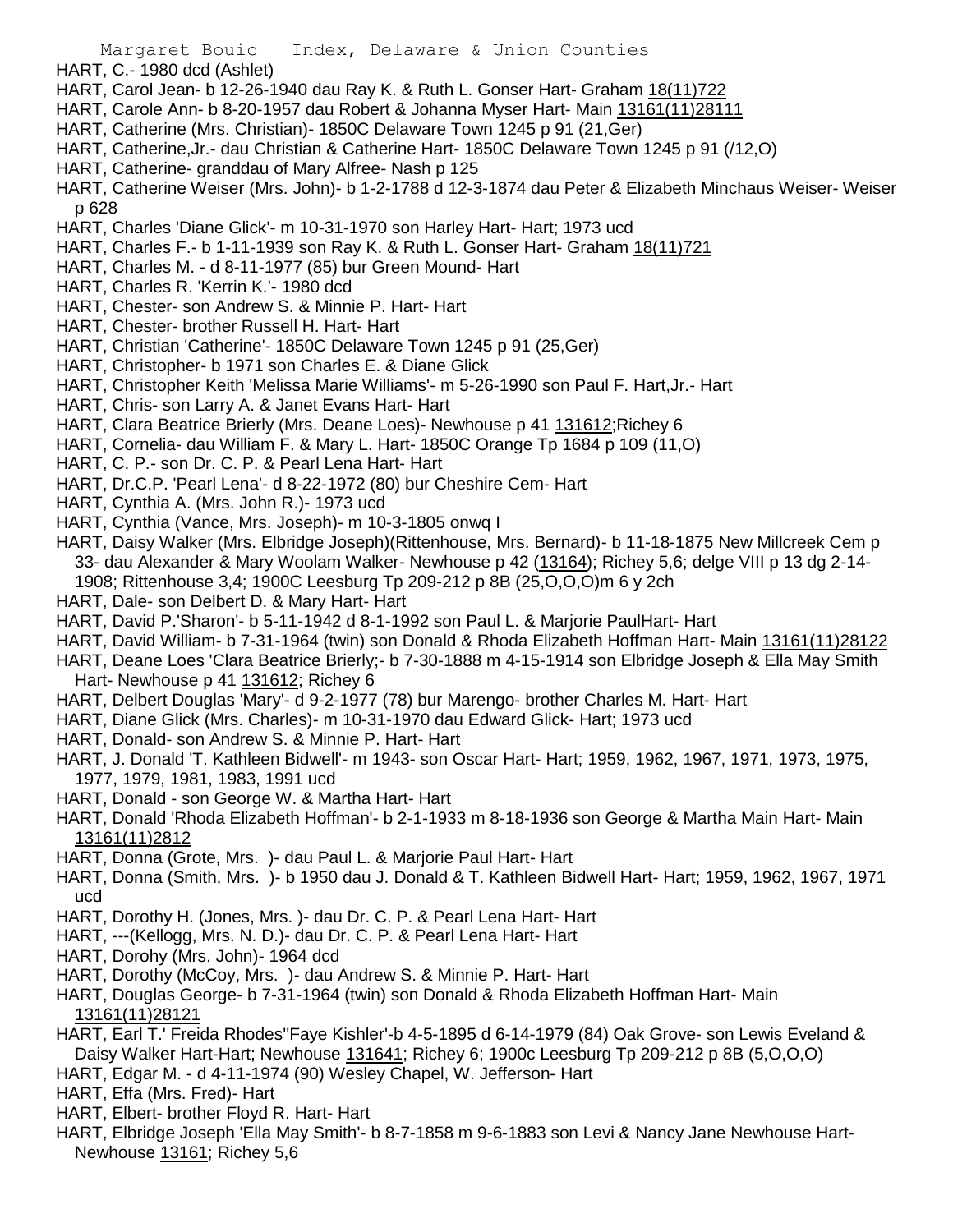Margaret Bouic Index, Delaware & Union Counties HART, Elizabeth Brown (Mrs. Asahel)- m 2-19-1807 onwq I HART, Elizabeth (Mrs. Jacob)- b 1790 d 1851 ped Margaret McFadden Markley #20 25- unec III p 25 HART, Elizabeth (Seiler, Mrs. George)- b 9-12-1818 m 3-10-1842 d 12-18-1860 dau John & Catharine Weiser Hart- Weiser p 628 HART, Ella May Smith (Mrs. Elbridge Joseph)- dau John Smith- Newhouse p 41 (13161); Richey 5,6 HART, Ellen (Mrs. Martin)- 1850C Berlin Tp 1849 p 116 (30,Ireland) HART, Elvina J.- dau William F. & Mary L. Hart- 1850C Orange Tp 1684 p 109 (16,O) HART, Emily Rebecca Galbraith (Mrs. John A.)- b 1869 m 10-9-1889 d 1949 dau James & Mary Ross Galbraith- ped Margaret McFadden Markley #20 7- unec III p 25, V p 36 HART, Estella Hariger (Mrs. William Curtis)(Cowles, Mrs. Isaac)- dau Michael & Louisa Hariger- Newhouse p 42 13163; Richye 5,6; 1880C Scioto Tp 114 HART, Ethel (Sabins, Mrs. Jess)- b 2-6-1890 dcb d 12-6-1955 Fairview Cem- dau William Curtis & Estella Hariger Hart- Newhouse p 42 1316131; Weaver (11943); Richey 6,7 HART, Ethel (Thompson, Mrs. Harold)- dau Russell H. & Minnie Hart- Hart HART, Eula (Howison, Mrs. Lucien Lee)- m 9-20-1899 d 8-18-1920 Howison (872) HART, Evelyn (Grindell, Mrs. Leo)- m 8-1-1945 dau Edgar Hart- Hart; 1985 uch p 64 HART, E. W.- 1908 dch p 215 HART, Fay- brother Earl T. Hart- Hart HART, Faye Kishler (Mrs. Earl T.)- Hart; Newhouse (131641) HART, Fidelia- dau William F. & Mary L. Hart- 1850C Orange Tp 1684 p 109 (14,O) HART, Florence R. Hatch (Mrs.Homer Whitmore)- m 10-26-1905- Newhouse p 41 1316111; Richey 6,7 HART, Floyd R.- d 9-20-1974 bur Fulton Cem- brother Omar Hart- Hart; 1961, 1964, 1969, 1971 dcd HART, Francis- son Robert F. & Betty L. Hart- 1961, 1964 dcd (8) HART, Frank Luther 'Anna Farrand'- (32-1902) dcb late (Richard) HART, Fred 'Effa'- Hart HART, Freida Rhoades (Mrs. Earl)- div.- Newhouse (131641) HART, Garret- grandchild of Mary Alfree- Nash p 125 HART, Garretson- son William F. & Mary L. Hart- 1850C Orange Tp 1684 p 109 (6,O) HARTER, Gary- son Harry Hart- Hart HART, George Franklin- b 12-30-1965 son Robert & Johanna Myser Hart- Main 13161(11)28112 HART, George 'Martha Main'- m 4-11-1931 Main (13161(11)281) HART, George W.- b 9-15-1855/6 son Jacob & Margaret Dayton Hart- Hart-Dayton Bible- unec V p 36 HART, George W. 'Martha'- b 2-14-1905 d 6-13-1988 (83) bur Mt. Gilead- Hart HART, George May- b 8-5-1939 dau George & Martha Main Hart- Main 13161(11)2813 HART, Georgia (Miller, Mrs. )- sister George W. Hart- Hart HART, Georgia- dau Robert F. & Betty L. Hart- 1964 dcd (2) HART, Glady (Linton, Mrs. )- sister George W. Hart- Hart HART, Goldie (Fishbaugh, Mrs. Harold M.)- sister Russell H. Hart- Hart HART, Grace (Koegel, Mrs. Kenneth)- m 8-13-1932 Weiser p 523 HART, Hannah- 1850C Delaware Town 1238 - 91 (30,Ger) HART, Hannah,Jr.- 1850C Delaware Town 1238 p 91 (?,Ger) HART, Hannah Webster (Mrs. )- dau William Webster- dcw Bk 4 p 39 (5) HART, Harley H.- son Charles M. & Bessie Mae Hall Hart- Hart HART, Harold Eugene- son Elbridge Joseph & Ella May Smith Hart- Newhouse p 42 131615; Richey 6 HART, Harold 'Mildred'- son Harry M. Hart- Hart HART, Harriet Ethel Yarnell (Mrs. Alfred Ray)- m 9-11-1912 Hart-Galbraith Bible- unec V p 36 HART, Harry- son James Hart- Hart HART, Harry M.- d 9-30-1978 (93) bur Alton Cem- Hart HART, Hattie L.- 1961, 1964, 1969, 1971, 1976, 1980 dcd HART, Harry- 1880C Jerome Tp 243-249 p 28 (25,O,O,O) HART, Helen L. (Mrs. Morgan)- 1964 dcd HART, Homer Whitmore 'Florence R. Hatch'- son Elbridge Joseph & Ella May Smith Hart- Newhouse p 41; Richey 6,7 HART, Hugh- son Martin & Ellen Hart- 1850C Berlin Tp 1849 p 116 (6, Irel) HART, Inez May- b 5-28-1901 Orange Tp dau Frank & Anna Farrand Hart- dcb

HART, Iona Carlson (Mrs. )- dau & Jessie Bishop Carlson- Carlson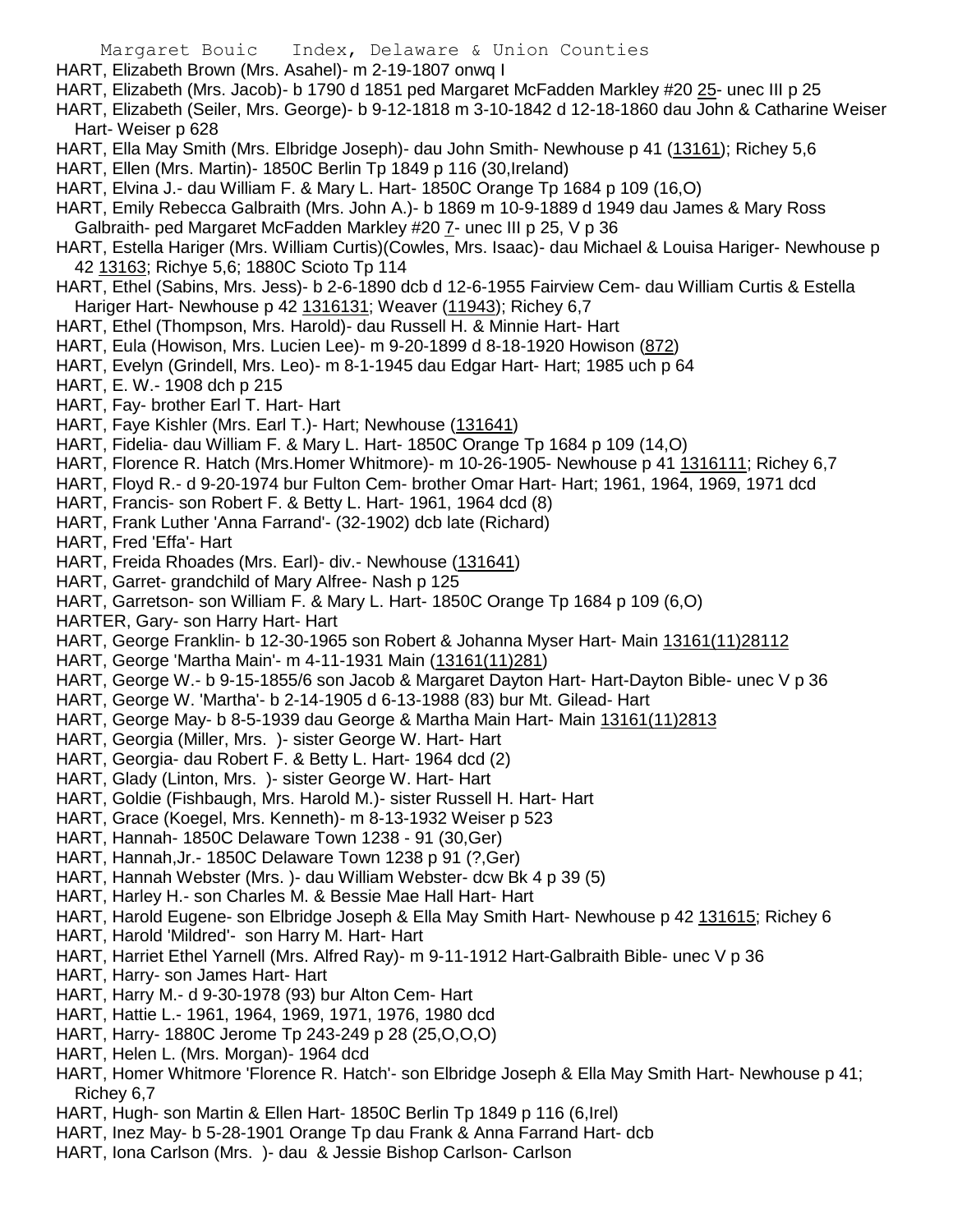- HART, Irma Faye (House, Mrs. )- dau Delbert D. & Mary Hart- Hart
- HART, J.- 1857 Lincoln Tp, Morrow Co- delge V p 300
- HART, Jacob 'Elizabeth'- b 1791 d 1844 ped Margaret McFadden Markley #20 24- unec III p 25
- HART, Jacob 'Margaret Dayton'- b 7-28-1824 m 10-13-1853 son Jacob & Elizabeth Hart- ped Margaret McFadden Markley #20 12; unec III p 25
- HART, James- granchild of Mary Alfree- Nash p 125
- HART, Rev. James C.- son Leo & Julia Hart- Hart
- HART, James Earl- b 10-22-1896 d 10-1-7-1913 son John A. & Emily Rebecca Galbraith Hart- Hart-Galbraith Bible- unec V p 36
- HART, James F. d 3-22-1976 (75) bur Alton, Ill.- Hart
- HART, James Madison b 7-21-1854 son Jacob & Margaret Dayton Hart- Hart-Dayton Bible- unec V p 36
- HART, Jane- dau N. & Marcella Hart- 1850C Concord Tp 2224 p 130 (7,O)
- HART, Janet J. Evans (Mrs. Larry A.)- m 5-8-1965 dau Albert C. Evans- Hart
- HART, Jeanette (Thomas, Mrs.Burdell)- b 6-12-1902 dcb d dau Lewis Eveland & Daisy Walker Hart-Newhouse p 42 131642; Richey 6; Hart; Thomas; 1976 dch p 389
- HART, Jeff- son Larry A. & Janet Evans Hart- Hart
- HART, Jesse- son Andrew S. & Minnie P. Hart- Hart
- HART, Johanna Myser (Mrs. Robert)- Main (13161(11)2811)
- HART, John- 1806 delge III p 49
- HART, John- 1883 uch V p 13
- HART, Dr. John A. d (35) Del Pat & Frank Chron-12-11-1822 dcga p 9, Reed Abst p 9
- HART, John A. 'Emily Rebecca Galbraith'- b 10-15-1862 m 10-9-1889 d 1952 son Jacob & Margaret Dayton Hart- ped Margaret McFadden Markley #20 6; Hart-Galbraith Bible; unec III p 25, V p 36
- HART, John 'Catharine Weiser'- b 6-10-1790 d 8-9-1858 Weiser p 628
- HART, John 'Dorothy'- 1964 dcd
- HART, John Howard 'Alice Leone Booth'- b 4-2-1899 m 11-12-1924 d 2-24-1961 son John A. & Emily Rebecca Galbraith Hart- Hart-Galbraith Bible- unec V p 36
- HART, John- b 10-15-1862 son Jacob & Margaret Dayton Hart- Hart-Dayton Bible- unec V p 36
- HART, John M.- 1840C Genoa Tp p 175- delge IV p 67
- HART, John R. 'Cynthia A.'- 1973 ucd
- HART, John R. 'Lucy Bishop'- Powers Pat p 141
- HART, Joseph E.- see Elbridge Joseph- 1880C Scioto Tp 117; 1860C Sc Tp 961
- HART, Joseph Young 'Amanda Taylor'- Newhouse p 40
- HART, Joyce (Mrs. William)(Erwin, Mrs. )- Hart
- HART, Juanita (George, Mrs. )- dau Andrew S. & Minie P. Hart- Hart
- HART, Judy (Given, Mrs. )- dau Paul L. & Marjorie Paul Hart- Hart
- HART, Julia A. Geyer (Mrs. Leo J.)- b 3-27-1894 d 11-21-1985 Greenlawn cem- Hart
- HART, T. Kathleen Bidwell (Mrs. Don)- b 9-3-1918 m 1943 d 12-20-1973 dau Thurman & Bertha Lucas Bidwell- Hart
- HART, Kayla Louise- b 9-20-1991 dau Van & Roberta Hart- Hart
- HART, Kendra Lenee- b 12-31-1985 dau Loren Richard & Shelly Jo Healea Hart- Hart
- HART, Kerrin K. (Mrs. Charles R.)- 1980 dcd
- HART, Kevin- b 1970 son Ben F. & Betty D. Hart- 1980 dcd
- HART, Larry A. 'Janet Evans'- m 5-8-1965 d 12-7-1991 (49)- bur Eaton- son Orville & Bernice Hart-Hart; 1961 dcd (18)
- HART, Laura- dau David P. & Sharon Hart- Hart
- HART, Leland V.- son Orville & Bernice Hart- Hart; 1961(16), 1964, 1969, 1971 dcd
- HART, Lenora- dau William F. & Mary L. Hart- 1850C Orange Tp 1684 p 109 (1o,O)
- HART, Leo J. 'Julia'- b 9-8-1893 d 7-12-1976 (82) bur Greenlawn Cem- Hart
- HART, Rev. Levi- Powers Pat p 160
- HART, Levi 'Nancy Jane Newhouse'- b 10-11-1833 m 11-19-1857 dcm d 5-23-1907 New Millcreek Cem p 33 son Joseph Young & Amanda Taylor Hart- Newhouse (1316); 1908 dch p 395, 788; delge VII p 23, dg 1-3- 1902; Richey 4,5; 1860C Scioto Tp 961, 1880C Sc Tp 117
- HART, Lewis Eveland 'Daisy Walker'- b 3-21-1869 d 6-13-1905 son Levi
- Nancy Jane Newhouse Hart- Newhouse p 42 13164; Richye 5,6; 1880C Scioto Tp 117
- HART, L. H.- 1969, 1971, 1976, 1980 dcd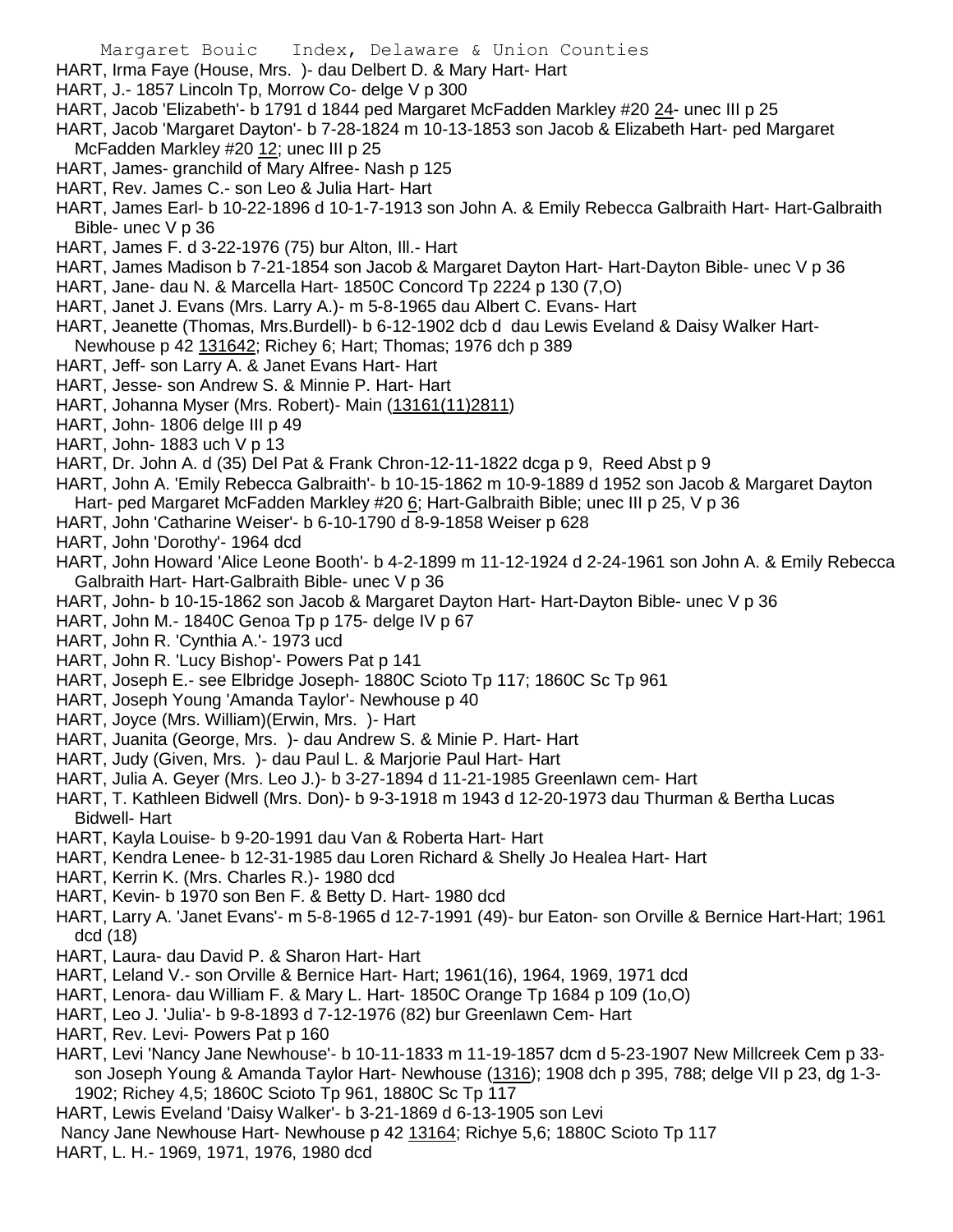HART, Linda (Fish, Mrs. )- dau Orville & Bernice Hart- Hart; 1961(13), 1964 dcd

- HART, Logan- son Arthur A. & Betty Hart- Hart; 1980 dcd
- HART, Loren Richard 'Shelly Jo Healea'- b 1959 m 10-22-1983 son Orville & Bernice Hart- Hart; 1961, 1964, 1969, 1971, 1976 dcd
- HART, Loretta F. (Mrs. Buster L.)- 1964, 1976, 1980 dcd
- HART, Lori- b 1964 dau John R. & Cynthia A. Hart- 1973 ucd
- HART, Lovejoy- ch William F. & Mary L. Hart- 1850C Orange Tp 1684 p 109 (12,O)
- HART, Lucy Bishop (Mrs. John R.)- Powers Pat p 141
- HART, Lulu (Inschol, Mrs. )- sister Floyd R. Hart- Hart
- HART, Lynette A.- dau Buster L. & Loretta F. Hart- 1964(2), 1976, 1980 dcd
- HART, Marcella (Mrs. N.)- 1850C Concord Tp 2224 p 130 (32,O)
- HART, Margaret Dayton (Mrs. Jacob)- b 5-18-1835 m 10-13-1853 d 1926 dau Garrett & Mary Ann Umstot Dayton- ped Margaret McFadden Markley #20 13- unec III p 25, V p 36; Hart-Dayton Bible
- HART, Margart Jane (Carroll, Mrs. Van P.)- b 10-28-1903 m 9-14-1921 dau John A. & Emily Rebecca
- Galbraith Hart- Hart-Gralbraith Bible- unec V p 36
- HART, Margaret (Shotwell, Mrs. Edward R.)- m 1835- Powell p 343
- HART, Margaret (Weiser, Mrs. Samuel)- b 4-28-1792 d 4-21-1878- Weiser p 632
- HART, Marguarite (Gregory, Mrs. )- sister Leo J. Hart- Hart
- HART, Marion- b 1870 d 1955 Marengo Cem Powell p 377
- HART, Marjorie- b 1893 d 1966 Oakdale Cem I p 112 (F-R3-14)
- HART, Marjorie Paul (Mrs. Paul L.)- Hart
- HART, Mark- b 1972 son John R. & Cynthia A. Hart- 1973 ucd
- HART, Martha (Mrs. George W.)- Hart
- HART, Martha J.- b 12-3-1868 dau Jacob & Margaret Dayton Hart- Hart-Dayton Bible- unec V p 36
- HART, Martha Main (Mrs. George)- b 11-17-1906 m 4-11-1931 dau Marion & Odessa Lou Main- Main 13161(11)281
- HART, Martha (Rockney, Mrs. Derwood)- dau Leo J. & Julia A. Geyer Hart- Hart
- HART, Martin 'Ellen'- 1850C Berlin Tp 1849 p 116 (28,Irel)
- HART, Mary (Bell, Mrs. Elijah)- b 1789 d 1862 dumch p 163, 179
- HART, Mary (Mrs. Delbert Douglas)- Hart
- HART, Mary Elizabeth Sperry (Mrs. William H.)- dau Jacob & Margaret Catherine Muhlenberg Sperry-Weiser p 188
- HART, Mary (Harte, Mrs. William)- dau Leo J. & Julia A. Geyer Hart- Hart, Harte
- HART, Mary Hooker (Mrs. Samuel)- granddau Rev. Thomas Hooker- 1883 uch V p 14
- HART, Mary (Lee, Mrs. John)- sister John Hart- 1883 uch V p 13
- HART, Mary L. (Mrs. William F.)- 1850C Orange Tp 1684 p 109 (40,Vt)
- HART, Mary- dau Martin & Ellen Hart- 1850C Berlin Tp 1849 p 116 (1,NY)
- HART, Mary- dau N. & Marcella Hart- 1850C Concord Tp 2224 p 130 (3,O)
- HART, Mary (Newell, Mrs. Samuel)- m 12-20-1683 dau Thomas & Ruth Howkins Hart- D & C p 96
- HART, Matilda- 1850C Delaware Town 1238 p 91 (10,Ger)
- HART, Matt- b 1972 son John R. & Cynthia A. Hart- 1973 ucd
- HART, Mattie Phelps (Mrs. )(Mrs. William Curtis)- dau Rev. Somon Powers- Newhouse p 42
- HART, Melissa Marie Williams (Mrs. Christopher K.)- m 5-26-1990 dau Earl Roger Williams- Hart
- HART, Michael- son Robert F. & Betty L. Hart- 1964 dcd (4)
- HART, Mildred (Mrs. Harold)- Hart
- HART, Minnie P.(Mrs. Andrew F/S.)- d 5-13-1970 (80) bur Sunbury- dg 4-9-1949; 1961. 1964, 1969, 1971 dcd
- HART, Minnie (Mrs. Russell H.)- d 1971- Hart
- HART, Minor- b 12-20-1902 Berkshire Tp son Frank & Anna Farrand Hart- dcb
- HART, Morgan 'Helen L.'- 1964 dcd
- HART, Morgan- son Morgan & Helen L. Hart- 1964 dcd (8)
- HART, Moses 'Ann Karr'- m 9-17-1857 dcm
- HART, Myra L. (Taylor, Mrs. Roy B.)- m 3-10-1985 dau Perry Spangler,Sr.- Hart
- HART, Myra May- b 6-9-1907 dau Homer Whitmore & FLorence R. Hatch Hart- Newhouse p 41
- 1316111HART, Myron- son William F. & Mary L. Hart- 1850C Orange Tp 1684 p 109 (4,O)
- HART, N- 1852 delge VII p 9 N.T.0 delge VI p 51
- HART, N. 'Marcella'- 1850C Concord Tp 2224 p 130 (41,O)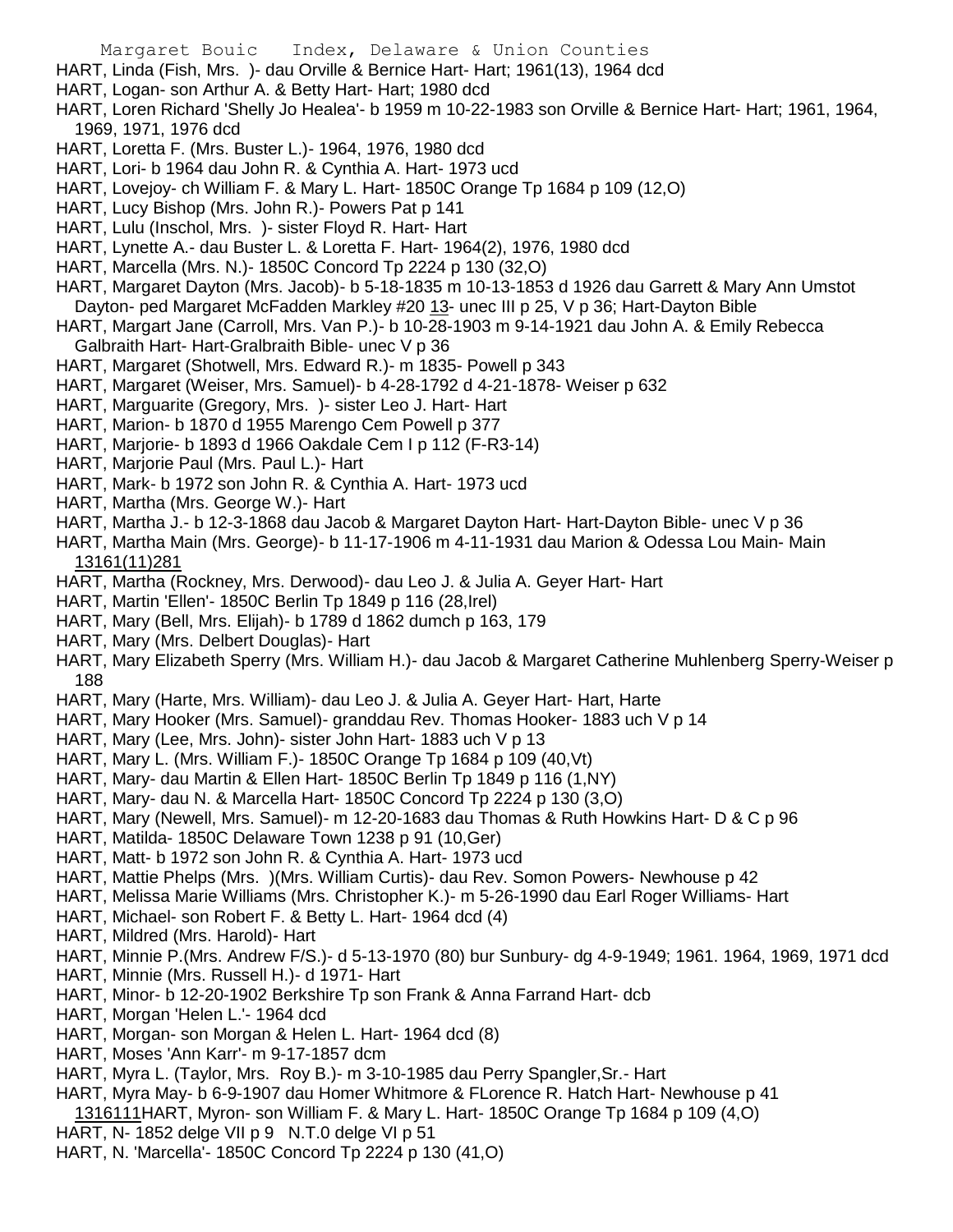- HART, Nancy Jane Newhouse (Mrs. Levi)- b 6-30-1832 m 11-19-1857 dcm d 12-22-1901 New Millcreek Cem p 33; dau William & Anna Richey Newhouse- Newhouse p 40 1316; 1908 dch p 788; Richey 4,5; 1880C Scioto Tp 117
- HART, Nancy (Thurston, Mrs. Silas Rowson)- Asp (185-6)
- HART, Nathaniel- 1880 dch p 499; 1908 dch p 451; delge IV p 26, V p 34; 1976 dch p 194
- HART, Nelda Nan Morgan (Mrs. Roger Dale)- m 9-7-1974 dau Rev. Henry A. Morgan-Hart
- HART, Norman- son Oscar & Shirley Hart- Hart
- HART, Omar- brother Charles M. Hart- Hart
- HART, Oral (Pfeifer, Mrs. John)- b 10-1-5-1896/7 d 2-1979 dau Lewis Eveland & Daisy Walker Hart-
- Newhouse 131642; Richey; 1900C Leesburg Tp 209-212 p 8B (3,O,O,O)
- HART, Orville H.'Berneice'- son Charles H. & Bessie Mae Hall Hart- Hart; 1961, 1969, 1971, 1976 dcd
- HART, Oscar 'Shirley'- d 5-16-1972 (83) Hart
- HART, Otice- b 6-9-1870 Orange Tp son F. J. & E. R. Wilson Hart- dcb
- HART, Payul- son Andrew S. & Minnie P. Hart- Hart
- HART, Paul F. Jr.- Hart
- HART, Paul L. 'Marjorie Paul'- Hart
- HART, Pearl L.- brother Russell H. Hart- Hart; 1961, 1964, 1969, 1971 dcd
- HART, Phoebe Bernice (McFadden, Mrs. Harry Leland)- b 9-8-1901 m 8-6-1924 dau John A. & Emily Rebecca Galbraith Hart- ped Margaret McFadden Markley #20 3; hart-Galbraith Bible- unec III p 25, V p 36, VI p 37
- HART, Ray K. 'Ruth L. Gonser'- Graham (18(11)72)
- HART, Raymond- son Andrew S. & Minnie P. Hart- Hart
- HART, Rhoda Elizabeth Hoffman (Mrs. Donald)- m 8-18-1936- Main (13161(11)2812)
- HART, Richard- 1961, 1964, 1969, 1971, 1976, 1980 dcd
- HART, Richard- b 12-20-1902 Berkshire Tp son Frank Luther & Anna Farrand Hart-
- dcb late
- HART, Robert- Liberty Tp 1980 dcd
- HART, Robert- Bean-Oller Rd; 1976, 1980 dcd
- HART, Robert- son Andrew S. & Minnie P. Hart- Hart
- HART, Robert E. 'Bette'- 1961, 1964 dcd Orange Tp
- HART, Robert Elmer 'Esta Margaret Stocker'- b 12-30-1910 m -24-1933 d 4-1-1953 son John A. & Emily Rebecca Galbraith Hart- Hart-Galbraith Bible- unec V p 36
- HART, Robert F.'Betty L.'- son Charles H. & Bessie Mae Hall Hart- Hart; 1961, 1964 dcd
- HART, Robert- son George W. & Martha Hart- Hart
- HART, Robert 'Johanna Myser'- b 12-4-1931 son George & Martha Main Hart- Main 13161(11)2811
- HART, Robert- son Robert E. & Bette Hart- 1961 (12), 1964 dcd
- HART, Roberta (Mrs. Van)-dau Robert & Evelyn Zimmer- Hart
- HART, Roger Dale 'Nelda Nan Morgan'- m 9-7-1974 son J.Donald & T. Kathleen Bidwell Hart- Hart; 1959 (10), 1962, 1967, 1971, 1973 ucd
- HART, Rolland Emerson- b 1-10-1891 son Elbridge Joseph & Ella May Smith- Newhouse p 42, 131613
- HART, Roy- son Andrew S. & Minnie P. Hart- Hart
- HART, Russell H. 'Minnie'- d 6-15-1982- Hart
- HART, Ruth L. Gonser (Mrs. Ray K.)- b 8-31-1913 m 6-6-1937 dau Charles E. & Eva C. Stockton Gonser-Graham 18(11)72
- HART, Sally- dau Don Hart- Hart
- HART, Samuel- b 12-27-1866 son Jacob & Margaret Dayton Hart- Hart-Dayton Bible- unec V p 36
- HART, Samuel 'Mary Hooker'- grandson of Stephen Hart- 1883 uch V p 14
- HART, Sandra L. (Keller, Mrs. Royce Lee)- m 7-26-1981- dau William R. & Joyce Hart- Hart
- HART, Sarah Blakely (Mrs. William)- m 10-8-1846 dcm
- HART, Sarah Cowles (Mrs. Stephen)- m 12-28-1869 dau Samuel & Abigail Stanley Cowles- D & C p 61
- HART, Sarah Jo- b 1958 dau J. Donald & T. Kathleen Bidwell Hart- Hart; 1959, 1962, 1967, 1971, 1973, 1975, 1977 ucd
- HART, Sharon- dau Buster L. & Loretta F. Hart- 1964 dcd (8)
- HART, Sharon (Mrs. David)- Hart
- HART, Sharon- dau Morgan & Helen L. Hart- 1964 dcd (7)
- HART, Shelly Jo Healea (Mrs. Loren Richard)- m 10-22-1983 dau Don Healea- Hart
- HART, Sherry L. (Miller, Mrs. Earl)- d 12-17-1975 (25) dau Harry Hart- Hart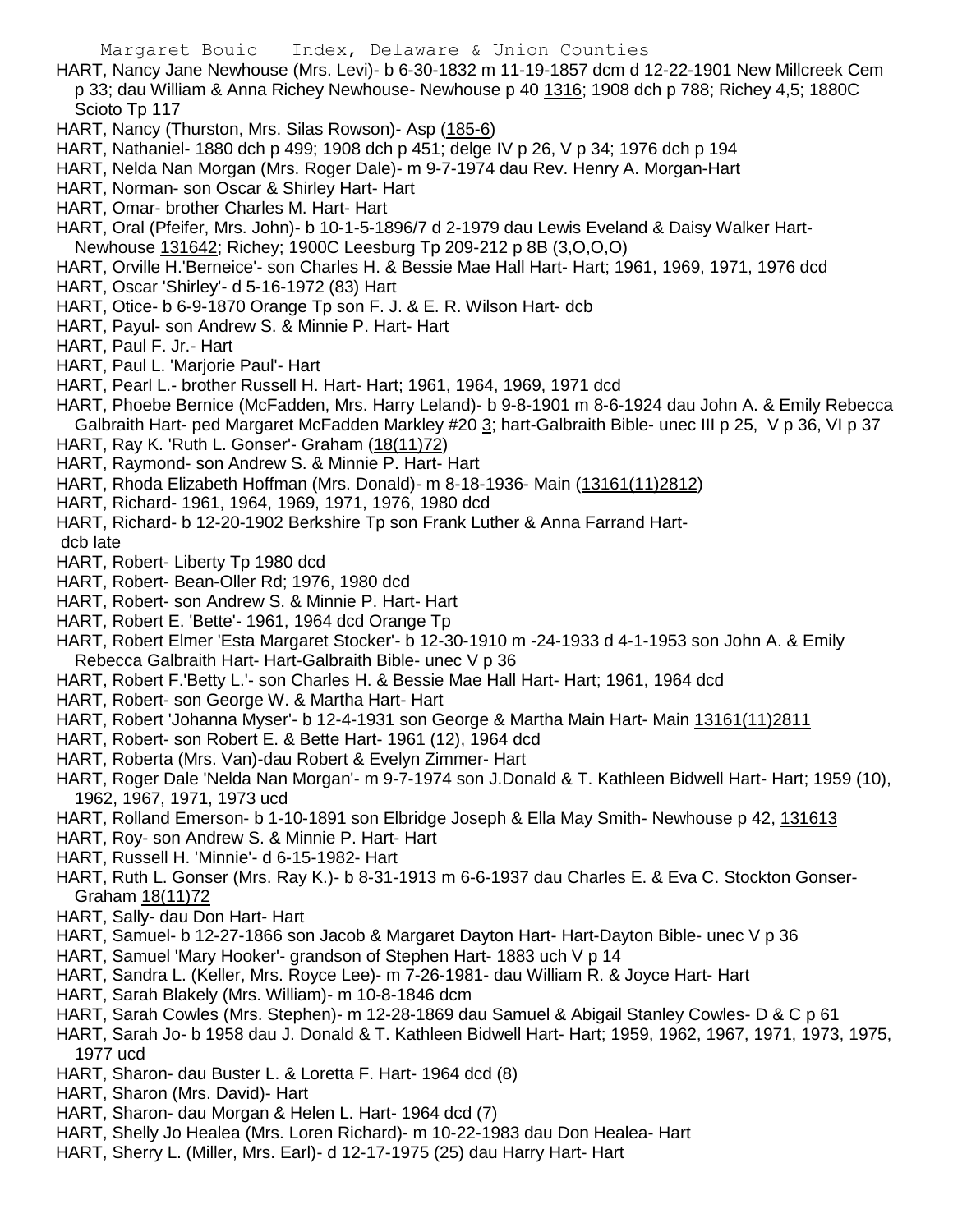- HART, Shirley (Mrs. Oscar)- Hart
- HART, Stella- dg 1-14-1908 delge VIII p 13
- HART, Stephen- Powers Pat p 47
- HART, Deacon Stephen- 1883 uch V p 14
- HART, Stephen 'Sarah Cowles'- m 12-18-1689 D & C p 61
- HART, Sue (Viering, Mrs. )- dau Paul L. & Marjorie Paul Hart- Hart
- HART, Susie (Wilson, Mrs. Roy V.)- sister Russell H. Hart- Hart
- HART, Teresa- dau David P. & Sharon Hart- Hart
- HART, Thomas- 1806 delge III p 25
- HART, Thomas- son Martin & Ellen Hart 1850C Berlin Tp 1849 p 116 (4,Irel)
- HART, Van 'Roberta-'Hart son Bob & Betty Hart- Hart
- HART, Verna (Yoakem, Mrs. )- dau Andrew S. & Minnie P. Hart- Hart
- HART, Victor R.- b 8-24-1945 son Ray K. & Ruth L. Gonser Hart- Graham 18(11)723
- HART, Virgil- son Edgar M. Hart- Hart
- HART, Virginia (Marshall, Mrs. )- dau Russell H. & Minnie Hart- Hart
- HART, Wesley- son Earl & Freida Rhoades Hart- Richey
- HART, William Curtis 'Estella Hariger'- b 11-12-1866 son Levi & Nancy Jane Newhouse Hart- Newhouse p 42 13163;Richey 5,6; 1880C Scioto Tp 117
- HART, William F. 'Mary L.'- 1850C Orange Tp 1684 p 109 (46,NJ)
- HART, William H. 'Mary Elizabeth Sperry;- Weiser p 188
- HART, William 'Joyce'- Hart
- HART, William- grandson of Mary Alfree- Nash p 125
- HART, William- son Paul L. & Marjorie Paul Hart- Hart
- HART, William 'Sarah Blakely'- m 10-8-1846 dcm
- HARTE, Alice Jeanette Davis (Mrs. Clarence J.)-d 4-26-1980 (75) bur Forest Lawn, Cols.- Harte
- HARTE, Beadie (Griswold, Mrs. )- sister Clarence J. Harte- Harte
- HARTE, Christine (Morin, Mrs. Gary)- dau William G. & Mary L. Hart Harte- Hart; Harte
- HARTE, Clarence J.'Alice Jeanette Davis'- d 8-2-1978 (77) Forest Lawn Cem Cols.- Harte
- HARTE, Claude- brother Clarence J. Harte- Harte
- HARTE, Dorothy (Pipes, Mrs. )- dau Clarence J. & Alice Harte- Harte
- HARTE, Kathleen (Mrs. Richard)- Harte
- HARTE, Kathleen (West, Mrs. )- dau William G. & Mary L. Hart Harte- Hart; Harte
- HARTE, Mabel (Wilburn, Mrs. Clarence J.)- sister Clarence J. Harte- Haret
- HARTE, Philip C.- son William G. & Mary L. Hart Harte- Harte; Harte
- Harte, Richard S. 'Kathleen'- son William G. & Mary L. Hart Harte- Hart; Harte
- HARTE, William G.'Mary L. Hart'- b 4-23-1924 m 8-3-1945 d 10-2-1992 (68) Green Lawn Cem- son Clarence J. & Alice Jeanette Davis Harte- Harte
- HARTEE,--family of Alice Heath Baker- unec XII p 37
- HARTER, Hartell, Louis- 1949 ucd
- HARTENSTEIN, Caroline (Greiner, Mrs. Charles)- m 9-30-1858 dcm
- HARTENSTEIN, Jacob- 395
- HARTENSTEIN, Marie/Marie (Schreyer, Mrs. George Michael)- m 2-19-1856 dcm
- HARTER, ----Pabst 2 p 85; unec III p 17
- HARTER, Bible originial owned by Everett W. Davies, 5601 Wooddsle Ave., Minieapolis Minn. 55424

HARTER, Mr.- lpc p 7

- HARTER, Mrs. 1875 Delaware Tp CCC
- HARTER, A. C.- Pabst Pion I p 42
- HARTER, Agnes Finley (Mrs. Joseph)- b 2-12-1800 m 2-12-1824 d 12-10-1830 (30-9-28) Powell p 95; dbg p 11; dau David & Sarah Moore Finley- Finley
- HARTER, A. J.- dg 1-7-1908 delge VIII p 13
- HARTER, Andrew- b 1767 d 1847 Oak Grove Cem Powell p 433
- HARTER, Andrew Sr. 'Anna Magdalena;- dumch p 495; lpc p 8; hmp p 59; dcga p 40, 51 Del Pat & Fr Chr. delge p 66; Powell p 95
- HARTER, Andrew,Jr. 'Jane Conway Cronkleton''Laura P. Andrews Buel'- b 1795 m(2) 1-7-1841 dcm d 5-19- 1879 (84) Cronkleton Cem- Powell p 152, 158- son Andrew Harter, Sr.; hmp p 59; Pabst 8 p 2; dumch p 495; 1820C Delaware Tp; 1850C Liberty Tp 1484 p 102 (55, Pa); hadc p 34; Powers p 49; delge I p 14,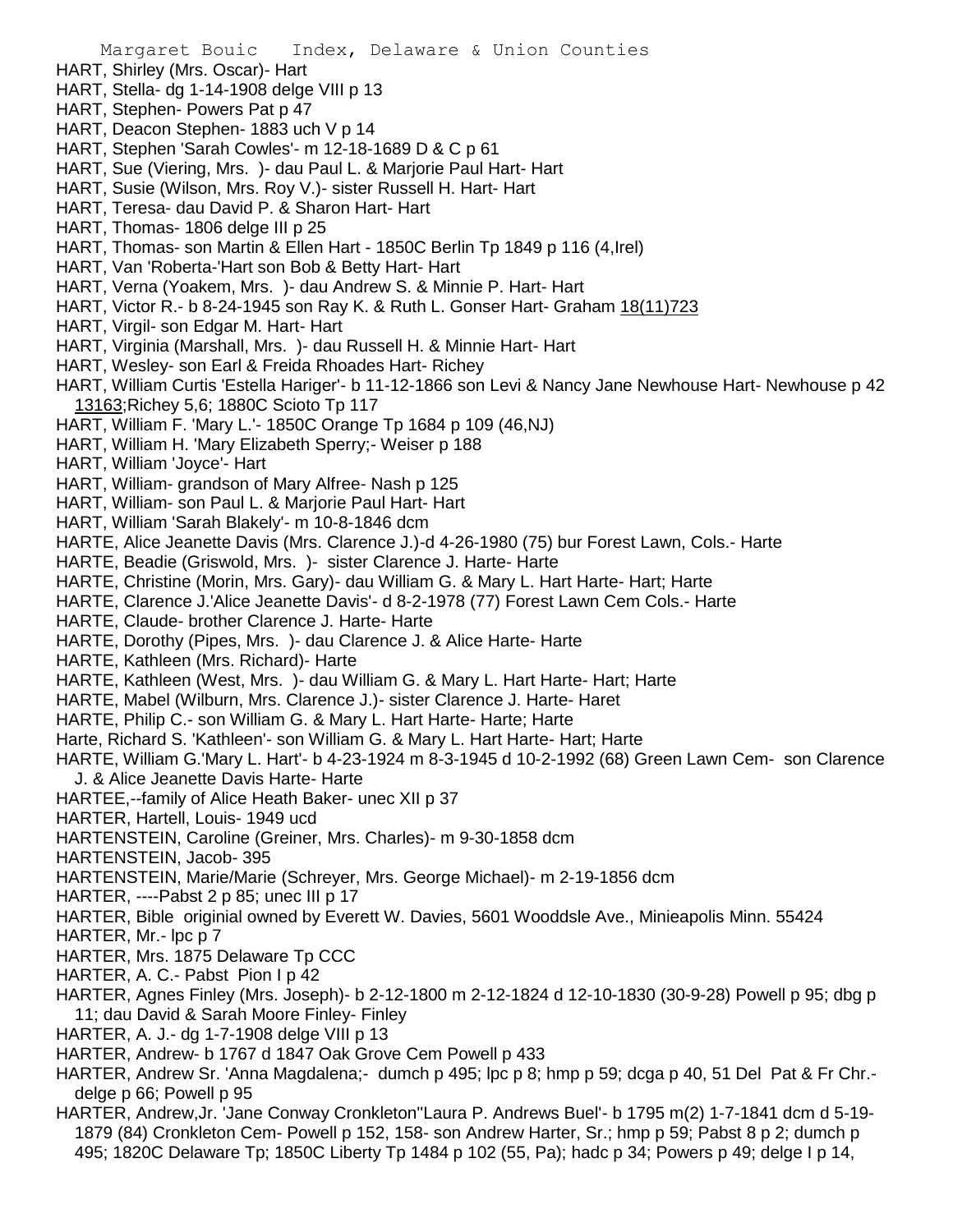Powell p 66, 67 VII p 57

- HARTER, Andrew Jacob 'Lucy A. Schanck'- b 9-17-1836 m 8-20-1861 d 4-8-1905 Old Liberty Chyd Powell p 153 son Andrew Jr. & Jane Conway Harter- 1880 dch p 317, 319, 399; 1908 dch p 246, 279, 395, 451, 834; hadc p 99; dumch p 57 picture, 59, 418, 495, 496; lpc p 13, 22; delge VII p 42; Pabst 5 p 2
- HARTER, Andrew 'Mary Sulden'- m 9-17-1835 dcm; delge VII p 26
- HARTER, Andrew 'Mary'- deserted- dcga p 45, 59; Del Pat & Fr Chron 1-29-1829
- HARTER, Andrew Shaeffer- b 7-16-1841 d 2-23-1855 Harter Bible; Oak Grove Powell p 433
- HARTER, Ann E.- dau Andrew Jr. & Jane Conway Harter- dumch p 495
- HARTER, Anna (Mrs. Andrew)- dbt p 12; Powell p 95

HARTER, Anna Magdalena (Mrs. Andrew)- b 1774 d 11-14-1827 (53-7-2) Powell p 433; dcga p 40 Del Pat & Fr Ch; delge III p 66

- HARTER, Anna Mary- d 8-8-1830 dau Andrew Harter- dcga p 51 Ohio State Gaz.
- HARTER, Anthony/Tony- b 1962 son James E. & Linda Powell Harter- Harter
- HARTER, Anne- dau Mldred Chapman Harter- Harter; 1964, 1969 dcd
- HARTER, Arthur L.- b 2-5-1900 Concord Tp son M. D. & Harriet Jones Harter- dcb
- HARTER, Augusta Dahlman (Mrs. Charles H.)- b 2-25-1848 m 2-4-1867 Harter Bible
- HARTER, Barbara Sue Krack (Mrs. Robert Lee)- m 11-10-1962 Harter; 1969, 1971, 1976, 1980 dcd
- HARTER, Benjamin- b 1802 d 1876 Oak Grove, Powell p 433; 1850C Delaware Town 1070 p 83 (47,Pa)
- HARTER, Benjamin Corwin 'Mary Engard'- b 7-11-1848 m 10-24-1882 d 10-5-1884 bur Oak Grove Powell p 432, 433
- HARTER, Bertha b 5-21-1901 dau Robert & Harriet Teresta Weiser Harter- Weiser p 772
- HARTER, Beth Kepler (Mrs. Larry)- m 4-10-1976 dau Donald Kepler- Harter
- HARTER, Betty (Newlon, Mrs. )- dau Floyd R. & Charlotte Harter- Harter
- HARTER, Betty (Riley, Mrs. )- sister Charles E. Harter- Harter
- HARTER, Brenda- dau Marie M. Harter- 1964 dcd (8)
- HARTER, Brenda D Morrow (Mrs. C. Timothy)- m 11-14-1981 dau Roger Morrow- Harter
- HARTER, Bryan- b 1965 son Edwin A. & Carolyn Harter- 1969, 1971, 1976, 1980 dcd
- HARTER, Carol (Bearden, Mrs. )- b 1962 dau Harvey Junior & Ruby Bryant Harter- 1969 dcd
- HARTER, Carolyn M. (Mrs. Edwin)- 1964, 1969, 1971, 1976, 1980 dcd
- HARTER, Carolyn (Filippi, Mrs. Fred)- dau Marion Harter- Harter
- HARTER, Carrie L. Houck (Mrs. Robert L. Jr.)- m 10-29-1983 dau Fred Houck- Harter
- HARTER, Catharine (Dalton, Mrs. George)- m 7-1822 dcga p 6 Del Pat & Fr Chron
- HARTER, Catherine E. B. McCutchen (Mrs. Henry)- m 11-3-1842 dcm; 1908 dch p 834; 1850C Delaware Tp 1362 p 97 (33,O)
- HARTER, Charles- 1908 dch p 395; Harter
- HARTER, Charles E. 'Ruby'- d 1-3-1985 (68) Oak Grove- Harter
- HARTER, Charles Elmer- b 1865 d 1946 Old Liberty Chyd Powell p 152; son Andrew J. & Lucy A. Schanck Harter- dumch p 496; hmp p 60; lpc p 22, 24; dg 12-1946
- HARTER, Charles Marion 'Augusta Louisa Dahlman'- b 3-19-1846 m 2-4-1862 Harter Bible
- HARTER, Charlotte (Mrs. Floyd R.)- Harter
- HARTER, Cheryl (Downing, Mrs. )- dau Lawrence & Selma L. Harter- Harter; 1961(10), 1964, 1969 dcd
- HARTER, Chris- b 1964 ch Robert & Sue Harter- 1969 dcd
- HARTER, Christiana (Cunningham, Mrs. Joseph D.)- b 9-14-1799 d 1-12-1881 ped Marilyn Phillips Miller 29; delge III p 66, IV p 72
- HARTER, Christianna (Hardin, Mrs. Solomon) m 5-21-1863 dau Andrew Jr. & Jane Conway Harter- dumch p 495; 1850C Liberty Tp Del. Co 11484 p 102 (23,O); delge III p 66
- HARTER, Christopher- b 1964 son Robert L. & Barbara Sue Harter- 1971, 1976, 1980 dcd
- HARTER, Cinday Jane- b 9-26-1957 dau Roger & Virgene Ecker Harter- Weiser p
- 771
- HARTER, Clara E.- b 10-31-1829 d 11-30-1887 Old Lib. Chyd Powell p p 152; Liberty p 2; lpc p 13, 15
- HARTER, Clarence- son Marion Harter- Harter
- HARTER, Clarence Earl- b 5- -1 Harter Bible
- HARTER, Rev. Clark L. 'Yvonne'- Harter; Marysville p 17
- HARTER, Connie- dau John J. & Elsie I. Harter- 1961(6), 1964, 1969, 1971 dcd
- HARTER, Cornelia Augusta- b 9-18-1872 dau Charles Marion & Augusta louisa Dahlman Harter- Harter Bible
- HARTER, Dalton 'Jeannette Gooding'- d 2-2-1952 son Frederick & Jessie Rutherford Harter- 1908 dch p 757;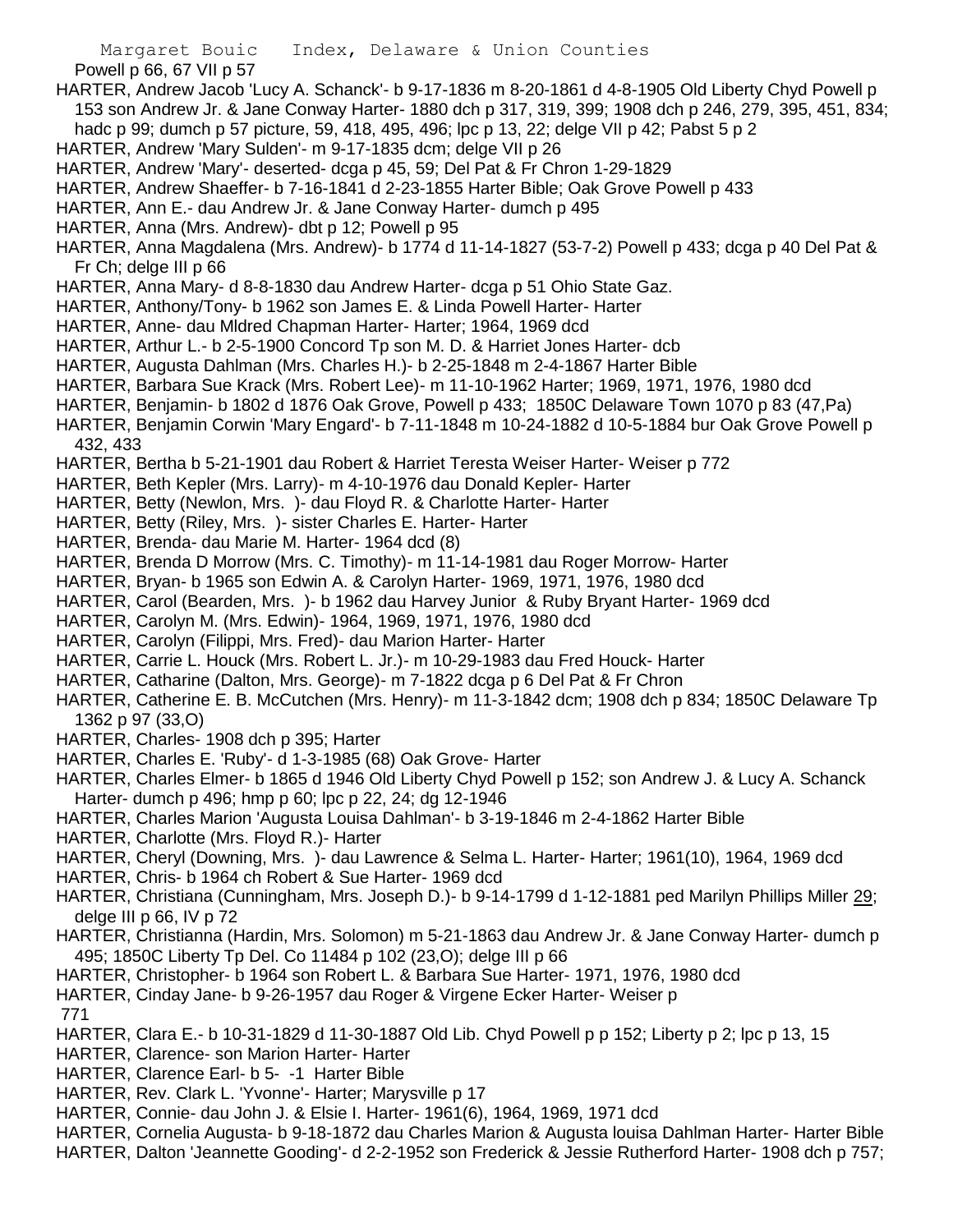dg 2-2-1952

HARTER, Darlene (Clark, Mrs. )- sister George E. Harter- Harter

- HARTER, Debi Kaye Stewart (Mrs. Charles Timothy)- m 3-11-1978 dau Frank Stewart- Harter
- HARTER, DeVaughn G. 'Nancy Susan Moore'- b 1-1888 son Fred & Mary R. Harter- Cowgill p 8
- HARTER, Donald- son Marion Harter- Harter
- HARTER, Dorothy- dau Foster L. & Ilo Harter- Harter
- HARTER, Dorothy (Meyers, Mrs. )- sister Harvey Junior Harter- Harter
- HARTER, Douglas A. 'Margaret Joyce Longbrake'- b 3-24-1936 m 9-10-1960 Longbrake p 77
- HARTER, Edward- b 1960 son James E. & Linda Powell Harter- Harter; 1961, 1964, 1969, 1981 dcd
- HARTER, Edwin A. 'Carolyn A.;- 1964, 1969, 1971, 1976, 1980 dcd
- HARTER, Edwin- son Ed & Carolyn Harter- 1964 dcd (6)
- HARTER, E. G.- lpc p 13
- HARTER, Eileen (Darst, Mrs. )- dau Harvey Junion Harter- Harter
- HARTER, Eliza (Gillis, Mrs. )- dau Andrew Jr. & Jane Conway Harter- dumch p 495; 1850C Liberty Tp Del Co 1484 p 102 (18,O)
- HARTER, Elizabeth dau Andrew & Anna Harter- b 12-15-1817 d 1821 Powell p 95, 433; dbg p 12
- HARTER, Elizabeth Earl- b 12-10-1843 d 4-19-1871 bur Delaware; Harter Bible
- HARTER, Elizabeth Grearson (Mrs. John)- m 4-6-1837 dcm
- HARTER, Elizabeth (Mrs. John)- d 1-31-1837 (36) Powell p 95; dbg p 11
- HARTER, Elizabeth Lamson (Mrs. John)- m 1-19-1823 dcga p 17 Del Pat & Fr Chron
- HARTER, Elizabeth Peterson (Mrs. George)- m 7-25-1858 dcm
- HARTER, Ellen Colflesh (Mrs. John)- dau John F. & Mary D. Weed Colflesh- 1880 dch p 657
- HARTER, Elnora- d 4-20-1856 (2-9-10) Old Lib. Chyd Powell p 152 dau Andrew Jr. & Jane Conway Harterdumch p 495; 1850C Liberty Tp 1484 p 102 (16,O) (error?)
- HARTER, Elsie I. (Mrs. John J.)- 1961, 1964, 1969, 1971, 1976, 1980 dcd
- HARTER, Emma Lee Myer (Mrs. Robert Preston)- b 7-7-1936 m 12-30-1955 Weiser p 771
- HARTER, Enoch 'Nancy'- 1850C Harlem Tp 567 p 53 (21,O)
- HARTER, Ernest- b 6-7-1881 d 1882 Old Lib. Chyd dcb, Powell p 153 son Andrew J. & Lucy A. Schanck Harter- dumch p 496
- HARTER, Esther/Hester C.- dau Andrew Jr. & Jane Conway Harter- dumch p 495; 1850C Liberty Tp Del Co 1484 p 102 (21,O)
- HARTER, Fay Edward- b 2-19-1891 d 1942 son William Edward & Mary Marie Black Harter- dcb late; bur New Millcreek Cem p 31; Freshwater p 111
- HARTER, Florence (Mrs. Maurice)- Harter
- HARTER, Florence Wilson- b 1861 d 1900 Old Liberty Chyd Powell p 152
- HARTER, Floyd R."Skip"-'Charlotte'-b 1-1-1902 Scioto Tp d 4-5-1979 (76) bur Mansfield- son Marion & Hattie Jones Harter, dcb- Harter
- HARTER, Forrest Lenox- b 12-7-1893 son C. E. & Florence Wilson Harter- dcb; Liberty p 4
- HARTER, Foster 'Ilo'- d 8-15-1972 (73) Fairview Mem. Pk- Harter; 1964 dcd
- HARTER, Ilo (Mrs. Foster)- Pabst 1 p 30; Harter
- HARTER, Frances (Pore, Mrs. )- dau Floyd R. & Charlotte Harter- Harter
- HARTER, Frances Reichman (Berliner, Mrs. )(Mrs. Dr. Hugh A.)- m(2) 10-7-1970- Harter; 1976 dch p 377
- HARTER, Frank 'Helen Kressman'- b 5-3-1891 m 2-28-1933 son Robert & Harriet Teresta Weiser Harter-
- Weiser p 771
- HARTER, Fred 'Mary R.'- Cowgill p 8
- HARTER, Frederick D. 'Jessie M. Rutherford'- son Andrew J. & Lucy A. Schanck Harter- dumch p 496; Liberty p 3; Harter; 1908 dch p 757; delge VII p 23
- HARTER, George- d 7-21- dcga p 51 Ohio State Gaz 7-22-1830
- HARTER, George E.- b 5-10-1930 d 3-2-1990 (59) Oak Grove Cem- Harter
- HARTER, George 'Elizabeth Peterson'- m 7-25-1858 dcm
- HARTER, Georgiana- mother of Hugh A. Harter- 1976 dch p 377
- HARTER, Gladys (Crawford, Mrs. )- sister Harvey Junior Harter- Harter
- HARTER, Gladys- dau William & Mary Black Harter- Freshwater p 111
- HARTER, Goldia Mary- b 1887 d 12-26-1897 New Millcreek Cem p 31- dau William & Mary Black Harter-Freshwater p 111
- HARTER, Harriet Teresta Weiser (Mrs. Robert)- b 8-28-1870 m 12-6-1888 dau Harry Hess & Catherine Long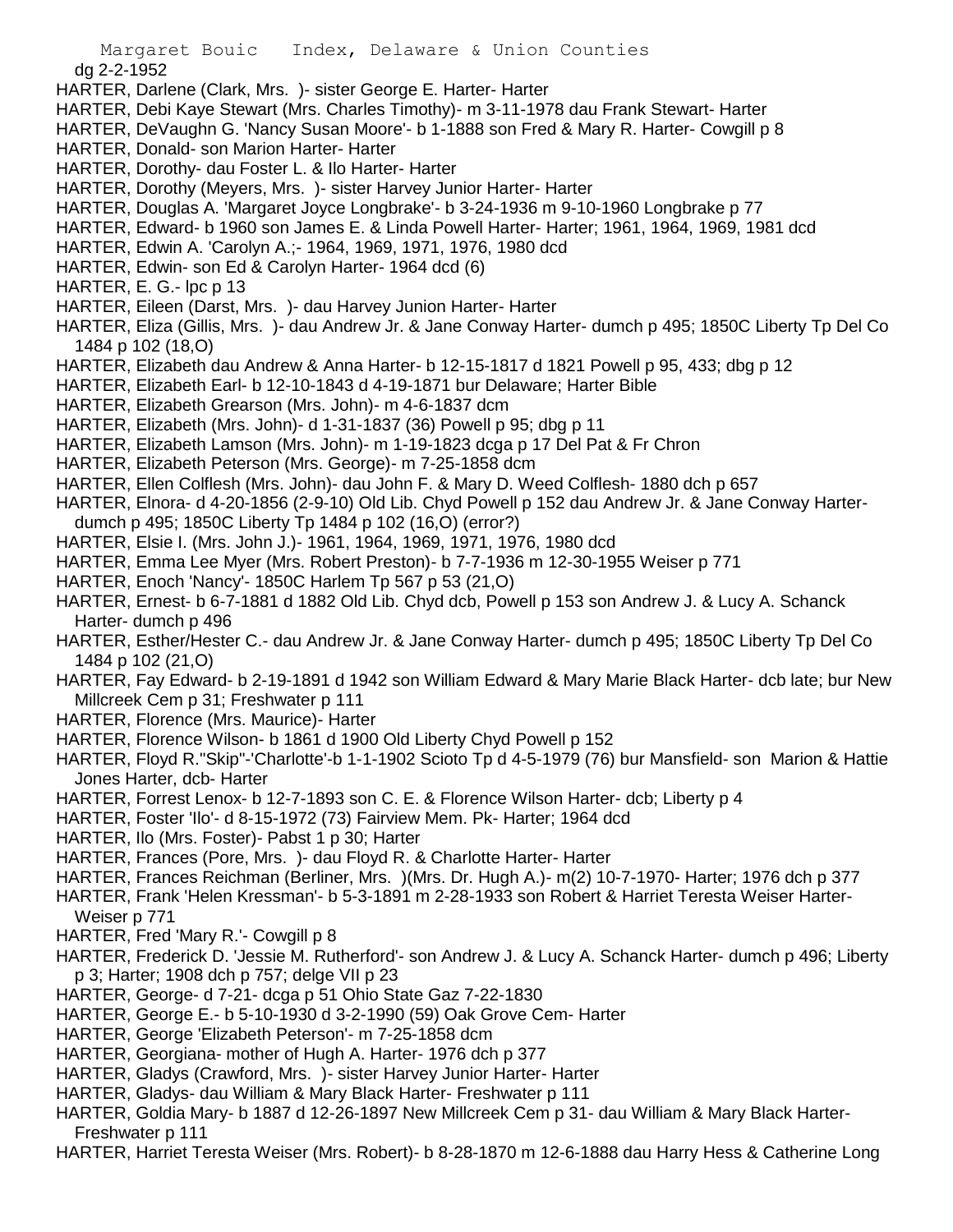Weiser- Weiser p 771

HARTER, Harry- dpc p 87

- HARTER, Harry E.- b 3-8-1900 Liberty Tp son C. E. & Mary Wilson Harter- dcb
- HARTER, Harry- b 3-15-1890 d 4-1900 son Robert & Harriet Teresta Weiser Harter- Weiser p 771
- HARTER, Harry S.- b 1869 d 1888 Old Liberty Chyd Powell p 153- son Andrew J. & Lucy A. Schanck Harterdumch p 496
- HARTER, Harry W. 'Helen'- d 11-15-1970 Oak Grove Cem Harter
- HARTER, Harry W.- son Charles E. Harter- dg 12-1946
- HARTER, ---(McGurer, Mrs. Lawrence)- dg 12-1946
- HARTER, Harvey Junior 'Ruby Bryant'- b 2-9-1929 d 8-21-1989 (60) Oak Grove Harter; 1969 dcd
- HARTER, Hattie- b 1877 d 1905 Oller Cem p 22
- HARTER, Hattie E. (Ahlers, Mrs. Alfred)- m 11-3-1902 Harter Bible
- HARTER, H. E. 'Mary King Javine'- Harter Bible
- HARTER, Helen- grad Delaware HS 1878 delge VI p 72
- HARTER, Helen Kressman (Mrs. Frank)- b 6-20-1898 m 2-28-1933 Weiser p 771
- HARTER, Henry 'Catherine E. B. McCutchen'- m 11-3-1842 dcm son Andrew Harter- 1908 dch p 834; 1850C Delaware Tp 1362 p 97 (37,O)
- HARTER, Henry E. 'Ollie L. Lamb'- m 6-7-1883 Harter Bible
- HARTER, Henry Jacob- b 8-23-1856 Harter Bible
- HARTER, Henry J. 'Mary Elizabeth Duck'- b 11-27-1924 m 7-27-1949 Weiser p 583
- HARTER, Hester C.- dau Andrew & Jane Conway Cronkleton Harter- 1850C Liberty Tp Del Co 1484 p 102 (21,O)
- HARTER, Hiram 'Jennie'- b 1862 d 1937 Maple Dell Cem djlm p 93; 1900C Magnetic Springs 299-302 p 13A (37,O,O,O); m 9y
- HARTER, Hope- dau Rev. Clark L. & Yvonne Harter- Harter
- HARTER, Hortense-dau John H., & Mary E. Harter- Harter
- HARTER, Dr. Hugh A. 'Frances Reichman'- b 12-13-1922 m 10-7-1970 son Anthony & Georgianna Harter-Harter; 1976 dch p 377
- HARTER, Ilo Allison (Mrs. Foster)- dau Henry Marrin & Isadore Davenport Allison- Pabst 1 p 30; 1964 dcd
- HARTER, Isaac- b 1806 d 1845 Oak Grove Cem Powell p 433
- HARTER, J.- 1880 dch p 322; 1908 dch p 834
- HARTER, J. heirs- hadc p 18, 1849 Berlin Tp
- HARTER, Jack- b 1953 son Harvey Junior & Ruby Bryant Harter- Harter; 1969 dcd
- HARTER, Jacob- Pabst 8 p 2 d 4-9-1889 Harter Bible
- HARTER, James A. H. 'Rebecca Ann Fegley'- son Henry & Catherine A. M. E. McCutcheon Harter- 1908 dch p 834; hmp p 174; 1850C Delaware Tp 1362 p 97 (6,O)
- HARTER, James Anthony 'Kelly Susan Henderson'- m 6-16-1984 son James E. & Linda Powell Harter- Harter
- HARTER, James Douglas 'Sara Alice Miller'- b 1860 d 1942 ped James Livingston #218 10 unec X p 59
- HARTER, James- b 1962 son James W. & Linda L. Harter- 1971 dcd
- HARTER, James/Jim E. 'Linda Powell'- Harter; 1961, 1964, 1969, 1971 dcd
- HARTER, James W.- son Lawrence & Selma Blair Harter- Harter
- HARTER, Jane (Mrs. Andrew)- d 9-19-1839 (43-11-2) Old Lib. Chyd Powell p 158
- HARTER, Jane Conway (Cronkleton, Mrs. )(Mrs. Andrew Jr.)- d 9-9-1839 Cronkleton Cem- dumch p 495; delge I p 14
- HARTER, Jeannette Gooding (Mrs. Dalton)- d 12-3-1968 (68) Oak Grove Harter; dg 2-2-1952
- HARTER, Jeffrey Douglas- b 9-17-1964 son Douglas A. & Margaret Joyce Longbrake Harter- Longbrake p 77
- HARTER, Jennie (Mrs. Hiram)- b 1865 d 1929 Maple Dell Cem djlm p 93; 1900C Magentic Springs 299-302 p 13A (34,O,O,O) no ch m 9y
- HARTER, Jessie M. Rutherford (Mrs. Frederick D.)- d 3-22-1972 (93) bur Oak Grove dau Archibald & Jane Glazer Rutherford- 1908 dch p 757; Harter
- HARTER, John- Pabst 8 p 2; 1840C Radnor Tp p 103 (40-50); delge IV p 4
- HARTER, John- 1826 Delaware Tp delge V p 67
- HARTER, John A.- 1908 dch p 395
- HARTER, John 'Elizabeth'- dbg p 11
- HARTER, John 'Elizabeth Grearson'- m 4-6-1837 dcm
- HARTER, John 'Ellen Colflesh;- 1880 dch p 657; 1908 dch p 380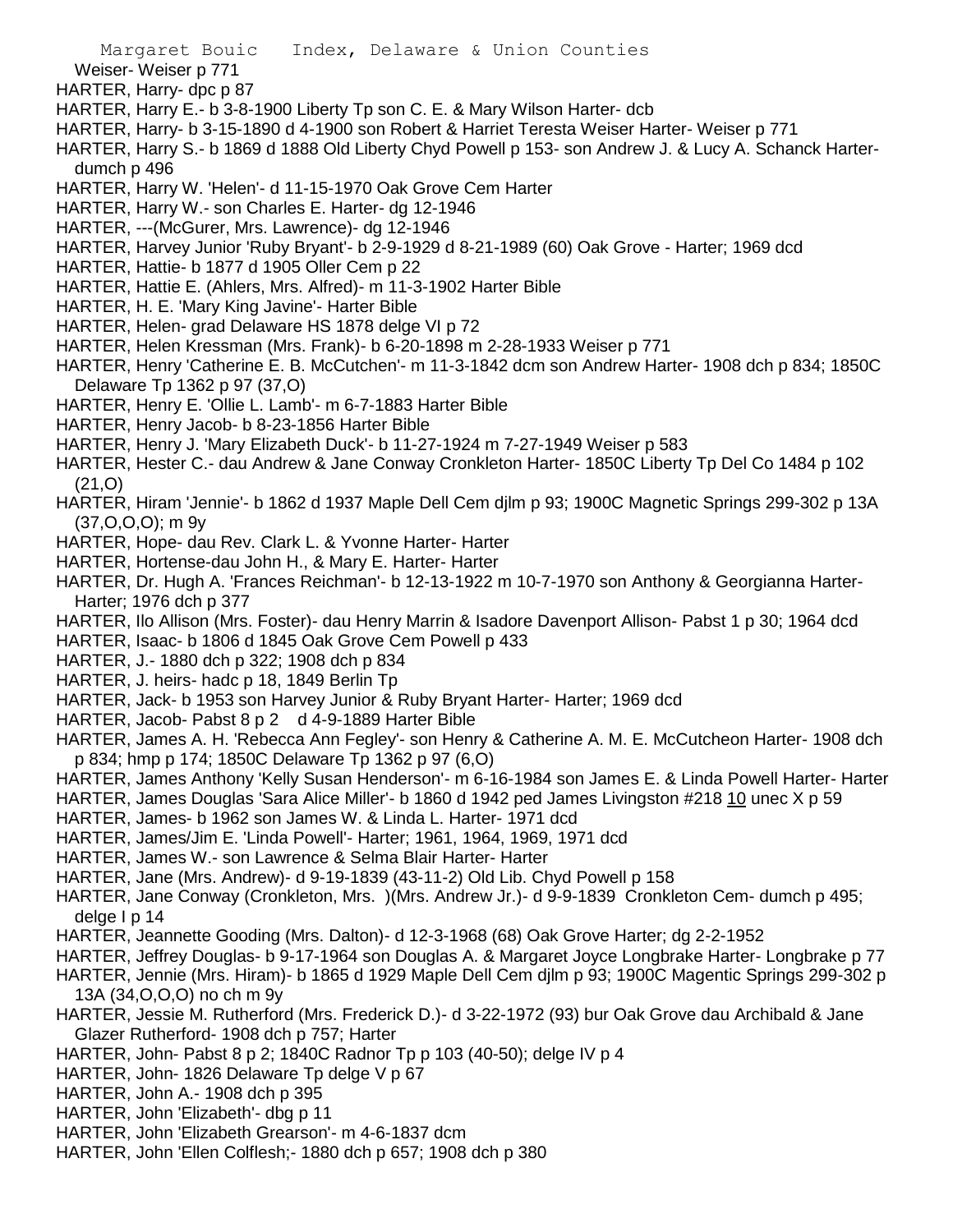HARTER, John G.- b 1810 d 1830 Oak Grove Cem Powell p 433 HARTER, John- brother George E. Harter- Harter HARTER, John H. 'Mary E.'- d 1937 Harter HARTER, John Hoyt- son Andrew J. & Lucy A. Schanck Harter- dumch p 496 HARTER, John- b 1965 son James E. & Linda Powell Harter- Harter; 1969, 1971 dcd HARTER, John J. 'Elsie I.'- 1961, 1964, 1969, 1971, 1976, 1980 dcd HARTER, Joseph- 1826 Berlin Tp delge V p 36 HARTER, Joseph- Pabst 1 p 30, 8 p 2; delge I p 20 HARTER, Joseph 'Agnes'- d 5-19-1831 (32y15d) dcg p 11; dcga p 53, 54 Ohio State Gaz.- Powell p 95 HARTER, Joseph Cyrus- d 11-9-1883 bur Delaware- Harter Bible HARTER, Joseph S.- son Andrew Harter- 1850C Liberty Tp Del Co 1484 p 102 (25,O) HARTER, Joshua T.- b 1850 d 1855 Oak Grove Cem Powell p 433 HARTER, Joshua Trapp- b 12-30-1850 d 1-4-1897 Harter Bible HARTER, Joy- dau Rev. Clark L. & Yvonne Harter- Harter HARTER, Karen Yvonne- b 5-26-1962 dau Douglas A. & Margaret Joyce Longbrake Harter- Longbrake p 77 HARTER, Kathleen Mary- b 8-24-1956 dau Robert Preston & Emma Lee Myer Harter- Weiser p 771 HARTER, Keith- b 1963 son James W. & Linda Powell Harter- Harter; 1964, 1969, 1971 dcd HARTER, Kelly Susan Henderson (Mrs. James Anthony)- m 6-16-1984 dau Roy Henderson- Harter HARTER, Larry 'Beth Kepler'- b 1955 m 4-10-1976 son Lawrence & Selma Blair Harter- Harter; 1961, 1964, 1969, 1971, 1976 dcd HARTER, Laura P. Andrews (Buel, Mrs. ) (Mrs. Andrew J.)- m 1-7-1841 dcm d 6-5-1866 (61-3-28) Old Lib. Chyd Powell p 152; dumch p 495; will dcw Bk 4 p 292(31); 1850C Liberty Tp Del Co 1484 p 102 (45, Conn) HARTER, Lawrence W. 'Selma Blair'- m 8-5-1939 d 5-22-1983 (68) Oak Grove Cem- Harter; 1961, 1964, 1969, 1971, 1976, 1980 dcd HARTER, Leora (Harvison, Mrs. Charles)- b 12-15-1895 m 12-22-1928 dau Robert & Harriet Teresta Weiser Harter- Weiser p 771 HARTER, Leslie/Lester Allison- ch Andrew J. & Lucy A. Schanck Harter- dumch p 496; Harter HARTER, Lilian Gale- b 6-6-1889 Liberty Tp dau C. E. & FLorence Wilson Harter- dcb HARTER, Linda Powell (Mrs. Jim)(Collins, Mrs. Morton)- m(2) 12-13-1981-dau Alfred Powell- Harter; 1961, 1964, 1969, 1971 dcd HARTER, Lizzie/Elizabeth Earl (Peckham, Mrs. Joseph)- m 7-2-1866 Harter Bible-HARTER, Louise (Illingworth, Mrs. Richard)- dau Frederick D. & Jessie R. Rutherford Harter- Harter HARTER, Lousetta Margueritte (Davies, Mrs. Robert W.)- m 6-23-1909- Harter Bible HARTER, Lucile (Todd, Mrs. Robert)- dau Frederick D. & Jessie M. Rutherford Harter- Harter HARTER, Lucy Ann Schanck (Mrs. Andrew J.) b 1843 m 1861 d 1922 Old Lib. Chyd Powell p 153- dau William & Sophia Alfred Schanck- dumch p 496 HARTER, Mamie (Willis, Mrs. R. K.)- dau Andrew J. & Lucy A. Schanck Harter- Harter; dumch p 418, 496 HARTER, Margaret (Hancock, Mrs. William L.)- b 4-30-1912 m 12-31-1932 dau Robert & Harriet Teresta Weiser Harter- Weiser p 772 HARTER, Margaret (Jordan, Mrs. John)- dau Foster L. & Ilo Harter- Harter HARTER, Margaret Joyce Longbrake (Mrs. Douglas A.)- b 10-22-1936 m 9-10-1960 dau William Van Fleet & Margaret J. Barr Longbrake- Longbrake p 77 HARTER, Maria Magdalena- b 7-5-1853 d 12-21-1903 Harter Bible HARTER, Marie M./E- 1964, 1969 dcd HARTER, Marilyn (Bowling, Mrs. )- dau Floyd R. & Charlotte Harter- Harter HARTER, Marion- b 1877 d 1941 Oller Cem p 22 HARTER, Marion Alice- b 7-26-1869 dau Charles Marion & Augusta Louisa Dahlman Harter- Harter HARTER, Marion/Jack -d 7-14-1974 (76) brother Foster L. Harter- Harter HARTER, Marion- b 5-26-1898 Scioto Tp son Marion & H. Jones Harter- dcb HARTER, Marjorie (Schriver, Mrs. Clayton, Mrs. )- dau Foster & Ilo Harter- Harter HARTER, Mark- b 1964 son James E. & Linda Powell Harter- Harter; 1964, 1969, 1971 dcd HARTER, Mary (Mrs. Andrew)- dcga p 45, 59 deserted; Del Pat & Fr Chron; Ohio State Gaz HARTER, Mary Ann- b 1808 d 8-9-1830 (22-6-22) Powell p 95, 433 dau Andrew & Anna Magdalena Harterdbg p 12

Margaret Bouic Index, Delaware & Union Counties

HARTER, Mary E. (Mrs. John H.)- d 3-29-1979 (87) Radnor Cem- Harter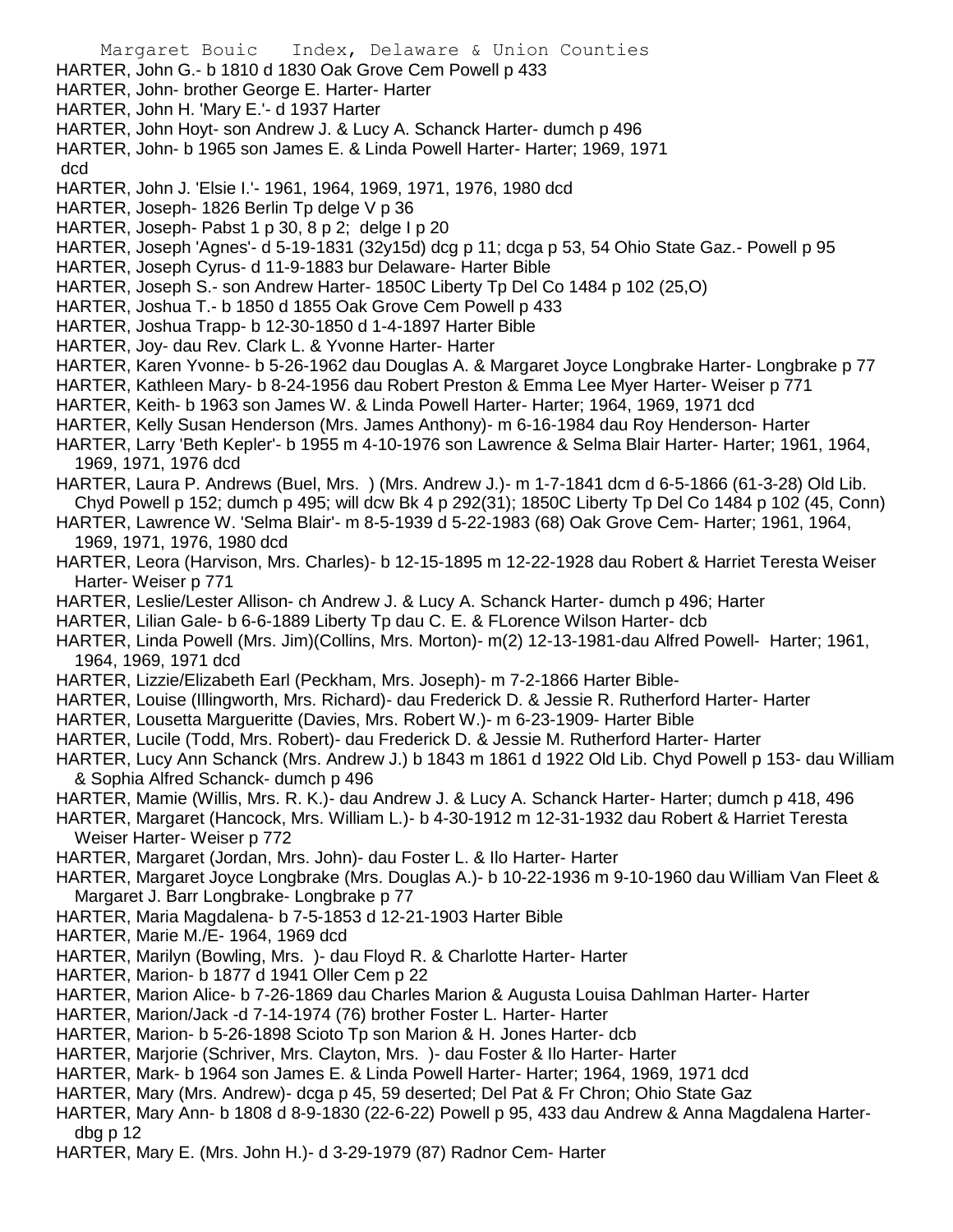- HARTER, Mary Elizabeth Buck (Mrs. Henry,Jr.)- b 7-30-1926 m 7-27-1949 dau William Norman & Lula Mae Hackman Duck- Weiser p 583
- HARTER, Mary (Keen, Mrs. Ralph)- Weiser p 773
- HARTER, Mary Kellogg Monty (Krs. Ralph)- b 4-28-1898 m 6-28-1930 Weiser p 771
- HARTER, Mary Lou (Romano, Mrs. Joseph A.)- b 7-19-1934 m 9-19-1953 dau Ralph & Mary Kellogg Monty Harter- Weiser p 771
- HARTER, Mary Marie Black (Mrs. William Edward)-b 9-30-1864 d 1933 (26-1891) dcb Late (Fay E.)- dau Robert & Mary Freshwater Black- Freshwater p 111
- HARTER, Mary M. N.dau Henry & Catherine A. M. B. McCutcheon Harter- 1908 dch p 834; 1850C Delaware Tp 1362 p 97 (2,O)
- HARTER, Mary R. (Mrs. Fred W.)- Cowgill p 8
- HARTER, Mary Sulden (Mrs. Andrew)- m 9-17-1835 dcm; delge VII p 26
- HARTER, Mary (Mrs. William)- b 1864 d 1933 New Millcreek Cem p 31
- HARTER, Mattie- b 4-27-1864 Hampton, Iowa- Harter Bible
- HARTER, Maurice L. 'Florence' son Frederick & Jessie Rutherford Harter- 1908 dch p 757; Harter; Rutherford
- HARTER, ---(Blake, Mrs. William L.)- dau Maurice L. & Florence Harter- Harter
- HARTER, Melvin- son Marion Harter- Harter
- HARTER, Meridon G.- son Dalton & Jeannette Gooding Harter- Harter; dg 2-2-1952
- HARTER, Michael- b 1970 son Richard E. & Patricia J. Harter- 1971 dcd
- HARTER, Mike- son Marie M. Harter- 1964 dcd (10)
- HARTER, Mildred Chapman (Mrs. )- d 9-10-1943 (63) Harter
- HARTER, Nancy- delge I p 20 1825
- HARTER, Nancy (Mrs. Enoch)- 1850C Harlem Tp 567 p 53 (19,O)
- HARTER, Nancy (Green, Mrs. William)- dau Dalton & Jeannette Gooding Harter- Harter; dg 2-2-1952
- HARTER, Nancy Susan Moore (Mrs. DeVaughn G.)- b 7-7-1888 d 2-6-1967 dau John Franklin & Hester Marie Bowsher Moore- Cowgill p 8
- HARTER, Nellie Dora (Livingston, Mrs. John Clifton)- b 1893 d 1973 dau James Douglas & Sara Allice Miller Harter- ped James Livingston #218 unec X p 59
- HARTER, Noel- b 10-28-1936 son Frank & Helen Kressman Harter- Weiser p 771
- HARTER, Ocie- b 1911 New Millcreek Cem p 31; 1969, 1971, 1976, 1980 dcd
- HARTER, Ollie L. Lamb (Mrs. Henry E.)- m 6-7-1883 Harter Bible
- HARTER, Pam- b 1956 dau John J. & Elsie I. Harter- 1961, 1964, 1969, 1971 dcd
- HARTER, Patricia Ann Stock (Mrs. Richard E.)- m 6-11-1960 dau Paul W. Stock- Harter; 1969, 1971 dcd
- HARTER, Patricia Sue (Neville, Mrs. Benjamin L.)(Lett, Mrs. )- m 3-28-1966 dau Lawrence & Selma Blair Harter- Harter; 1961 (13), 1964 dcd
- HARTER, Patricia (Myers, Mrs. )- dau Floyd R. & Charlotte Harter- Harter
- HARTER, Peggy (Fraley, Mrs. )- sister George E. Harter- Harter
- HARTER, Ralph 'Mary Kellogg Monty'- b 9-19-1893 m 6-28-1930 son Robert & Harriet Teresta Weiser Harter-Weiser p 771
- HARTER, Randall Wesley 'Sheryl Lynne Hendrickson'- b 1960 m 10-27-1979 son John J. & Elsie I. Harter-Harter; 1961, 1964, 1969, 1971, 1976 dcd
- HARTER, Rebecca Ann Fegley (Mrs. James A.)- dau Henry Fegley- 1908 dch p 834
- HARTER, Rebecca (Marshall, Mrs. Isaac)- m 1-20-1852 dcm
- HARTER, Rhoda M. b 1872 d 1946 Old Liberty Chyd Powell p 152; lpc p 18, 24
- HARTER, Richard E. 'Patricia Ann Stock'- m 6-11-1960 son Charles Harter- Harter; 1969, 1971 dcd
- HARTER, Richard- brother George E. Harter- Harter
- HARTER, Robert 'Harriet Teresta Weiser'- b 9-11-1868 m 12-6-1888- Weiser p 771
- HARTER, Robert Lee 'Barbara Susan Krack'- m 11-10-1962 son Lawrence & Selma Blair Harter- Harter; 1961 (16), 1969, 1980 dcd
- HARTER, Robert L. Jr. 'Carrie L. Houck'- b 1963 m 10-29-1983 son Robert Lee & Barbara Susan Krack Harter,Sr- Harter; 1969, 1971, 1976, 1980 dcd
- HARTER, Robert Preston 'Emma Lee Hyer'- b 4-12-1932 m 12-30-1955 son Ralph & Mary Kellogg Monty Harter- Weiser p 771
- HARTER, Roger 'Virgene Ecker'- b 2-17-1935 m 7-13-1956 son Frank & Helen Kressman Harter- Weiser p 771
- HARTER, Roy Peckham 'Martha Pederson'- b 7-19-1889 m 3-4-1914 Harter Bible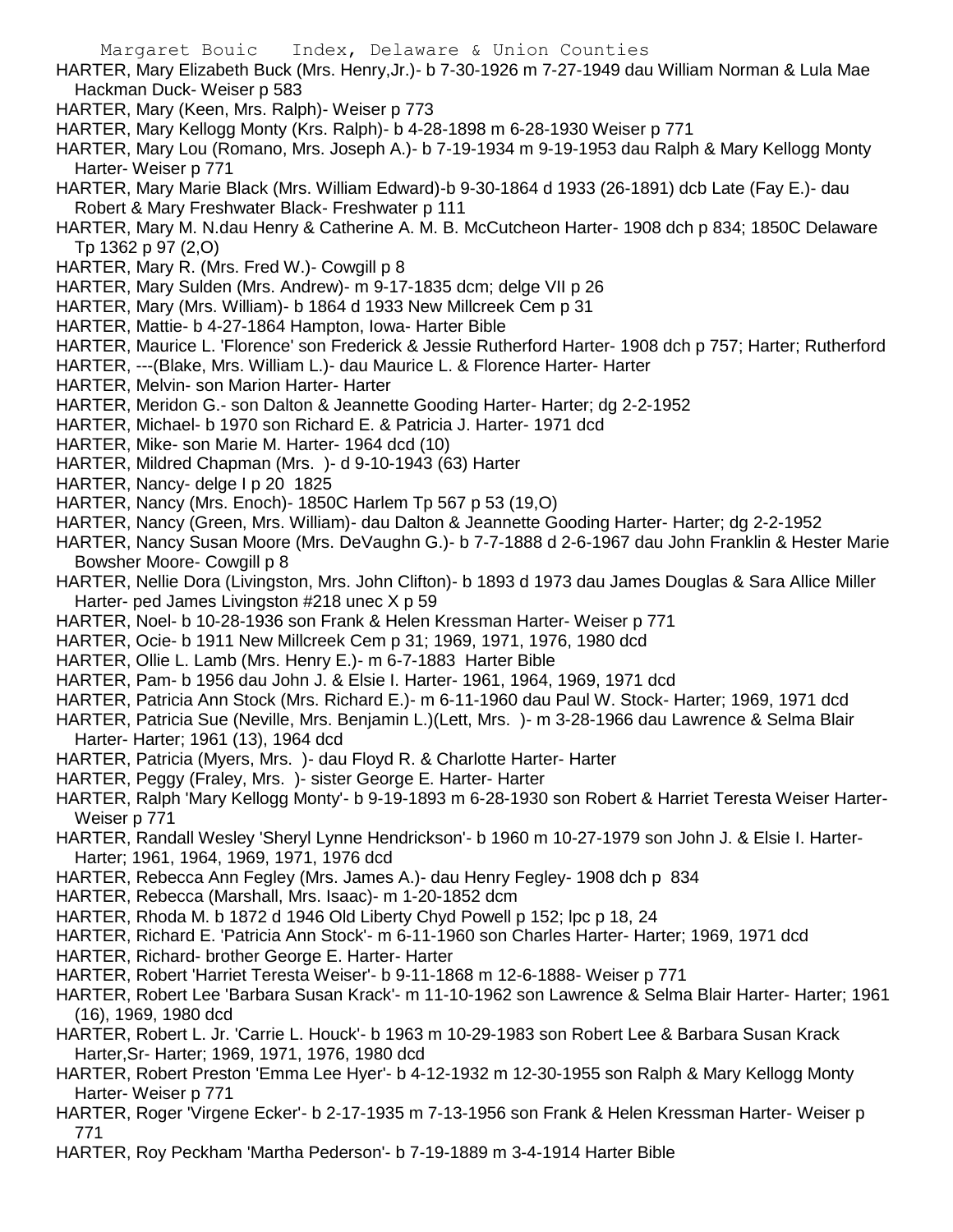- Margaret Bouic Index, Delaware & Union Counties HARTER, Ruby Bryant (Mrs. Harvey Junior)- Harter; 1969 dcd HARTER, Ruby (Mrs. Charles E.)- Harter
- HARTER, Ruth (Gay, Mrs. )- sister Harvey Junior Harter- Harter
- HARTER, Sara Allice Miller (Mrs. James Douglas)- b 1874 d 1946 ped James Livingston #218 11; unec X p 59
- HARTER, Sarah Kyle (Mrs. )- dcw Bk 3 p 219
- HARTER, Scott- b 1958 son Ed A. & Caroline Harter- 1969, 1971, 1976, 1980 dcd
- HARTER, Selma Blair (Mrs. Lawrence)- m 8-5-1949 Harter; 1961, 1964, 1969, 1971, 1976, 1980 dcd; delge VII p 31
- HARTER, Sharon (Collins, Mrs. )- b 1956 dau Harvey Junior & Ruby Bryant Harter- Harter; 1969 dcd
- HARTER, Sheryl Lynne (Mrs. Randall Wesley)- m 10-27-1979 dau Charuth Hatch- and Mr. & Mrs. Thomas J. Hendrickson- Harter
- HARTER, Sue- dau Marie M. Harter- 1964 dcd (13)
- HARTER, Susanna Maria- m 9-29-18 d 3-8-1896 Harter Bible
- HARTER, Thomas- 1807 delge II p 36, 37
- HARTER, Thurman- b 1967 son Harvey Junior & Ruby Bryant Harter- Harter; 1969 dcd
- HARTER, Tim- b 1958 son Lawrence W. & Selma Blair Harter- 1961, 1964, 1969, 1971, 1976 dcd
- HARTER, Tina Denise- b 9-2-1963 dau Lawrence W. & Selma L. Blair Harter- Harter; 1964, 1969, 1971, 1976, 1980 dcd- engaged to David Baker
- HARTER, Tracy Lynn b 1963- dau Edward & Carolyn Harter- Harter; 1964, 1969, 1971, 1976, 1980 dcdengaged to Bruce Alan Kinnaird
- HARTER, Charles Timothy 'Debi Kaye Stewart''Brenda D. Morrow'- m (1) 3-11-1978 (2) 11-14-1981 son Lawrence & Selma Blair Harter- Harter
- HARTER, Virgene Ecker (Mrs. Robert)- b 4-16-1937 m 7-13-1956 Weiser p 771
- HARTER, Wilbur-d c 1942 son Mildred Chapman Harter- Harter
- HARTER, Wilda (Van Brimmer, Mrs. George)- dau John H. & Mary E. Harter- Harter
- HARTER, William 'Mary'- b 1864 d 1027 New Millcreek Cem p 31; 1908 dch p 487
- HARTER, William Edward 'Mary Marie Black'-(26-1891) dcb late (Fay E); Freshwater p 111
- HARTER, William Peckham 'Mattie'- b 11-3-1858 m 12-25-1880 d 12-23-1924 Harter Bible
- HARTER, Yvonne (Mrs. Rev. Clark L.)- Harter
- HARTBURN, Jacob- 1880 dch p 608; 1908 dch p 455
- HARTFORD, ---performs marriages- unec VIII p 4
- HARTFORD, Almira- dau William & ELiza James Hartford- 1883 uch V p 517; 1850C Liberty Tp Un Co 883- 900 p 132 (21,O)
- HARTFORD, Edmond- 1820C Big Rock Tp
- HARTFORD, Eliza James (Mrs. William)- York Cem p 20; 1883 uch V p 517; 1850C York Tp 340-345 p 53 (55,Ma)
- HARTFORD, Grace- dau William & Eliza James Hartford- 1883 uch V p 517; 1850C York Tp 340-345 p 53 (11,O)
- HARTFORD, Isaac- son William & Eliza James Hartford- 1883 uch V p 517
- HARTFORD, Jacob J.- son William & Eliza James Hartford- 1850C York Tp 340-345 p 53 (19,O)
- HARTFORD, John- d 4-16-1840 (42y1d)- Somersville Cem York Cem p 20
- HARTFORD, John- mt 4-20-1852 unec III p 10, 27, 46, XII p 68
- HARTFORD, John B.- son William & E. d 11-1-1836 (3y11m29d) Somersville Cem York Cem p 20
- HARTFORD, Lucretia R. Thomas (Mrs. Winfield)- m 10-25-1846 ucm 1170
- HARTFORD, Margaret (Barbour, Mrs. Charles)- m 6-16-1850 ucm 1541
- HARTFORD, Margaret- dau William & Eliza James Hartford- 1883 uch V p 517
- HARTFORD, Martin V.- son William & E. d (39-6-8) Somersville Cem York Cem p 20
- HARTFORD, Mary A. (Beal, Mrs. Jeremiah)- lic 6-14-1841 ucm 724; unec V p 38
- HARTFORD, Mary (McGinnis, Mrs. William)- m 9-1840 1883 uch V p 544; dumch p 336
- HARTFORD, Mary- dau William & Eliza James Hartford- 1883 uch V p 517
- HARTFORD, Nancy- dau William & Eliza James Hartford- 1883 uch V p 517; 1850C York Tp 340-345 p 53 (15,O)
- HARTFORD, Scott- son William & Eliza James Hartford- 1883 uch V p 517
- HARTFORD, Selina M.- dau William & Eliza James Hartford- 1883 uch V p 517; 1850C York Tp 340-345 p 53 (22,O)
- HARTFORD, William- 1915 uch p 474, 475; mt 4-20-1852 letter 1844 unec III p 10-27, X p 55; uca p 20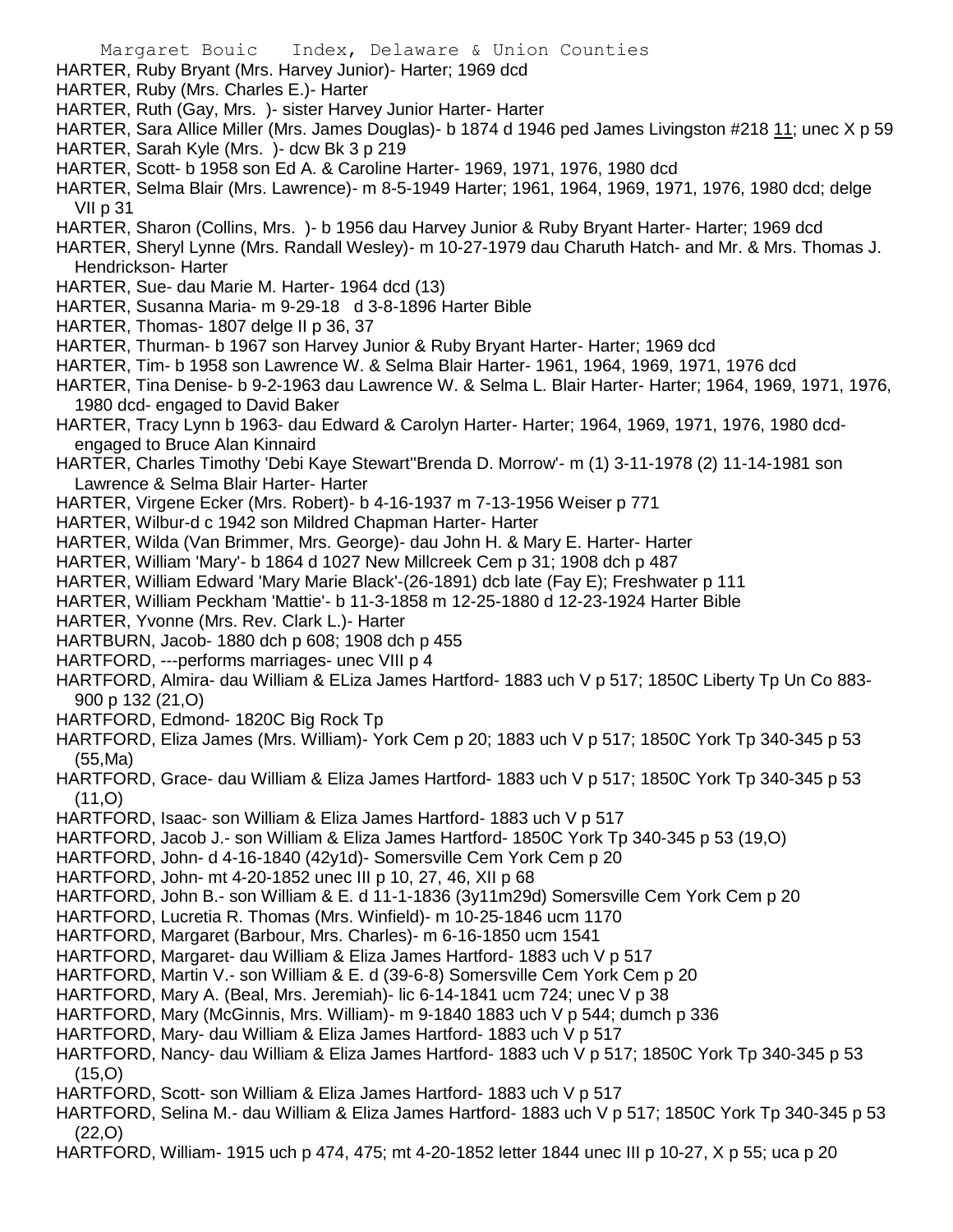Margaret Bouic Index, Delaware & Union Counties HARTFORD, William 'Eliza James'- York Cem p 20; 1883 uch V p 513, 514, 515, 517; 1850C York Tp 340-345 p 53 (55, Pa) HARTFORD, Winfield Scott 'Lucretia Rebecca Thomas'- m 10-25-1846 ucm 1170; unec VI p 69 HARTIGE?, Ellen- cousin George Lovell- 1880C Marsyville 428-472 p 32 (13,O,Eng,Eng) HARTLEY, Hartings, Raymond- 1980 dcd HARTJE, Ruth (Britt, Mrs. Lloyd livingston)- m 4-14-1911- Howsion (1122) HARTLERODE, Dora Grace (Dempster, Mrs. Willis)- b 3-1888 d 4-1964 dau George Washington & Mary Philena Primmel Hartlerode- 1985 uch p 51 HARTLERODE, George Washington 'Mary Philena Primmel'- 1985 uch p 81 HARTLERODE, Mary Philena Primmel (Mrs. George Washington)- 1985 uch p 81 HARTLEY, Abigal (Mrs. John)- 1880C Claibourne Tp 147-155 p 15 (35,O,o,O) HARTLEY, Alfred- Hartley HARTLEY, Allen 'Wendy'- Hartley HARTLEY, Amanda J.- dau James & Lydie Hartley- 1870C Washington Tp 139-0134 p 19 (3,O); 1880C Wash. Tp 191-198 p 21 (14,O,Eng,O) HARTLEY, Amanda (Tanner, Mrs. George)- m 12-30-1852 dau Lazarus & Elisabeth Hartley- 1850C Claibourne Tp 125 p 20 (22,O) HARTLEY, Andrew Caleb- son David Leroy & Victoria Mitchel Hartley- Hartley HARTLEY, Anna H (Mrs. )- d 10-10-1978 (78) bur Marion- Hartley HARTLEY, Arthur C.- son Benjamin W. & Eunice Coles Hartley - 1880 dch p 664 HARTLEY, Arthur 'Julia'- Hartley HARTLEY, B.- delge III p 4i Liberty Tp 1880; 1880 dch p 465 HARTLEY, Barbara- dau Wesley R. & Marjorie M. Hartley- Hartley; 1961(9), 1964, 1971, 1976 dcd HARTLEY, Benjamin J.- 1908 dch p 395 HARTLEY, Benjamin W. 'Eunice Coles'- son John & Zilpha Hall Hartley- 1880 dch p 664 HARTLEY, Carol J. (Mrs. Samuel V.)- 19731, 1975, 1977, 1979, 1981, 1983, 1991 ucd HARTLEY, C. Carlton 'Midge'- b 1-19-1908 d 9-1981 (73) son Emmett & Maude Dickey Hartley- Hartley HARTLEY, Carolyn (Spangler, Mrs. )- dau John A. & Elaine M. Burle Hartley- Hartley HARTLEY, Rev. Charles- 1880 dch p 398; 1968 wsc p 1; wsc Grah 48,61 HARTLEY, Charles- Pabst 8 p 12; 1908 dch p 245 HARTLEY, Chester A. 'Nancy Irene Pool'- dau Alfred Hartley- Hartley HARTLEY, Craig C.- 1976, 1980 dcd HARTLEY, C. W.- son C. Carlton & Midge Hartley- Hartley HARTLEY, Dale- son Mrs. Anna H. Hartley- Hartley HARTLEY, Dalton Mark- b 10-10-1992 son Allen & Wendy Hartley- Hartley HARTLEY, David L.- son John A. & Elaine M. Burle Hartley- Hartley HARTLEY, David Leroy 'Victoria Mitchell'- b 5-20-1946 d 8-10-1991 (45) Trenton Cem - son Marvin Leroy & Miriam Kempton Hartley- Hartley HARTLEY, Deborah - dau John A. & Elaine M. Burle Hartley- Hartley HARTLEY, Donald L.- son C. Carlton & Midge Hartley- Hartley HARTLEY, Elaine M. Burle (Mrs. John A.)- Hartley HARTLEY, Elaine (Mrs. Thomas H.)- 1969 dcd HARTLEY, Elias- 1883 uch V p 197 HARTLEY, Elizabeth (Mrs. George)- b 1837 d 1918 Claibourne Cem p 21 HARTLEY, Elizabeth (Mrs. Lazarus)- d 2-11-1876 (71-11-5) Claibourne Cem p 21; 1850C Claibourne Tp 215 p 20 (43,Penn); 1860C Claib. Tp 681-662 p 90 (50,Penn); 1870C Claib. Tp 235-233 p 20 (65,Pa) HARTLEY, Elizabeth- dau Lazarus & Elizabeth Hartley- 1850C Claibourne Tp 215 p 20 (13,O); 1860C Claib. Tp 681-662 p 90 (23,O) HARTLEY, Elizabeth Turner (Mrs. Samuel)- m 6-26-1856 ucm 2433; unec VIII p 65 HARTLEY, Emily A. (Greenbaum, Mrs. Andrew J.)- m 10-2-1879 ucm 6553 HARTLEY, Eunice Coles (Mrs. B. W.)- dau Isaac & Mary Starbuck Coles- 1880 dch p 664 HARTLEY, Eva B.- b 7-1844 1900C Claibourne Tp 323-340 p 13B (55,O,O,O) wid HARTLEY, Fleta Dell- b 1-20-1861 d 10-18-1953 dau George & Sarah Ann Weiser Hartley- Weiser p 92

- HARTLEY, F. P.- 1883 uch IV p 533; uca p 25, 102
- HARTLEY, Frank A.- son Lydie Hartley- 1880C Washington Tp 191-198 p 21 (9,O,Eng,O)
- HARTLEY, Frieda M. Kachele (Hughes, Mrs. Fay) (Mrs. Lawrence P.)-b 2-16-1896 d 8-31-1977 (81) Oakdale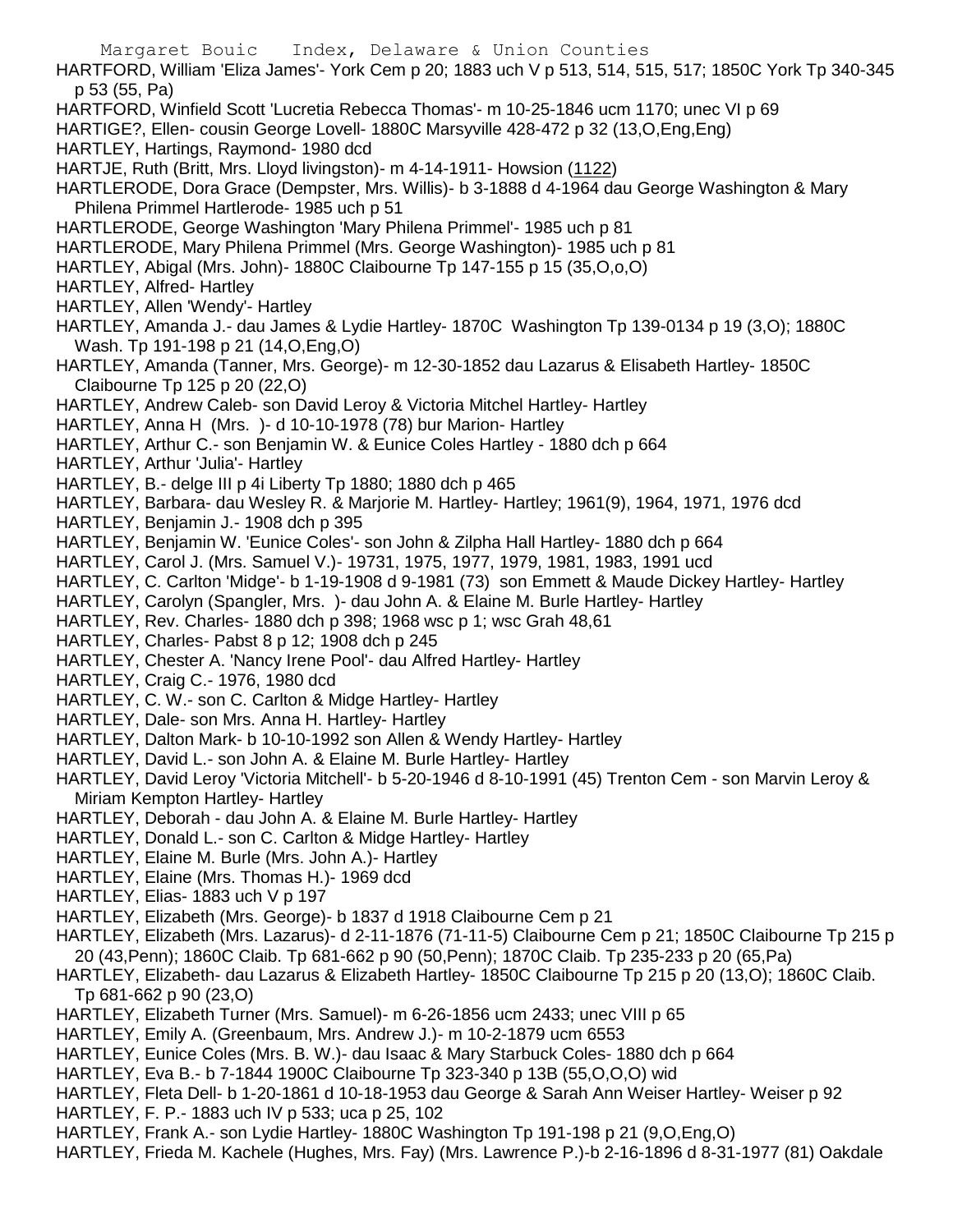Margaret Bouic Index, Delaware & Union Counties Cem - dau John & Margaret Kachele- Hartley HARTLEY, Gary- 1971 dcd HARTLEY, George A.- son John & Abigal Hartley- 1880C Claibourne Tp 147-155 p 15 (4,O,O,O) HARTLEY, George 'Elizabeth'- b 1844 d 1923 Claibourne Cem p 21 1915 uch p 149 HARTLEY, George 'Laura Smith'- b 1876 d 1944 Claibourne Cem p 46 son Eva D. Hartley- 1900C Claibourne Tp 323-340 p 13B (23,O,O,O) HARTLEY, George- son Lazarus & Elizabeth Hartley- 1850C Claibourne Tp 215-p 20 (8,O); 1860C Claib. Tp 681-662 p 90 (15,O); 1880C Claib. Tp 149-157 p 15 (35,O,Va,Pa); 1900C Claib. Tp 325-343 p 14A (55,O,WVa,Penn) HARTLEY, George 'Sarah Ann Weiser'- b 1837 d 1-20-1871 Weiser p 92 HARTLEY, Glenna I.- 1991 ucd HARTLEY, Hannah (Harger, Mrs. Charles)- m 11-6-1879 ucm 6575 HARTLEY, Hannah- dau James & Lydia Hartley- 1870C Washington Tp 139-134 p 19 (9,O) HARTLEY, Homer O.'Idamae'- 1969, 1971 dcd HARTLEY, Idamae (Mrs. Homer)- Pabst 8 p 36; 1969, 1971, 1976, 1980 dcd HARTLEY, James- uca p 25, 101 HARTLEY, James- 1969 ucd HARTLEY, James 'Lydia'- d 4-29-1879 (59-9-12) Burnside Cem lptw p 104; 1860C Washington Tp 1489-1499 p 202 (38,Eng) HARTLEY, James S.- 1980 dcd Ostrander HARTLEY, James- son Wesley R. & Marjorie M. Hartley- 1961 (11), 1964 dcd HARTLEY, Jeptha J. -son James & Lydie Hartley- 1860C Washington Tp 1489-1499 p 202 (1,O); 1870C Wash. Tp 139-134 p 19 (11,O); 1880C Wash. Tp 191 198 p 21 (21,O,Eng.O) HARTLEY, Jerry (Hartley, Mrs. Howard- dau Mrs. Anna H. Hartley- Hartley HARTLEY, Jesse A.-d 10-24-1890 (21-11-24) Burnside Cem lptw p 104- son James & Lydie Hartley - 1870C Wash Tp 149-124 p 19 (1,O); 1880C Wash Tp 191-198 p 21 (11,O,Eng,O) HARTLEY, Jo Ann (Wiblin, Mrs. )- dau Marvin Leroy & Miriam Kempton Hartley- Hartley HARTLEY, John 'Abigal'- 1880C Claibourne Tp 147-155 p 15 (46,O,Va,Pa) HARTLEY, John A.'Elaine M. Burle'-b 4-16-1937 d 3-19-1988 (50) son Arthur A. & Julia A. Hudson Hartley-**Hartley** HARTLEY, John 'Zilpha Hall'- 1880 dch p 664; 1850C Claibourne Tp 215 p 20 (17,O); 1860C Claib. Tp 681- 662 p 90 (27,O); 1870C Claib. Tp 235-233 p 30 (37,O) HARTLEY, Julia A. Stack (Mrs.Arthur A.)- b 10-21-1919 d 9-6-1989 (69) dau Maurice & Mary Flavin Stack-**Hartley** HARTLEY, Kathie (Wold, Mrs. Wayne)- dau C. Carlton & Midge Hartley- Hartley HARTLEY, Kathleen H. (Mrs. Lawrence E.)- 1973, 1975 ucd HARTLEY, Kensey F. 'Lessie E. Hudson'- d 7-22-1970 (74) Hartley; 1961, 1964, 1969 dcd HARTLEY, Larry- dau Lata Ramsey Hartley- Hartley

HARTLEY, Lata Ramsey (Mrs. )- d 10-8-1975 (74) bur McArthur- sister Ernest Ramsey- Hartley

HARTLEY, Laura Smith (Mrs. George)- b 1-27-1882 d 7-11-1961 bur Claibourne Cem p 46; dau John & Ella Warner Smith- Hartley

- HARTLEY, Lawrence E. 'Kathleen Hattie- 1971, 1973, 1975 ucd
- HARTLEY, Lawrence P. 'Margaret Riley''Frieda Kachele'- d 9-11-1969 (75) bur Marion- Hartley
- HARTLEY, Lazarus'Elizabeth'- d 7-98-1871 (65y2d) Claibourne Cem p 21; 1850C Claibourne Tp 125 p 20 (43,O); 1870C Claib. Tp 681-662 p 90 (55,Va); 1870C Claib. Tp 235-233 p 30 (65,Pa)
- HARTLEY, Lessie E. Hudson (Mrs. Kensey F.)- d 1-30-1981 (78) bur Pleasnat Hill Cem- sister Everett Hudson- Hartley; 1961, 1964, 1969, 1976 dcd
- HARTLEY, Lewis D.- son John & Abigail Hartley- 1880C Claibourne Tp 147-155 p 15 (6,O,O,O)
- HARTLEY, Linda- b 1958 dau Lawrence E. & Kathleen Hattie Hartley- 1971, 1975 ucd
- HARTLEY, Linda Lou Longwell (Mrs. Maurice Allen)- m 10-1960 dau Jay Longwell-Hartley
- HARTLEY, Loresten M.- ch Benjamin W. & Eunice Coles Hartley- 1880 dch p 664
- HARTLEY, Luanne (Woodcox, Mrs. Gene)- dau C. Carlton & Midge Hartley- Hartley
- HARTLEY, Lucille (Way, Mrs. William)- dau Mrs. Anna H. Hartley- Hartley
- HARTLEY, Lydia- died of croup 10-1879 unec XII p 7
- HARTLEY, Lydia (Mrs. James)- d 12-23-1914 (89-1-1) lptw p 104; 1860C Washington Tp 1489-1499 p 202 (34,O); 1870C Wash. Tp 139-134 p 19 (44,O); 1880C Wash. Tp 191-198 p 21 (54,O,Md,Conn)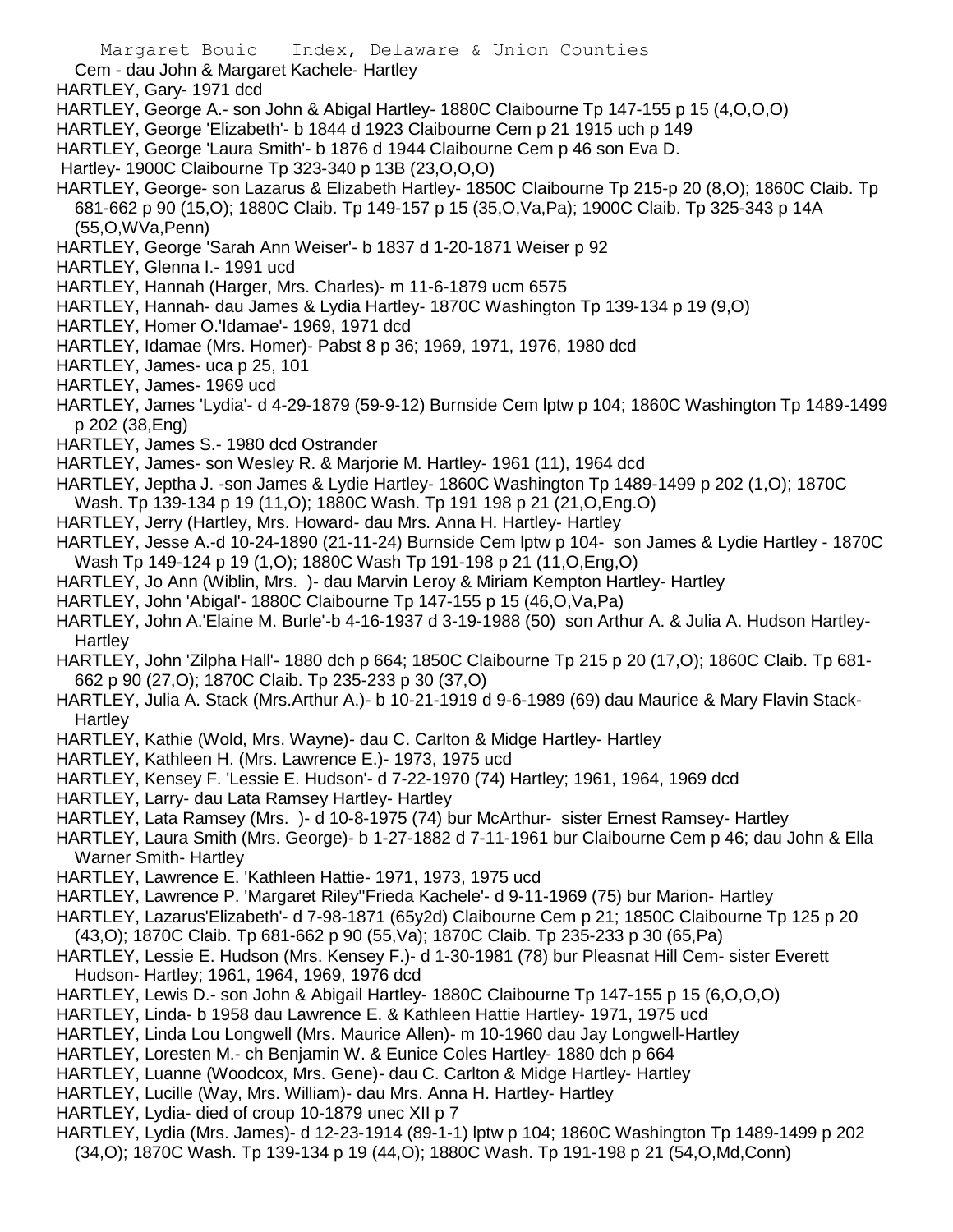- Margaret Bouic Index, Delaware & Union Counties HARTLEY, Lynn- ch Wesley R. & Marjorie M. Hartley- 1961 dcd (12) HARTLEY, Marcia A. (Mrs. William D.)- 1976 dcd HARTLEY, Margaret E.- 1870C Claibourne Tp 235-233 p 30 (33,O); 1880C Claibourne Tp 149-157 p 15 (40,O,Va,Tenn) HARTLEY, Margaret Riley (Mrs. Lawrence F.)- d 1958- Hartley HARTLEY, Marietta/Mary-dau Lazarus & Elisabeth Hartley-1850C Claibourne Tp 215 p 20 (4,O); 1860C Claib. Tp 681-662 p 90 (12,O); 1870C Claib. Tp 235-233 p 20 (22,O) HARTLEY, Marjorie M.(Mrs. Wesley R.)- 1961, 1964, 1969, 1971, 1976 dcd HARTLEY, Mark N.- b 1954 son Lawrence E. & Hattie Kathleen Hartley- 1971, 1973 ucd HARTLEY, Marvin Leroy 'Miriam Kempton'- Hartley HARTLEY, Mary E.- dau Benjamin W. & Eunice Coles Hartley- 1880 dch p 664 HARTLEY, Mary E.- dau Lazarus & ELizabeth Hartley- 1880C Claibourne Tp 149-157 p 15 (30,O,Va, Pa) HARTLEY, Mary Stephens (Mrs. )- d 1960 NY bur Radnor Cem- Hartley HARTLEY, Maurice Allen "Moose"'Linda Lou Longwell'- m 10-1960 son Arthur & Julia A. Stack Hartley- Hartley HARTLEY, Michael- b 1955 son Lawrence E. & Kathleen Hattie Hartley- 1971, 1973 ucd HARTLEY, Midge (Mrs. C. Carlton)- Hartley HARTLEY, Miriam Kempton (Mrs. Marvin Leroy)- Hartley HARTLEY, Orlena- d 1-1-1874 (9-5-21) Burnside Cem lptw p 104 ch James & Lydia Hartley- 1870C Washington Tp 139-134 p 19 (5,O) HARTLEY, Patricia- 1969, 1971 ucd HARTLEY, Patricia (Collier, Mrs. Daniel)- dau Wesley & Marjorie Hartley- Hartley; 1964 ucd (15) HARTLEY, Patty (Jones, Mrs. William)- dau C. Carlton & Midge Hartley- Hartley HARTLEY, Ransom- son Benjamin W. & Eunice Coles Hartley- 1880 dch p 664 HARTLEY, Richard- son Marvin Leroy & Miriam Kempton Hartley- Hartley HARTLEY, Roger K.- b 1953 son Homer O. & Idamae Hartley- 1969, 1971, 1976, 1980 dcd
	- HARTLEY, Rosemary (Todhunter, Mrs. Robert)- sister C. Carlton Hartley- Hartley
	- HARTLEY, Samuel- d 1-4-1858 (20-10-11) Baughan Cem lptw p 11
	- HARTLEY, Samuel 'Elizabeth Turner'- m 6-26-1856 son Lazarus & Elizabeth Hartley- unec VIII p 65; 1850C Claibourne Tp 1252 p 20 (16,O)
	- HARTLEY, Samuel V. 'Carol J.'- 1973, 1975, 1977, 1979, 1981, 1983, 1991 ucd
	- HARTLEY, Sarah Ann Weiser (Mrs. George)(Ward, Mrs. Isaac)- b 2-8-1845 m(2) 9-1872 d 2-15-1906 dau Philip & Catharine Zerbe Greiff Weiser- Weiser p 92
	- HARTLEY, Sarah J. (Chapman, Mrs. Henson)- m 10-21-1848 ucm 1354; Cowgill p 30; unec VII p 40
	- HARTLEY, Seth H.- d 11-25-1866 (4-4-8) Burnside Cem lptw p 104 son James & Lydia Hartley
	- HARTLEY, Sterling- b 1968 son Lawrence E. & Kathleen Hattie Hartley- 1971, 1973, 1974 ucd
	- HARTLEY, Tamson L. (DeWitt, Mrs. John)- dau Benjamin W. & Eunice Coles Hartley- 1880 dch p 664
	- HARTLEY, Teresa Ann- dau Linda Hartley- Hartley- engaged to Jeffrey Duane Evans
	- HARTLEY, Thomas G.- son John A. & Elaine M. Burle Hartley- Hartley
	- HARTLEY, Thomas H. 'Elaine'- 1969 dcd
	- HARTLEY, Thomas- dau Kensey F. & Lessie E. Hudson Hartley- Hartley
	- HARTLEY, Thomas M. d 4-24-1863 son Lazarus & Elizabeth Hartley- 1883 uch IV p 507; 1850C Claibourne Tp 125 p 20 (10,O); 1860C Claib. Tp 681-662 p 90 (18,O)
	- HARTLEY, Tracey Maureen- dau Maurice & Linda Hartley- Hartley- engaged to Todd Scott
	- HARTLEY, Truda (Murray, Mrs. )- sister Kensey F. Hartley- Hartley
	- HARTLEY, Velma (Askew, Mrs. Earl)- dau Kensey F. & Lessie E. Hudson Hartley- Hartley
	- HARTLEY, Vernon- son Mrs. Anna H. Hartley- Hartley
	- HARTLEY, Victoria Mitchell (Mrs. David Leroy)- Hartley
	- HARTLEY, Viola A. (Longberry, Mrs. John)- m 8-25-1880 ucm 6772- dau Lydie Hartley 1870C Washington Tp 191-198 p 21 (10,O); 1880C Wash. Tp 191-198 p 21 (20,O,Eng,O)
	- HARTLEY, Virginia (Waterman, Mrs. )- dau Kensey F. Hartley- Hartley
	- HARTLEY, Walter C.- son Benjamin W. & Eunice Coles Hartley- 1880 dch p 664
	- HARTLEY, Wendy (Mrs. Allen)- dau Richard & Sue King- Hartley
	- HARTLEY, Wesley R.'Marjorie'- d 9-21-1985 (62) Mt. Vernon- son Kensey F. & Lessie E. Hudson Hartley-Hartley; 1961, 1964, 1969, 1971, 1976 dcd
	- HARTLEY, William- unec XII p 70
	- HARTLEY, William D. 'Marcia A.'- 1976 dcd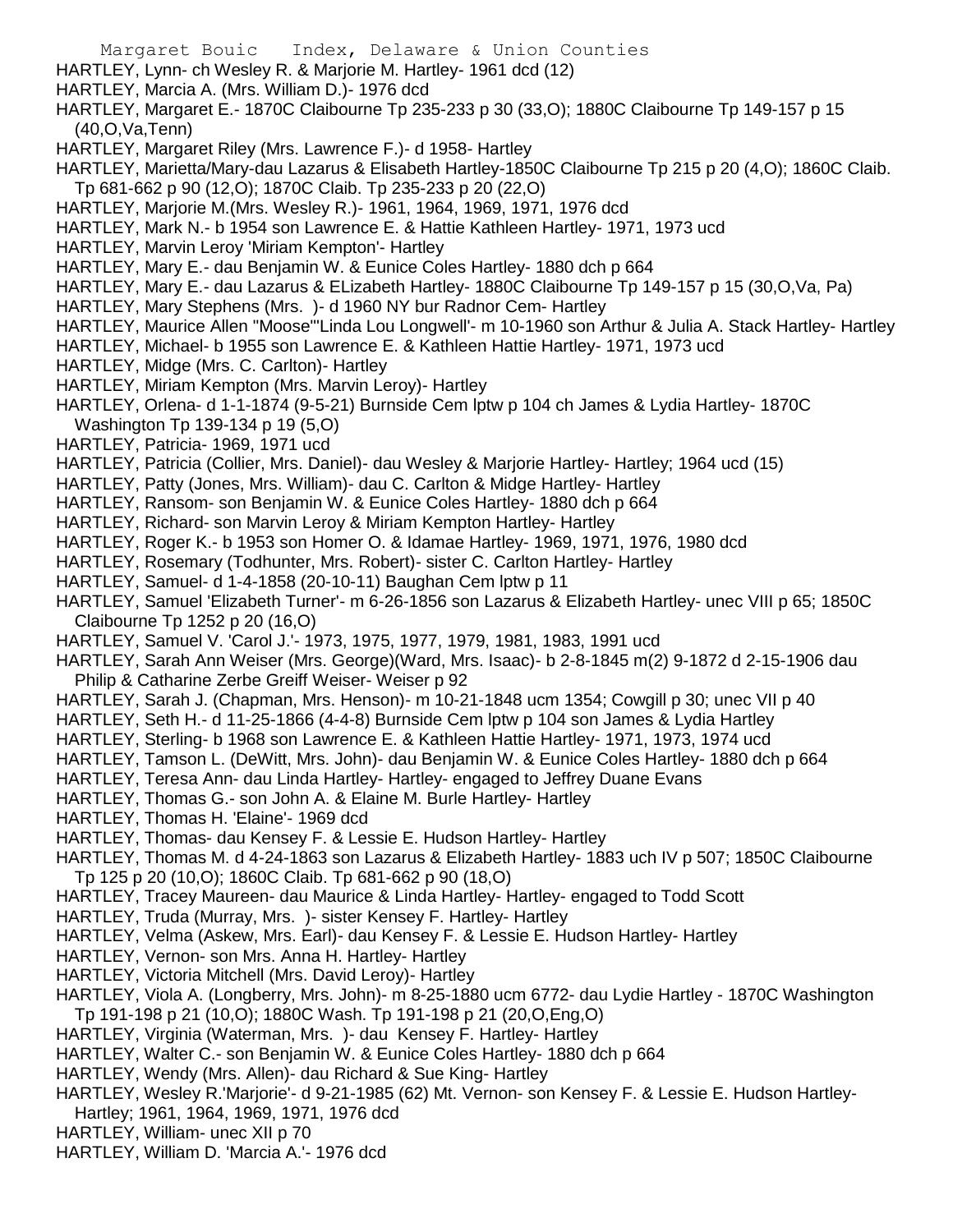HARTLEY, Wilton- b 1904 d 1932 Claibourne Cem p 46

HARTLEY, Zachary Benjamin- son David Leroy & Victoria Mitchell Hartley-Hartley

- HARTLEY, Zilpha Hall (Mrs. John)- 1880 dch p 664
- HARTLINE, Carmela Ann Lent (Mrs. Lex Andrew)- m 8-2-1986 dau Dane & Jean Lent- Hartline
- HARTLINE, Lex Andrew 'Carmela Ann Lent'- m 8-2-1986 son Richard & Norma Hartline- Hartline
- HARTLINE, Mary Ann (Broscious, Mrs. Samuel)- Weiser p 382
- HARTLINE, Norma (Mrs. Richard)- Hartline
- HARTLINE, Richard 'Norma'- Hartline
- HARTMAN, --- b 3-29-1892 Delaware Town son Cyrus & Artemusha Hartman- dcb
- HARTMAN, Albert Macklin 'Ida Ann Langstaff'- m 12-26-1882 Maugans Anc p 218
- HARTMAN, Allen- b 1951 son Fred & Anna Ellen Wilson Hartman- Weiser p 281
- HARTMAN, Alvina S.- son Jacob & Hannah Rice Hartman- 1883 uch V p 633; 1870C Claibourne Tp 155-153 (6,O); 1880C Claib. Tp 94-99 p 10 (16,O,Va,Penn)
- HARTMAN, Amanda O. (Gosnell, Mrs. )- b 1849 d 8-19-1927 Oakdale Cem I p 77 (D-R2-12)
- HARTMAN, Andrew- 1915 uch p 237
- HARTMAN, Andrew J. 'Elizabeth E.'- b 10-29-1839 d 9-5-1881 Hopewell Cem djlm p 84- 1883 uch V p 427, 428; 1880C Leesburg Tp 310 p 31 (40,Md,Md,Md); uca p 23
- HARTMAN, Ann Elizabeth (Householder, Mrs. Charles L.)- m 11-7-1970 dau John P. Hartman- Hartman
- HARTMAN, Anna Allen Wilson (Mrs. Fred)- m 1945 d 112-7-1952 dau Marion,Jr. & Annie Alice Reid Wilson-Weiser p 280
- HARTMAN, Anna B. (Bishop, Mrs. John B.)- m 10-29-1843 ucm 915; unec VI p 4
- HARTMAN, Anna E. Harland (Mrs. Frederick C.)- b 1861 d 1882 dau Frederick C. & Johanna Harland- ped Rosemary Koons Romine #73 13- unec VI p 33
- HARTMAN, Anna (Mrs. George)- 1850C Harlem Tp 587 p 54 (63,-)
- HARTMAN, Anna R. (Mrs. Earl E.)- 1976 dcd
- HARTMAN, Benjamin Calvin' Betha Catherine "Kate" Hause'- b 10-20-1870 Maugans Anc p 61
- HARTMAN, Benjamin M. 'Margaretta'- b 1822 NJ d 10-26-1895 (73-5-14) Oakdale Cem I p 92 (D-R7-12)
- HARTMAN, Bertha Catherine/Kate Hause (Mrs. Benjamin Calvin)- b 9-6-1875 dau Abram & Ida Elizabeth Binkley Hause- Maugans Anc p 61
- HARTMAN, Blanche (Price, Mrs. ) (Mrs. James L.)- b 2-3-1924 d 3-4-1990 Hartman- Hartman
- HARTMAN, Burdette 'Goldie Eunice Bellock'- div 10-1920 Cowgill p 73
- HARTMAN, Calvin Stanley- b 5-5-1941 son Preston Warfield & Stanley Berly Hartman- Maugans Anc p 61
- HARTMAN, Carolyn- dau Julius & Sadie Hartman- Hartman
- HARTMAN, Carrie Ruth- b 4-7-1899 d 6-15-1906 dau Benjamin Calvin & Bertha Catherine Hause Hartman-Maugans Anc p 61
- HARTMAN, Catherine (Daum, Mrs. Simon)- 1985 uch p 37
- HARTMAN, Catherine Virginia- d ing dau Preston Warfield & Stanley Berly Hartman- Maugans Anc p 61
- HARTMAN, Cathrine E.- du Andrew J. & Elizabeth E. Hartman- 1880C Leesburg Tp 312 p 31 (10,O,Md,Md)
- HARTMAN, Chester C. 'Linda'- 1975 ucd
- HARTMAN, Christena (King, Mrs. John)- m 10-22-1863 ucm 3483
- HARTMAN, Christena Noecker (Mrs. Michael)- Weiser p 84
- HARTMAN, Clara Belle/Clarissa- d 11-2-1862 (1y7m2d) Claibourne Cem p 10- dau Jacob & Hannah Rice Hartman- 1883 uch V p 633; 1860C Claib. Tp 598 (2,O)
- HARTMAN, Cody 'Eva Brinkman'- d 4-15-1965 (59) bur Marion- Hartman
- HARTMAN, Curtis M. 'Marguerite'- b 1908 d 1980 Army Oakdale Cem I p 121 (F-R5-19)
- HARTMAN, Deborah Ann (McClellan, Mrs. Clarence)- m 2-28-1981 dau Richard D. Hartman- Hartman
- HARTMAN, Earl F. "Shorty"'Anna R.'- d 3-2-1985 (72) Trenton Cem- Hartman; 1976 dcd
- HARTMAN, Edgar- son Julius & Sadie Hartman- Hartman
- HARTMAN, Edith Viola (Smith, Mrs. Frederick Stanley)- b 2-18-1898 dau Benjamin Calvin & Bertha Catherine Hause Hartman- Maugans Anc p 61
- HARTMAN, Eliza (Flenniken, Mrs. William F.)- Powers p 177
- HARTMAN, Elizabeth E. (Mrs. Andrew J.)- 1880C Leesburg Tp 312 p 31 (37,Md,Md,Pa)
- HARTMAN, Elizabeth (Weiser, Mrs. Samuel)- b 12-18-1813 d 5-19-1854 dau Michael & Christina Noecker Hartman- Weiser p 84
- HARTMAN, Elsie May Stiely (Mrs. Ephraim)- b 12-14-1902 dau Charles & Emma Helen Souders Stiely-Weiser p 739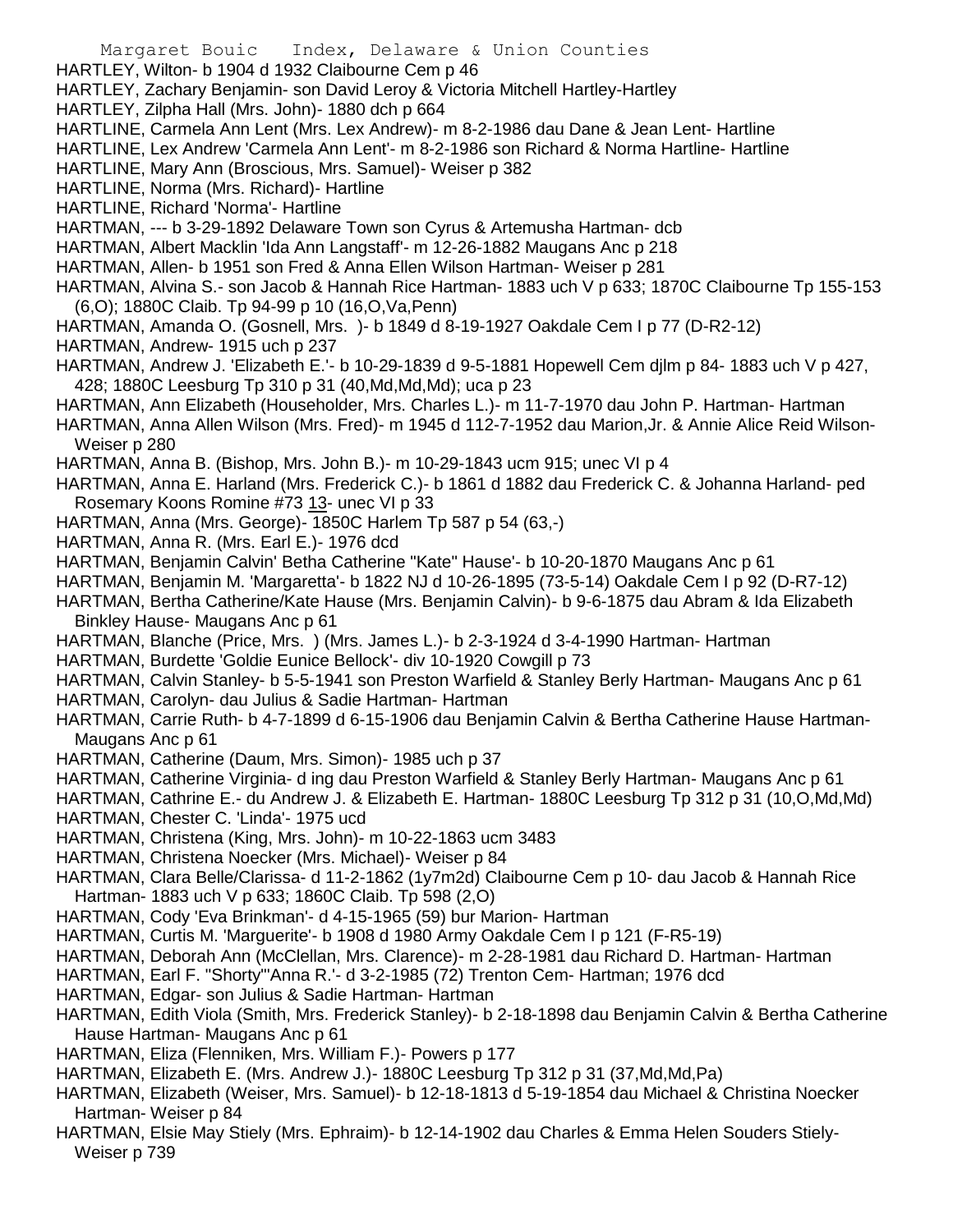Margaret Bouic Index, Delaware & Union Counties HARTMAN, Ephraim 'Elsie May Stiely'- b 6-6-1892 Weiser p 739 HARTMAN, Eva Brinkman (Mrs. Cody)- Hartman HARTMAN, Fred- 1971 dcd HARTMAN, Fred 'Anna Ellen Wilson'- m 1945- Weiser p 280 HARTMAN, Frederick C. 'Anna E. Harland'- b 1840 d 1911 ped Rosemary Koons Romine #73 12; unec VI p 33 HARTMAN, Gene- son Earl F. Hartman- Hartman HARTRUM, George 'Anna'- 1850C Harlem Tp 587 p 54 (55,-) HARTMAN, G. G.- d 3-9-1873 (28-11-19) Oller Cem Powell p 81 HARTMAN, Glenna (Mrs. John P.)- 1971, 1973, 1975, 1977 ucd HARTMAN, Goldie Eunice Billock (Mrs. Burdette)(Elieff, Mrs. Velico)- b 11-23-1901 m(2) 9-26-1922 dau Ben Billock- Cowgill p 73 HARTMAN, Gustavus 'Mary M. Thomas'- Thomas 2 HARTMAN, Hannah (Chapman, Mrs. E. J.)- lic 12-14-1864 ucm 3653 HARTMAN, Hannah (Humphrey, Mrs. Benjamin)- lic 1-8-1869 ucm 4494 HARTMAN, Hannah Rice (Mrs. Jacob)- b 6-2-1836 m 1856 d 3-25-1905 Claibourne Cem p 10-14- dau Jacob & Hannah Pool Rice- 1883 uch V p 633; 1985 uch p 17; 1860C Claib. Tp 598 (24,Pa); 1870C Claib. Tp 155- 153 (34,Pa); 1880C Claib. Tp 94-99 p 10 (44, Pa,Md,Md); 1900C Magnetic Springs 332-336 p 14A (63,Pa,Md,Va); m 44y 4 ch, 2 liv. HARTMAN, Hannah (Shiffert, Mrs. Francis J.)- ped Karen Klein Koke 27- delge III p 68 HARTMAN, Hannah (Warrenfeltz, Mrs. Jacob)- Maugans Anc p 78 HARTMAN, Harry L.- d 1-25-1885 (10-2-9) Radnor Cem Powell p 218 son J.& E. HARTMAN, Harvey Frederick 'Rose Bastady'- b 1881 d 1921 son Frederick C. & Anna E. Harland Hartmanped Rosemary Koons Romine #73 6; unec VI p 33 HARTMAN, Hary- b 11-10-1874 Delaware Town son Isaac & E. Wilcox Hartman- dcb HARTMAN, H.E.- b 4-8-1873 Delaware Town dau Statey & Margaret Hillford Hartman- dcb HARTMAN, Ida Ann Langstaff (Mrs. Albert Macklin)- b 1-12-1864 d 10-27-1888/1898 (24-9-150 Claibourne Cem p 41 -dau David Henry & Isabella Mozingo Langstaff- Maugans Anc p 218 HARTMAN, Ida Mae (Koons, Mrs. Joseph Henry)- b 1917 ped Rosemary Koons Romine #73 3; dau Harvey Frederick & ROse Bastady Hartman- unec VI p 33 HARTMAN, Jacob- 1910 Thompson Tp- delge V p 200 HARTMAN, Jacob 'Hannah Rice'- b 3-3-1832 m 1856 d 7-15-1914 Claibourne Cem p 10, 41- son Michael & Sarah Miller Hartman- 1985 uch p 17; uca p 87; 1860C Claib. Tp 598 (28,Va); 1870C Claib. Tp 155-153 (38,WVa); 1880C Claib. Tp 94-99 p 10 (48,Va,Md,Md); 1900C Magnetic Springs 332-336 p 1149 (68, Va,Md,Md) m 44y HARTMAN, James L. 'Blanche Price'- Hartman HARTMAN, James 'Sophrona Wells'- m 7-20-1843 Madison Co unec IX p 66 HARTMAN, J. Dale 'Janet'- 1976, 1980 dcd HARTMAN, Jan (Mrs. Ron F.)- 1976, 1980 dcd HARTMAN, Janelle- b 1975 dau J. Dale & Janet Hartman- 1976. 1980 dcd HARTMAN, Janet (Mrs. J. Dale)- 1976, 1980 dcd HARTMAN, Jeff- b 1971 son J. Dale & Janet Hartman- 1976, 1980 dcd HARTMAN, Jim- b 1963 son Chester C. & Linda Hartman- 1975 ucd HARTMAN, John- d 2-1-1865 1883 uch IV p 518 HARTMAN, John- firechief Magnetic- 1985 uch p 114 HARTMAN, John P. 'Glenna'- Hartman; 1971, 1973, 1975, 1977 ucd HARTMAN, Jolene- b 1974 dau J. Dale & Janet Hartman- 1976, 1980 dcd HARTMAN, Julius'Sadie'- d 1-24-1965 (77)- father of Mrs. George Seligman- Hartman HARTMAN ----(Seligman, Mrs. George)- dau Julius & Sadie Hartman- Hartman

HARTMAN, Larry- d 5-1986 (12) son Larry Hartman- Hartman

HARTMAN, Laverna (Chandler, Mrs. Charles)- b 6-1885 dau Walter & Nettie Knachel Hartman- 1985 uch p 17; 1900C Claibourne Tp 123-132 p 6A (14,O,O,O)

HARTMAN, Leroy- b 8-1893 son Walter & Nettie Knachel Hartman- 1900C Claibourne Tp 123-132 p 6A (6,O,O,O)

HARTMAN, Linda (Mrs. Chester C.)- 1975 ucd

HARTMAN, Margaretta (Mrs. Benjamin N.)- b 1827 Md d 3-23-1902 (75-1-8) Oakdale Cem I p 92 (D-R7-12)

HARTMAN, Marguerite (Mrs. Curtis M.)- b 1904 d 1978 Oakdale Cem I p 121 (F-R5-15)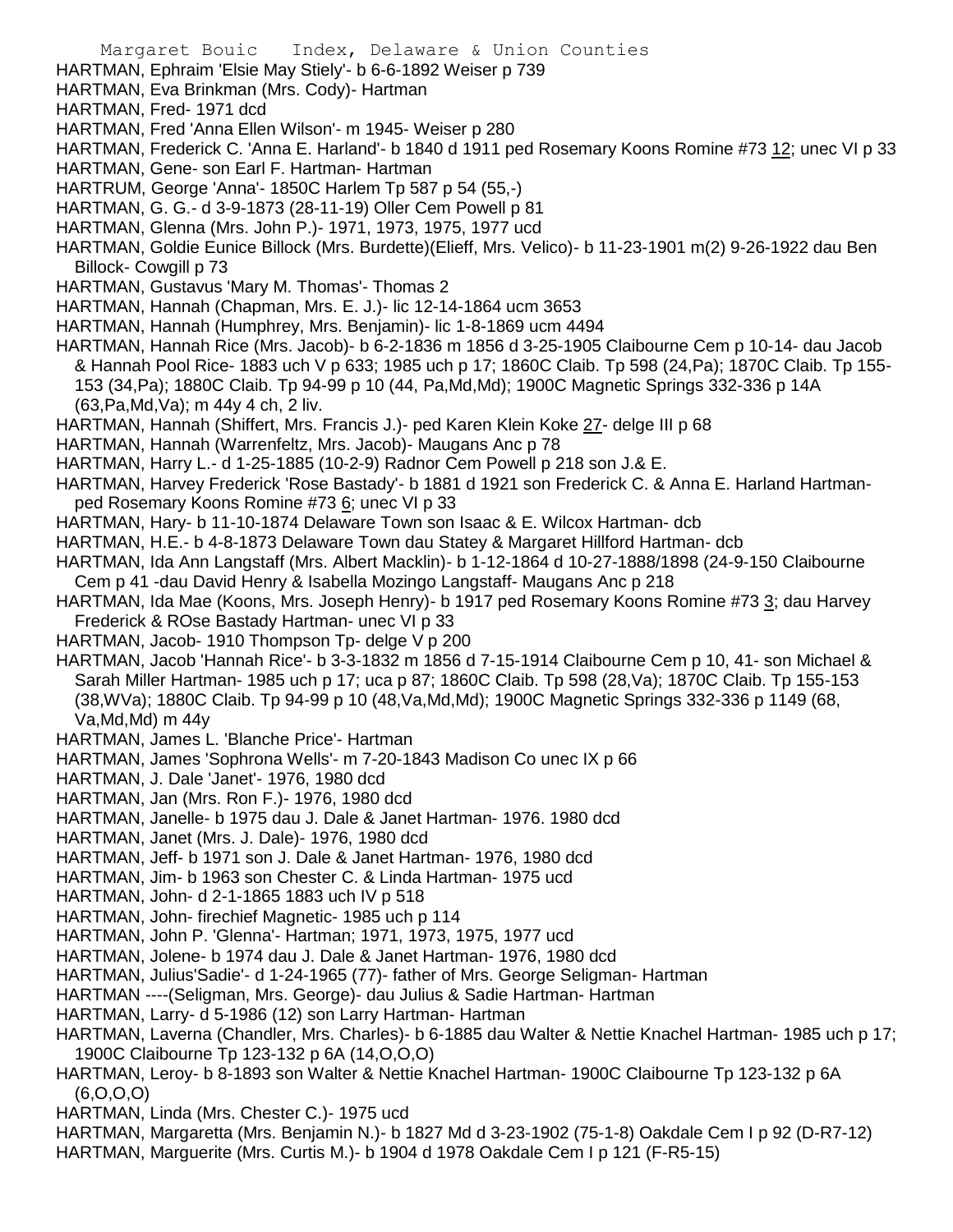- HARTMAN, Martin, d 4-12-1968 (76) bur Chicago- Hartman
- HARTMAN, Mary- b 11-15-1884 Berlin Tp dau Ira & ELizabeth Hubble Hartman- dcb
- HARTMAN, Mary E.- b 12-2-1840 d 1-29-1916 Hopewell Cem djlm p 83
- HARTMAN, Mary L. (Disbennett, Mrs. )- dau Earl F. Hartman- Hartman
- HARTMAN, Mary M. Thomas (Mrs. Gustavus)- dau Benjamin & Adelia Coberley Thomas- Thomas 2
- HARTMAN, Michael 'Christina Noecker'- Weiser p 84
- HARTMAN, Michael 'Sarah Miller'- 1883 uch V p 633
- HARTMAN, Mildred (Snyder, Mrs. Ralph)- sister Earl F. Hartman- Hartman
- HARTMAN, Nellie (Angeletti, Mrs. Mayo)- sister Earl F. Hartman- Hartman
- HARTMAN, Nellie M.- b 5-6-1875 Delaware Town dau Staley & Ann Hartman- dcb
- HARTMAN, Nettie A. Knachel (Mrs. Walter)- b 12-1862 d 1935 Claibourne Cem p 41- 1985 uch p 17; 1900C Claib. Tp 1213-132 p 6A (38,O,Pa,O)
- HARTMAN, Preston Warfield 'Stanley Berly'- son Benjamin Calvin & Bertha Catherine Hause Hartman-Maugans Anc p 61
- HARTMAN, Preston Warfield II b 3-10-1939 son Preston Warfield & Stanley Berly Hartman- Maugans Anc p 61
- HARTMAN, Richard D.- Hartman
- HARTMAN, Ron F. 'Jan'- 1976 dcd
- HARTMAN, Rose Bastady (Mrs. Harvey Frederick)- b 1882 d 1971 dau Emmanuel & Anna Barbara Kestenholz Bastady- ped Rosemary Koons Romine #73 7- unec VI p 33
- HARTMAN, Ruth (Gruenbaum, Mrs. Luther Paul) b 5-24-1924 m 4-12-1947 Rausch (13214) III p 269
- HARTMAN, Sally Weiser (Mrs. )- dau Isaac Daniel & Eliza Heister Weiser- Weiser p 784
- HARTMAN, Saphrona Wells (Mrs. James)- m 7-20-1843 Madison Co unec IX p 66
- HARTMAN, Sarah (Dixon, Mrs. Thomas J.)- m 4-9-1839 dcm
- HARTMAN, Sarah Miller (Mrs. Michael)- 1883 uch V p 633
- HARTMAN, Sharon L. (Williams, Mrs. )- dau Earl F. Hartman- Hartman
- HARTMAN, Stanley- 1908 dch p 395
- HARTMAN, Stanley Berly (Mrs. Preston Warfield)- Maugans Anc p 61
- HARTMAN, Susan (Hedrick, Mrs. Levi)- m 1-19-1849 dcm
- HARTMAN, Tillie Warner (Weiser, Mrs. Alvah Victor)- b 5-4-1867 m 1904 d 10-11-1936 Weiser p 656
- HARTMAN, Viola May (Sipress, Mrs. Thomas)- dau Burdette & Goldie Eunice Billock Hartman- Cowgill p 73
- HARTMAN, Viola (Souders, Mrs. John Robert)- m 11-4-1899 Weiser p 740
- HARTMAN, Walter- b 10-25-1873 son Ira & Elizabeth Hartrin- dcb
- HARTMAN, Walter T. R. 'Nettie A. Knachel'- b 12-1860 son Jacob & Hannah Rice Hartman- 1985 uch p 17; 1883 uch V p 633; 1870C Claib. Tp 155-153 (9,O); 1880C Claibourne Tp 94-99 p 10 (19,O,Va,Pa); 1900C Claib. Tp 123-132 p 5B (39,O,Va,Pa); 1910 Thompson Tp delge V p 26
- HARTMANN, Carl J. 'Jennie Violet Ewing'- m 10-15-1917 d 1-24-1919- Weiser p 692
- HARTMANN, Jennie Violet Ewing (Mrs. Carl J.)- b 4-22-1895 m 10-15-1917 dau Thomas Allen & Oceana Grace Kahle Ewing- Weiser p 692
- HARTMANN, Martha- dau Rev. Raymond Hartmann- Hartmann
- HARTMANN, Rev. Raymond- Hartmann
- HARTMEIER, Cathy Jill- b 8-22-1948 dau Walter Frederick & Loeraine Winifred Daughters Hartmeier- Weiser p 730
- HARTMEIER, Loeraine Winifred Daughters (Mrs. Walter Frederick)- b 11-22-1918 m 10-6-1941 dau Fred & Etta Viola Gebhart Daughters- Weiser p 730
- HARTMEIER, Walter Frederick 'Loeraine Winifred Daughters'- b 2-11-1919 m 10-6-1941- Weiser p 730 HARTNELL, Mark E. 'Sunny J.'- 1976, 1980 dcd
- HARTNELL, Misty- b 1972 dau Mark E. & Sunny J. Hartnell- 1976, 1980 dcd
- HARTNELL, Patricia- b 1962 dau Mark E. & Sunny J. Hartnell- 1976 dcd
- HARTNELL, Robin- b 1960 ch Mark E. & Sunny J. Hartnell- 1976 dcd
- HARTNELL, Sunny J. (Mrs. Mark E.)- 1976, 1980 dcd
- HARTONG, Lewis Sheridan 'Lucy Arzella Moore'- Pounds 4,5
- HARTONG, Lucy Arzella Moore (Ritter, Mrs. Norman R.)(Mrs. Lewis Sherican)-dau William James & ELizabeth Elma Shoup Moore- Pounds 4,5
- HARTPENCE, Beulah D. (Mrs. Floyd R.)- 1964, 1969 dcd
- HARTPENCE, Floyd R. 'Beulah D.'- 1964, 1969 dcd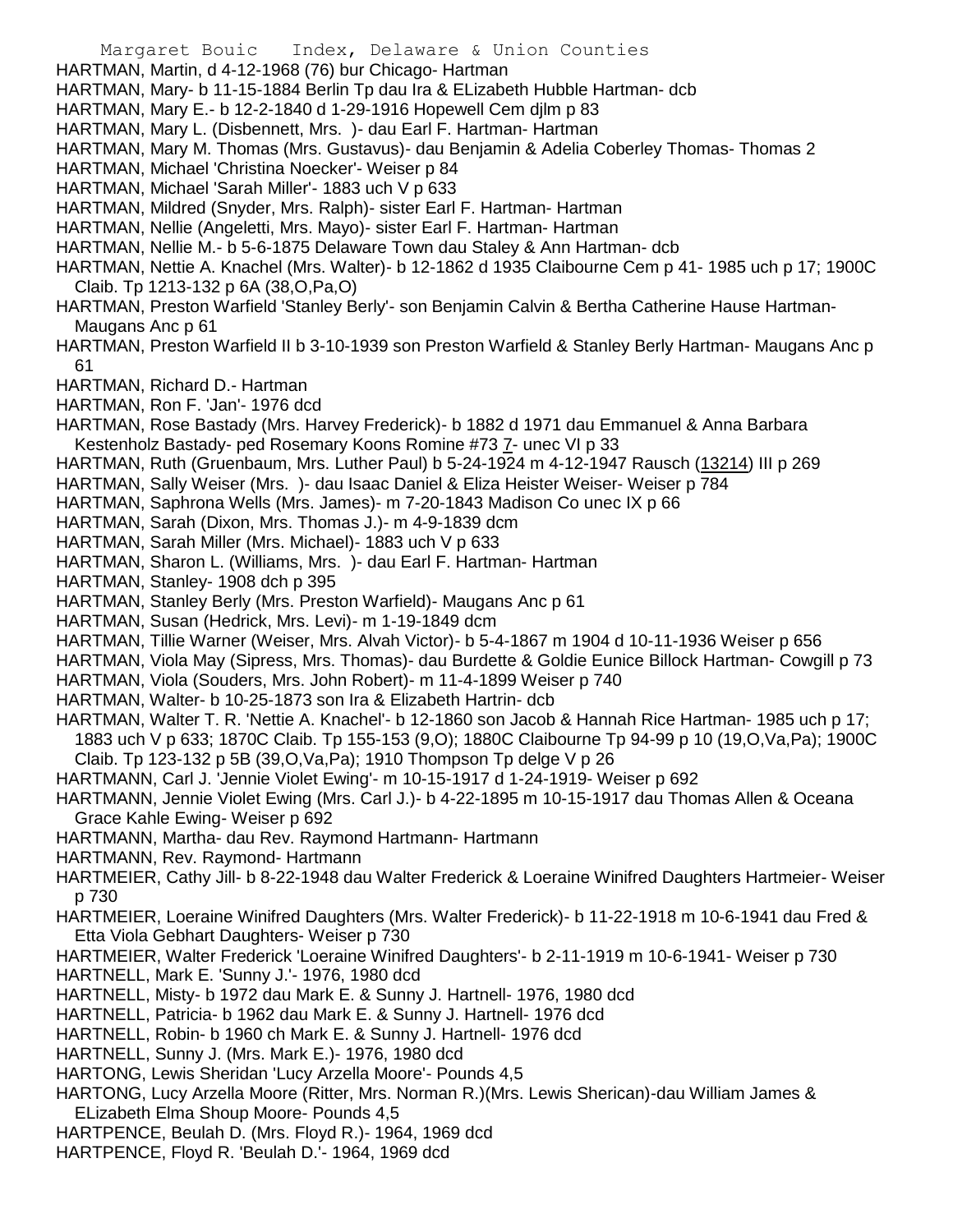HARTRUAFT, Louisa (Benson, Mrs. Abraham)- b 7-2-1840 d 8-24-1921 ped Barbara Carter Carmella 31 delge V p 27

- HARTRAIN, Edward- 1880 dch p 601; 1908 dch p 81, 458
- HARTROUN, Ira- 1908 dch p 395
- HARTRUM, Amanda (Gosnell, Mrs. Jasper S.)- m 3-11-1868 dau Benjamin & Margaret Hartrum- dumch p 210; 1883 uch V p 405
- HARTRUM, Amanda (Smith, Mrs. William)- m 6-28-1849 dcm
- HARTRUM, Anna (Mrs. George)- d 6-26-1852 (20y9m) Fancher Cem Powell p 122
- HARTRUM, Benjamin 'Margaret'- dumch p 210; 1883 uch V p 405; Pabst Pion II p 213; 1870C Taylor Tp 166- 158 p 20 (48,NJ); 1880C Taylor Tp 172-175 p 17 (58,NJ,NJ,NJ)
- HARTRUM, Catherine- d 1852, child- Fancher Cem dau E. & M. Powell p 122
- HARTRUM, Catherine- dau George & Ursula Hartram- 1850C Harlem Tp 597 p 55 (5/12,O)
- HARTRUM, Edward 'Mary'- b 10-13-1795 d(80) C. V. Cem 1-1-8; Powell p 120; Pabst Pion II p 213; 1850C Harlem Tp 595 p 55 (55,NJ); hadc p 28
- HARTRUM, Eliza (Smith, Mrs. Joseph)- m 12-7-1843 dcm
- HARTRUM, Elizabeth- dau Harvey & Larana Hitt Hubbell- (80-1880) delge IV p 59, VIII p 52; Harlem Tp
- HARTRUM, George (86-1880) Harlem Tp delge VIII p 52
- HARTRUM, George 'Grey Stevens'- m 4-8-1849 dcm; Powell p 141
- HARTRUM, George 'Ursula'- 1850C Harlem Tp 597 p 55 (28,NJ)
- HARTRUM, Grey Stevens (Mrs. George)- m 4-8-1849 dcm
- HARTRUM, Ira- son Edward Hartram- 1850C Harlem Tp 595 p 55 (11,O)
- HARTRUM, James- d 3-2-1862 (9-3-5) Fancher Cem son E. & M. Fancher Cem Powell p 122
- HARTRUM, Lillian J.- dau Benjamin & Margaret Hartrum- 1880C Taylor Tp 172-175 p 17 (18,O,NJ,Va)
- HARTRUM, Margaret (Mrs. Benjamin)- d 3-23-1902 (75y1m) Oakdale Cem 1527 (150D); dumch p 210; 1883 uch V p 405; 1870C Taylor Tp 166-158 p 20 (43, Penn); 1880C Taylor Tp 172-175 p 17 (52,Va,Va,Va)
- HARTRUM, Martha (Gosnell, Mrs. Frank)- dau Benjamin & Margaret Hartrum- 1870C Taylor Tp 166-158 p 20 (14,O); 1880C Taylor Tp 172-175 p 17 (21,O)
- HARTRUM, Mary (Mrs. Edward)- d 2-21-1863 d (61) C. V. Cem 1-1-9, Powell p 120; 1850C Harlem Tp 595 p 55 (52,NJ)
- HARTRUM, Ursula (Mrs. George)- 1850C Harlem Tp 597 p 55 (18,NJ)
- HARTRUM, William- d 12-10-1862 (21-6-20) C. V. Cem 1-1-10; Powell p 120; 1850C Harlem Tp 595 p 55 (8,O)
- HARTSEL, Bertha Pullins (Mrs. Elmer)- b 11-10-1900 d 1-15-1971 murder, bur Milford Cem un Al p 74- dau Francis & Laura Fox Pullins- Hartsel
- HARTSEL, Elmer S.'Bertha Pullins'- b 1-21-1897 d 1-15-1971, suicide, bur Milford Cem Un Al p 74- son James & Mary Ellen Finley Hartsel- Hartsel; WWII
- HARTSEL, James 'Mary Ellen Finley'- Hartsel
- HARTSEL, Mabel (Shoup, Mrs. )- dau James & Mary Ellen Finley Hartsel- Hartsel
- HARTSEL, Mary Ellen Finley (Mrs. James)- Hartsel
- HARTSELL, Sarah (Straum, Mrs. Joel P.)- b 5-20-1817 m 1840 Powell p 334; Lincoln Tp
- HARTSBORN, Abigail (Rudd, Mrs. Nathaniel)- dcc Pamela Wickham Docherty 267
- HARTSHORN, Alice Hinton (Mrs. Frank Z.)- b 1871 d 1906 Broadway Cem lptw p 76
- HARTSHORN, J. Amsdell- son George & Sarah Jackson Hartshorn- 1870C Liberty Tp Un Co p 184 p 22  $(14, 0)$
- HARTSHORN, Annie Elizabeth- b 10-15-1876 d 8-8-1878 dau Elden John & Mary Avery Eastman Hartshorn-Powers Pat p 217
- HARTSHORN, Arthur N. 'Jessie Belle Hemphill'- d 1946 son George P. & Sarah Jackson Hartshorn-Hartshorn; 1870C Liberty Tp Un Co 184 p 22 (4,O); 1880C Lib. Tp 129-133 p 14 (14,O,O,Maine); unec III p 3
- HARTSHORN, Bessie (Wilson, Mrs. Carmon S.)- b 1876 d 1951 Raymond Cem dau John & Sarah Hammond Hartshorn- 1915 uch p 566; 999; 1880C Liberty Tp Un Co 133-137 p 14 (3,O,O,O)
- HARTSHORN, Blanche (Johnson, Mrs. )- dau Frank & Alice Hinton Hartshorn- Hartshorn
- HARTSHORN, F. Bert/Burt- b 1859 d 1943 Oakdale Cem II p 27 (G-R1-3)- son George P. & Sarah Jackson Hartshorn- 1880C Liberty Tp Un Co 129-133 (21,O,O,Maine)
- HARTSHORN, Catherine Landon (Mrs. Cloy D.)- m 1927; grad Broadway HS 1926; unec III p 20; Hartshorn HARTSHORN, Rev. Charles A. 'Grace Gooding'- Hartshorn Rev. Chas. M.- pmc p 2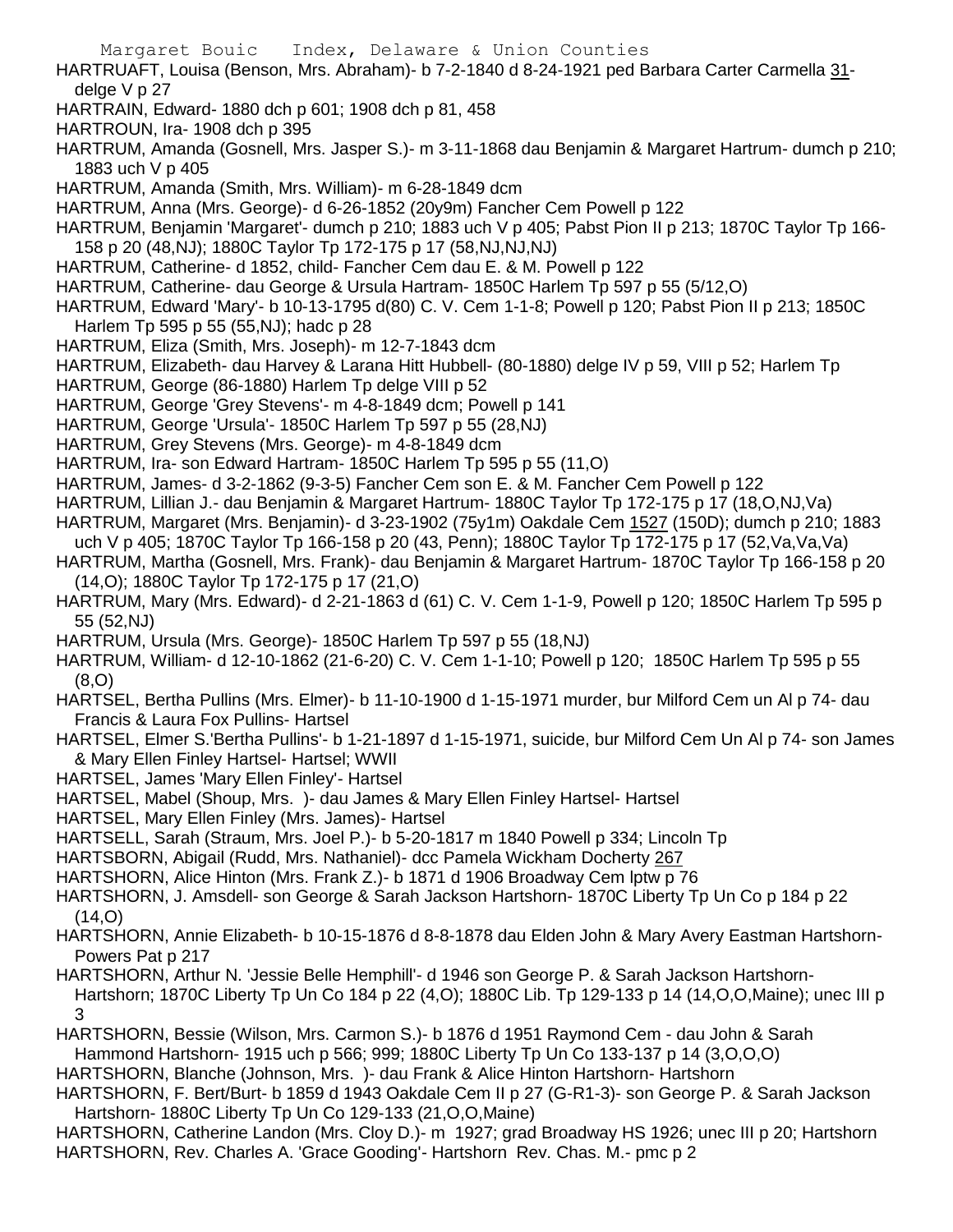HARTSHORN, Charles Eastman- b 7-25-1874 d 8-18-1877 son Elden John & Mary Avery Eastman Hartshorn-Powers Pat p 217

- HARTSHORN, Dana L.- son John C. & Minnie Crowder Hartshorn- 1915 uch p 567; 1900C Liberty Tp Un Co 306-341 p 13B (5,O,O,O)
- HARTSHORN, Daniel 'Olive'- 1860C Liberty Tp Un Co 1138-1148 p 154 (23,O)
- HARTSHORN, David- son Cloy D. & Catherine Landon Hartshorn- Hartshorn
- HARTSHORN, David 'Olive Sriver'- m 9-13-1858 ucm 2768; lptw p 31 son Sewell G. & Harriet S. Safford
- Hartshorn- 1915 uch p 778; 1850C Liberty Tp Un Co 922-939 p 138 (14,O); unec XII p 30,V p 9
- HARTSHORN, D. S. 'Harriet Sriver'- m 8-19-1862 ucm 3344; unec XII p 30; 1883 uch IV p 456
- HARTSHORN, Edna- b 1893 Un Co d 10-13-1922 Oakdale Cem II p 27 (G-R1-3)
- HARTSHORN, Elden Bennett- b 7-20-1889 son Elden John & Elizabeth Bennett Pearson Hartshorn- Powers Pat p 217
- HARTSHORN, Elden John 'Mary Avery Eastman''Eliza Bennett'- b 6-16-1842 m 1-24-1872 (2) 8-9-1888 Powers Pat p 217, 218
- HARTSHORN, Elisa/Eliza (Mrs. Lawyal?) 1850C Liberty Tp Un Co 886-902 p 132 930,O); unec VIII p 22, 24, 32
- HARTSHORN, Eliza Bennett (Pearson, Mrs. )(Mrs. Elden John)- dau Dr. George H. Bennett- Powers Pat p 218
- HARTSHORN, Elizabeth J.- d 10-7-1816 (17m17d) Baughn Cem lptw p 7
- HARTSHORN, Emma Hill (Mrs. Jay A.)- b 1855 d 1-31-1929 (63) Oakdale Cem 4108 (G50) II p 33 9G-R3-15) dau George J. & Susan Baker Hill- 1915 uch p 852; 1880C Taylor Tp 19-20 p 2 (24,O,O,O)
- HARTSHORN, Etta J.(Lyon, Mrs. Amos H.)- m 1-31-1878 ucm 6198 dau George & Sarah Jackson Hartshorn-1860C Liberty Tp Un Co 1162-1172 p 157 (3,O); 1870C Lib Tp 184 p 22 (12,O)
- HARTSHORN, Eulah (Amrine, Mrs. Harold)- d 1940- Amrine; Hartshorn
- HARTSHORN, Francis- son George & Sarah Jackson Hartshorn- 1860C Liberty Tp Un Co 1162-1172 p 157 (I,Ill); 1870C Lib Tp 184 p 22 (11,ILL)
- HARTSHORN, Frank Z. 'Alice Hinton'- b 1868 d 1902 Broadway Cem lptw p 76 son George P. & Sarah Jackson Hartshorn- 1870C Liberty Tp Un Co 184 p 20 (2,O); 1880C Lib. Tp 129-133 p 14 (12,O,O,Maine)
- HARTSHORN, George Ernest- b 9-3-1892 son Elden John & Eliza Bennett Hartshorn- Powers Pat p 218 HARTSHORN, George P.- b 1899 Hamilton Co d 2-20-1917 Oakdale Cem II (G-R1-3)
- HARTSHORN, George P. 'Sarah Jackson'- m 7-3-1853 ucm 1972 d 6-18-1898 (66-11-23) Broadway Cem lptw p 75; son Sewell G. & Harriet S. Safford Hartshorn- 1915 uch p 778' unec VIII p 10; 1850C Lib. Tp 922-939 p 138 (18,O); 1860C Liberty Tp Un Co 1162-1172 p 157 (29,O); 1870C Lib Tp 184 p 22 (38,O); 1880C Lib Tp 129-133 p 14 (48,O,NH,Vt)
- HARTSHORN, Grace Gooding (Mrs. Rev. Charles A.)- d 6-4-1964 (85) Oak Grove Cem -Hartshorn
- HARTSHORN, Harriet- dau Lawyal? & Elisa Hartshorn- 1850C Liberty Tp Un Co 886-903 p 132 (?); 1860C Lib. Tp 1138-1148 p 155 (20,O); unec VIII p 32
- HARTSHORN, Harriet Safford (Mrs. Sewell G.)- d 8-19-1891 (80-4-17) Raymond Cem lptw p 31; 1915 uch p 778; 1883 uch V p 681; ped Ned Sharp #140 31- unec VIII p 63; 1850C Liberty Tp Un Co 722-939 p 138 (39,Vt); 1870C Lib. Tp 183 p 22 (54,Vt); 1880C Lib Tp 129-133 p 14 (67,VT,VT,VT); uninf p 6 Taylor Tp b NY
- HARTSHORN, Herbert M.- son Rev. Charles A. & Grace Gooding Hartshorn- Hartshorn
- HARTSHORN, Hosmer Pearson- b 11-8-1896 son Elden John & Eliza Bennett Hartshorn- Powers Pat p 218 HARTSHORN, Jacob- Millcreek Tp unec XII p 66
- HARTSHORN, Jay A. 'Emma Hill J.'- b 1855 d 8-16-1918 Oakdale Cem II (G-R3-15)- son George B. & Sarah Jackson Hartshorn- 1915 uch p 852; 1860C Liberty Tp Un Cp 1162-1172 p 157 (5,O); 1880C Taylor Tp 19- 20 p 2 (24,O,O,Maine)
- HARTSHORN, Jerald- son Cloy D. & Catherine Landon Hartshorn- Hartshorn
- HARTSHORN, Jessie Belle Hemphill (Mrs. Arthur N.\_)- b 2-22-1874 d 9-8-1962 Oakdale Cem dau James & Mary Routt Hemphill- Hartshorn; 1959, 1962 ucd
- HARTSHORN, John- 1883 uch IV p 403, 469, 470; uca p 24, 96; 1900C Liberty Tp 309-317 p 14A (72,NH,NH,NH)
- HARTSHORN, John C. 'Minnie Crowder'- b 1865 d 1947 Oakdale Cem II p 98 (H-RD-4) son John & Sarah Hammond Hartshorn- 1915 uch p 134, 210, 265, 566, 567, 999; 1870C Liberty Tp Un Co 263 p 32 (5,O); 1880C Lib. Tp 133- 137 p 14 (21,O,NH,O); 1900C Liberty Tp 306-314 p 13B (34,O,O,O) m 11y HARTSHORN, John Edward- b 8-4-1878 son Elden John & Mary Avery Eastman Hartshorn- Powers Pat p 217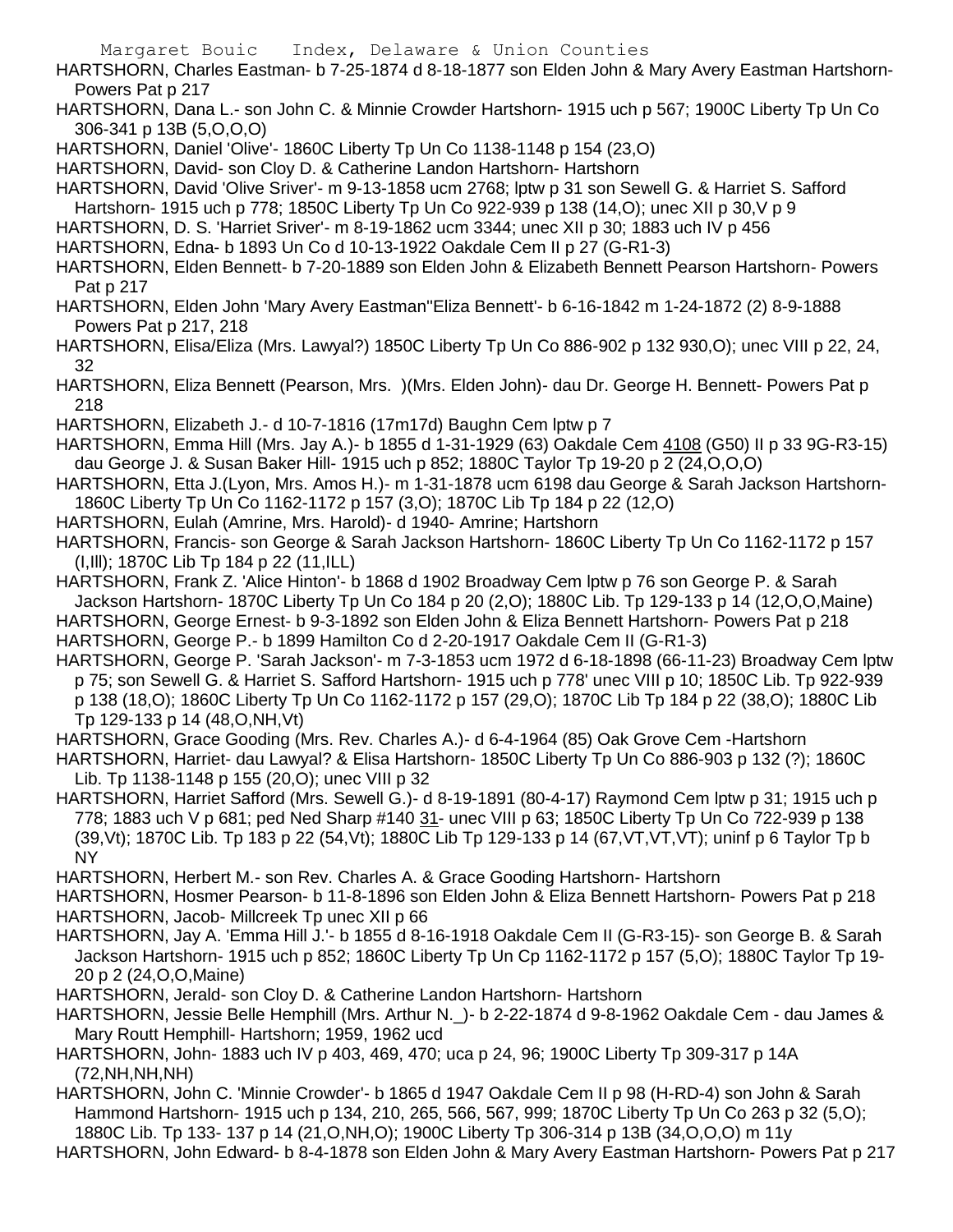- HARTSHORN, John 'Sarah Hammond'- b 1-30-1830 m 1-1-1857 ucm 2504 d 1917 Baughan Cem lptw p 7; unec XII p 12- son John & Susanna Curtis Hartshorn- 1915 uch p 566, 567, 997, 998, 999; 1883 uch V p 403; 1860C Liberty Tp Un Co 1032-1042 p 14 (30,NH); 1870C Lib. Tp 263 p 32 (38,NH); 1880C Lib. Tp 133- 137 p 14 (50,NH,NH,-)
- HARTSHORN, Joyce Ann- dau Rev. Richard Hartshorn- Hartshorn
- HARTSHORN, Kitty (Evans, Mrs. Chester)- dau John & Sarah Hammond Hartshorn- 1915 uch p 566, 999; 1880C Liberty Tp Un Co 133-137 p 14 (12,O,NH.O)
- HARTSHORN, Lawyal? 'Elisa'- d 11-10-1853 (33y3m) Baughan Cem lptw p 7; 1850C Liberty Tp Un Co 886- 903 (30,Vt)
- HARTSHORN, Loyrel- unec VIII p 22, 31 Laurel- unec VIII p 32
- HARTSHORN, Maria Mary- dau Sewel G. & Harriet Safford Hartshorn- 1860c Liberty Tp Un Co 1161-1171 p 157 (16,O)
- HARTSHORN, Marie/Mary M. (Randall, Mrs.Leslie B.)- b 12-3-1896 d 10-26-1979 dau John C. & Minnie Crowder Hartshorn- Hartshorn; 1915 uch p 567; 1900C Liberty Tp Un Co 306-314 p 13B (3,O,O,O)
- HARTSHORN, Mary Avery Eastman (Mrs. Elden John)- b 2-18-1849 m 1-24-1872 d 12-26-1885 dau Charles G. & Susan Swan Powers Eastman- Powers Pat p 217
- HARTSHORN, Mary- dau John & Susanna Curtis Hartshorn- 1915 uch p 998
- HARTSHORN, Mary M. (Yearsley, Mrs. Nathan)- m 3-8-1866 ucm 3923 dau Sewell G. & Harriet S. Saffore Hartshorn- 1915 uch p 777; ped Ned Sharp #140 15- unec VIII p 63; 1850C Lib. Tp Un Co 922-939 p 138 (5,O)
- HARTSHORN, Mary Phyllis (Westlake, Mrs. Samuel Ewing)- b 5-11-1907 m 6-18-1923 d 8-10-1983 Oakdale Cem - dau Arthur & Jessie Hemphill Hartshorn- 1985 uch p 127; Hartshorn; Westlake
- HARTSHORN, Minnie M. Crowder (Mrs. John C.)- b 12-23-1870 d 10-31-1957 Oakdale Cem II p 98 (H-RD-4); dau William & Margaret Rea Crowder- 1915 uch p 567; uninf p 31; Hartshorn; 1900C Liberty Tp Un Co 306- 314 p 13B (27,O,O,O) m 11y 4 ch, 3 living
- HARTSHORN, Myrtle- dau J. A. & Emma Hartshorn- 1880C Taylor Tp 19-20 p 2 (6/12,O,O,O)
- HARTSHORN, Nora (Mrs. F. Bert)- b 1872 d 3-5-1930 (58y) Oakdale Cem Cem 4228 (G-28) II p 27 (G-R1-3) HARTSHORN, Olive (Mrs. Daniel)- 1860C Liberty Tp 1138-1148 p 154 (25,O)
- HARTSHORN, Olive Sriver (Mrs. David S.)- m 1858 d 10-15-1868 (26-3-16) Raymond Cem djlm p 31; unec V p 9
- HARTSHORN, Putnam- 1850C Washington Tp 1137-1155 p 169 (45,NH); 1870C Liberty Tp 184 p 22 (72,O) HARTSHORN, Rev. Richard- Hartshorn
- HARTSHORN, Ruth D. (Wilson, Mrs. )- dau John C. & Minnie Crowder Hartshorn- Hartshorn; 1915 uch p 567 HARTSHORN, Sarah- 1883 uch V p 681
- HARTSHORN, Sarah A.- dau Sewell G. & Harriet S. Safford Hartshorn- 1915 uch p 778; 1850C Liberty Tp Un Co 1922-1939 p 138 (20,Vt)
- HARTSHORN, Sarah (Dulin, Mrs. James R.)- lic 11-29-1846 ucm 1177; unec VI p 69
- HARTSHORN, Sarah (Mrs. George P.)- 1880C Liberty Tp Un Co 129-133 p 14 (42, Maine, Me,Me)
- HARTSHORN, Sarah Hammond (Mrs. John)- b 1838 m 1-1-1857 ucm 2504 d 1900 Baughan Cem lptw p 7-
- dau Ezekiel & Theresa Darrow Hammond- 1915 uch p 566, 567; 1860C Liberty Tp Un Co 1032-1042 p 141 (24,O); 1870C Lib. Tp 268 p 32 (33); 1880C Lib. Tp 133-137 p 14 (43,O,RI,RI); unec XII p 12
- HARTSHORN, Sarah Jackson (Mrs. George)- m 7-3-1853 ucm 1972 lptw p 75; unec VIII p 10; 1860C Liberty Tp Un Cp 1162-1172 p 187 (22,Maine)
- HARTSHORN, Serepta (Hutchinson, Mrs. Rodney)- dau John & Susanna Curtis Hartshorn- 1915 uch p 998
- HARTSHORN, Sewel 'Harriet'- 1915 uch p 778; 1850C Liberty Tp Un Co 922-939 p 138 (31,NH); 1860C Lib. Tp 1161-1171 p 157 (52,NH); 1870C Lib Tp 183 p 22 (76,NH)
- HARTSHORN, Susanna Curtis (Mrs. John)- 1915 uch p 998
- HARTSHORN, Susanna (Hutchinson, Mrs. Rodney)- dau John & Susanna Curtis Hartshorn- 1915 uch p 998
- HARTSHORN, Susie Powers- b 11-26-1872 d 7-19-1882 dau Elder John & Mary Avery Eastman Hartshorn-Powers Pat p 217
- HARTSHORN, Theodore Dunlap- b 6-18-1900 son Elden John & Eliza Bennett Hartshorn- Powers Pat p 218 HARTSHORN, Thomas W.- son Lawyal? & Elisa Hartshorn- 1850C Liberty Tp Un Co 886-903 (7,O)
- HARTSHORN, Ursel (Manley, Mrs. J. O.) b 10-1890 dau John C. & Minnie Crwoder Hartshorn- 1915 uch p 567; 1880C Liberty Tp Un Co 306-314 p 13B (9,O,O,O)
- HARTSHORN, Zura (Titus, Mrs. Joseph H.)- dau John & Sarah Hammond Hartshorn- 1915 uch p 566, 999; 1880C Liberty Tp Un Co 133-137 p 14 (1,O,NH,O); 1900C Lib Tp 309-317 p 13B (20,O,NH,O) m 3 y 1 ch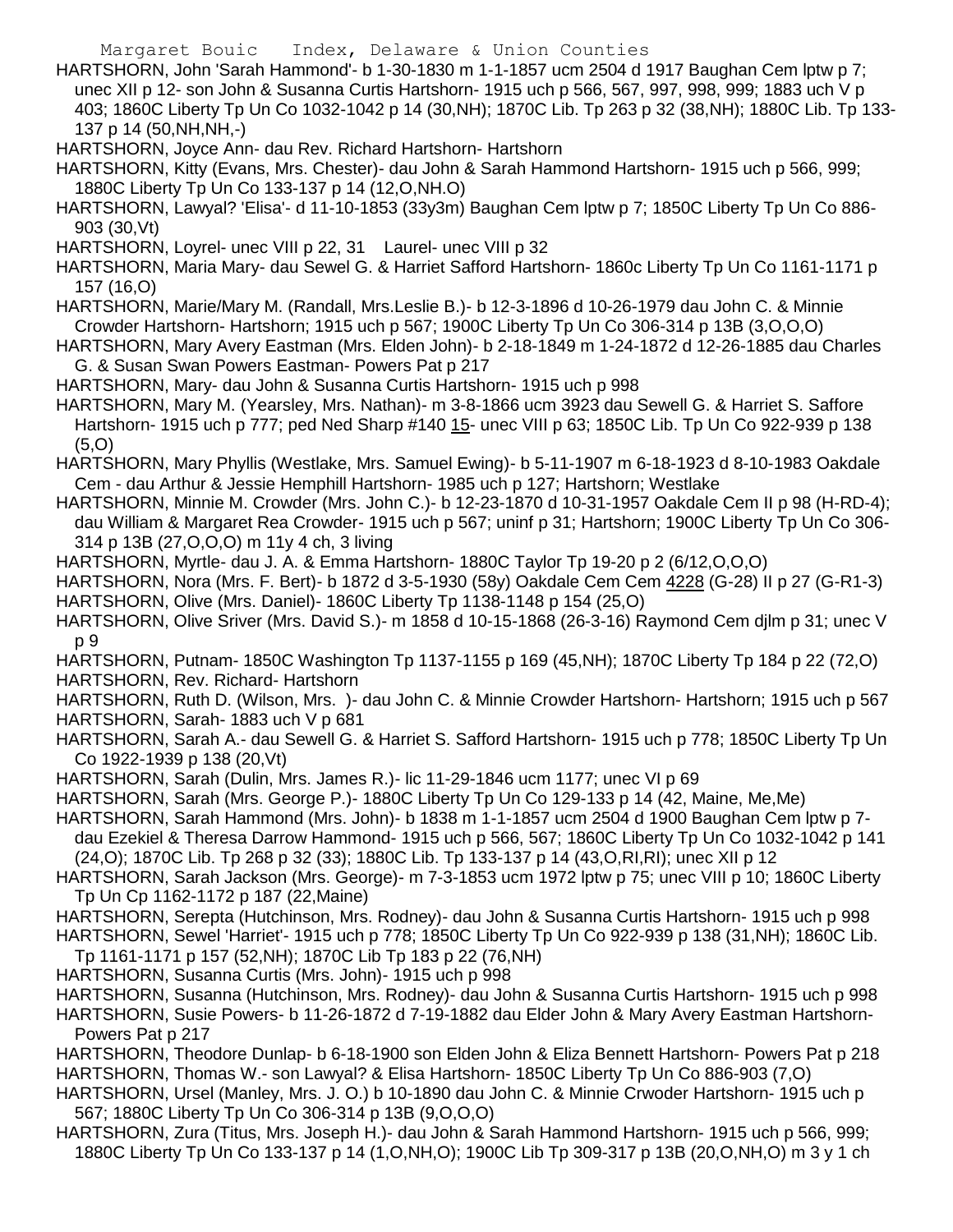Margaret Bouic Index, Delaware & Union Counties HARTSOCK, Abraham L.- d 9-17-1847 (4-8-9) Fancher Cem Powell p 129 HARTSOCK, Ada Bell- b 6-2-1873 Harlem Tp dau Casper & Nancy Horn Hartsock- dcb HARTSOCK, Benjamin- 1826 Harlem Tp delge VI p 24 HARTSOCK, Casper 'Nancy Horn'- m 10-25-1849 dcm HARTSOCK, Donald Jay- son Milo W. Hartsock- Hartsock- engaged to Lorainne Doyle HARTSOCK, Gary- 1991 ucd HARTSOCK, George- 1908 dch p 395 HARTSOCK, Jacob- b 9-14-1852 d 8-14-1928 Hanover Cem Powell p 129 HARTSOCK, Joseph- d 9-28-1847 (23d) Fancher Cem Powell p 129 HARTSOCK, Laura Lane Ethridge (Mrs. Max William)- m 2-14-1982 dau Stanley Ethridge- Hartsock HARTSOCK, Max William 'Laura Lane Ethridge'- son Milo Hartsock- Hartsock HARTSOCK, Milo- Hartsock HARTSOCK, Nancy Horn (Mrs. Casper)- m 10-25-1849 dcm HARTSOCK, Vivian Kay (Curry, Mrs. Harold E.)- m 12-10-1977 dau Milo Hartsock- Hartsock HARTSOCK, Vicki- dau Milo Hartsock HARTSON, Kitty Evans (Mrs. Chester Russell)- Hartson HARTSOOK, Alma (Mrs. John L.)- d 3-7-1981 (79) Otterbein Cem- Hartsook HARTSOOK, Angelica- b 3-20-1857 d 11-28-1927 Hanover Cem 1-1-4, Powell p 132 HARTSOOK, Anita Marie (Robinson, Mrs. Edward Lee)- m 11-6-1971 dau Robert E. & Sylvia Fisher Hartsook-Hartsook; 1961(16), 1964, 1969 dcd HARTSOOK, Anna- b 2-10-1959 d 9-6-1862 Hanover Cem 1-1-9; Powell p 132 HARTSOOK, Carolyn Ann (Grumney, Mrs. Richard G.)- m 6-19-1965 dau Robert E. & Sylvia Hartsook-Hartsook; 1961 (18)1964 dcd HARTSOOK, Casper 'Nancy Horn'- b 9-6-1821 d 11-14-1896 Hanover 1-1-7 Powell p 132 HARTSOOK, Clyde A. 'Helen H.'- d -24-1979 (84) bur Forest Grove- Hartsook HARTSOOK, Elizabeth Ann Needles- d 1-24-1848 (22-7-10) Hanover 3-13-9 dau A. C. & N. Needles HARTSOOK, Helen (Gorden, Mrs. Warren)- dau Clyde A. & Helen H. Hartsook- Hartsook HARTSOOK, Helen H. (Mrs. Clyde A.)- d 8-26-1977 (80) Forest Grove Cem- Hartsook HARTSOOK, Ida (Mongiardo, Mrs. )- dau John L. & Alma Hartsook- Hartsook HARTSOOK, Jacob- b 9-14-1852 d 8-14-1928 Hanover 1-1-5; Powell p 132 HARTSOOK, John L. 'Alma'- Hartsook HARTSOOK, John L.- son John L. & Alma Hartsook- Hartsook HARTSOOK, Jonathan- d 7-14-1866 (50-0-16) Hanover 4-14-7 HARTSOOK, Julia (Condit, Mrs. )- dau John L. & Alma Hartsook- Hartsook HARTSOOK, Mary A. Kehrwecker, Mrs. H. C.)- dau J. C. & Anna Mary Hack Kehrwecker- dumch p 293 HARTSOOK, Mary- d 20y11m dau Benjamin & Hannah Hartsook- Hanover Cem Powell p 134 HARTSOOK, Mary- d 6-5-1864 (65y) Hanover Cem Powell p 134 HARTSOOK, Mary (Myers, Mrs. Leon)- dau John L. & Alma Hartsook- Hartsook HARTSOOK, Millie D.- b 11-11-1869 d 12-6-1889 Hanover Cem 1-1-10, Powell p 132 HARTSOOK, Mollie J.- d 11-27-1879 Hanover 1-1-6 Powell p 132 HARTSOOK, Nancy Horn (Mrs. Casper)- b 2-9-1831 m 10-25-1849 dcm d 12-2-1915 Powell p 132 HARTSOOK, Robert E. 'Sylvia Fisher'-m 5-1942 son John L. & Alma Hartsook- Hartsook; 1961, 1964, 1969 dcd HARTSOOK, Robert II- son Robert E. & Sylvia Fisher Hartsook- Hartsook; 1961, 1964(17), 1969 dcd HARTSOOK, Sylvia Fisher (Mrs. Robert E.)- m 5-1942 Hartsook; 1961, 1964, 1969 dcd HARTSOUGH, Alice (Green, Mrs. )- dau Bulah Hartsough- Hartsough HARTSOUGH, Bulah- mother James A. Hartsough- Hartsough HARTSOUGH, Carolyn (Mrs. James A.)- 1980 dcd HARTSOUGH, Carolyn (Schreck, Mrs. )- dau James A. & Maud Hartsough- Hartsough HARTSOUGH, Charles- son Bulah Hartsough- Hartsough HARTSOUGH, Edith- Pabst 7 p 25 HARTSOUGH, Gloria (Mrs. Joseph)- Hartsough HARTSOUGH, Heather- b 1973 dau James A. & Carolyn Hartsough- 1980 dcd HARTSOUGH, Heidi- b 1971 dau James A. & Carolyn Hartsough- 1980 dcd HARTSOUGH, Helen Ann- dau Shad & Mary Agnes Hartsough- dg 12-31-1946 HARTSOUGH, James A. 'Maud'- d 10-9-1984 (67) Dublin Cem- son Bulah Hartsough- Hartsough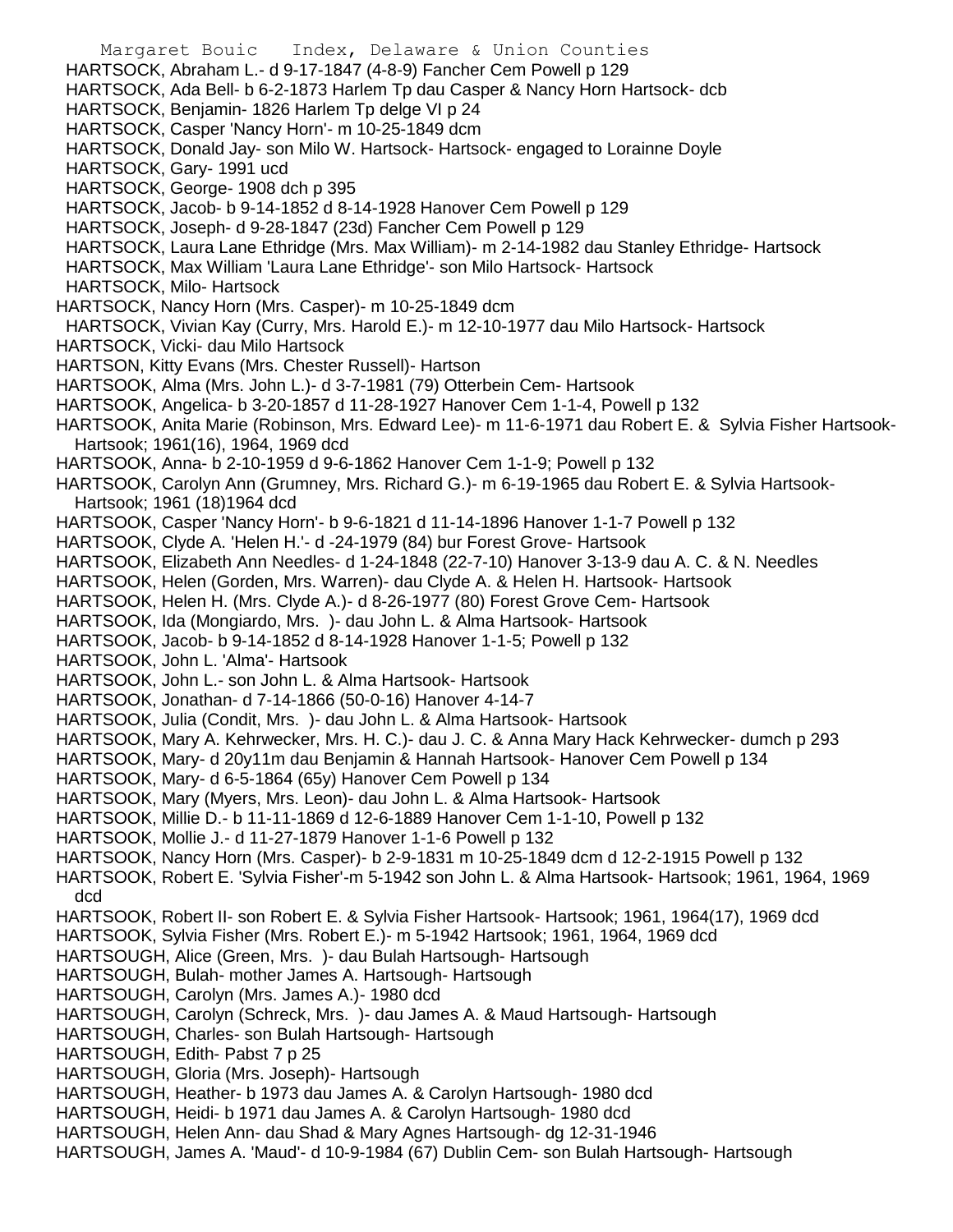- Margaret Bouic Index, Delaware & Union Counties
- HARTSOUGH, James III 'Carolyn'- son James A. & Maud Hartsough- Hartsough; 1980 dcd
- HARTSOUGH, Joseph 'Gloria'- son Shad & Mary Agnes Hartsough-Hartsough; dg 12-31-1946
- HARTSOUGH, Margaret/Peg (Abey, Mrs. )- dau Bulah Hartsough- Hartsough
- HARTSOUGH, Mark- son Joseph & GLoria Hartsough- Hartsough
- HARTSOUGH, Mary Agnes Ferris (Mrs. Shad)- d 12-31-1946 dg
- HARTSOUGH, Maryalyce- dau Shad & Mary Agnes Hartsough- dg 12-31-1946
- HARTSOUGH, Maud (Mrs. James A.)- Hartsough
- HARTSOUGH, Shad 'Mary Agnes Ferris'- dg 12-31-1946
- HARTSOUGH, Victoria Lee (Carmichael, Mrs. Chris)- m 12-31-1966 dau Joseph & GLoria Hartsough-**Hartsough**
- HARTSUCK, Peter 'Sarah Butt'- m 12-6-1846 dcm
- HARTSUCK, Sarah Butt (Mrs. Peter)- m 12-6-1846 dcm
- HARTUPEE, Rev. Gaylord H.- 1880 dch p 368; 1908 dch p 226
- HARTWELL, Amanda- dau Benjamin & Margaret Hartwell- 1850C Harlem Tp 590 p 54 (1,O)
- HARTWELL, Benjamin 'Margaret'- 1850C Harlem Tp 590 p 54 (28,NJ)
- HARTWELL, Charles- Hartwell
- HARTWELL, Cordelia V. Pierce (Mrs. George F.)- m 9-28-1859 dcm
- HARTWELL, Emma F.- dau Benjamin & Margaret Hartwell- 1850C Harlem Tp 590 p 54 (4,O)
- HARTWELL, George F. 'Cordelia V. Pierce'- m 9-28-1859 dcm
- HARTWELL, Hazel Worline (Mrs. James E.)- d 2-17-1964 (72) dau George Worline- Hartwell
- HARTWELL, James Charles 'Mary Kathleen Hayman'- m 4-3-1971 son Roy Hartwell- Hartwell
- HARTWELL, John- 1820C Sunbury Tp; Pabst 5 p 2
- HARTWELL, June Marie (Grove Mrs. Keith LaRue)- b 6-24- Weiser p 770
- HARTWELL, Margaret (Mrs. Benjamin)- 1850C Harlem Tp 590 p 54 (23,NJ)
- HARTWELL, Mary Kathleen Hayman (Mrs. James Charles)- m 4-3-1971 dau Robert Hayman- Hartwell
- HARTWELL, Nathan 'Sally'- 1883 uch V p 63
- HARTWELL, Roy- Hartwell
- HARTWELL, Sally (Mrs. Nathan)- d 7-26-1845 (74y1m) Oakdale Cem I p 18; unec V p 22; 1840C Paris Tp 928 (69 on 6-4-1840)
- HARTWICK, Florence (Schultz, Mrs. Harry)- Schultz p 5
- HARTWIN, Edward- 1880 dch p 202
- HARTZELL, Anna (Waugh, mrs. Rev. David D.)- hmp p 213
- HARTZELL, Grayce Louise Morrison (Mrs. Robert Wayne)- b 4-4-1921 dau O. W. & Margaret Ewing Morrison-Weiser p 692
- HARTZELL, Dr. Homer John- 1908 dch p 235
- HARTZELL, John Robert- son Robert Wayne & Grayce Louise Morrison Hartzell- Weiser p 692
- HARTZELL, Mary Amelia (Ertter, Mrs. Henry Felix)- b 12-6-1898 m 1-7-1919= Weiser p 99
- HARTZELL, Richard Wayne- son Robert Wayne & Grayce Louise Morrison Hartzell- Weiser p 692
- HARTZELL, Robert Wayne 'Grayce Louise Morrison'- Weiser p 692
- HARTZELL, Vivian Margaret (Kebaugh, Mrs. Forrest Emanuel)- b 12-1-1900 m 9-10-1949 Weiser p 335
- HARTZELL, Dr. W. H.- dumch p 153
- HARTZLER, Amanda Fett (Mrs. Isaiah)- Hartzler
- HARTZLER, Beulah (Kaufman, Mrs. Rev. Abram)- b 5-29-1909 m 9-3-1947 d 5-28-1989 dau Isaiah & Amanda Fett Hartzler- Hartzler
- HARTZLER, Bruce K. 'Rosanne'- d 12-29-1977 (70) Fairview Mem. Pk.- Hartzler; 1961, 1964, 1969, 1971, 1976, 1980 dcd
- HARTZLER, Bryan- b 1972 son Steven K. & Candice E. Hartzler- 1976, 1980 dcd
- HARTZLER, Sherry Candace McCreary (Mrs. Steven)- 1969, 1976, 1980 dcd
- HARTZLER, Christina Elizabeth- b 6-22-1977 dau Steve Hartzler- Hartzler
- HARTZLER, Daniel K.- b 1955 son Thomas K. & Muriel Meinzen Hartzler- Hartzler; 1961, 1964, 1969, 1971, 1976 dcd
- HARTZLER, David Allen 'Joan Wible'- b 1951 m 6-30-1973 son Thomas K. & Muriel Meinzen Hartzler-
- Hartzler; 1961, 1964, 1969, 1971, 1980 dcd
- HARTZLER, Isaiah 'Amanda Fett'- Hartzler